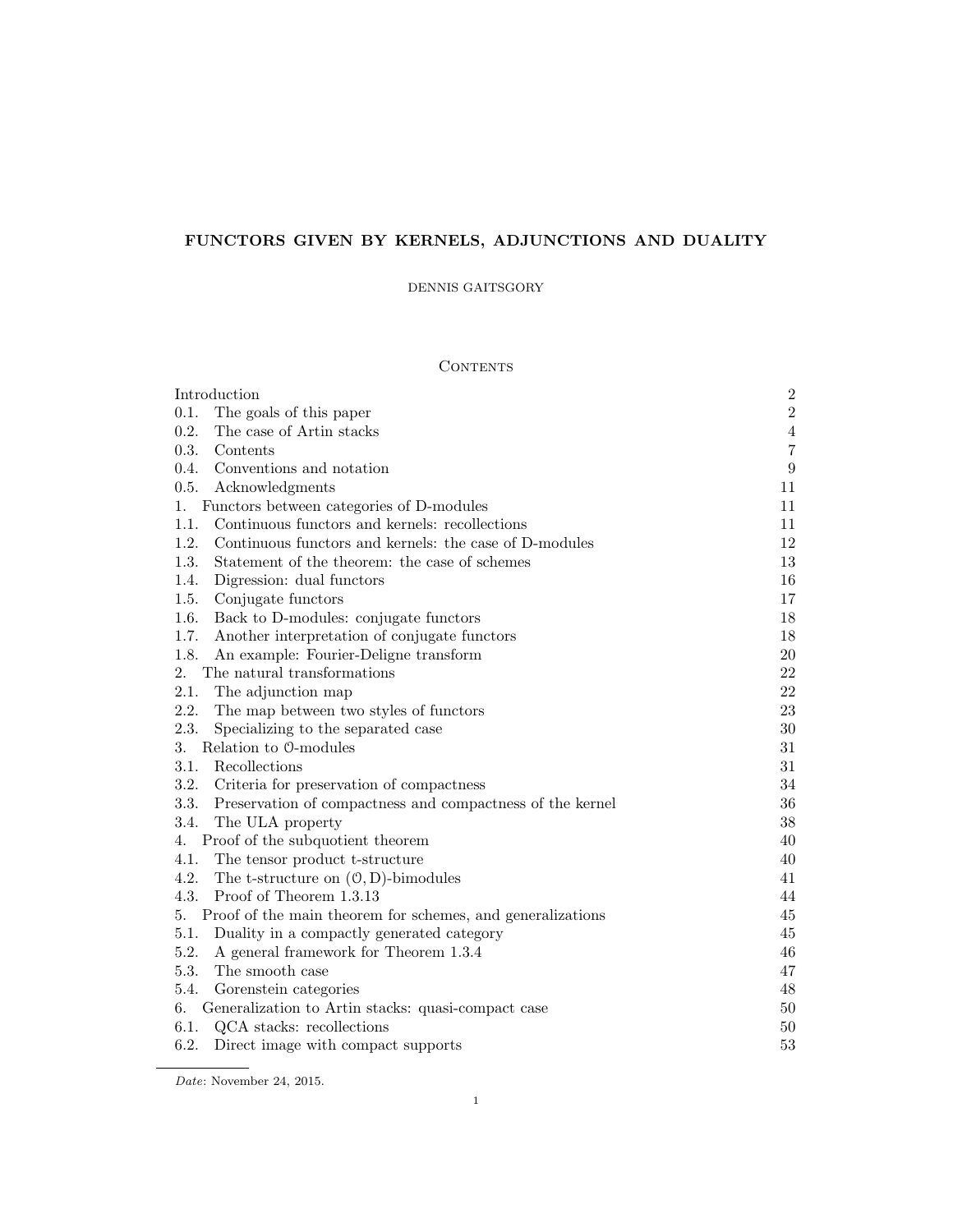2 DENNIS GAITSGORY

| 6.3.       | The theorem for stacks                                            | 54 |
|------------|-------------------------------------------------------------------|----|
| 6.4.       | Proof of Theorem 6.3.2                                            | 55 |
| 6.5.       | Mock-proper stacks                                                | 58 |
| 6.6.       | Truncative and co-truncative substacks                            | 58 |
| 6.7.       | Miraculous stacks                                                 | 59 |
| 6.8.       | An example of a miraculous stack                                  | 60 |
| 6.9.       | A non-example                                                     | 61 |
| 7.         | Artin stacks: the non-quasi compact case                          | 62 |
| 7.1.       | Truncatable stacks                                                | 62 |
| 7.2.       | Additional properties of $D\text{-mod}(\mathfrak{X})_{\text{co}}$ | 64 |
| 7.3.       | Kernels in the non-quasi compact situation                        | 64 |
| 7.4.       | The theorem for truncatable stacks                                | 66 |
| 7.5.       | Proof of Theorem 7.4.2                                            | 66 |
| 7.6.       | Applications                                                      | 68 |
| 7.7.       | A bizarre object in D-mod $(\text{Bun}_G)_{co}$                   | 70 |
| 7.8.       | Proof of Theorem 7.7.2                                            | 72 |
| References |                                                                   | 74 |

### **INTRODUCTION**

0.1. The goals of this paper. The goal of this paper is two-fold. One is to explain a certain phenomenon pertaining to adjoint functors between DG categories of D-modules on schemes of finite type. Two is to explain what this phenomenon generalizes to when instead of schemes we consider Artin stacks.

0.1.1. We begin by describing the situation with schemes.

We will be working over a ground field  $k$  of characteristic 0. By a scheme we shall mean a scheme of finite type over  $X$ .

For a scheme X we let  $D\text{-mod}(X)$  the DG category of D-modules on X; we refer the reader to [DrGa1, Sect. 5], where the basic properties of this category are discussed. In particular, the category  $D\text{-mod}(X)$  is compactly generated; the corresponding subcategory  $D\text{-mod}(X)^c$  of compact objects identifies with D-mod $(X)_{coh}$  of cohomologically bounded objects with coherent cohomologies.

Let  $X_1$  and  $X_2$  be a pair of schemes, and let  $\mathsf F$  be an (exact) functor

$$
D\text{-mod}(X_1) \to D\text{-mod}(X_2).
$$

Assume that F is continuous, i.e., commutes with colimits (which is equivalent to commuting with infinite direct sums). The (DG) category of such functors is equivalent to the category D-mod( $X_1 \times X_2$ ). Namely, an object  $\mathcal{Q} \in \mathcal{D}$ -mod( $X_1 \times X_2$ ) gives rise to the functor

$$
\text{$\mathsf{F}_{X_1\to X_2,\mathbb{Q}}:\mathsf{D}\text{-mod}(X_1)\to\mathsf{D}\text{-mod}(X_2)$, $\hspace{6pt}$ $\mathfrak{M}\mapsto\mathop{\text{\rm pr}}\nolimits_{2\bullet}(\mathop{\text{\rm pr}}\nolimits^1_1(\mathfrak{M})\overset{!}{\otimes}\mathbb{Q})$.}
$$

Here for a morphism  $f$ , we denote by  $f_{\bullet}$  the de Rham direct image functor between the corresponding DG categories of D-modules, and  $\stackrel{!}{\otimes}$  is the usual tensor product functor on the DG category of D-modules on a scheme. We refer the reader to Sect. 1.2.2 for details.

In what follows we shall say that the functor  $\mathsf{F} = \mathsf{F}_{X_1 \to X_2, \mathbb{Q}}$  is given by the kernel  $\mathbb{Q}$ .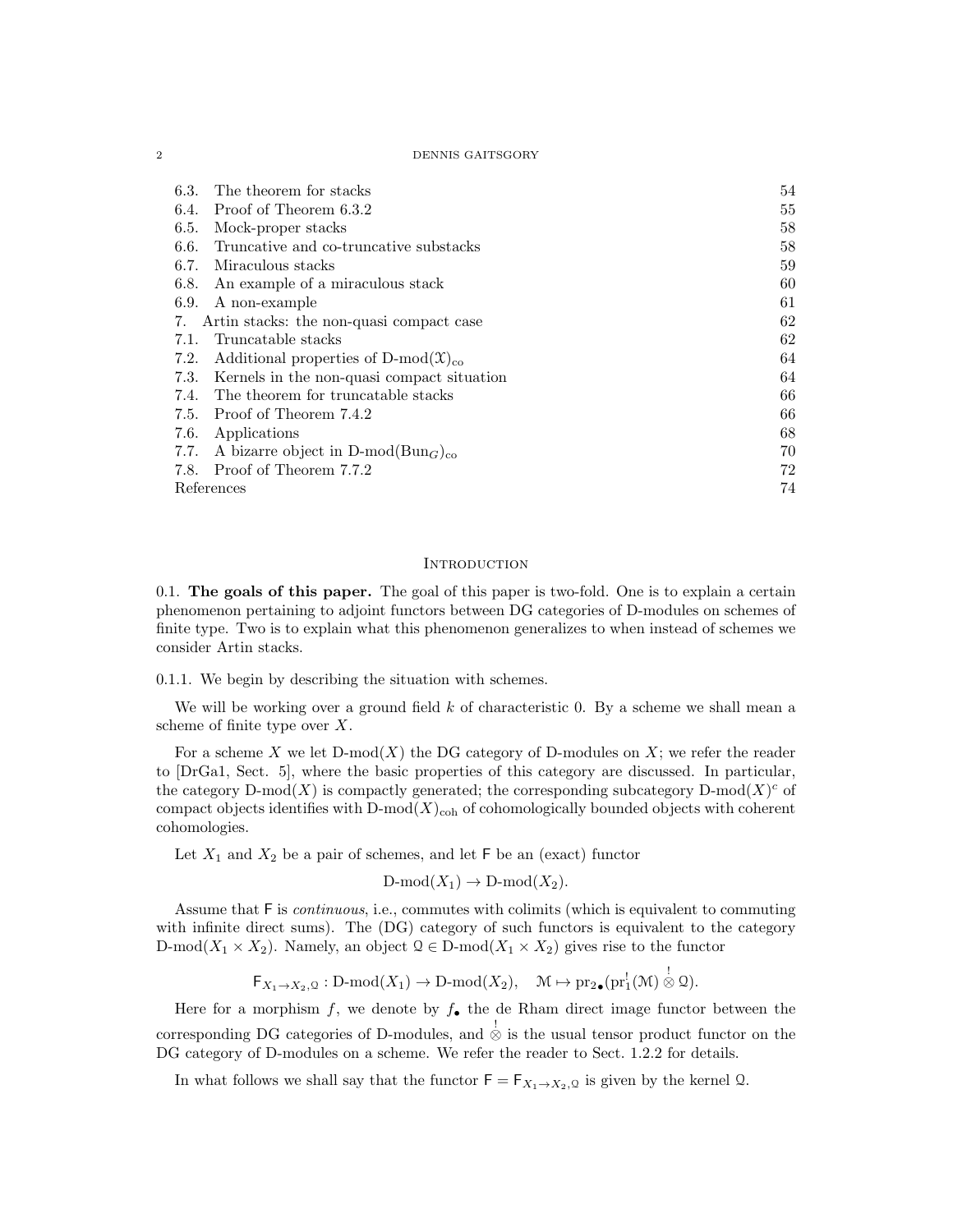0.1.2. It is a general theorem in the theory of DG categories that a functor F as above admits a right adjoint. However, this right adjoint need not be continuous. In fact, by Lemma 1.1.4, the right adjoint in question is continuous if and only if the functor F preserves compactness, i.e., maps  $D\text{-mod}(X_1)^c$  to  $D\text{-mod}(X_2)^c$ .

Let us, however, assume that the right adjoint of  $\mathsf{F}$ , denoted  $\mathsf{F}^R$ , is continuous. Then, by the above, it is also given by a kernel

$$
\mathcal{P} \simeq \mathrm{D-mod}(X_2 \times X_1) = \mathrm{D-mod}(X_1 \times X_2).
$$

The question that we would like to address is the following: can we explicitly relate the kernels of  $F$  and  $F^R$ ?

0.1.3. Before we give the answer in general, we consider the following well-known example (more details on this example are supplied in Sect. 1.8). For a  $k$ -vector space V considered as a scheme, take  $X_1 = V$  and  $X_2 = V^{\vee}$ . We let F be the Fourier-Deligne transform functor D-mod( $V$ )  $\rightarrow$  D-mod( $V^{\vee}$ ). It is given by the kernel that we symbolically denote by

$$
\exp\in\mathcal{D}\text{-mod}(V\times V^\vee),
$$

equal to the pullback of the exponential D-module on  $\mathbb{A}^1$  under the evaluation map

$$
V\times V^\vee\to \mathbb{A}^1.
$$

We normalize exp so that it lives in cohomological degree  $-\dim(V)$ .

As is well-known, F is an equivalence of categories. Its inverse (and hence also the right adjoint) is the Fourier-Deligne transform  $D\text{-mod}(V^{\vee}) \to D\text{-mod}(V)$ , given by the kernel

$$
-\exp:=\mathbb{D}_{V\times V^{\vee}}^{\text{Ve}}(\exp)[2\dim(V)],
$$

where  $\mathbb{D}_{X}^{\text{Ve}}$  denotes the functor of Verdier duality on a scheme X.

0.1.4. The assertion of our main theorem in the case when  $X_1$  is smooth and separated scheme is that the above phenomenon is not specific to the Fourier-Deligne transform, but holds for any functor F that preserves compactness. In fact, this generalization was one of the main initial motivations for this paper.

Namely, Theorem 1.3.4 says that the kernel  $P$  defining  $F<sup>R</sup>$  is related to Q by the following formula:

(0.1) 
$$
\mathcal{P} = \mathbb{D}_{X_1 \times X_2}^{\text{Ve}}(\mathcal{Q})[2n_1],
$$

where  $n_1 = \dim(X_1)$ , and where we remind that  $\mathbb{D}_{X_1 \times X_2}^{\text{Ve}}$  is the Verdier duality functor on  $D\text{-mod}(X_1 \times X_2)$ .

As we will remark in Sect. 1.7.4, from (0.1) we obtain the following isomorphism of functors

(0.2) 
$$
\operatorname{pr}_{2!}(\operatorname{pr}_{1}^{\bullet}(\mathcal{M})\overset{\bullet}{\otimes}\mathcal{Q})[-2n_{1}]\overset{\sim}{\to}\operatorname{pr}_{2\bullet}(\operatorname{pr}_{1}^{!}(\mathcal{M})\overset{!}{\otimes}\mathcal{Q})=F(M),
$$

where the functors  $pr_{2}$  and  $\stackrel{\bullet}{\otimes}$  a priori take values in the correponding pro-categories <sup>1</sup> (so, in particular, we obtain that the right-hand side in  $(0.2)$  takes values in D-mod $(X_2)$ .

<sup>&</sup>lt;sup>1</sup>As our D-modules are not neccesarily holonomic, for a morphism f, only the functors  $f^!$  and  $f_{\bullet}$  are defined, whereas their respective left adjoints  $f_!$  and  $f^{\bullet}$  take values in the corresponding pro-category.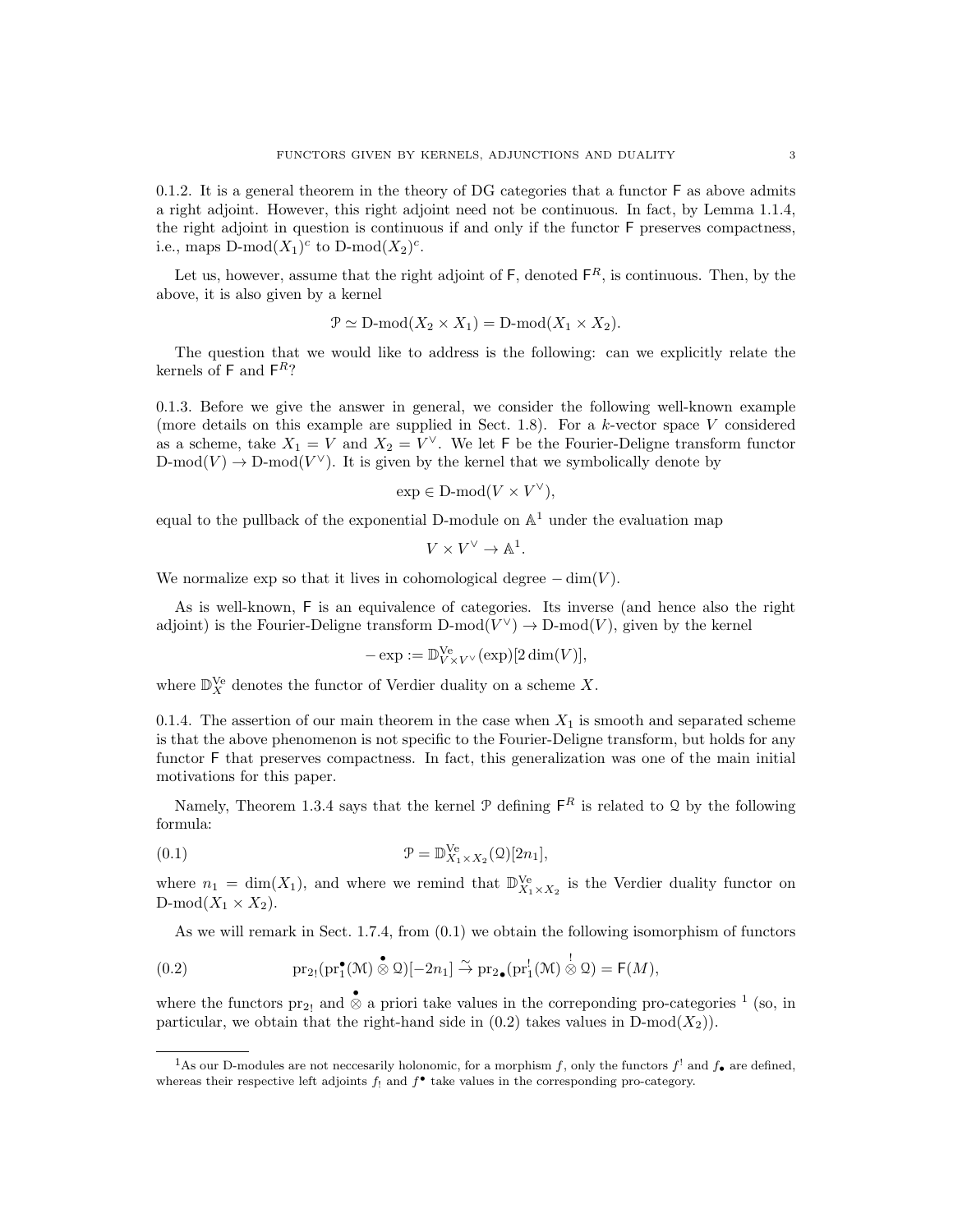0.1.5. Let us consider several most basic examples of the isomorphisms (0.1) and (0.2). In all these examples we will be assuming that  $X_1$  is smooth of dimension  $n_1$  and separated.

(i) Proper pushforward. Let F be the functor  $f_{\bullet}$ , where  $f : X_1 \to X_2$  is a map. In this case

$$
\mathcal{Q} = (\mathrm{id}_{X_1} \times f)_{\bullet}(\omega_{X_1}) \in \mathrm{D}\text{-mod}(X_1 \times X_2),
$$

where  $\omega_X$  denotes the dualizing complex on a scheme X, and  $\mathrm{id}_{X_1} \times f$  is the graph of the map f. We have  $\mathbb{D}_{X_1 \times X_2}^{\text{Ve}}(\mathcal{Q})[2n_1] \simeq \mathcal{Q}$ , so

$$
\mathsf{F}_{X_2 \to X_1, \mathbb{D}_{X_1 \times X_2}^{V\mathrm{e}}(\mathfrak{Q})[2n_1]} \simeq f^!.
$$

Assume that f is proper. In this case  $f_{\bullet}$  preserves compactness. So (0.1) expresses the fact that for f proper, we have  $f_{\bullet} \simeq f_!$  and hence  $f^!$  is the right adjoint of  $f_{\bullet}$ .

(ii) Smooth pullback. Let F be the functor  $f'$ , where  $f : X_2 \to X_1$  is a smooth map; in particular, the functor  $f^!$  preserves compactness. Note that since  $X_1$  and  $f$  are smooth,  $X_2$  is also smooth. We have

$$
\mathcal{Q} = (f \times id_{X_2})_{\bullet}(\omega_{X_2}) \simeq (f \times id_{X_2})_{!}(k_{X_2})[2n_2],
$$

so

$$
\mathrm{pr}_{2!}(\mathrm{pr}_1^{\bullet}(\mathcal{M}) \overset{\bullet}{\otimes} \mathcal{Q})[-2n_1] \simeq f^{\bullet}(\mathcal{M})[2(n_2 - n_1)].
$$

Thus, (0.2) amounts to the isomorphism

$$
f^{!}(\mathcal{M}) \simeq f^{\bullet}(\mathcal{M})[2(n_2 - n_1)],
$$

which is valid since f is smooth.

(iii) Tensor product by a lisse D-module. Let  $X_1 = X_2 = X$ , and let F be the functor  $\mathcal{M} \mapsto \mathcal{M}_0 \overset{!}{\otimes} \mathcal{M}$ , where  $\mathcal{M}_0$  is a lisse D-module on X. In this case  $\mathcal{Q} = (\Delta_X)_{\bullet}(\mathcal{M}_0)$ . The right adjoint to F is given by tensor product with the D-module  $\mathbb{D}_{X}^{V_{e}}(\mathcal{M}_{0})[2n]$ , which is the assertion of (0.1).

0.1.6. The ULA property. The next example may be less familiar. Let  $X_1$  be as above, and let  $f: X_2 \to X_1$  be a smooth map. Let N be an object in D-mod(X<sub>2</sub>). We consider the functor

$$
\mathsf{F}:\mathrm{D\text{-}mod}(X_1)\to\mathrm{D\text{-}mod}(X_2),\quad \mathsf{F}(\mathfrak{M})=f^{!}(\mathfrak{M})\overset{!}{\otimes}\mathfrak{N}.
$$

We shall say that  $N$  is *universally locally acyclic* (ULA) with respect to f if the functor  $\mathsf F$ preserves compactness.

If N is ULA with respect to  $f$ ,  $(0.2)$  says that there is a canonical isomorphism:

$$
f^{\bullet}(\mathcal{M}) \overset{\bullet}{\otimes} \mathcal{N}[-2n_1] \simeq f^{!}(\mathcal{M}) \overset{!}{\otimes} \mathcal{N}.
$$

0.2. The case of Artin stacks.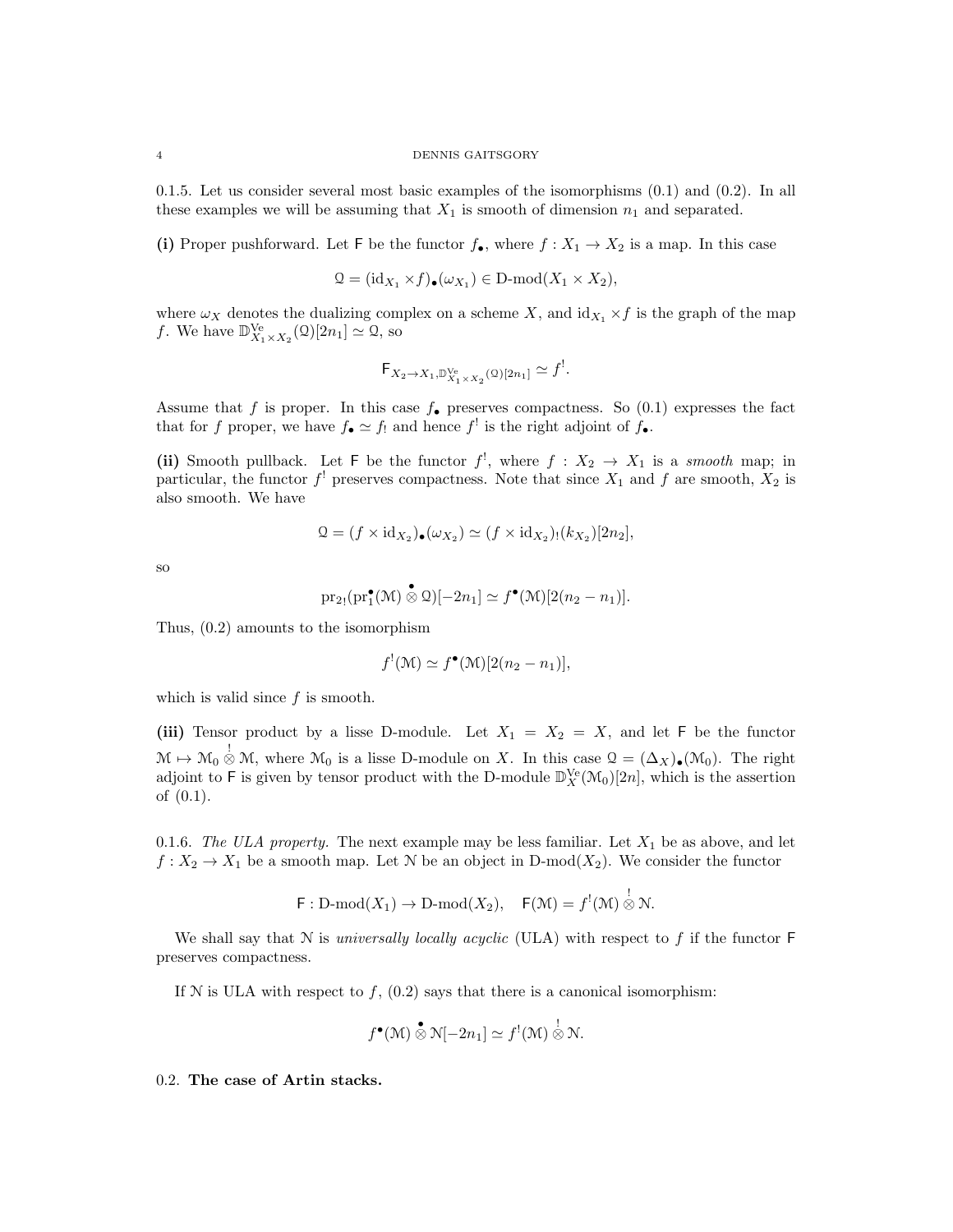0.2.1. We now let  $\mathfrak{X}_1$  and  $\mathfrak{X}_2$  be a pair of quasi-compact Artin stacks, locally of finite type over k. We shall require that both  $\mathfrak{X}_1$  and  $\mathfrak{X}_2$  be QCA in the sense of [DrGa1]. This means that the automorphism group of any field-valued point is affine.

The category D-mod $(\mathfrak{X})$  is defined for any *prestack* (see [DrGa1, Sect. 6.1]), and in particular for any Artin stack. When  $X$  is a QCA Artin stack, [DrGa1, Theorem 8.1.1] says that the category  $D\text{-mod}(\mathcal{X})$  is compactly generated. Moreover, it is self-dual (see Sect. 6.1.2 for what this means).

This implies that the DG category of continuous functors

$$
\mathsf{F}:\mathrm{D\text{-}mod}(\mathfrak{X}_1)\to\mathrm{D\text{-}mod}(\mathfrak{X}_2)
$$

is equivalent to D-mod $(\mathfrak{X}_1 \times \mathfrak{X}_2)$ . Namely, to  $\mathfrak{Q} \in \mathbb{D}$ -mod $(\mathfrak{X}_1 \times \mathfrak{X}_2)$  we assign the functor  $F_{\mathfrak{X}_1 \to \mathfrak{X}_2,\mathfrak{Q}}$  given by

$$
\mathcal{M} \mapsto \mathrm{pr}_2\text{-}\!\!\!\!\text{ }\pmb{\scriptstyle \text{ }}\pmb{\scriptstyle \text{ }}\pmb{\scriptstyle \text{ }}\pmb{\scriptstyle \text{ }}\pmb{\scriptstyle \text{ }}\pmb{\scriptstyle \text{ }}\pmb{\scriptstyle \text{ }}\pmb{\scriptstyle \text{ }}\pmb{\scriptstyle \text{ }}\pmb{\scriptstyle \text{ }}\pmb{\scriptstyle \text{ }}\pmb{\scriptstyle \text{ }}\pmb{\scriptstyle \text{ }}\pmb{\scriptstyle \text{ }}\pmb{\scriptstyle \text{ }}\pmb{\scriptstyle \text{ }}\pmb{\scriptstyle \text{ }}\pmb{\scriptstyle \text{ }}\pmb{\scriptstyle \text{ }}\pmb{\scriptstyle \text{ }}\pmb{\scriptstyle \text{ }}\pmb{\scriptstyle \text{ }}\pmb{\scriptstyle \text{ }}\pmb{\scriptstyle \text{ }}\pmb{\scriptstyle \text{ }}\pmb{\scriptstyle \text{ }}\pmb{\scriptstyle \text{ }}\pmb{\scriptstyle \text{ }}\pmb{\scriptstyle \text{ }}\pmb{\scriptstyle \text{ }}\pmb{\scriptstyle \text{ }}\pmb{\scriptstyle \text{ }}\pmb{\scriptstyle \text{ }}\pmb{\scriptstyle \text{ }}\pmb{\scriptstyle \text{ }}\pmb{\scriptstyle \text{ }}\pmb{\scriptstyle \text{ }}\pmb{\scriptstyle \text{ }}\pmb{\scriptstyle \text{ }}\pmb{\scriptstyle \text{ }}\pmb{\scriptstyle \text{ }}\pmb{\scriptstyle \text{ }}\pmb{\scriptstyle \text{ }}\pmb{\scriptstyle \text{ }}\pmb{\scriptstyle \text{ }}\pmb{\scriptstyle \text{ }}\pmb{\scriptstyle \text{ }}\pmb{\scriptstyle \text{ }}\pmb{\scriptstyle \text{ }}\pmb{\scriptstyle \text{ }}\pmb{\scriptstyle \text{ }}\pmb{\scriptstyle \text{ }}\pmb{\scriptstyle \text{ }}\pmb{\scriptstyle \text{ }}\pmb{\scriptstyle \text{ }}\pmb{\scriptstyle \text{ }}\pmb{\scriptstyle \text{ }}\pmb{\scriptstyle \text{ }}\pmb{\scriptstyle \text{ }}\pmb{\scriptstyle \text{ }}\pmb{\scriptstyle \text{ }}\pmb{\scriptstyle \text{ }}\pmb{\scriptstyle \text{ }}\pmb{\scriptstyle \text{ }}\pmb{\scriptstyle \text{ }}\pmb{\scriptstyle \text{ }}\pmb{\scriptstyle \text{ }}\pmb{\scriptstyle \text{ }}\pmb{\scriptstyle \text{ }}\pmb{\scriptstyle \text{ }}\pmb{\scriptstyle \text{ }}\pmb{\scriptstyle \text{ }}\pmb{\scriptstyle \text{ }}\pmb{\script
$$

Here for a morphism f between QCA stacks we denote by  $f_{\blacktriangle}$  the functor of *renormalized* direct image, introduced in [DrGa1, Sect. 9.3], and reviewed in Sect. 6.1.3. Here we will just say that  $f_{\blacktriangle}$  is a colimit-preserving version of  $f_{\blacktriangle}$ .

0.2.2. We now ask the same question as in the case of schemes: let  $\mathsf{F}: \mathrm{D-mod}(\mathfrak{X}_1) \to \mathrm{D-mod}(\mathfrak{X}_2)$ be a continuous functor. Assume that the right adjoint of F is also continuous (i.e., F preserves compactness). What is the relationship between the kernel  $\mathsf{F}$  and the kernel  $\mathsf{F}^R$ ?

The answer turns out much more interesting than in the case of smooth separated schemes. To formulate it we introduce a certain endo-functor

 $Ps\text{-}Id_{\Upsilon}: D\text{-mod}(\mathfrak{X}) \to D\text{-mod}(\mathfrak{X})$ 

defined for any QCA stack  $\mathfrak{X}$ . Namely, Ps-Id<sub> $\mathfrak{X}$ </sub> is given by the kernel

$$
(\Delta_{\mathfrak{X}})_{!}(k_{\mathfrak{X}}) \in D\text{-mod}(\mathfrak{X} \times \mathfrak{X}),
$$

where  $\Delta_{\mathfrak{X}}$  is the diagonal morphism for  $\mathfrak{X}$ , and  $k_{\mathfrak{X}}$  is the "constant sheaf" on  $\mathfrak{X}$ , i.e., the Verdier dual of the dualizing complex  $\omega_{\Upsilon}$ .

The main theorem for QCA stacks asserts that there is a canonical isomorphism

(0.3) 
$$
P_{S\text{-}Id_{\mathcal{X}_1} \circ (\mathsf{F}_{\mathcal{X}_1 \to \mathcal{X}_2, \mathcal{Q}})^R \simeq \mathsf{F}_{\mathcal{X}_2 \to \mathcal{X}_1, \mathbb{D}_{\mathcal{X}_1 \times \mathcal{X}_2}^{\mathsf{Ve}}(\mathcal{Q})}.
$$

I.e., what for a smooth separated cheme  $X$  was the functor of cohomological shift by  $[-2 \dim(X)]$ , for a QCA stack becomes the functor Ps-Id<sub>X</sub>.

0.2.3. The idea of considering the functor  $Ps-Id_{\mathcal{X}}$  was suggested by V. Drinfeld.

We should also point out, that the nature of Ps-Id<sub>X</sub> (and the kernel  $(\Delta_{\mathfrak{X}})$ !(k<sub>X</sub>), by which it is defined) is not a special feature of categories of D-modules. Rather, it comes from a certain general manipilation that makes sense for an arbitrary compactly generated DG category, see Sect. 5.2.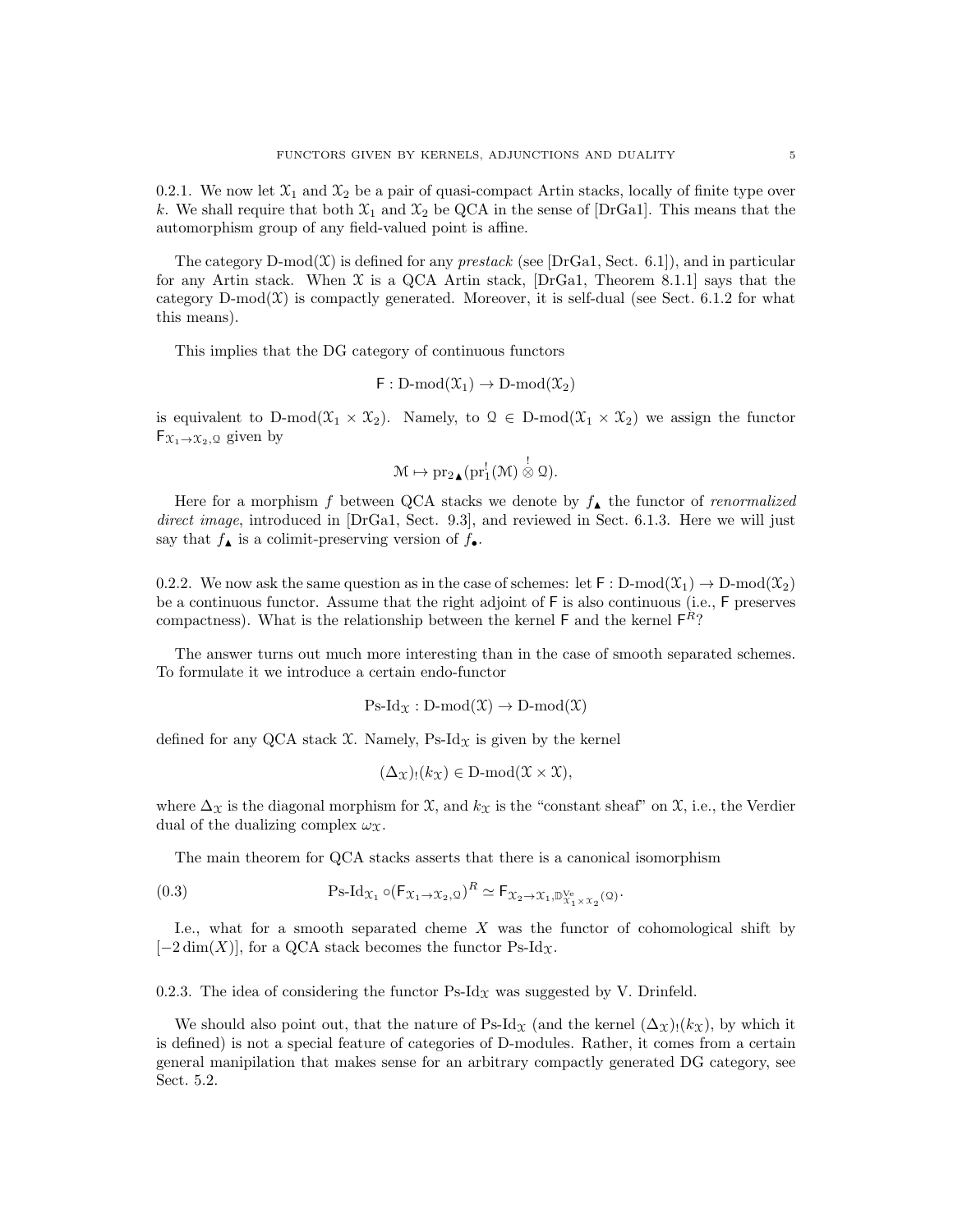#### 6 DENNIS GAITSGORY

0.2.4. We would like to draw the reader's attention to the analogy between the isomorphism (0.3) and the formalism of Grothendieck-Verdier categories of [BoDr].

Namely, consider [BoDr, Example 2.2], where X scheme (or, more generally, a safe algebraic stack) of finite type, and  $\Gamma$  is the groupoid  $X \times X$ .

Let  $\mathcal{M} := \text{D-mod}(X \times X)_{\text{hol}} \subset \text{D-mod}(X \times X)$  be the holonomic subcategory. We consider M as a monoidal category, endowed with the convolution product (denoted  $\circ$ ), where, in order to be consistent with [BoDr], we now use !-pushforward and •-pullback (instead of the •-pushforward and !-pullback). Then  $M$  is a Grothendieck-Verdier category, with the dualizing object being  $(\Delta_X)_{\bullet}(\omega_X).$ 

Let  $\mathcal{Q} \in \mathcal{D}\text{-mod}(X \times X)_{\text{hol}}$  be such that the corresponding functor  $\mathsf{F}_{X \to X,\mathcal{Q}}$  admits a right adjoint, given by a holonomic kernel. Denote  $\mathcal{P} := \mathbb{D}_{X \times X}^{\text{Ve}}(\mathcal{Q})$ . Then  $\mathcal{P}$ , regarded as an object of the monoidal category  $M$ , admits a *left* rigid dual, denoted in the notation of  $[BoDr]$  by  $\underline{\text{Hom}}'(\mathcal{P}, \mathbf{1}).$ 

The isomorphism (0.3) is equivalent to an isomorphism in D-mod $(X \times X)_{hol}$ 

$$
(\Delta_X)_\bullet(\omega_X) \circ \underline{\mathrm{Hom}}'(\mathcal{P}, \mathbf{1}) \simeq \mathbb{D}_{X \times X}^{\mathrm{Ve}}(\mathcal{P}),
$$

valid for any left-dualizable object in a Grothendieck-Verdier category.

However, unfortunately, we were unable to formally apply the formalism of [BoDr] to deduce our (0.3) in general.

0.2.5. Next we consider the case of non-quasi compact Artin stacks. We will require that our stacks be locally QCA and truncatable, see Sect. 7.1.2 for what this means. The main example of a truncatable stack that we have in mind is  $Bun_G$ –the moduli stack of G-bundles on X, where  $G$  is a reductive group and  $X$  is a smooth and complete curve.

For a truncatable stack  $X$  there are two categories of D-modules that one can attach to it. One is the usual category  $D-mod(\mathfrak{X})$ , and the other is the category that we denote by  $D\text{-mod}(\mathfrak{X})_{\text{co}}$ , whose definition uses the truncatability of  $\mathfrak{X}$ , see Sect. 7.1.4.

To elucidate the nature of D-mod $(\mathfrak{X})$  and D-mod $(\mathfrak{X})_{\text{co}}$  let us describe their respective categories of compact objects. An object of  $D-mod(\mathcal{X})$  is compact if and only if it equals the !-extension from a compact object on a quasi-compact open substack of  $\mathfrak{X}$ . The category of compact objects of D-mod $(\mathfrak{X})_{\text{co}}$  also embeds fully faithfully into D-mod $(\mathfrak{X})$ , and its essential image consists of objects that are \*-extensions from compact objects on quasi-compact open substacks of  $\chi$ .<sup>2</sup>

What for a QCA stack was the Verdier duality self-equivalence of the DG category of Dmodules, for a truncatable stack becomes an equivalence between the dual of  $D-mod(\mathcal{X})$  and D-mod( $\mathfrak{X})_{\text{co}}$ . This implies that for a pair of truncatable stacks  $\mathfrak{X}_1$  and  $\mathfrak{X}_2$ , the DG category

$$
D\text{-mod}(\mathfrak{X}_1\times\mathfrak{X}_2)
$$

is equivalent to that of continuous functors

 $D\text{-mod}(\mathfrak{X}_1)_{\text{co}} \to D\text{-mod}(\mathfrak{X}_2).$ 

In particular, for a QCA stack  $X$  there exists a canonically defined functor

 $\text{Ps-Id}_{\mathfrak{X}} : \text{D-mod}(\mathfrak{X})_{\text{co}} \to \text{D-mod}(\mathfrak{X}),$ 

given by the kernel  $(\Delta_{\mathfrak{X}})$ ! ∈ D-mod $(\mathfrak{X} \times \mathfrak{X})$ .

<sup>&</sup>lt;sup>2</sup>One can informally think of D-mod(X) and D-mod(X)<sub>co</sub> as obtained by imposing different "growth" conditions.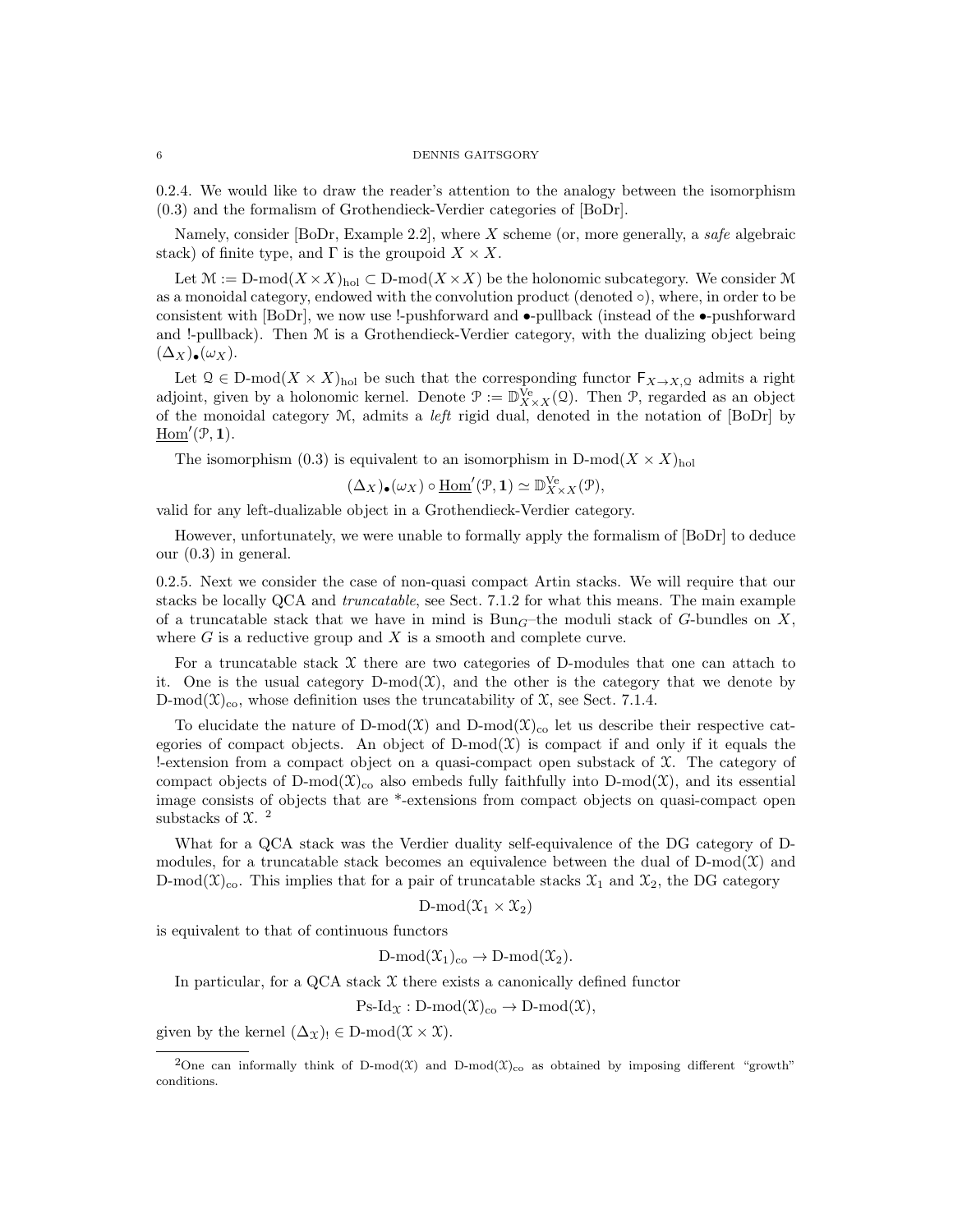The DG category of continuous functors

$$
D\text{-mod}(\mathfrak{X}_1)_{\text{co}} \to D\text{-mod}(\mathfrak{X}_2)_{\text{co}},
$$

which is the same as that of continuous functors  $D\text{-mod}(\mathcal{X}_2) \to D\text{-mod}(\mathcal{X}_1)$ , is equivalent to the tensor product category

$$
D\text{-mod}(\mathfrak{X}_1) \otimes D\text{-mod}(\mathfrak{X}_2)_{\text{co}}.
$$

Finally, we note that for a *coherent* object  $\mathcal{Q} \in D\text{-mod}(\mathcal{X}_1) \otimes D\text{-mod}(\mathcal{X}_2)_{\text{co}}$  there is a welldefined Verdier dual  $\mathbb{D}_{\mathfrak{X}_1 \times \mathfrak{X}_2}^{\mathrm{Ve}}(\mathfrak{Q})$ , which is an object of  $D\text{-mod}(\mathfrak{X}_1) \otimes D\text{-mod}(\mathfrak{X}_2)$ .

0.2.6. The main theorem for non-quasi compact stacks reads as follows. Let

 $\mathsf{F}: \mathrm{D\text{-}mod}(\mathfrak{X}_1)_{\mathrm{co}} \to \mathrm{D\text{-}mod}(\mathfrak{X}_2)_{\mathrm{co}}$ 

be a continuous functor given by a coherent kernel

 $Q \in D\text{-mod}(\mathfrak{X}_1) \otimes D\text{-mod}(\mathfrak{X}_2)_{\text{co}}.$ 

Assume that F admits a continuous right adjoint (equivalently, F preserves compactness). Then we have a canonical isomorphism of functors  $D\text{-mod}(\mathfrak{X}_2)_{\text{co}} \to D\text{-mod}(\mathfrak{X}_1)$ :

(0.4) 
$$
\mathrm{Ps}\text{-}\mathrm{Id}_{\mathfrak{X}_1}\circ(\mathsf{F}_{\mathfrak{X}_1\to\mathfrak{X}_2,\mathcal{Q}})^R\simeq\mathsf{F}_{\mathfrak{X}_2\to\mathfrak{X}_1,\mathbb{D}_{\mathfrak{X}_1\times\mathfrak{X}_2}^{\mathrm{Ve}}(\mathcal{Q})}.
$$

We note that in the right-hand side, the object  $\mathbb{D}_{\mathfrak{X}_1 \times \mathfrak{X}_2}^{V_{\mathbf{e}}}(\mathfrak{Q})$  belongs to

$$
D\text{-mod}(\mathfrak{X}_1 \times \mathfrak{X}_2) = D\text{-mod}(\mathfrak{X}_2 \times \mathfrak{X}_1),
$$

and hence the functor  $\mathsf{F}_{\mathfrak{X}_2 \to \mathfrak{X}_1, \mathbb{D}_{\mathfrak{X}_1 \times \mathfrak{X}_2}^{\mathsf{Ve}}(\mathbb{Q})}$  is understood as a functor

$$
D\text{-mod}(\mathfrak{X}_2)_{\mathrm{co}} \to D\text{-mod}(\mathfrak{X}_1).
$$

So, the initial kernel and its Verdier dual define functors between different categories, and the connection is provided by the functor  $Ps\text{-}Id_{\mathfrak{X}_1}$ , which maps  $D\text{-mod}(\mathfrak{X}_1)_{co} \to D\text{-mod}(\mathfrak{X}_1)$ .

0.3. Contents. We shall now review the contents of this paper section-by-section.

0.3.1. In Sect. 1 we state the main theorem pertaining to schemes, Theorem 1.3.4, which generalizes the isomorphism  $(0.1)$  to the case when the scheme  $X_1$  is not necessarily smooth and separated. We discuss various corollaries and particular cases of Theorem 1.3.4.

We intersperse the discussion about functors between categories of D-modules with a review of some basic facts concerning DG categories.

0.3.2. In Sect. 2 we give a geometric description of a canonical natural transformation

(0.5) 
$$
\mathrm{pr}_{2!}(\mathrm{pr}_{1}^{\bullet}(\mathcal{M})\overset{\bullet}{\otimes}\mathrm{Ps}\text{-}\mathrm{Id}_{X_{1}}(2))\to\mathrm{pr}_{2\bullet}(\mathrm{pr}_{1}^{!}(\mathcal{M})\overset{!}{\otimes}2),
$$

which is an isomorphism whenever the functor  $F_{X_1\to X_2,\Omega}$ , defined by  $\Omega$ , preserves compactness.

When the scheme  $X_1$  is separated, the basic ingredient of the map  $(0.5)$  is the natural transformation  $f_! \to f_{\bullet}$  for a separated morphism f between schemes, and the natural transformation

$$
g_1^{\bullet} \circ f_0^! \to f_1^! \circ g_0^{\bullet}
$$

for a Cartesian diagram

$$
Y_{11} \xrightarrow{f_1} Y_{1,0}
$$
\n
$$
g_1 \downarrow \qquad \qquad g_0
$$
\n
$$
Y_{0,1} \xrightarrow{f_0} Y_{0,0}.
$$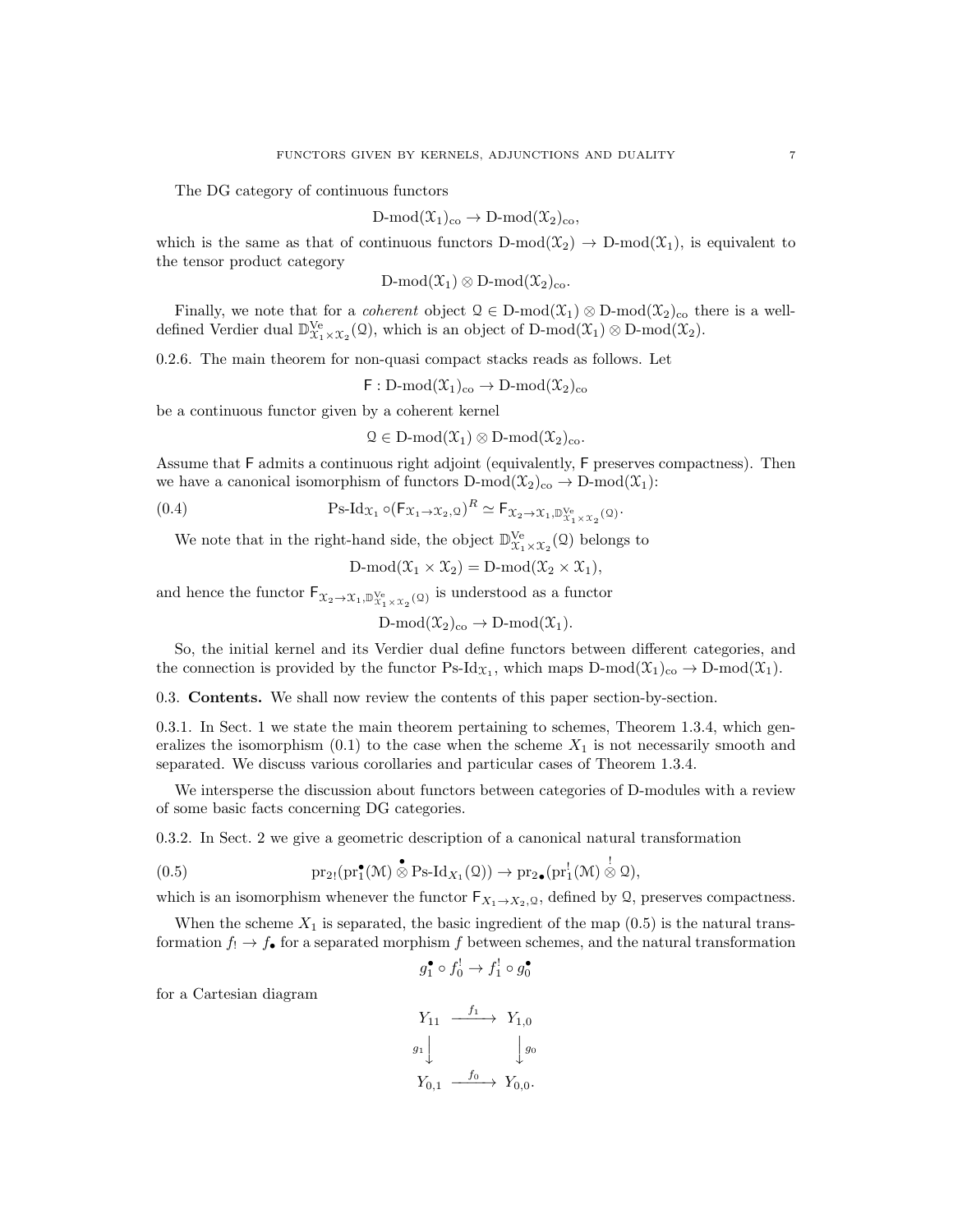0.3.3. In Sect. 3 we study the following question. Let  $X_i$ ,  $i = 1, 2$  be derived schemes, and let Q be an object of D-mod $(X_1 \times X_2)$ .

Recall that for a derived scheme  $X$  there are natural forgetful functors

 $\text{oblv}_X^{\text{left}} : \text{D-mod}(X) \to \text{QCoh}(X)$  and  $\text{oblv}_X : \text{D-mod}(X) \to \text{IndCoh}(X)$ ,

where  $\text{QCoh}(X)$  is the DG category of quasi-coherent sheaves on X and IndCoh(X) is its modification introduced in [Ga1]. The functors  $\textbf{oblv}_X^{\text{left}}$  and  $\textbf{oblv}_X$  are the realizations of Dmodules on  $X$  as "left" and "right" D-modules, respectively (see [GR, Sect. 2.4] for more details).

We would like to know how to express the condition that the functor

 $\mathsf{F}_{X_1\to X_2,\mathbb{Q}}:\mathsf{D}\text{-mod}(X_1)\to\mathsf{D}\text{-mod}(X_2),$ 

corresponding to  $\mathcal{Q} \in \mathcal{D}$ -mod $(X_1 \times X_2)$ , preserve compactness, in terms of the corresponding objects

**obl** $\mathbf{v}_{X_1}^{\text{left}} \otimes \text{Id}_{\text{D-mod}(X_2)}(\mathcal{Q}) \in \text{QCoh}(X_1) \otimes \text{D-mod}(X_2)$ 

and

$$
\mathbf{oblv}_{X_1} \otimes \mathrm{Id}_{\mathrm{D-mod}(X_2)}(\mathcal{Q}) \in \mathrm{IndCoh}(X_1) \otimes \mathrm{D-mod}(X_2).
$$

For example, we show that if the support of Q is proper over  $X_2$ , then  $F_{X_1\rightarrow X_2, \mathcal{Q}}$  preserves compactness if and only if  $\textbf{oblv}_{X_1} \otimes \text{Id}_{D\text{-mod}(X_2)}(Q)$  is compact.

0.3.4. In Sect. 4 we prove the following, perhaps a little unexpected, result:

Let  $X_1$  be quasi-projective and smooth. Then then the property of an object

$$
\mathfrak{Q} \in \mathbf{D}\text{-mod}(X_1 \times X_2)
$$

that the corresponding functor

$$
\mathsf{F}_{X_1 \to X_2, \mathbb{Q}} : D\text{-mod}(X_1) \to D\text{-mod}(X_2)
$$

preserve compactness is inherited by any subquotient of any cohomology of Q (with respect to the standard t-structure on D-mod $(X_1 \times X_2)$ .

0.3.5. In Sect. 5 we prove our main result pertaining to functors between D-modules on schemes, namely, Theorem 1.3.4. In fact, we prove a more general assertion, in the general context of DG categories, namely, Theorem 5.2.3.

In more detail, Theorem 5.2.3 describes the following situation. We start with a continuous functor between DG categories

$$
\mathsf{F}: \mathbf{C}_1 \to \mathbf{C}_2,
$$

given by a kernel  $\Omega \in \mathbb{C}_{1}^{\vee} \otimes \mathbb{C}_{2}$ , and we assume that the right adjoint of F is also continuous. We want to relate this right adjoint  $\mathsf{F}^R$  to the kernel dual to Q, which is an object

$$
\mathfrak{Q}^\vee\in\mathbf{C}_1\otimes\mathbf{C}_2^\vee.
$$

In describing the relation, we will encounter an endo-functor  $\text{Ps-Id}_{\mathbf{C}}$ , defined for any DG category C. When  $C = D$ -mod $(\mathfrak{X})$ , where  $\mathfrak{X}$  is a QCA stack, the corresponding endo-functor is Ps-Id $\gamma$  mentioned above.

At the suggestion of Drinfeld, we also introduce the notion of Gorenstein category. Namely, this is a DG category  $C$  for which the functor  $Ps\text{-}Id_{C}$  is an equivalence. The name Gorenstein is explained by the following result: for a separated derived scheme  $X$  almost of finite type, the category  $\mathrm{QCoh}(X)$  is Gorenstein if and only if X is Gorenstein.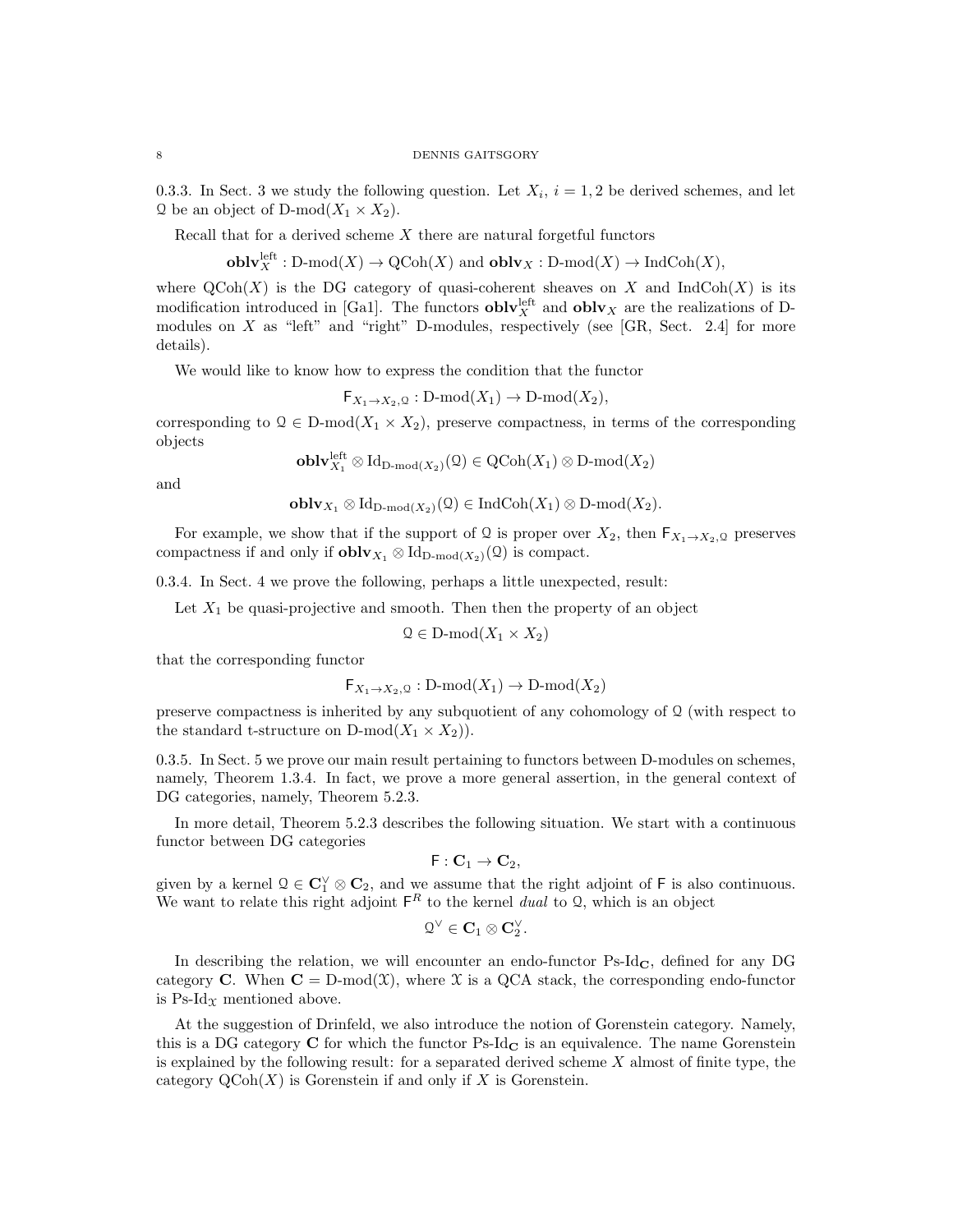0.3.6. In Sect. 6 our goal is to generalize Theorem 1.3.4 to the case of QCA stacks. The generalization itself, Theorem 6.3.2, will be easy to carry out: the corresponding theorem follows from the general result about DG categories, namely, Theorem 5.2.3.

However, there are two important technical points that one needs to pay attention to in the case of Artin stacks (as opposed to schemes or Deligne-Mumford stacks).

First, for a scheme X, the subcategory  $D\text{-mod}(X)^c$  of compact objects in  $D\text{-mod}(X)$  is the same as  $D\text{-mod}(X)_{\text{coh}}$ , i.e., the subcategory spanned by cohomologically bounded objects with coherent cohomologies. This is no longer the case for stacks: for a QCA stack  $\mathcal X$  we always have an inclusion

$$
D\text{-mod}(\mathfrak{X})^c\subset D\text{-mod}(\mathfrak{X})_{\mathrm{coh}},
$$

which is an equality if and only if  $\mathfrak X$  is safe.

Second, for a non-schematic map  $f : \mathfrak{X}_1 \to \mathfrak{X}_2$ , the usual de Rham direct image functor

 $f_{\bullet}: \text{D-mod}(\mathfrak{X}_1) \to \text{D-mod}(\mathfrak{X}_2)$ 

may be ill-behaved (e.g., fails to be continuous). This applies in particular to the functor of de Rham cohomology  $(px)$ , of a stack  $\mathfrak{X}$ , where  $p_{\mathfrak{X}} : \mathfrak{X} \to \mathrm{pt} := \mathrm{Spec}(k)$ . To remedy this, one replaces  $f_{\bullet}$  by its *renormalized* version, introduced in [DrGa1], and denoted  $f_{\bullet}$ .

In the remainder of Sect. 6 we consider some applications of Theorem 6.3.2. For example, we consider the situation of an open embedding of stacks  $j: U \hookrightarrow \mathfrak{X}$ , for which the functor  $j_{\bullet}:$  D-mod $(U) \rightarrow$  D-mod $(\mathfrak{X})$  preserves compactness (such open embeddings are in [DrGa2] called co-truncative), and see what Theorem 6.3.2 gives in this case.

We also consider the class of stacks  $\mathfrak{X}$ , for which the functor of de Rham cohomology preserves compactness; we call such stacks mock-proper. For a mock-proper stack  $\mathcal X$  we relate the functor  $(p_{\mathcal{X}})_{\blacktriangle}$  (i.e., the renormalized version of de Rham cohomology) and  $(p_{\mathcal{X}})$  (the functor of de Rham cohomology with compact supports).

Finally, we consider a particular example of a QCA stack, namely,  $V/\mathbb{G}_m$ , where V is a vector space with  $\mathbb{G}_m$  acting by dilations. We show that  $D\text{-mod}(V/\mathbb{G}_m)$  is Gorenstein.

0.3.7. In Sect. 7 we state and prove the theorem relating the adjoint functor to the Verdier dual kernel for locally QCA truncatable stacks.

We first review the definition of what it means for a QCA tack  $\mathfrak X$  to be truncatable, and introduce the two versions of the category of D-modules, D-mod $(\mathfrak{X})$  and D-mod $(\mathfrak{X})_{\text{co}}$ .

We proceed to stating and proving Theorem 7.4.2, which amounts to the isomorphism  $(0.4)$ .

In the remainder of this section we consider applications of Theorem 7.4.2, most of which are straightforward modifications of the corresponding statements for QCA stacks, once we take into account the difference between D-mod $(\mathfrak{X})$  and D-mod $(\mathfrak{X})_{\text{co}}$ .

Finally, we consider the notion of a mock-proper truncatable stack and define the mockconstant sheaf on such a stack. We consider the particular case of  $\mathfrak{X} = \text{Bun}_G$ , and show that its mock-constant sheaf  $k_{\text{Bun}_G,\text{mock}}$  has some peculiar properties; this object would be invisible if one did not distinguish between D-mod $(\mathfrak{X})$  and D-mod $(\mathfrak{X})_{\text{co}}$ .

## 0.4. Conventions and notation.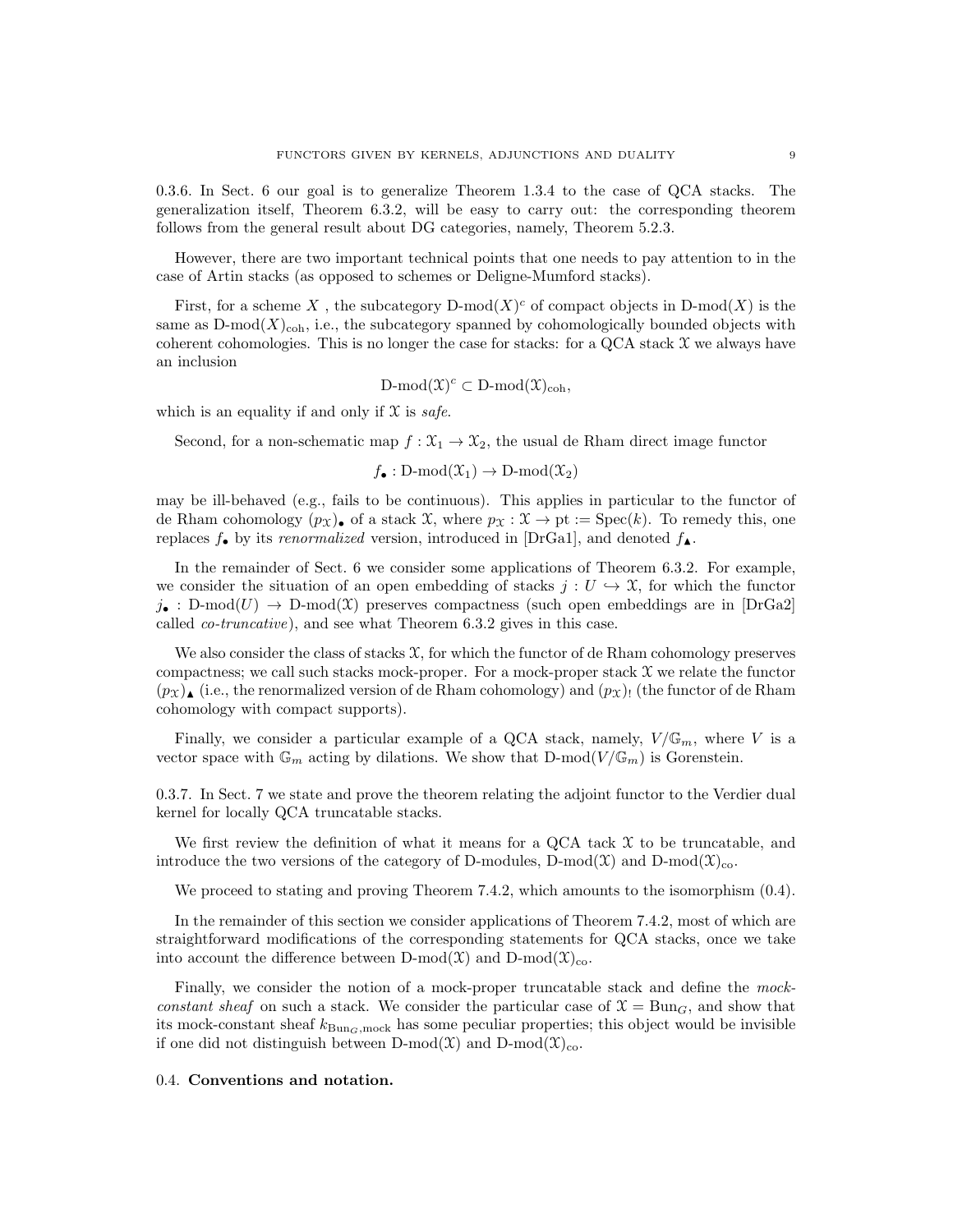#### 10 DENNIS GAITSGORY

0.4.1. The word "scheme" in this paper means "derived scheme almost of finite type over  $k$ , which is eventually coconnective." We refer the reader to [DrGa1, Sect. 3.1.1], where this notion is reviewed. Sometimes (more as a matter of convenience) we will use the term "prestack," by which we will always mean a prestack locally almost of finite type, see [DrGa1, Sect. 3.1].

The "good news" is that derived algebraic geometry is not needed in this paper, except in Sects. 3 and 4, in which O-modules are discussed. So, since the material of these two sections is not used in the rest of the paper, the reader can skip them and work with ordinary schemes of finite type over k.

For a scheme/prestack X we denote by  $p_X$  the tautological map  $\mathfrak{X} \to \mathrm{pt} := \mathrm{Spec}(k)$ . We let  $\Delta_{\mathfrak{X}}$  denote the diagonal morphism  $\mathfrak{X} \to \mathfrak{X} \times \mathfrak{X}$ .

0.4.2. Conventions and notations regarding DG categories adopted in this papar follow those reviewed in [DrGa2, Sect. 1].

In particular, we let Vect denote the category of chain complexes of k-vector spaces.

For a DG category **C** and  $c_1, c_2 \in \mathbb{C}$  we let  $Maps_{\mathbb{C}}(c_1, c_2) \in$  Vect denote the resulting chain complex of maps between them.

0.4.3. Conventions and notations regarding the category of D-modules on a scheme follow those of [DrGa1, Sect. 5], and on algebraic stack those of [DrGa1, Sect. 6]. See also [DrGa2, Sect. 2] (for a brief review), and [GR] for a systematic treatment of the foundadtions of the theory.

The only notational difference between the present paper and [DrGa1] is that the functor of de Rham direct image with respect to a morphism f is denoted here by  $f_{\bullet}$  instead of  $f_{\text{dR},*}$ .

For a morphism  $f: \mathfrak{X}_1 \to \mathfrak{X}_2$  between prestacks, we have a tautologically defined functor

$$
f^!
$$
: D-mod $(\mathfrak{X}_2)$   $\to$  D-mod $(\mathfrak{X}_1)$ .

The symmetric monoidal structure, denoted  $\stackrel{!}{\otimes}$ , on the category of D-modules on a prestack  $\mathfrak X$  is defined by

$$
\mathcal{M}_1\overset{!}{\otimes}\mathcal{M}_2:=\Delta^!_{\mathcal{X}}(\mathcal{M}_1\boxtimes\mathcal{M}_2).
$$

0.4.4. The partially defined left adjoint of the functor  $f^!$  will be denoted by  $f_!$ . I.e., for  $\mathcal{M}_1 \in$ D-mod( $\mathfrak{X}_1$ ), the object  $f_1(\mathfrak{M}_1) \in D\text{-mod}(\mathfrak{X}_1)$  is defined if and only if the functor

$$
\mathcal{M}_2 \mapsto \mathcal{M}aps_{\mathrm{D-mod}(\mathcal{X}_1)}(\mathcal{M}_1, f^!(\mathcal{M}_2)), \quad \mathrm{D-mod}(\mathcal{X}_2) \to \mathrm{Vect}
$$

is co-representable.

For a general  $\mathcal{M}_1$ , we can view  $f_1(\mathcal{M}_1)$  as an object of Pro(D-mod( $\mathcal{X}_2$ )), the pro-completion of D-mod $(\mathfrak{X}_1)$ .<sup>3</sup>

For a morphism  $f: \mathfrak{X}_1 \to \mathfrak{X}_2$  between Artin stacks we have the functor of de Rham direct image

$$
f_{\bullet}: \mathrm{D-mod}(\mathfrak{X}_1) \to \mathrm{D-mod}(\mathfrak{X}_2)
$$

see [DrGa1, Sect. 7.4.]. Its partially defined left adjoint is denoted  $f^{\bullet}$ .

We let  $\stackrel{\bullet}{\otimes}$  denote the partially defined functor

$$
D\text{-mod}(\mathfrak{X}) \otimes D\text{-mod}(\mathfrak{X}) \to D\text{-mod}(\mathfrak{X})
$$

<sup>&</sup>lt;sup>3</sup>For a DG category C, its pro-completion Pro(C) is the category of all exact covariant functor  $C \rightarrow$  Vect that commute with  $\kappa$ -filtered colimits for some sufficiently large cardinal  $\kappa$ .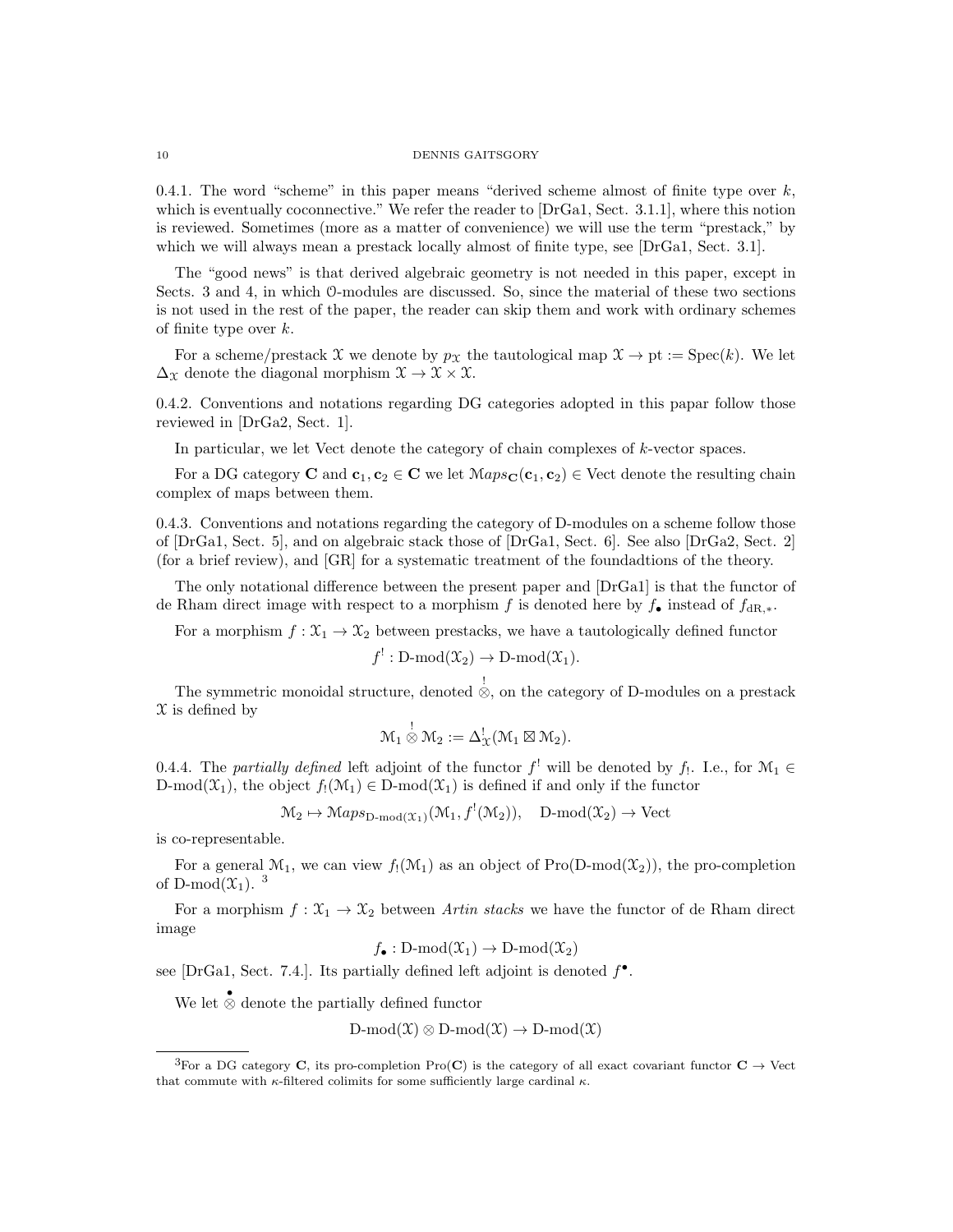equal to

$$
\mathcal{M}_1, \mathcal{M}_2 \mapsto (\Delta_{\mathfrak{X}})^{\bullet} (\mathcal{M}_1 \boxtimes \mathcal{M}_2).
$$

I.e., it is defined an on object of D-mod( $\mathfrak{X}$ )  $\otimes$  D-mod( $\mathfrak{X}$ ), whenever  $(\Delta_{\mathfrak{X}})^{\bullet}$  is defined on the corresponding object of D-mod $(\mathcal{X} \times \mathcal{X})$ .

As in the case of  $f_!$ , in general, the functors  $f^{\bullet}$  and  $\stackrel{\bullet}{\otimes}$  can be viewed as taking values in the pro-completion of the target category.

If  $\mathfrak{X}_1$  and  $\mathfrak{X}_2$  are Artin stacks, the functors  $f_1$ ,  $f^{\bullet}$  and  $\stackrel{\bullet}{\otimes}$  are defined on any *holonomic* object, i.e., one whose pullback to a scheme mapping smoothly to our stack has holonomic cohmologies.

0.5. Acknowledgments. The author would like to thank V. Drinfeld for many helpful discussions and suggestions related to this paper. The definition of the key player in the case of Artin stacks, namely, the functor  $Ps-Id_{\mathfrak{X}}$ , is due to him.

The author is supported by NSF grant DMS-1063470.

# 1. Functors between categories of D-modules

In this section we state our main theorem in the case of schemes (Theorem 1.3.4) and discuss its corollaries.

### 1.1. Continuous functors and kernels: recollections.

1.1.1. Let C be a dualizable category, and let  $\mathbb{C}^{\vee}$  denote its dual. We let

$$
\mathbf{u_C} \in \mathbf{C} \otimes \mathbf{C}^\vee
$$

denote the object correspnding to the unit map

$$
\mathrm{Vect} \to \mathbf{C} \otimes \mathbf{C}^\vee,
$$

and we let

$$
\mathrm{ev}_\mathbf{C} : \mathbf{C} \otimes \mathbf{C}^\vee \to \mathrm{Vect}
$$

denote the counit map.

Let  $C_1$  and  $C_2$  be two DG categories. Recall that an exact functor  $F : C_1 \rightarrow C_2$  is said to be continuous if it commutes with infinite direct sums (equivalently, all colimits). We let Funct<sub>cont</sub>  $(C_1, C_2)$  denote the full DG subcategory of the DG category Funct  $(C_1, C_2)$  of all DG functors  $C_1 \rightarrow C_2$ , spanned by continuous functors.

Assume that  $C_1$  dualizable. In this case, the DG category Funct<sub>cont</sub>  $(C_1, C_2)$  identifies with

$$
\mathbf{C}_1^\vee \otimes \mathbf{C}_2.
$$

Explicitly, an object  $Q \in \mathbb{C}_1^{\vee} \otimes \mathbb{C}_2$  gives rise to the functor  $\mathsf{F}_{\mathbb{C}_1 \to \mathbb{C}_2, \mathbb{Q}}$  equal to

$$
\mathbf{C}_1 \stackrel{\mathrm{Id}_{\mathbf{C}_1} \otimes \mathbf{Q}}{\longrightarrow} \mathbf{C}_1 \otimes \mathbf{C}_1^\vee \otimes \mathbf{C}_2 \stackrel{\mathrm{ev}_{\mathbf{C}_1} \otimes \mathrm{Id}_{\mathbf{C}_2}}{\longrightarrow} \mathbf{C}_2.
$$

Vice versa, given a continuous functor  $F: C_1 \to C_2$  we construct the corresponding object  $\mathbf{Q}_{\mathsf{F}} \in \mathbf{C}_{1}^{\vee} \otimes \mathbf{C}_{2}$  as

$$
(\mathrm{Id}_{\mathbf{C}_1^{\vee}} \otimes F)(\mathbf{u}_{\mathbf{C}_1}).
$$

In particular,  $\mathbf{u}_{\mathbf{C}_1} \in \mathbb{C}_1^{\vee} \otimes \mathbb{C}_1$  corresponds to the identity functor on  $\mathbb{C}_1$ .

We shall refer to  $\mathbb{Q}_F$  as the kernel of F, and to  $\mathsf{F}_{\mathbf{C}_1\to\mathbf{C}_2\,mathbb{Q}}$  as the functor defined by  $\mathbb{Q}$ .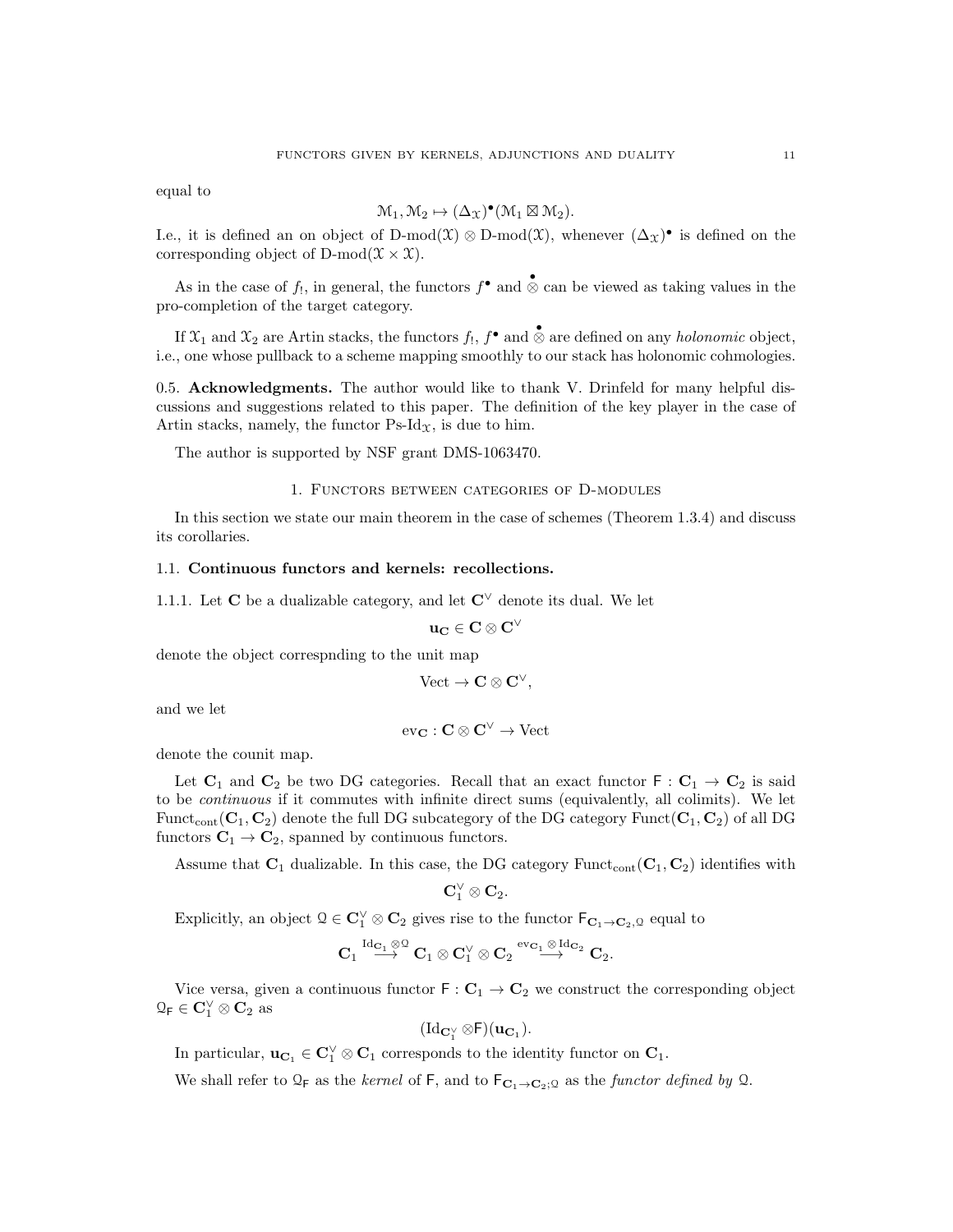1.1.2. Let C be a compactly generated category. Recall that in this case

$$
\mathbf{C} \simeq \mathrm{Ind}(\mathbf{C}^c),
$$

where Ind(−) denotes the ind-completion of a given small DG category.

Recall also that such C is dualizable, and we have a canonical equivalence

(1.1)  $({\bf C}^c$  $C^{\vee} \cong (\mathbf{C}^{\vee})^c$ ,  $\mathbf{c} \mapsto \mathbf{c}^{\vee}$ .

In particular,

(1.2)  $\mathbf{C}^{\vee} \simeq \text{Ind}((\mathbf{C}^c)^{\text{op}}).$ 

Under this identification for  $c \in \mathbb{C}^c$  and  $\xi \in \mathbb{C}^\vee$  we have

(1.3) 
$$
\mathcal{M}aps_{\mathbf{C}^{\vee}}(\mathbf{c}^{\vee},\xi) \simeq \text{ev}_{\mathbf{C}}(\mathbf{c} \otimes \xi).
$$

1.1.3. The following simple observation will be used throughout the paper (see, e.g., [DrGa2, Proposition 1.2.4] for the proof):

**Lemma 1.1.4.** Let  $F: C_1 \to C_2$  be a continuous functor. If F admits a continuous right adjoint, then it preserves compactness. Vice versa, if  $F$  preserves compactness and  $C_1$  is compactly generated, then F admits a continuous right adjoint.

Let us note the following consequence of Lemma 1.1.4:

Corollary 1.1.5. Let  $C_1$  be compactly generated, and let  $F: C_1 \rightarrow C_2$  be a continuous functor that preserves compactness. Then for any  $DG$  category  $C$  the functor

$$
\mathbf{C} \otimes \mathbf{C}_1 \stackrel{\mathrm{Id}_\mathbf{C} \otimes \mathsf{F}}{\longrightarrow} \mathbf{C} \otimes \mathbf{C}_2
$$

also preserves compactness.

Proof. By Lemma 1.1.4, the functor  $F$  admits a continuous right adjoint; denote it G. Hence, the functor Id<sub>C</sub> ⊗F also admits a continuous right adjoint, namely, Id<sub>C</sub> ⊗G. Now, apply Lemma 1.1.4 again.  $\square$ 

# 1.2. Continuous functors and kernels: the case of D-modules.

1.2.1. Let X be a scheme of finite type over k. (We remind that in the present section, as well as elsewhere in the paper with the exception of Sects. 3 and 4, we can work within classical algebraic geometry.)

Recall (see e.g., [DrGa1, Sect. 5.3.4]) that the DG category  $D\text{-mod}(X)$  canonically identifies with its own dual:

 $\mathbf{D}_X^{\mathrm{Ve}}$ : D-mod $(X)^\vee \simeq \mathrm{D}\text{-mod}(X)$ ,

where the corresponding equivalence on compact objects

$$
(\mathrm{D\text{-}mod}(X)^c)^{\mathrm{op}} = (\mathrm{D\text{-}mod}(X)^\vee)^c \overset{\mathbf{D}_X^{\mathrm{Ve}}}{\longrightarrow} \mathrm{D\text{-}mod}(X)^c
$$

is the usual Verdier duality functor

$$
\mathbb{D}_{X}^{\mathrm{Ve}} : (\mathrm{D\text{-}mod}(X)^c)^{\mathrm{op}} \to \mathrm{D\text{-}mod}(X)^c.
$$

Let us also recall the corresponding evaluation and unit functors. For this we recall (see, e.g., [DrGa1, Sect. 5.1.7]) that if  $X_1$  and  $X_2$  are two schemes of finite type, the operation of external tensor product of D-modules defines an equivalence

 $D\text{-mod}(X_1) \otimes D\text{-mod}(X_2) \simeq D\text{-mod}(X_1 \times X_2).$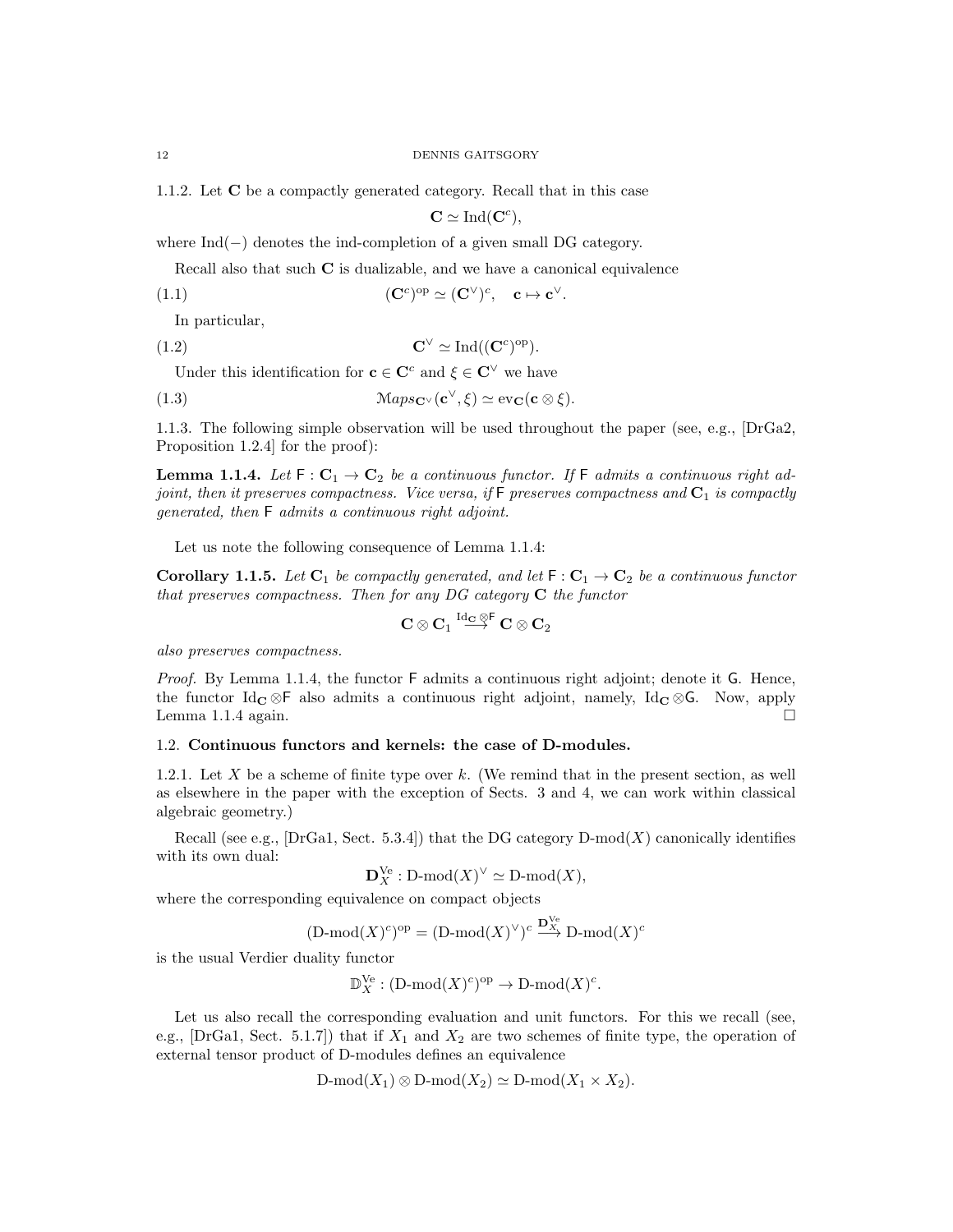Under the equivalence  $D\text{-mod}(X) \otimes D\text{-mod}(X) \simeq D\text{-mod}(X \times X)$ , the evaluation functor

$$
\mathrm{ev}_{\mathrm{D\text{-}mod}(X)} : \mathrm{D\text{-}mod}(X) \otimes \mathrm{D\text{-}mod}(X) \to \mathrm{Vect}
$$

is  $(p_X)_\bullet \circ (\Delta_X)^!$ , where  $p_X : X \to \text{pt}$  and  $\Delta_X$  is the diagonal map  $X \to X \times X$ .

The unit object

$$
\mathbf{u}_{\mathrm{D-mod}(X)} \in \mathrm{D-mod}(X)^\vee \otimes \mathrm{D-mod}(X) \simeq \mathrm{D-mod}(X) \otimes \mathrm{D-mod}(X) \simeq \mathrm{D-mod}(X \times X)
$$
 is  $(\Delta_X)_\bullet(\omega_X)$ , where

$$
\omega_X := p_X^!(k)
$$

is the dualizing complex.

1.2.2. Let  $X_1$  and  $X_2$  be two schemes of finite type. By Sect. 1.1.1, the DG category

 $\text{Funct}_{\text{cont}}(\text{D-mod}(X_1), \text{D-mod}(X_2))$ 

of continuous functors  $D\text{-mod}(X_1) \to D\text{-mod}(X_2)$  identifies with

 $\mathrm{D\text{-}mod}(X_1)^\vee \otimes \mathrm{D\text{-}mod}(X_2),$ 

and further, using the equivalence  $\mathbf{D}_{X_1}$ , with

$$
\mathrm{D-mod}(X_1)\otimes \mathrm{D-mod}(X_2)\simeq \mathrm{D-mod}(X_1\times X_2).
$$

I.e., continuous functors  $D\text{-mod}(X_1) \to D\text{-mod}(X_2)$  are in bijection with kernels, thought of objects of D-mod $(X_1 \times X_2)$ .

Explicitly, for  $\mathcal{Q} \in \mathcal{D}\text{-mod}(X_1 \times X_2)$  the corresponding functor  $\mathsf{F}_{X_1 \to X_2; \mathcal{Q}}$  sends an object  $\mathcal{M} \in \mathbb{D}\text{-mod}(X_1)$  to

$$
(\mathrm{pr}_2)_\bullet(\mathrm{pr}_1^!(\mathcal{M})\overset{!}{\otimes}\mathfrak{Q}),
$$

where  $\stackrel{!}{\otimes}$  denotes the tensor product on the category of D-modules (see [DrGa1, Sect. 5.1.7]), and

$$
\text{pr}_i: X_1 \times X_2 \to X_i, \quad i = 1, 2
$$

are the two projections.

1.2.3. The question we would like to address in this section is the following: suppose that a functor  $\mathsf{F}: \mathsf{D}\text{-mod}(X_1) \to \mathsf{D}\text{-mod}(X_2)$  admits a a *continuous* right adjoint  $\mathsf{F}^R$  or a left adjoint  $F<sup>L</sup>$  (the latter is automatically continuous).

We would like to relate the kernels of the functors  $\mathsf{F}^R$  or  $\mathsf{F}^L$  (and also of the *conjugate* functors, see Sect. 1.5.1) to that of F.

The relationship will be particularly explicit when  $X_1$  and  $X_2$  are separated and smooth, see Sects. 1.3.9 and 1.6.4. In the case of arbitrary schemes of finite type, the corresponding assertion is stated in Sects. 1.3.3 and 1.6.1. The situation becomes significantly more interesting when instead of schemes, we consider Artin stacks, see Sects. 6 and 7.

1.2.4. Note that from Lemma 1.1.4, we obtain:

**Corollary 1.2.5.** Let Q be an object of D-mod $(X_1 \times X_2)$ . Then the functor

 $F_{X_1\rightarrow X_2,\mathcal{Q}}:\mathrm{D-mod}(X_1)\rightarrow\mathrm{D-mod}(X_2)$ 

admits a continuous right adjoint if and only if it preserves compactness.

1.3. Statement of the theorem: the case of schemes.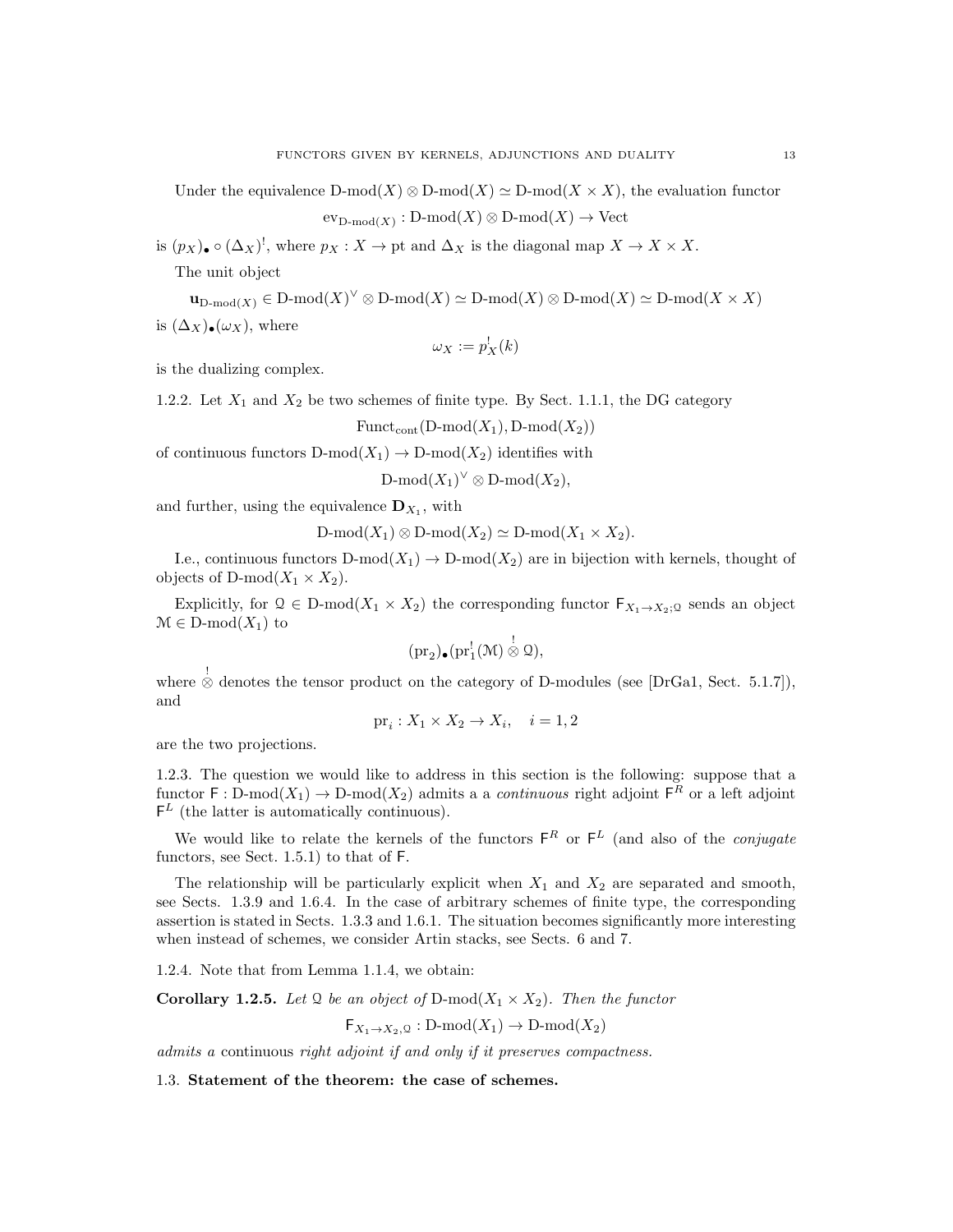1.3.1. Note that for a scheme of finite type X, the object  $\omega_X \in D\text{-mod}(X)$  is compact.

We let

$$
k_X := \mathbb{D}_X^{\mathrm{Ve}}(\omega_X) \in \mathrm{D}\text{-}\mathrm{mod}(X)^c.
$$

By definition,  $k_X$  is the D-module incarnation of the constant sheaf on X. As is well-known, if  $X$  is smooth (or rationally smooth) of dimension  $n$ , we have

$$
(1.4) \t\t k_X \simeq \omega_X[-2n].
$$

1.3.2. A fundamental role in this paper is played by the object

$$
(\Delta_X)_!(k_X) \in \mathcal{D}\text{-mod}(X \times X).
$$

The object  $(\Delta_X)_!(k_X)$  is well-defined (see Sect. 0.4.4) because  $k_X$  is holonomic. Note also that if  $X$  is separated,

$$
(1.5) \qquad \qquad (\Delta_X)_!(k_X) \simeq (\Delta_X)_\bullet (k_X).
$$

We let

$$
Ps\text{-}Id_X: \text{D-mod}(X) \to \text{D-mod}(X)
$$

denote the functor, given by the kernel  $(\Delta_X)$ !( $k_X$ ).

Note that when  $X$  is separated, we have

$$
\mathrm{Ps}\text{-}\mathrm{Id}_X(\mathcal{M})\simeq \mathcal{M}\overset{!}{\otimes}k_X,
$$

and when  $X$  is separated and smooth of dimension  $n$ , we thus have:

(1.6) 
$$
Ps\text{-}Id_X \simeq Id_{D\text{-mod}(X)}[-2n].
$$

1.3.3. We have the following theorem, which will be proved in Sect. 5, more precisely, in Sect. 5.3.4:

**Theorem 1.3.4.** Let  $\mathcal{Q} \in \mathcal{D}\text{-mod}(X_1 \times X_2)$  be an object such that the corresponding functor  $\mathsf{F}_{X_1 \to X_2, \mathbb{Q}} : D\text{-mod}(X_1) \to D\text{-mod}(X_2)$  admits a continuous right adjoint. Then:

(a) The object  $Q$  is compact.

(b) The functor

$$
\mathsf{F}_{X_2 \to X_1, \mathbb{D}_{X_1 \times X_2}^{\mathsf{Ve}}(\mathfrak{Q})} : \mathsf{D}\text{-}\mathrm{mod}(X_2) \to \mathsf{D}\text{-}\mathrm{mod}(X_1),
$$

identifies canonically with

$$
\text{D-mod}(X_2) \stackrel{(\mathsf{F}_{X_1 \to X_2, 0})^R}{\longrightarrow} \text{D-mod}(X_1) \stackrel{\text{Ps-Id}_{X_1}}{\longrightarrow} \text{D-mod}(X_1).
$$

Thus, informally, the functor  $(F_{X_1 \to X_2, Q})^R$  is "almost" given by the kernel, Verdier dual to that of F, and the correction to the "almost" is given by the functor  $\text{Ps-Id}_{X_1}$ .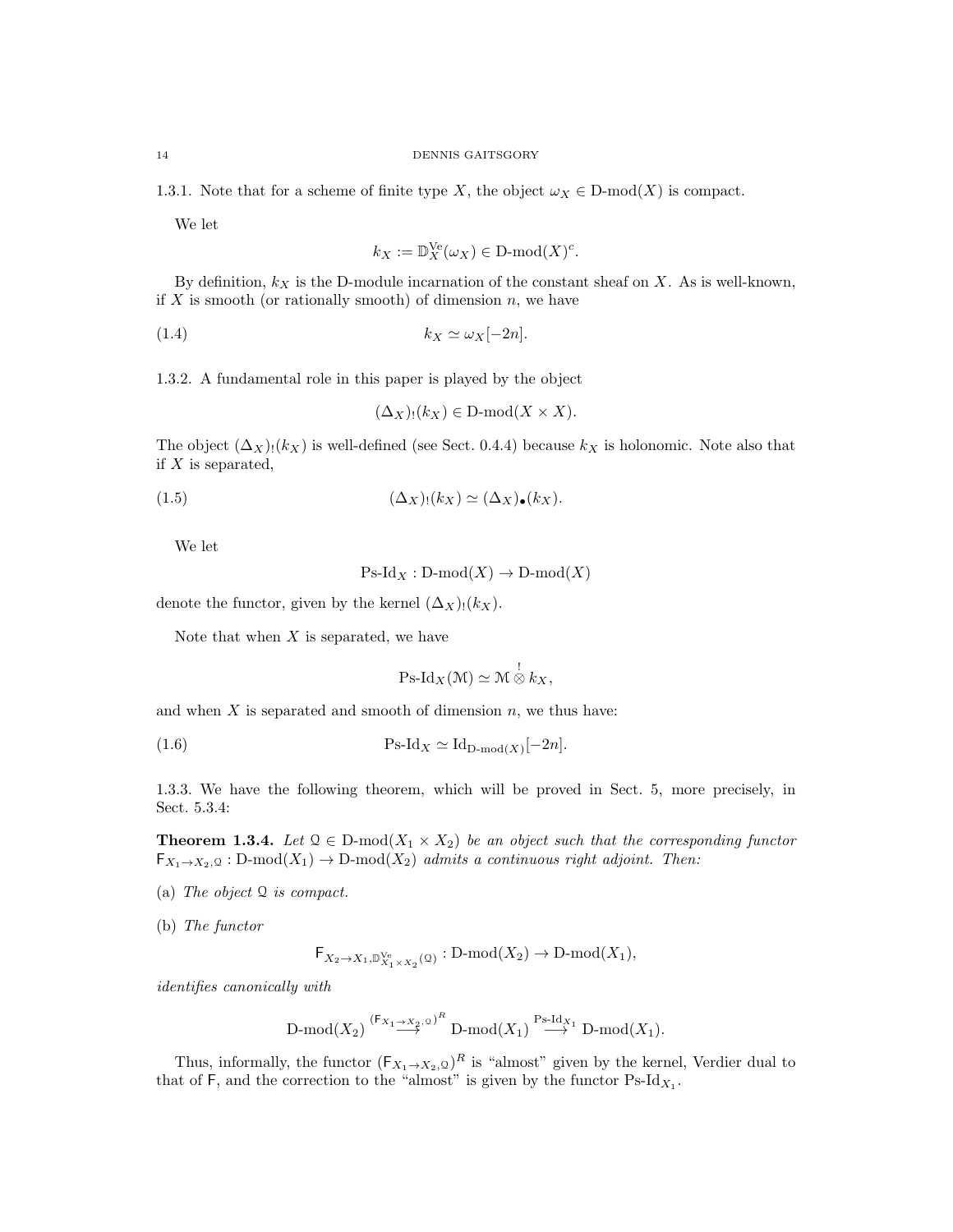1.3.5. We emphasize that by Corollary 1.2.5, the condition in the theorem that the functor

 $\mathsf{F}_{X_1\to X_2,\mathcal{Q}}:\mathrm{D-mod}(X_1)\to\mathrm{D-mod}(X_2)$ 

admit a continuous right adjoint is equivalent to the condition that it preserve compactness.

We note that point (a) of Theorem 1.3.4 is very simple:

Proof. The assertion follows from Corollary 1.1.5, using the fact that

$$
\mathfrak{Q} \simeq (\mathrm{Id}_{\mathrm{D-mod}(X_1)} \otimes F_{X_1 \to X_2, \mathfrak{Q}}) (\omega_{X_1}),
$$

and  $\omega_{X_1} \in D\text{-mod}(X_1 \times X_1)$  is compact.

Let us also note the following:

**Proposition 1.3.6.** Let Q be as in Theorem 1.3.4. Let  $f: X_1 \to X'_1$  (resp.,  $g: X'_1 \to X_1$ ) be a smooth (resp., proper) morphism. Then the objects

$$
(f \times id_{X_2})_{\bullet}(\Omega)
$$
 and  $(g \times id_{X_2})^!(\Omega)$ 

of D-mod $(X'_1 \times X_2)$  also satisfy the assumption of Theorem 1.3.4; in particular, they are compact.

*Proof.* Apply Theorem 1.3.4(a) to the functors  $\Phi_{X_1 \to X_2, \mathbb{Q}} \circ f^!$  and  $\Phi_{X_1 \to X_2, \mathbb{Q}} \circ g_{\bullet}$ , respectively, and use the fact that the functors  $f^!$  and  $g_{\bullet}$  preserve compactness.

1.3.7. Let us now swap the roles of  $X_1$  and  $X_2$ :

Corollary 1.3.8. Let  $F : D-mod(X_1) \to D-mod(X_2)$  be a continuous functor that admits a left adjoint, and let  $\mathfrak{Q} \in \mathbb{D}$ -mod $(X_1 \times X_2)$  denote the kernel of  $\mathsf{F}^L$ . Then:

- (a) The object  $Q$  is compact.
- (b) The functor

$$
\textnormal{F}_{X_1 \to X_2,\mathbb{D}_{X_1 \times X_2}^{\textnormal{Ve}}(\mathfrak{Q})} : \textnormal{D-mod}(X_1) \to \textnormal{D-mod}(X_2),
$$

identifies canonically with the composition

$$
\text{D-mod}(X_1) \stackrel{\mathsf{F}}{\longrightarrow} \text{D-mod}(X_2) \stackrel{\text{Ps-Id}_{X_2}}{\longrightarrow} \text{D-mod}(X_2).
$$

1.3.9. A particular case of Theorem 1.3.4 reads:

Corollary 1.3.10. Let  $F : D-mod(X_1) \to D-mod(X_2)$  be a continuous functor, given by a  $kernel \mathcal{Q} \in D-mod(X_1 \times X_2).$ 

(1) Let  $X_1$  be smooth of dimension  $n_1$  and separated, and suppose that F admits a continuous right adjoint. Then Q is compact and the functor  $\mathsf{F}^R$  is given by the kernel  $\mathbb{D}_{X_1 \times X_2}^{\text{Ve}}(Q)[2n_1]$ .

(2) Let  $X_2$  be smooth of dimension  $n_2$  and separated, and suppose that  $\mathsf F$  admits a left adjoint. Then Q is compact and the functor  $\mathsf{F}^L$  is given by the kernel  $\mathbb{D}_{X_1 \times X_2}^{\text{Ve}}(0)[2n_2]$ .

As a particular case, we obtain:

Corollary 1.3.11. Let  $X_1$  and  $X_2$  be both smooth and separated, of dimensions  $n_1$  and  $n_2$ , respectively. Let  $\mathsf F : \mathsf D\text{-mod}(X_1) \to \mathsf D\text{-mod}(X_2)$  be a continuous functor, and assume that  $\mathsf F$ admits both left and continuous right adjoints. Then  $\mathsf{F}^L[2(n_1 - n_2)] \simeq \mathsf{F}^R$ .

 $\Box$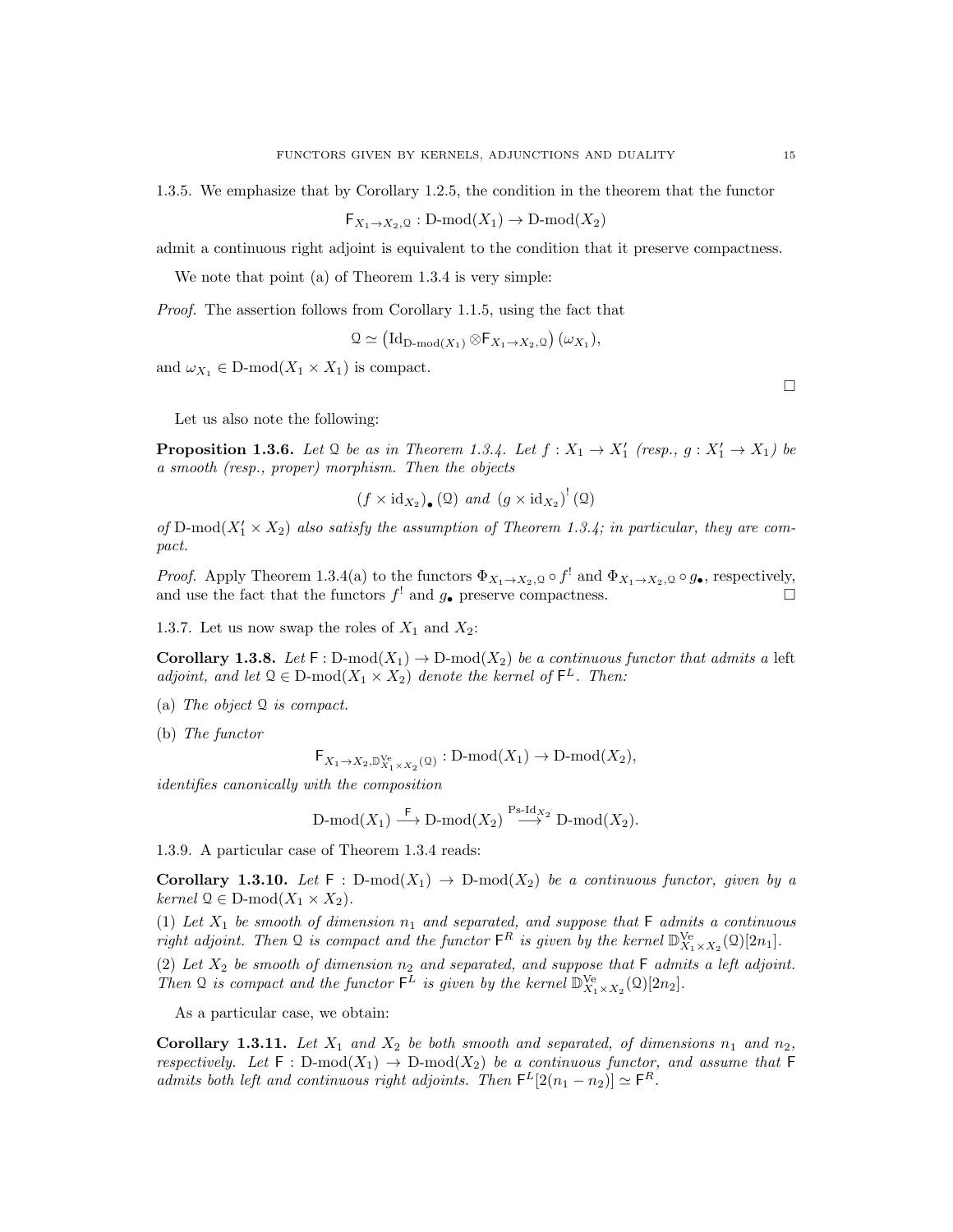1.3.12. Finally, we have the following, perhaps a little unexpected, result that will be proved in Sect. 4:

**Theorem 1.3.13.** Assume that  $X_1$  is quasi-projective and smooth. Let  $\mathcal{Q} \in \mathcal{D}$ -mod $(X_1 \times X_2)$ be such that the functor  $F_{X_1\to X_2,\mathcal{Q}}$  preserves compactness. Then any subquotient of any of the cohomologies of Q with respect to the standard t-structure on  $D\text{-mod}(X_1 \times X_2)$ , has the same property.

Remark 1.3.14. We are nearly sure that in Theorem 1.3.13, the assumption that  $X_1$  be quasiprojective can be replaced by that of being separated.

# 1.4. Digression: dual functors.

1.4.1. Let  $C_1$  and  $C_2$  be dualizable DG categories. Recall that there is a canonical equivalence

(1.7) 
$$
\text{Funct}_{\text{cont}}(\mathbf{C}_1, \mathbf{C}_2) \simeq \text{Funct}_{\text{cont}}(\mathbf{C}_2^{\vee}, \mathbf{C}_1^{\vee}),
$$

given by the passage to the dual functor,

$$
\mathsf{F} \mapsto \mathsf{F}^{\vee}.
$$

In terms of the identification

$$
\mathrm{Funct}_{\mathrm{cont}}(\mathbf{C}_1,\mathbf{C}_2)\simeq \mathbf{C}_1^\vee\otimes \mathbf{C}_2 \text{ and } \mathrm{Funct}_{\mathrm{cont}}(\mathbf{C}_2^\vee,\mathbf{C}_1^\vee)\simeq (\mathbf{C}_2^\vee)^\vee\otimes \mathbf{C}_1^\vee,
$$

the equivalence (1.7) corresponds to

$$
\mathbf{C}_1^\vee\otimes\mathbf{C}_2\simeq\mathbf{C}_2\otimes\mathbf{C}_1^\vee\simeq(\mathbf{C}_2^\vee)^\vee\otimes\mathbf{C}_1^\vee.
$$

1.4.2. Note that if

$$
\mathsf{F}: \mathbf{C}_1 \rightleftarrows \mathbf{C}_2 : \mathsf{G}
$$

is an adjoint pair of functors, then the pair

$$
\mathsf{G}^\vee : \mathbf{C}_2^\vee \rightleftarrows \mathbf{C}_1 : \mathsf{F}^\vee
$$

is also naturally adjoint.

By duality, from Lemma 1.1.4, we obtain:

Corollary 1.4.3. Let  $F: C_1 \to C_2$  be a continuous functor, and assume that  $C_2$  is compactly generated. Then F admits a left adjoint if and only if the functor  $\mathsf{F}^\vee$  :  $\mathbf{C}_2^\vee \to \mathbf{C}_1^\vee$  preserves compactness.

1.4.4. Let us apply the above discussion to  $\mathbf{C}_i = \text{D-mod}(X_i)$ ,  $i = 1, 2$ , where  $X_1$  and  $X_2$  are schemes of finite type.

Thus, for

 $\mathcal{Q} \in \mathcal{D}\text{-mod}(X_1 \times X_2) \simeq \mathcal{D}\text{-mod}(X_2 \times X_1),$ 

we have the following canonical isomorphism:

$$
(\mathsf{F}_{X_1 \to X_2, \mathbb{Q}})^\vee \simeq \mathsf{F}_{X_2 \to X_1, \mathbb{Q}},
$$

as functors  $D\text{-mod}(X_2) \to D\text{-mod}(X_1)$ , where we identify  $D\text{-mod}(X_i)^{\vee} \simeq D\text{-mod}(X_i)$  by means of  $\mathbf{D}_{X_i}^{\mathrm{Ve}}$ .

In particular, for a scheme of finite type  $X$ , we have a canonical isomorphism

(1.8) 
$$
(\text{Ps-Id}_{!,X})^{\vee} \simeq \text{Ps-Id}_{!,X}.
$$

It comes from the equivariance structure on  $(\Delta_X)(k_X)$  with respect to the flip automorphism of  $X \times X$ .

Applying Corollary 1.4.3 to D-modules, we obtain: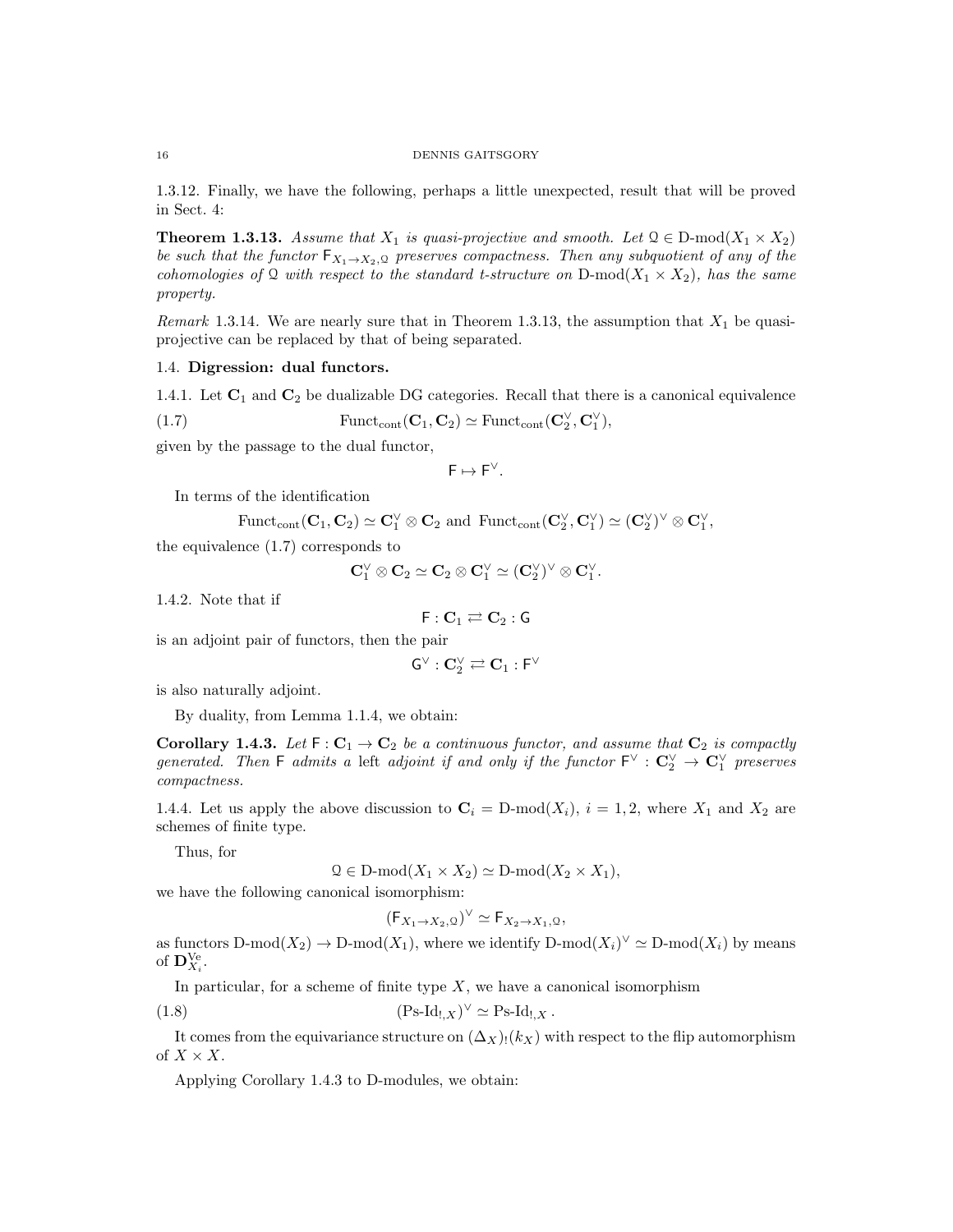**Corollary 1.4.5.** Let Q be an object of D-mod $(X_1 \times X_2)$ . Then the functor

 $\mathsf{F}_{X_1\to X_2,\mathcal{Q}}:\mathop{\mathrm{Dmod}}\nolimits(X_1)\to\mathop{\mathrm{D-mod}}\nolimits(X_2)$ 

admits a left adjoint of and only if the functor

$$
\mathsf{F}_{X_2 \to X_1, \mathcal{Q}} : D\text{-}\mathrm{mod}(X_2) \to D\text{-}\mathrm{mod}(X_1)
$$

preserves compactness.

# 1.5. Conjugate functors.

1.5.1. Let  $C_1$  and  $C_2$  be compactly generated categories, and let  $F: C_1 \rightarrow C_2$  be a functor that preserves compactness.

Thus, we obtain a functor

$$
\mathsf{F}^c:\mathbf{C}^c_1\to\mathbf{C}^c_2,
$$

and consider the corresponding functor between the opposite categories

$$
(\mathsf{F}^c)^{\mathrm{op}}:(\mathbf{C}_1^c)^{\mathrm{op}}\to (\mathbf{C}_2^c)^{\mathrm{op}}.
$$

Hence, ind-extending  $(F<sup>c</sup>)<sup>op</sup>$  and using  $(1.2)$ , we obtain a functor

$$
\mathbf{C}_1^{\vee} \to \mathbf{C}_2^{\vee}.
$$

We shall denote it by  $F^{op}$  and call it the *conjugate* functor.

1.5.2. The following is [GL:DG, Lemma 2.3.3]:

**Lemma 1.5.3.** The functor  $F^{\text{op}}$  is the left adjoint of  $F^{\vee}$ .

Combining this with Sect. 1.4.2, we obtain:

Corollary 1.5.4. The functor  $F^{\rm op}$  is the dual of  $F^R$ .

1.5.5. Proof of Lemma 1.5.3. Since all the functors in question are continuous and the categories are compactly generated, it suffices to construct a functorial equivalence

(1.9) 
$$
\mathcal{M}aps_{\mathbf{C}_2^{\vee}}(\mathbf{F}^{\mathrm{op}}(\mathbf{c}_1^{\vee}), \mathbf{c}_2^{\vee}) \simeq \mathcal{M}aps_{\mathbf{C}_1^{\vee}}(\mathbf{c}_1^{\vee}, \mathbf{F}^{\vee}(\mathbf{c}_2^{\vee})), \quad \mathbf{c}_i \in \mathbf{C}_i^c.
$$

Recall (see (1.3)) that for  $\xi_i \in \mathbb{C}_i^{\vee}$ ,

 $\mathrm{Maps}_{\mathbf{C}_i^\vee}(\mathbf{c}_i^\vee, \xi_i) \simeq \mathrm{ev}_{\mathbf{C}_i}(\mathbf{c}_i \otimes \xi_i).$ 

Hence, the left-hand side in (1.9) can be rewritten as

$$
\mathrm{ev}_{\mathbf{C}_2}(\mathsf{F}(\mathbf{c}_1) \otimes \mathbf{c}_2^{\vee}),
$$

while the right-hand side as

$$
\mathrm{ev}_{\mathbf{C}_1}(\mathbf{c}_1 \otimes \mathsf{F}^{\vee}(\mathbf{c}_2^{\vee})).
$$

Finally,

$$
\mathrm{ev}_{\mathbf{C}_2}(\mathsf{F}(\mathbf{c}_1) \otimes \mathbf{c}_2^\vee) \simeq \mathrm{ev}_{\mathbf{C}_1}(\mathbf{c}_1 \otimes \mathsf{F}^\vee(\mathbf{c}_2^\vee)),
$$

by the definition of the dual functor.

Note that the same argument proves the following generalization of Lemma 1.5.3:

**Lemma 1.5.6.** Let  $C_1$  and  $C_2$  be two compactly generated categories, and let  $G: C_2 \rightarrow C_1$  be a continuous functor; let  $F$  denote its partially defined left adjoint. Let  $c_1 \in C_1^c$  be an object such that  $G^{\vee}(c_1^{\vee}) \in C_2^{\vee}$  is compact. Then  $F(c_1)$  is defined and canonically isomorphic to

$$
\left(\mathsf{G}^\vee(\mathbf{c}_1^\vee)\right)^\vee.
$$

 $\Box$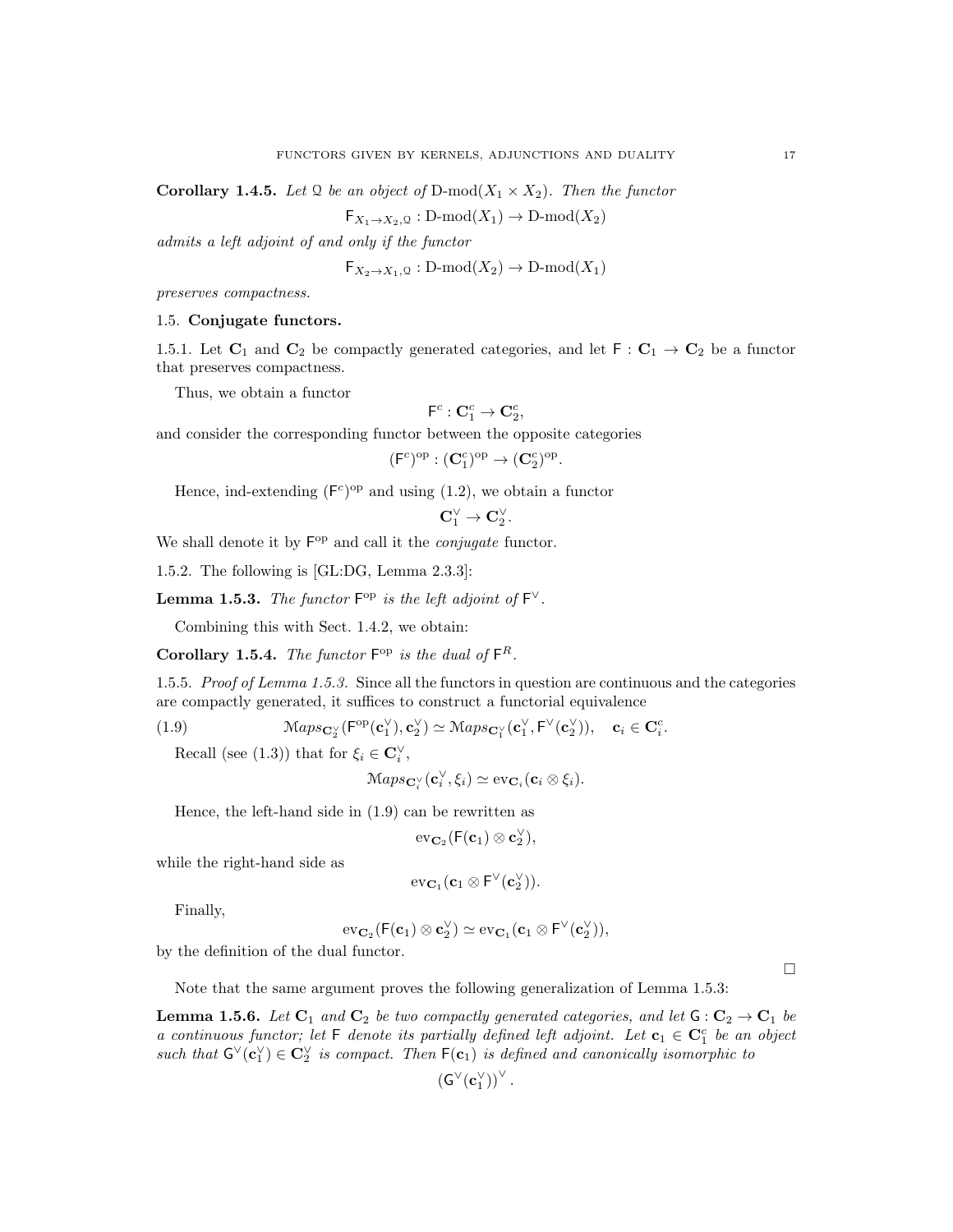### 1.6. Back to D-modules: conjugate functors.

1.6.1. By combining Theorem 1.3.4 with Corollary 1.5.4 and Equation (1.8), we obtain:

Corollary 1.6.2. Under the assumptions and in the notations of of Theorem 1.3.4, the functor

 $\mathsf{F}_{X_1 \to X_2, \mathbb{D}_{X_1 \times X_2}^{\text{Ve}}(\mathcal{Q})}: \text{D-mod}(X_1) \to \text{D-mod}(X_2),$ 

is canonically isomorphic to the composition

$$
\text{D-mod}(X_1)\overset{\text{Ps-Id}_{X_1}}{\longrightarrow}\text{D-mod}(X_1)\overset{(\text{F}_{X_1\rightarrow X_2, \mathbb{O}})^{\text{op}}}{\longrightarrow}\text{D-mod}(X_2).
$$

Note that in the circumstances of Corollary 1.6.2, the functor

$$
(\mathsf{F}_{X_1 \to X_2, \mathbb{Q}})^{\mathrm{op}} : \mathbf{D}\text{-}\mathrm{mod}(X_1) \to \mathbf{D}\text{-}\mathrm{mod}(X_2)
$$

also preserves compactness, by construction.

1.6.3. We emphasize that the functor  $(\mathsf{F}_{X_1\to X_2,\mathbb{Q}})^{\text{op}}$  that appears in Corollary 1.6.5 is by definition the ind-extension of the functor, defined on  $D\text{-mod}(X_1)^c \subset D\text{-mod}(X_1)$  and given by

$$
\mathcal{M} \mapsto \mathbb{D}_{X_2}^{Ve} \circ \mathsf{F}_{X_1 \to X_2, \mathcal{Q}} \circ \mathbb{D}_{X_1}^{Ve}(\mathcal{M}),
$$

where the right-hand side is defined, because  $\mathsf{F}_{X_1 \to X_2, \mathbb{Q}} \circ \mathbb{D}_{X_1}^{\mathsf{Ve}}(\mathcal{M}) \in \mathcal{D}\text{-mod}(X_2)^c$ .

In other words,  $(\mathsf{F}_{X_1 \to X_2, \mathbb{Q}})^{\mathrm{op}}|_{\mathrm{D-mod}(X_1)^c}$  is obtained from  $(\mathsf{F}_{X_1 \to X_2, \mathbb{Q}})|_{\mathrm{D-mod}(X_1)^c}$  by conjugating by Verdier duality (hence the name "conjugate").

See Sect. 1.7.4 for an even more explicit description of  $(\mathsf{F}_{X_1 \to X_2, \mathbb{Q}})^{\mathrm{op}}$ .

1.6.4. By imposing the smoothness and separatedness hypothesis, from Corollary 1.6.2 we obtain:

**Corollary 1.6.5.** Let  $X_1$  be smooth of dimension  $n_1$ , and separated. Let

 $F: D\text{-mod}(X_1) \to D\text{-mod}(X_2)$ 

be a continuous functor, given by a kernel  $\mathcal{Q} \in \mathcal{D}\text{-mod}(X_1 \times X_2)$ . Assume that F preserves compactness. Then the conjugate functor

$$
F^{\rm op}: {\rm D\text{-}mod}(X_1) \to {\rm D\text{-}mod}(X_2)
$$

is given by the kernel  $\mathbb{D}_{X_1 \times X_2}^{\text{Ve}}(\mathcal{Q})[2n_1]$ .

Further, from Corollary 1.6.5, we deduce:

**Corollary 1.6.6.** Let Q be a compact object of  $D\text{-mod}(X_1 \times X_2)$ .

(1) Let  $X_1$  be smooth and separated, and assume that the functor  $D\text{-mod}(X_1) \to D\text{-mod}(X_2)$ , defined by  $\mathcal{Q}$ , admits a continuous right adjoint (i.e., preserves compactness). Then so does the functor  $D\text{-mod}(X_1) \to D\text{-mod}(X_2)$ , defined by  $\mathbb{D}_{X_1 \times X_2}^{\text{Ve}}(\mathcal{Q})$ .

(2) Let  $X_2$  be smooth and separated, and assume that the functor  $D\text{-mod}(X_1) \to D\text{-mod}(X_2)$ , defined by Q, admits a left adjoint. Then so does the functor  $D-mod(X_1) \rightarrow D-mod(X_2)$ , defined by  $\mathbb{D}_{X_1 \times X_2}^{\text{Ve}}(\mathcal{Q})$ .

1.7. Another interpretation of conjugate functors.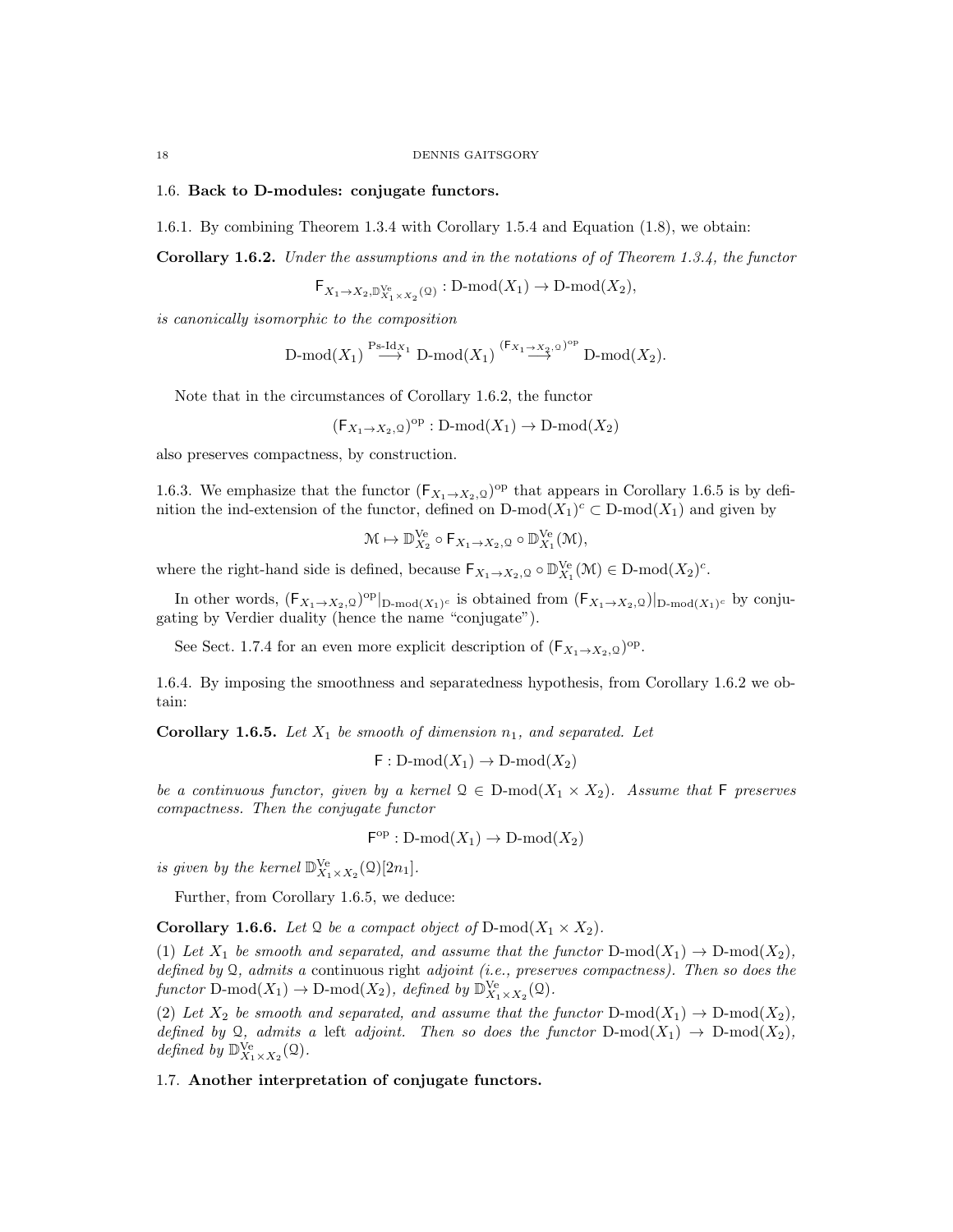1.7.1. Consider the functors

$$
\text{pr}_1^{\bullet}: \text{D-mod}(X_1) \to \text{D-mod}(X_1 \times X_2);
$$

$$
\stackrel{\bullet}{\otimes} = \Delta^{\bullet}_{X_1 \times X_2} : \text{D-mod}((X_1 \times X_2) \times (X_1 \times X_2)) \to \text{Pro}(\text{D-mod}(X_1 \times X_2)),
$$

and

$$
\text{pr}_2): \text{Pro}(\text{D-mod}(X_1 \times X_2)) \to \text{Pro}(\text{D-mod}(X_2)),
$$

see Sect. 0.4.4.

For an object  $\mathcal{P} \in \mathcal{D}$ -mod $(X_1 \times X_2)$  consider the functor

 $\overline{ }$ 

$$
\mathsf{F}^{\mathrm{op}}_{X_1 \to X_2; \mathcal{P}} : \mathbf{D}\text{-}\mathrm{mod}(X_1) \to \mathrm{Pro}(\mathbf{D}\text{-}\mathrm{mod}(X_2)),
$$

defined by

(1.10) 
$$
\mathsf{F}_{X_1 \to X_2; \mathcal{P}}^{\mathrm{op}}(\mathcal{M}) := (\mathrm{pr}_2)_! \left( \mathrm{pr}_1^{\bullet}(\mathcal{M}) \overset{\bullet}{\otimes} \mathcal{P} \right).
$$

The assignment

$$
\mathcal{P} \in \mathbf{D}\text{-mod}(X_1 \times X_2) \rightsquigarrow \mathsf{F}^{\text{op}}_{X_1 \to X_2; \mathcal{P}} : \mathbf{D}\text{-mod}(X_1) \to \mathbf{Pro}(\mathbf{D}\text{-mod}(X_2)),
$$

is another way to construct a functor from an object on the product, using the Verdier conjugate functors, i.e., by replacing

$$
p^!_1 \mapsto p^\bullet_1; \stackrel{!}{\otimes} \mapsto \stackrel{\bullet}{\otimes}, \ (\mathrm{pr}_2)_\bullet \mapsto (\mathrm{pr}_2)_!.
$$

Remark 1.7.2. Let  $\mathcal{M} \in \mathcal{D}$ -mod $(X_1)$  be such that the functors  $\Delta_{X_1 \times X_2}^{\bullet}$  and  $(\text{pr}_2)$  are defined on the objects  $\text{pr}_1^{\bullet}(\mathcal{M}) \boxtimes \mathcal{P}$  and  $\text{pr}_1^{\bullet}(\mathcal{M}) \otimes \mathcal{P}$ , respectively. (E.g., this is the case when  $\mathcal{P}$  and  $\mathcal{M}$ are both holonomic.) Then the notation

$$
(\mathrm{pr}_2)_! \left( \mathrm{pr}_1^{\bullet}(\mathcal{M}) \overset{\bullet}{\otimes} \mathcal{P} \right) \in \mathbf{D}\text{-}\mathrm{mod}(X_2) \subset \mathrm{Pro}(\mathbf{D}\text{-}\mathrm{mod}(X_2))
$$

is unambiguous.

1.7.3. Assume that  $\mathcal{P} \in \mathcal{D}$ -mod $(X_1 \times X_2)^c$ . Denote  $\mathcal{Q} := \mathbb{D}_{X_1 \times X_2}^{\mathbf{V}^c}(\mathcal{P})$ . Then it is easy to see that the functor

$$
\mathsf{F}^{\mathrm{op}}_{X_1 \to X_2;\mathcal{P}}: \mathbf{D}\text{-}\mathrm{mod}(X_1) \to \mathrm{Pro}(\mathbf{D}\text{-}\mathrm{mod}(X_2))
$$

is the left adjoint of the functor

$$
\mathsf{F}_{X_2 \to X_1, \mathcal{Q}} : \mathbf{D}\text{-mod}(X_2) \to \mathbf{D}\text{-mod}(X_1),
$$

in the sense that for  $\mathcal{M}_i \in \mathbb{D}$ -mod $(X_i)$  we have a canonical isomorphism

$$
\mathbb{M}aps_{\mathrm{Pro}(\mathrm{D-mod}(X_2))}(\mathsf{F}^{\mathrm{op}}_{X_1 \to X_2;\mathcal{P}}(\mathcal{M}_1),\mathcal{M}_2) \simeq \mathbb{M}aps_{\mathrm{D-mod}(X_1)}(\mathcal{M}_1,\mathsf{F}_{X_2 \to X_1,\mathcal{Q}}(\mathcal{M}_2)),
$$

where the left-hand side can be also interpreted as the evaluation of an object of the procompletion of a DG category on an object of that DG category, see Sect. 0.4.4.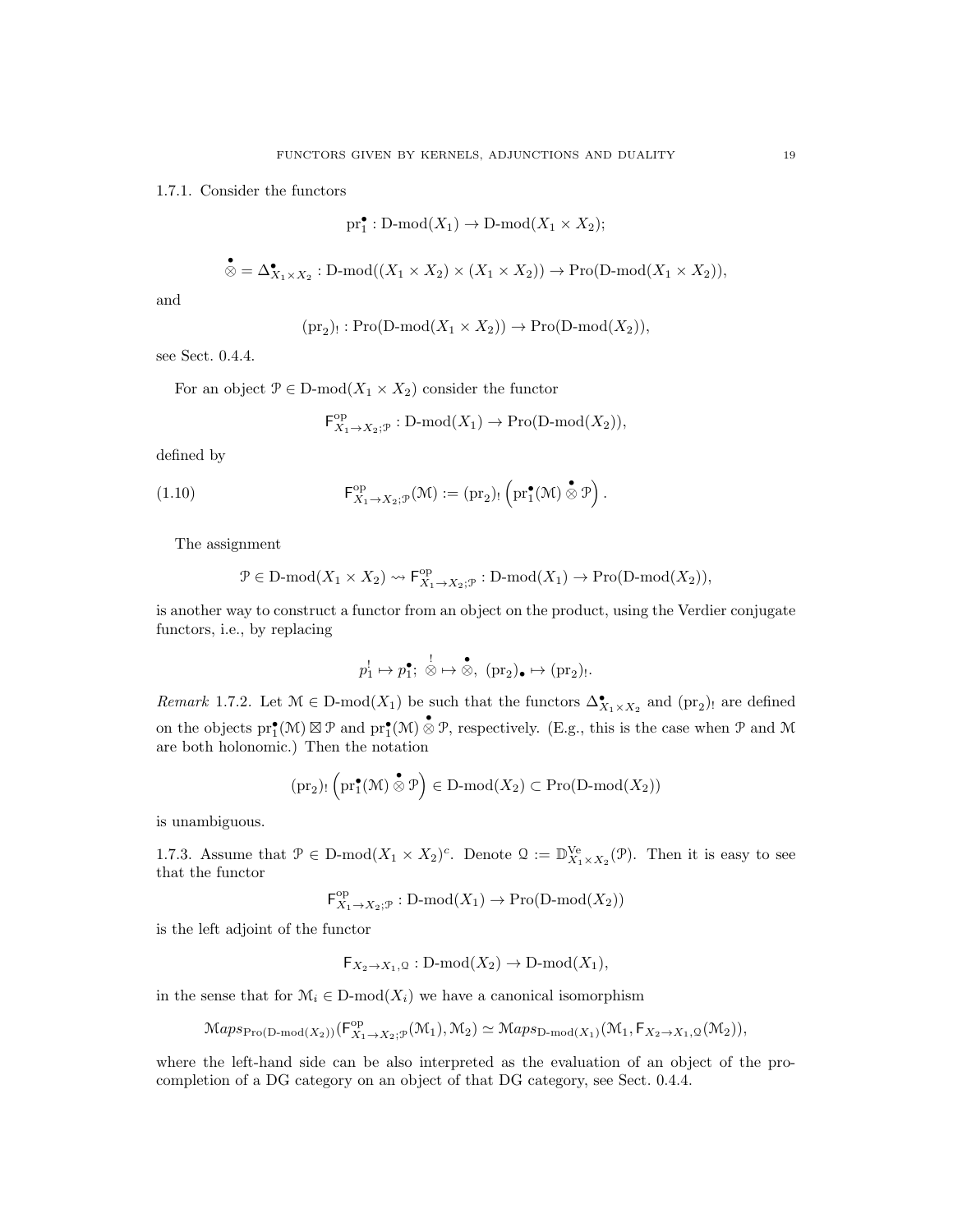1.7.4. Take now  $\mathcal{P} := \mathbb{D}_{X_1 \times X_2}^{\text{Ve}}(\mathcal{Q})$ , where  $\mathcal Q$  is as in Theorem 1.3.4 (i.e., the functor  $\mathsf{F}_{X_1 \to X_2, \mathcal{Q}}$ preserves compactness).

By Corollary 1.4.5, the functor  $\mathsf{F}_{X_2 \to X_1, \mathbb{Q}} \simeq \mathsf{F}_{X_1 \to X_2, \mathbb{Q}}^{\vee}$  admits a left adjoint. Hence, by Sect. 1.7.3, the functor  $\mathsf{F}_{X_1 \to X_2; \mathbb{D}_{X_1 \times X_2}^{\text{ve}}(\mathbb{Q})}^{\text{op}}$  takes values in

$$
D\text{-mod}(X_2) \subset \text{Pro}(D\text{-mod}(X_2)),
$$

and provides a left adjoint to  $F_{X_2\to X_1,\mathcal{Q}}$ . By Lemma 1.5.3, we obtain an isomorphism of functors  $D\text{-mod}(X_1) \to D\text{-mod}(X_2)$ :

$$
\mathsf{F}^{\mathrm{op}}_{X_1 \to X_2; \mathbb{D}^\mathrm{Ve}_{X_1 \times X_2}}(\mathsf{Q}) \simeq (\mathsf{F}_{X_1 \to X_2, \mathsf{Q}})^{\mathrm{op}}.
$$

Thus, we can interpret Corollary 1.6.2 as follows:

**Corollary 1.7.5.** For  $\Omega$  as in Theorem 1.3.4 we have a canonical isomorphism

$$
\mathsf{F}^{\mathrm{op}}_{X_1 \to X_2; \mathbb{D}^\mathrm{Ve}_{X_1 \times X_2}(\mathbb{Q})} \circ \mathrm{Ps}\text{-}\mathrm{Id}_{X_1} \simeq \mathsf{F}_{X_1 \to X_2, \mathbb{D}^\mathrm{Ve}_{X_1 \times X_2}(\mathbb{Q})},
$$

where

$$
\mathsf{F}_{X_1 \to X_2;\mathbb{D}_{X_1 \times X_2}^{\mathsf{Ve}}(\mathfrak{Q})}^{\mathsf{op}}(\mathfrak{M}) = (\mathrm{pr}_2)_! \left(\mathrm{pr}_1^{\bullet}(\mathfrak{M}) \overset{\bullet}{\otimes} (\mathbb{D}_{X_1 \times X_2}^{\mathsf{Ve}}(\mathfrak{Q})) \right).
$$

1.7.6. Combining Corollary 1.7.5 with Corollary 1.6.6(1) we obtain:

Corollary 1.7.7. Let  $X_1$  be smooth of dimension  $n_1$  and separated. Let  $\mathfrak{Q} \in \mathrm{D-mod}(X_1 \times X_2)$ satisfy the assumption of Theorem 1.3.4. Then there is a canonical isomorphism

$$
\mathsf{F}^{\mathrm{op}}_{X_1 \to X_2, \mathbb{Q}} \simeq \mathsf{F}_{X_1 \to X_2, \mathbb{Q}}[2n_1],
$$

i.e.,

$$
(\mathrm{pr}_2)_! \left( \mathrm{pr}_1^{\bullet}(\mathcal{M}) \overset{\bullet}{\otimes} \mathcal{Q} \right) \simeq (\mathrm{pr}_2)_\bullet \left( \mathrm{pr}_1^!(\mathcal{M}) \overset{!}{\otimes} \mathcal{Q} \right)[2n_1], \quad \mathcal{M} \in \mathrm{D}\text{-}\mathrm{mod}(X_1);
$$

in particular, the left-hand side takes values in  $D\text{-mod}(X_2) \subset \text{Pro}(D\text{-mod}(X_2)).$ 

1.7.8. We shall now deduce a property of the functors  $F_{X_1\rightarrow X_2,Q}$  satisfying the assumption of Theorem 1.3.4 with respect to the standard t-structure on the category of D-modules.

In what follows, for a DG category **C**, endowed with a t-structure, we let  $\mathbf{C}^{\leq 0}$  (resp.,  $\mathbf{C}^{\geq 0}$ ) denote the corresponding subcategory of connective (resp., coconnective) objects. We let  $\mathbf{C}^{\heartsuit}$  :=  $\mathbf{C}^{\leq 0} \cap \mathbf{C}^{\geq 0}$  denote the heart of the t-structure.

Corollary 1.7.9. Let  $X_1$  and Q be as in Corollary 1.7.7. Assume in addition that the support of Q is affine over  $X_2$ , and that  $\mathcal{Q} \in \mathcal{D}$ -mod $(X_1 \times X_2)^\heartsuit$ . Then the functor

$$
\mathsf{F}_{X_1 \to X_2, \mathcal{Q}}[n_1]: \mathbf{D}\text{-mod}(X_1) \to \mathbf{D}\text{-mod}(X_2)
$$

is t-exact.

*Proof.* The fact that  $F_{X_1\to X_2,\mathbb{Q}}[n_1]$  is right t-exact is straightforward from the definition (no assumption that  $F_{X_1\to X_2,\mathcal{Q}}$  preserve compactness is needed).

The fact that  $\mathsf{F}_{X_1\to X_2,\mathbb{Q}}[n_1]$  is left t-exact follows from the isomorphism

$$
\mathsf{F}_{X_1 \to X_2, \mathbb{Q}}[n_1] \simeq \mathsf{F}_{X_1 \to X_2, \mathbb{Q}}^{\text{op}}[-n_1].
$$

1.8. An example: Fourier-Deligne transform. Let us consider a familiar example of the situation described in Corollaries 1.7.7, 1.3.10 and 1.3.11.

 $\Box$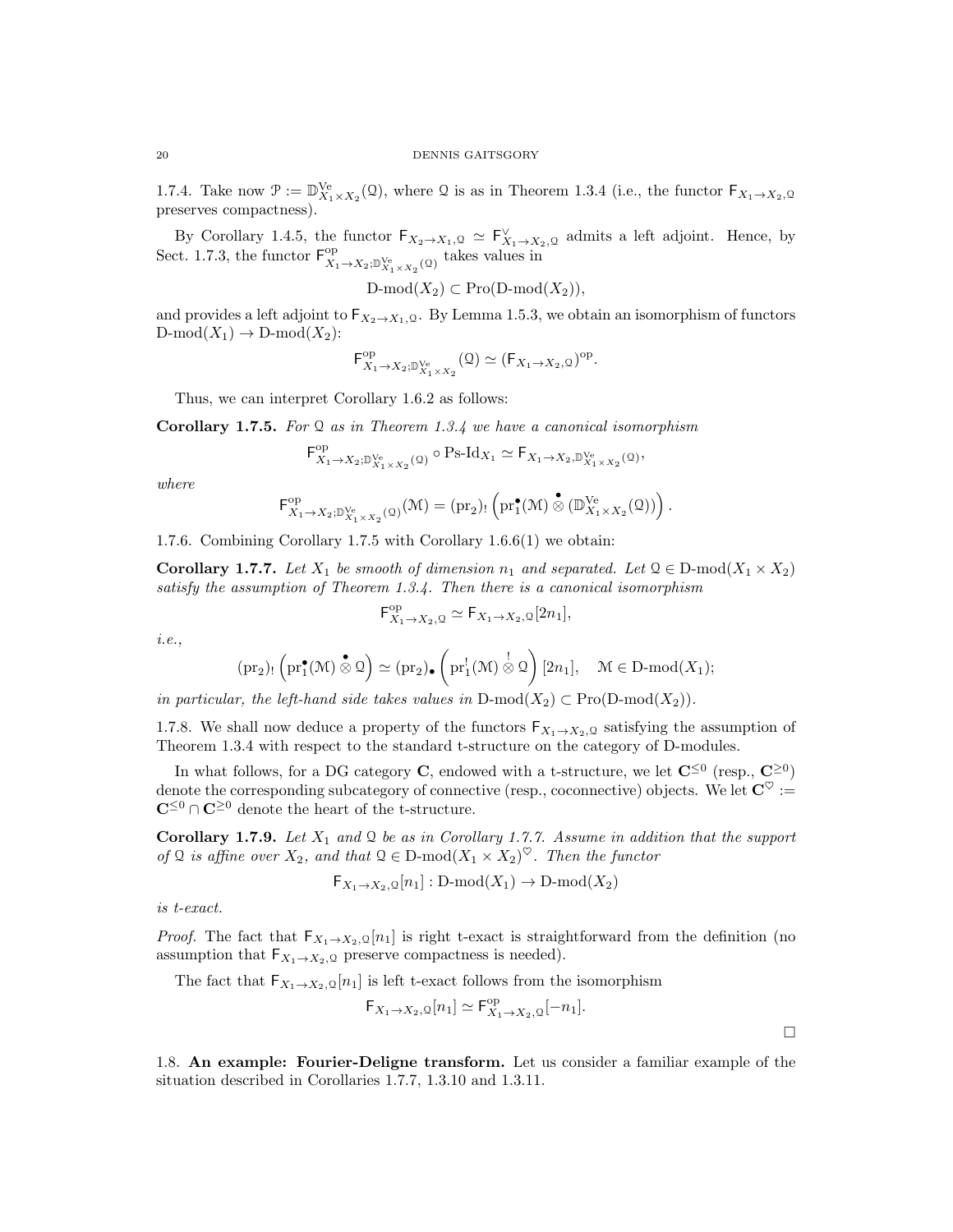1.8.1. Namely, let  $V$  be a finite-dimensional vector space, thought of a scheme over  $k$ , and let  $V^{\vee}$  be the dual vector space. We take  $X_1 = V$  and  $X_2 = V^{\vee}$ .

We take the kernel  $\mathcal{Q} \in \mathcal{D}\text{-mod}(V \times V^{\vee})$  to be the pullback of exponential D-module on  $\mathbb{G}_a$ under the evaluation map  $V \times V^{\vee} \to \mathbb{G}_a$ . We denote it symbolically by

$$
\exp\in\mathcal{D}\text{-mod}(V\times V^\vee),
$$

and we normalize it so that it lives in cohomological degree  $-\dim(V)$  with respect to the natural t-structure on the category  $D\text{-mod}(V \times V^{\vee})$ .

The corresponding functor  $D\text{-mod}(V) \to D\text{-mod}(V^{\vee})$  is by definition the Fourier-Deligne transform

(1.11) 
$$
\mathsf{F}_{V \to V^{\vee}, \exp} = (\mathrm{pr}_2) \cdot \left( \mathrm{pr}_1^!(\mathcal{M}) \overset{!}{\otimes} \exp \right).
$$

Since  $F_{V\to V\vee,exp}$  is an equivalence, it admits both left and right adjoints (which are isomorphic).

1.8.2. It is well-known that the functor  $F_{V\to V^{\vee}{}_{\text{exp}}}$  can be rewritten as

(1.12) 
$$
\mathcal{M} \mapsto (\mathrm{pr}_2)_! \left( \mathrm{pr}_1^!(\mathcal{M}) \overset{!}{\otimes} \mathrm{exp} \right),
$$

(see Sect. 0.4.4 regarding the meaning of  $(pr_2)$ .).

Now, using the fact that the map  $pr_1$  is smooth and that the D-module exp on  $V \times V^{\vee}$  is lisse, the expression in (1.12) can be further rewritten as

$$
(\mathrm{pr}_2)_!\left(\mathrm{pr}_1^\bullet(\mathcal{M})\overset{\bullet}{\otimes} \exp\right)[-2\dim(V)],
$$

and the latter functor identifies with the functor

$$
\mathsf{F}_{V \to V^\vee,\exp}^{\mathrm{op}}[-2\dim(V)].
$$

Thus, we obtain an isomorphism

$$
\mathsf{F}_{V \to V^\vee,\text{exp}}^\text{op}[-2\dim(V)] \simeq \mathsf{F}_{V \to V^\vee,\text{exp}}.
$$

However, we now know that the latter is not a special feature of the Fourier-Deligne trasform, but rather a particular case of Corollary 1.7.7 (for  $X_1$  smooth and separated).

Note also that the fact that the map from  $(1.12) \rightarrow (1.11)$ , coming from the natural transformation  $(pr_2)$   $\rightarrow$   $(pr_2)$ , is an isomorphism, follows from the description of the isomorphism of Corollary 1.6.2 in the separated case; this description will be given in the next section, specifically, Sect. 2.3.

1.8.3. The right adjoint of  $F_{V\to V^\vee,\text{exp}}$ , written as  $F^{\text{op}}_{V\to V^\vee,\text{exp}}[-2\dim(V)]$ , identifies with

(1.13) 
$$
\mathcal{M}' \mapsto (\mathrm{pr}_1)_\bullet \left( \mathrm{pr}_2^!(\mathcal{M}') \overset{!}{\otimes} \mathbb{D}_{V \times V}^{\mathrm{Ve}}(\mathrm{exp}) \right) [2 \dim(V)],
$$

which in turn is the functor  $F_{V^{\vee}\to V;\text{-exp}}$ , i.e., the inverse Fourier-Deligne transform.

The isomorphism

$$
(\mathsf{F}_{V\to V^\vee,\text{exp}})^R \simeq \mathsf{F}_{V^\vee \to V;\text{exp}}
$$

coincides with the assertion of Corollary 1.3.10(1).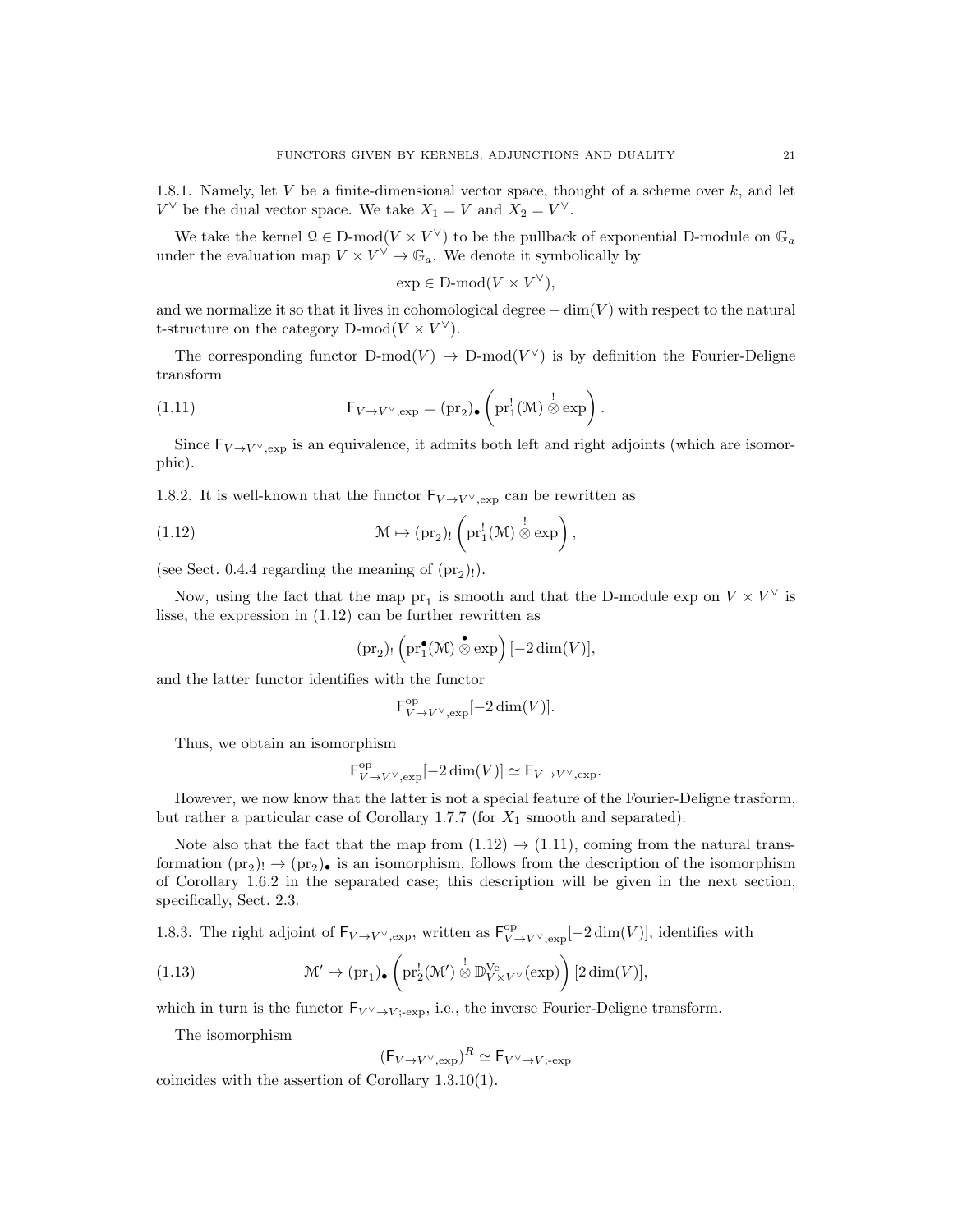1.8.4. Finally, we note that the functor  $F_{V\to V^{\vee}, exp}$  admits a *left* adjoint, given by

$$
\mathcal{M}' \mapsto (\mathrm{pr}_1)_! \left( \mathrm{pr}_2^\bullet(\mathcal{M}') \overset{\bullet}{\otimes} \mathbb{D}_{V \times V^\vee}^{Ve}(\exp) \right),
$$

i.e.,  $F_{V' \to V, -e^{x}P}^{op}[-2 \dim(V)]$ , which, by Sect. 1.8.2 with the roles of V and  $V^{\vee}$  swapped, is well-defined and isomorphic to  $F_{V \vee \rightarrow V;-\text{exp}}$ .

The isomorphism

$$
(\mathsf{F}_{V\to V^\vee,\text{exp}})^R\simeq (\mathsf{F}_{V\to V^\vee,\text{exp}})^L
$$

coincides with the assertion of Corollary 1.3.11.

# 2. The natural transformations

The goal of this section is to describe geometrically the isomorphisms of Theorem 1.3.4 and Corollary 1.7.5. This material will not be used elsewhere in the paper.

# 2.1. The adjunction map.

2.1.1. Let Q be as in Theorem 1.3.4. The (iso)morphism

(2.1) 
$$
\qquad \qquad \mathrm{Ps\text{-}Id}_{X_1} \circ (\mathsf{F}_{X_1 \to X_2, \mathbb{Q}})^R \to \mathsf{F}_{X_2 \to X_1, \mathbb{D}_{X_1 \times X_2}^{\mathrm{Ve}}(\mathbb{Q})}
$$

of Theorem 1.3.4 gives rise to a natural transformation

(2.2) 
$$
\qquad \qquad \mathrm{Ps}\text{-}\mathrm{Id}_{X_1} \to \mathsf{F}_{X_2 \to X_1, \mathbb{D}_{X_1 \times X_2}^{\mathrm{Ve}}(\mathbb{Q})} \circ \mathsf{F}_{X_1 \to X_2, \mathbb{Q}}.
$$

The map (2.2) will be described exlicitly (in the context of general DG categories) in Sect. 5.3.5. We will now explain what this abstract description amounts to in the case of categories of D-modules.

2.1.2. First, we note that for a scheme Y and  $\mathcal{M} \in \mathcal{D}$ -mod $(Y)^c$  we have a canonical map

$$
\mathcal{M} \boxtimes \mathbb{D}_Y^{\text{Ve}}(\mathcal{M}) \to (\Delta_Y)_\bullet(\omega_Y).
$$

Applying Verdier duality, we obtain a canonical map

(2.3) 
$$
(\Delta_Y)_!(k_Y) \to \mathcal{M} \boxtimes \mathbb{D}_Y^{\text{Ve}}(\mathcal{M}).
$$

2.1.3. The right-hand side in (2.2) is a functor  $D\text{-mod}(X_1) \to D\text{-mod}(X_1)$  given by the kernel

$$
(2.4) \qquad (\mathrm{id}_{X_1}\times p_{X_2}\times \mathrm{id}_{X_1})_{\bullet}\circ (\mathrm{id}_{X_1}\times \Delta_{X_2}\times \mathrm{id}_{X_1})^! \circ \sigma_{2,3}(\mathfrak{Q}\boxtimes \mathbb{D}_{X_1\times X_2}^{\mathrm{Ve}}(\mathfrak{Q})),
$$

where  $\sigma_{2,3}$  is the transposition of the corresponding factors.

The datum of a map in (2.2) is equivalent to that of a map from  $(\Delta_{X_1})_1(k_{X_1})$  to (2.4), and further, by the  $((\Delta_{X_1})_!, \Delta_{X_1}^!)$ -adjunction, to a map

(2.5) 
$$
k_{X_1} \to \Delta_{X_1}^! \circ (\mathrm{id}_{X_1} \times p_{X_2} \times \mathrm{id}_{X_1})_{\bullet} \circ (\mathrm{id}_{X_1} \times \Delta_{X_2} \times \mathrm{id}_{X_1})^! \circ \sigma_{2,3}(\mathcal{Q} \boxtimes \mathbb{D}_{X_1 \times X_2}^{\mathrm{Ve}}(\mathcal{Q})).
$$
  
By base charge along

By base change along

$$
X_1 \times X_2 \xrightarrow{\Delta_{X_1} \times \text{id}_{X_2}} X_1 \times X_1 \times X_2
$$
\n
$$
\downarrow \text{id}_{X_1} \times \text{id}_{X_2}
$$
\n
$$
X_1 \xrightarrow{\Delta_{X_1}} X_1 \times X_1,
$$
\n
$$
X_1 \times X_1,
$$
\n
$$
X_1 \times X_1,
$$

the right-hand side in (2.5) identifies with

$$
(\mathrm{id}_{X_1} \times p_{X_2})_{\bullet}(\mathbf{Q} \overset{!}{\otimes} \mathbb{D}_{X_1 \times X_2}^{V\mathrm{e}}(\mathbf{Q})).
$$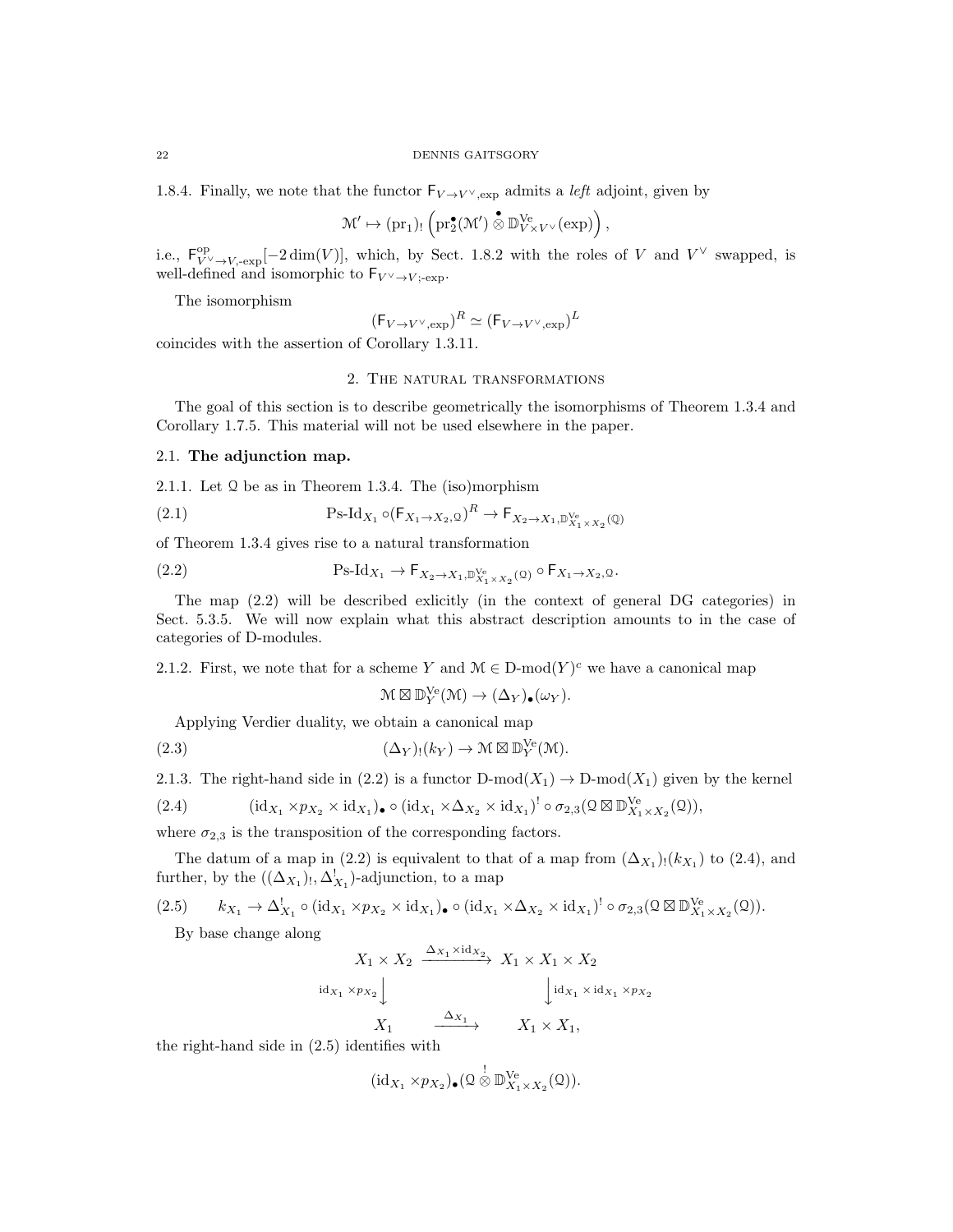2.1.4. Now, the desired map in (2.5) comes from

$$
k_{X_1} \to (\mathrm{id}_{X_1} \times p_{X_2})_{\bullet}(k_{X_1 \times X_2}) \stackrel{(2.3)}{\longrightarrow} (\mathrm{id}_{X_1} \times p_{X_2})_{\bullet}(\mathcal{Q} \stackrel{\mathsf{!}}{\otimes} \mathbb{D}_{X_1 \times X_2}^{\mathrm{Ve}}(\mathcal{Q})).
$$

In the above formula, the first arrow uses the canonical map (defined for any scheme  $Y$ ; in our case  $Y = X_2$ 

$$
k \to (p_Y)_\bullet (k_Y),
$$

that arises from the  $(p_Y^{\bullet}, (p_Y)_{\bullet})$ -adjunction.

2.2. The map between two styles of functors. Let Q be again as in Theorem 1.3.4. We shall now write down explicitly the (iso)morphism

(2.6) 
$$
(F_{X_1 \to X_2; 0})^{op} \circ Ps \text{-} Id_{X_1} \to F_{X_1 \to X_2, \mathbb{D}_{X_1 \times X_2}^{V^e}(0)}
$$

of Corollary 1.6.2.

2.2.1. By Sect. 1.7.4, we rewrite  $(F_{X_1 \to X_2; 0})^{\rm op}$  as

$$
\mathsf{F}^{\rm op}_{X_1\to X_2;\mathbb{D}^{\rm Ve}_{X_1\times X_2}(\mathfrak{Q})},
$$

where  $F_{X_1 \to X_2; \mathbb{D}_{X_1 \times X_2}^{\vee c}}^{\text{op}}(\mathfrak{Q})$  is as in (1.10).

Thus, we need to describe the resulting natural transformation

(2.7) 
$$
\mathsf{F}^{\text{op}}_{X_1 \to X_2; \mathbb{D}^{\text{Ve}}_{X_1 \times X_2}(\mathcal{Q})} \circ \text{Ps-Id}_{X_1} \to \mathsf{F}_{X_1 \to X_2, \mathbb{D}^{\text{Ve}}_{X_1 \times X_2}(\mathcal{Q})}.
$$

More generally, we will write down a natural transformation

(2.8) 
$$
\mathsf{F}_{X_1 \to X_2; \mathcal{P}}^{\text{op}} \circ \text{Ps-Id}_{X_1} \to \mathsf{F}_{X_1 \to X_2, \mathcal{P}}
$$

for any  $\mathcal{P} \in \text{D-mod}(X_1 \times X_2)$  (i.e., not necessarily the dual of an object defining a functor satisfying the assumption of Theorem 1.3.4).

The description of the map  $(2.8)$  occupies the rest of this subsection. The fact that  $(2.8)$ , when applied to  $\mathcal{P} := \mathbb{D}_{X_1 \times X_2}^{\text{Ve}}(0)$ , yields  $(2.7)$  is verified by a diagram chase, once we interpret (2.7) as obtained by passage to the dual functors in (2.1), described explicitly in Sect. 2.1.3.

We note that when the scheme  $X_1$  is separated, the map (2.8) can be significantly simplified, see Sect. 2.3.

2.2.2. Consider the following diagram of schemes

idX<sup>1</sup> ×∆X1×idX<sup>1</sup> × idX<sup>2</sup> y X<sup>1</sup> × X<sup>1</sup> × X<sup>1</sup> × X<sup>2</sup> <sup>∆</sup>X1×idX<sup>1</sup> <sup>×</sup> idX<sup>1</sup> <sup>×</sup> idX<sup>2</sup> −−−−−−−−−−−−−−−−→ <sup>X</sup><sup>1</sup> <sup>×</sup> <sup>X</sup><sup>1</sup> <sup>×</sup> <sup>X</sup><sup>1</sup> <sup>×</sup> <sup>X</sup><sup>1</sup> <sup>×</sup> <sup>X</sup><sup>2</sup> <sup>y</sup><sup>p</sup>X1×idX<sup>1</sup> <sup>×</sup> idX<sup>1</sup> <sup>×</sup> idX<sup>2</sup> X<sup>1</sup> × X<sup>2</sup> <sup>∆</sup>X1×idX<sup>2</sup> −−−−−−−→ <sup>X</sup><sup>1</sup> <sup>×</sup> <sup>X</sup><sup>1</sup> <sup>×</sup> <sup>X</sup><sup>2</sup> <sup>y</sup><sup>p</sup>X1×idX<sup>2</sup> X<sup>2</sup> For M ∈ D-mod(X1) we start with the object (2.9) M k<sup>X</sup><sup>1</sup> -P ∈ D-mod(X<sup>1</sup> × X<sup>1</sup> × X<sup>1</sup> × X2).

 $X_1 \times X_1 \times X_1 \times X_2$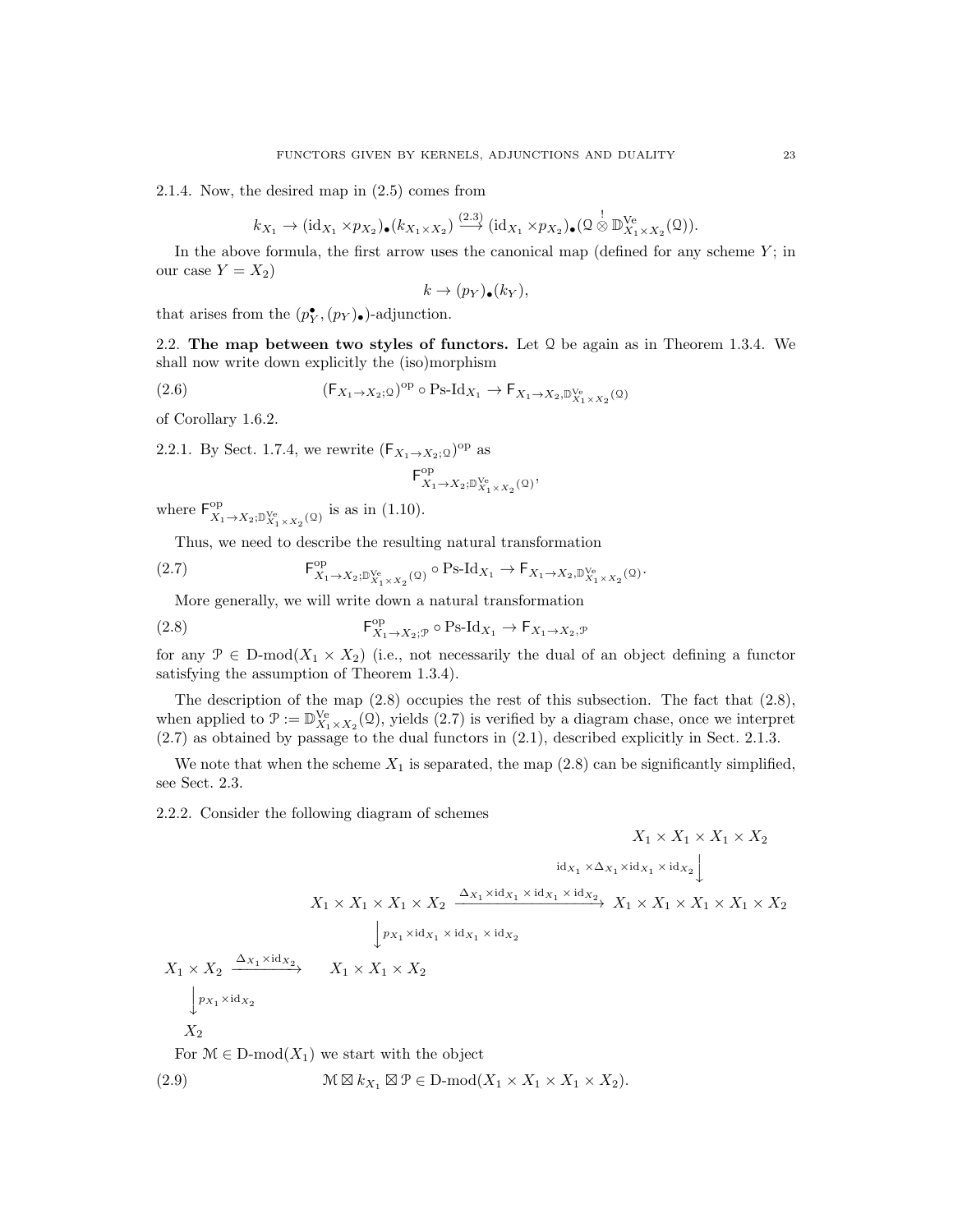The object

$$
\mathsf{F}^{\mathrm{op}}_{X_1 \to X_2; \mathcal{P}} \circ \mathrm{Ps}\text{-}\mathrm{Id}_{X_1}(\mathcal{M}) \in \mathrm{Pro}(\mathrm{D}\text{-}\mathrm{mod}(X_2)),
$$

i.e., the left-hand side of (2.8), applied to M, equals the result the application to (2.9) of the following composition of functors

$$
(2.10) \quad (p_{X_1} \times \mathrm{id}_{X_2})_! \circ (\Delta_{X_1} \times \mathrm{id}_{X_2})^{\bullet} \circ (p_{X_1} \times \mathrm{id}_{X_1} \times \mathrm{id}_{X_1} \times \mathrm{id}_{X_2})_{\bullet} \circ
$$

$$
\circ (\Delta_{X_1} \times \mathrm{id}_{X_1} \times \mathrm{id}_{X_1} \times \mathrm{id}_{X_2})^! \circ (\mathrm{id}_{X_1} \times \Delta_{X_1} \times \mathrm{id}_{X_1} \times \mathrm{id}_{X_2})_!
$$

.

2.2.3. Note that for a Cartesian diagram

$$
\begin{array}{ccc}\n Y_{11} & \xrightarrow{f_1} & Y_{1,0} \\
 \downarrow g_1 & \downarrow g_0 \\
 Y_{0,1} & \xrightarrow{f_0} & Y_{0,0}\n \end{array}
$$

we have a canonically defined natural transformation

$$
f_0^{\bullet} \circ (g_0)_{\bullet} \to (g_1)_{\bullet} \circ f_1^{\bullet},
$$

coming by adjunction from the isomorphism

$$
(g_0)_\bullet \circ (f_1)_\bullet \simeq (f_0)_\bullet \circ (g_1)_\bullet.
$$

Applying this to the square

$$
X_1 \times X_1 \times X_2 \xrightarrow{\operatorname{id}_{X_1} \times \operatorname{id}_{X_2}} X_1 \times X_1 \times X_1 \times X_2
$$
\n
$$
\downarrow p_{X_1} \times \operatorname{id}_{X_1} \times \operatorname{id}_{X_2}
$$
\n
$$
X_1 \times X_2 \xrightarrow{\Delta_{X_1} \times \operatorname{id}_{X_2}}
$$
\n
$$
X_1 \times X_2 \xrightarrow{\Delta_{X_1} \times \operatorname{id}_{X_2}}
$$
\n
$$
X_1 \times X_1 \times X_2,
$$

we obtain a natural transformation from (2.10) to

$$
(2.12) \quad (p_{X_1} \times \mathrm{id}_{X_2})_! \circ (p_{X_1} \times \mathrm{id}_{X_1} \times \mathrm{id}_{X_2})_{\bullet} \circ (\mathrm{id}_{X_1} \times \Delta_{X_1} \times \mathrm{id}_{X_2})^{\bullet} \circ \circ (\Delta_{X_1} \times \mathrm{id}_{X_1} \times \mathrm{id}_{X_1} \times \mathrm{id}_{X_2})^! \circ (\mathrm{id}_{X_1} \times \Delta_{X_1} \times \mathrm{id}_{X_1} \times \mathrm{id}_{X_2})_!.
$$

I.e., we are now looking at the diagram

$$
X_1 \times X_1 \times X_2
$$
\n
$$
X_1 \times X_1 \times X_2
$$
\n
$$
y_{x_1} \times id_{x_1} \times id_{x_2}
$$
\n
$$
Y_1 \times X_2
$$
\n
$$
X_1 \times X_1 \times X_2
$$
\n
$$
X_1 \times X_1 \times X_1 \times X_2
$$
\n
$$
X_1 \times X_1 \times X_1 \times X_2
$$
\n
$$
X_1 \times X_2
$$
\n
$$
X_1 \times X_2
$$
\n
$$
Y_1 \times id_{x_2}
$$
\n
$$
Y_2
$$
\n
$$
X_2
$$
\n
$$
X_1 \times X_2
$$
\n
$$
X_2
$$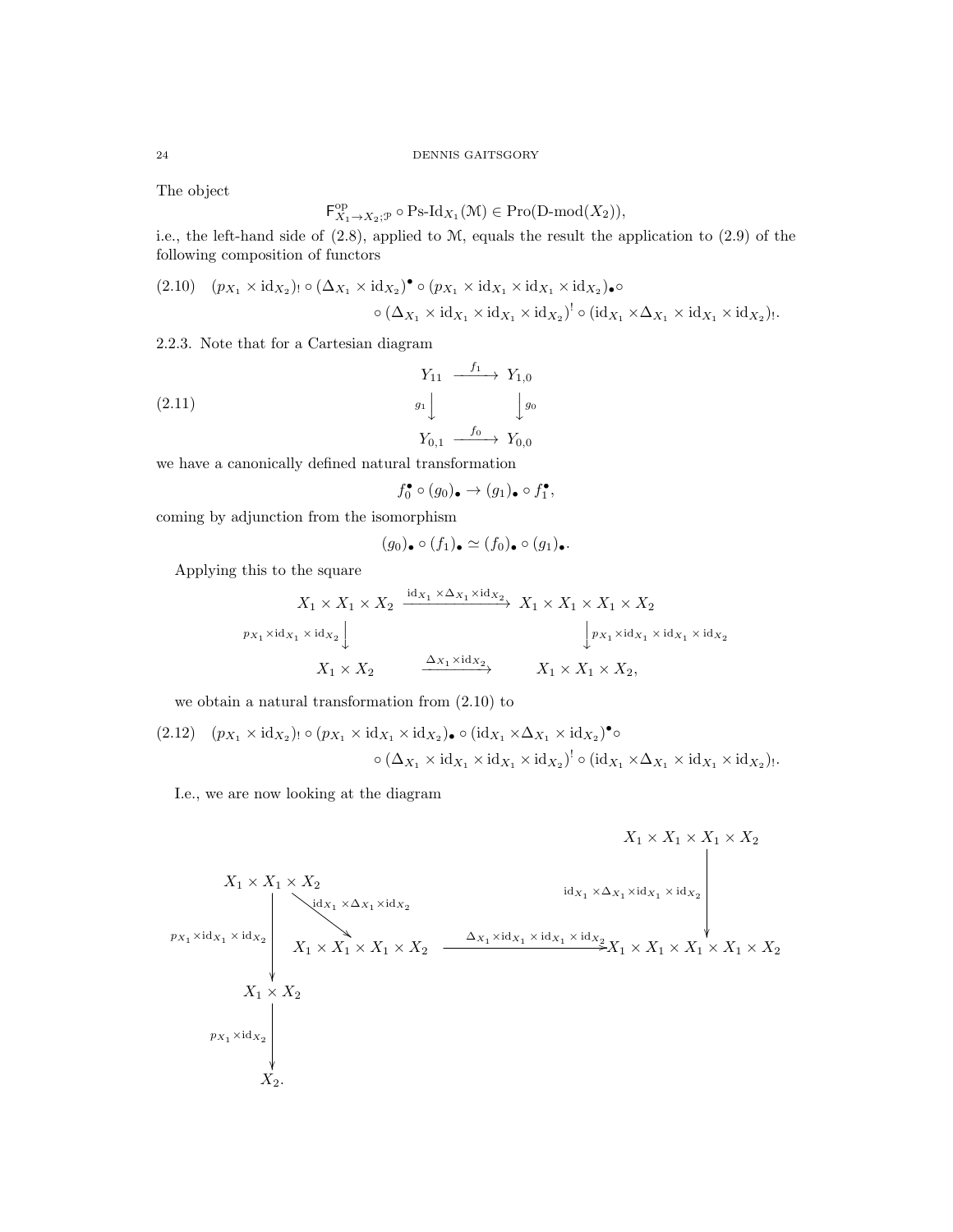coming by adjunction from the base change isomorphism

$$
f_0^! \circ (g_0)_\bullet \simeq (g_1)_\bullet \circ f_1^!.
$$

Applying this to the square

$$
X_1 \times X_1 \times X_2 \xrightarrow{\Delta_{X_1} \times \text{id}_{X_1} \times \text{id}_{X_2}} X_1 \times X_1 \times X_1 \times X_2
$$
  
\n
$$
\downarrow \text{id}_{X_1} \times \text{id}_{X_1} \times \text{id}_{X_2}
$$
\n
$$
X_1 \times X_1 \times X_1 \times X_2 \xrightarrow{\Delta_{X_1} \times \text{id}_{X_1} \times \text{id}_{X_1} \times \text{id}_{X_2}}
$$
\n
$$
X_1 \times X_1 \times X_1 \times X_2 \xrightarrow{\Delta_{X_1} \times \text{id}_{X_1} \times \text{id}_{X_1} \times \text{id}_{X_2}}
$$
\n
$$
X_1 \times X_1 \times X_1 \times X_1 \times X_2,
$$

we obtain a natural transformation from (2.12) to

$$
(2.14) \quad (p_{X_1} \times \mathrm{id}_{X_2})_! \circ (p_{X_1} \times \mathrm{id}_{X_1} \times \mathrm{id}_{X_2})_{\bullet} \circ (\Delta_{X_1} \times \mathrm{id}_{X_1} \times \mathrm{id}_{X_2})^! \circ \circ (\mathrm{id}_{X_1} \times \mathrm{id}_{X_1} \times \Delta_{X_1} \times \mathrm{id}_{X_2})^{\bullet} \circ (\mathrm{id}_{X_1} \times \Delta_{X_1} \times \mathrm{id}_{X_1} \times \mathrm{id}_{X_2})_!.
$$

I.e., we are now looking at the diagram

$$
X_1 \times X_1 \times X_2
$$
\n
$$
X_1 \times X_1 \times X_2
$$
\n
$$
y_{x_1} \times id_{x_1} \times id_{x_2}
$$
\n
$$
X_1 \times X_2
$$
\n
$$
X_1 \times X_2
$$
\n
$$
X_1 \times X_2
$$
\n
$$
X_1 \times X_2
$$
\n
$$
X_1 \times X_2
$$
\n
$$
X_1 \times X_2
$$
\n
$$
X_1 \times X_2
$$
\n
$$
X_1 \times X_2
$$
\n
$$
X_1 \times X_1 \times X_1 \times X_1 \times X_2
$$
\n
$$
X_1 \times X_1 \times X_1 \times X_1 \times X_2
$$
\n
$$
X_1 \times X_1 \times X_1 \times X_1 \times X_2
$$

2.2.5. By base change along

$$
X_1 \times X_1 \times X_2 \xrightarrow{\operatorname{id}_{X_1} \times \Delta_{X_1} \times \operatorname{id}_{X_2}} X_1 \times X_1 \times X_1 \times X_2
$$
  
\n
$$
\xrightarrow{\operatorname{id}_{X_1} \times \Delta_{X_1} \times \operatorname{id}_{X_2}} \downarrow \qquad \qquad \downarrow \operatorname{id}_{X_1} \times \Delta_{X_1} \times \operatorname{id}_{X_2}
$$
  
\n
$$
X_1 \times X_1 \times X_1 \times X_2 \xrightarrow{\operatorname{id}_{X_1} \times \operatorname{id}_{X_1} \times \Delta_{X_1} \times \operatorname{id}_{X_2}} X_1 \times X_1 \times X_1 \times X_1 \times X_2,
$$

we rewrite (2.14) as

$$
(2.15) \quad (p_{X_1} \times \mathrm{id}_{X_2})_! \circ (p_{X_1} \times \mathrm{id}_{X_1} \times \mathrm{id}_{X_2})_{\bullet} \circ
$$

$$
\circ (\Delta_{X_1} \times \mathrm{id}_{X_1} \times \mathrm{id}_{X_2})^! \circ (\mathrm{id}_{X_1} \times \Delta_{X_1} \times \mathrm{id}_{X_2})_! \circ (\mathrm{id}_{X_1} \times \Delta_{X_1} \times \mathrm{id}_{X_2})^{\bullet}.
$$

I.e., our diagram is now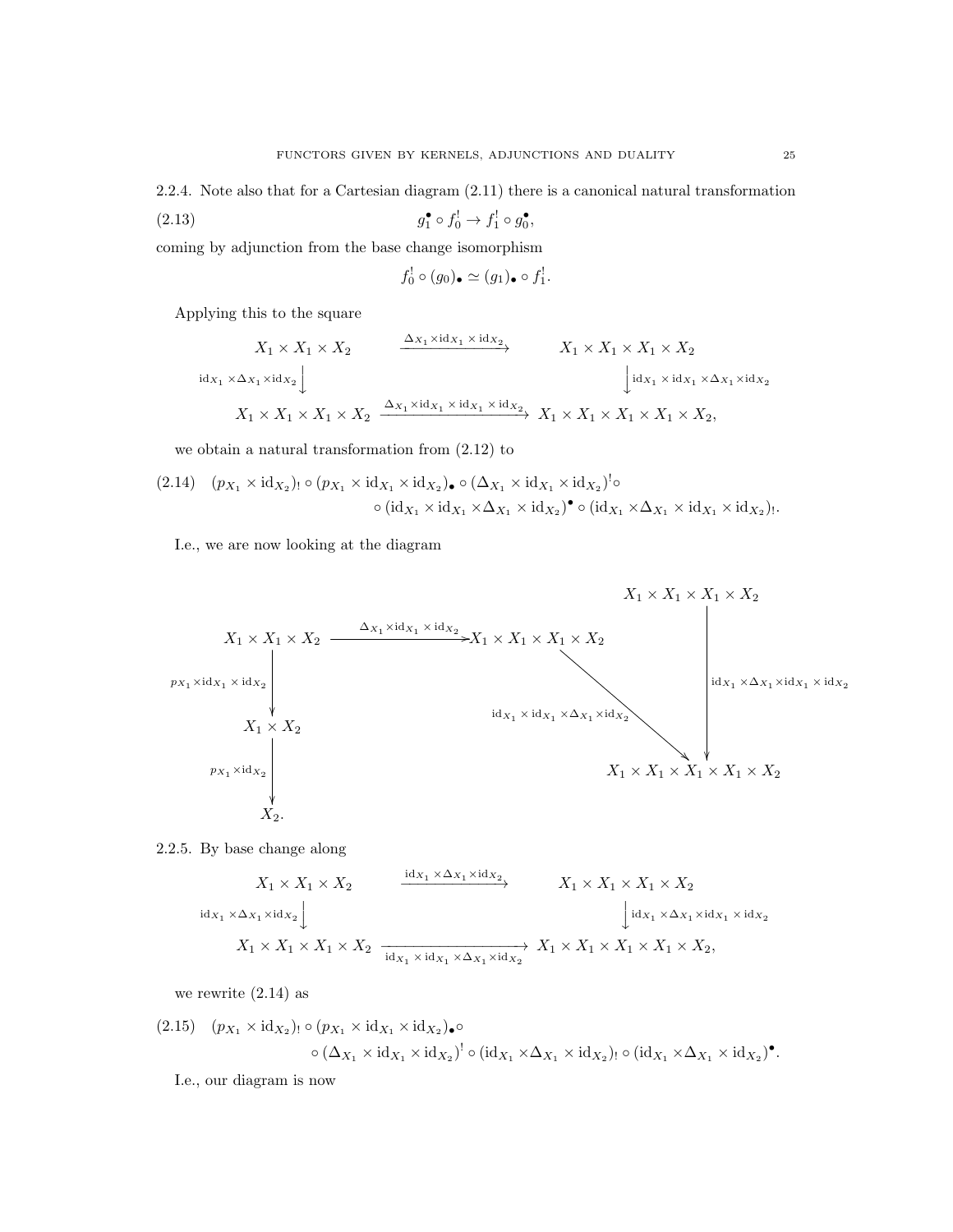

2.2.6. Note now that

$$
(\mathrm{id}_{X_1} \times \Delta_{X_1} \times \mathrm{id}_{X_2})^{\bullet} (\mathcal{M} \boxtimes k_{X_1} \boxtimes \mathcal{P}) \simeq \mathcal{M} \boxtimes \mathcal{P}.
$$

Hence, we are considering the diagram

$$
X_1 \times X_1 \times X_2
$$
\n
$$
X_1 \times X_1 \times X_2
$$
\n
$$
X_1 \times X_1 \times X_2
$$
\n
$$
y_{x_1} \times \text{id}_{x_1} \times \text{id}_{x_2}
$$
\n
$$
X_1 \times X_2
$$
\n
$$
X_1 \times X_2
$$
\n
$$
X_1 \times X_2
$$
\n
$$
y_{x_1} \times \text{id}_{x_2}
$$
\n
$$
X_2
$$
\n
$$
X_2
$$

and we need to calculate the functor

(2.16) 
$$
(p_{X_1} \times \mathrm{id}_{X_2})_! \circ (p_{X_1} \times \mathrm{id}_{X_1} \times \mathrm{id}_{X_2})_{\bullet} \circ (\Delta_{X_1} \times \mathrm{id}_{X_1} \times \mathrm{id}_{X_2})^! \circ (\mathrm{id}_{X_1} \times \Delta_{X_1} \times \mathrm{id}_{X_2})_!
$$
  
applied to  $\mathcal{M} \boxtimes \mathcal{P} \in \mathcal{D}\text{-mod}(X_1 \times X_1 \times X_2)$ .

2.2.7. Consider again the Cartesian diagarm (2.11). Note that we have a canonical natural transformation

$$
(2.17) \qquad \qquad (f_0)_! \circ (g_1)_\bullet \to (g_0)_\bullet \circ (f_1)_!
$$

that comes by adjunction from the base change isomorphism

$$
(g_1)_\bullet \circ f_1^! \simeq f_0^! \circ (g_0)_\bullet.
$$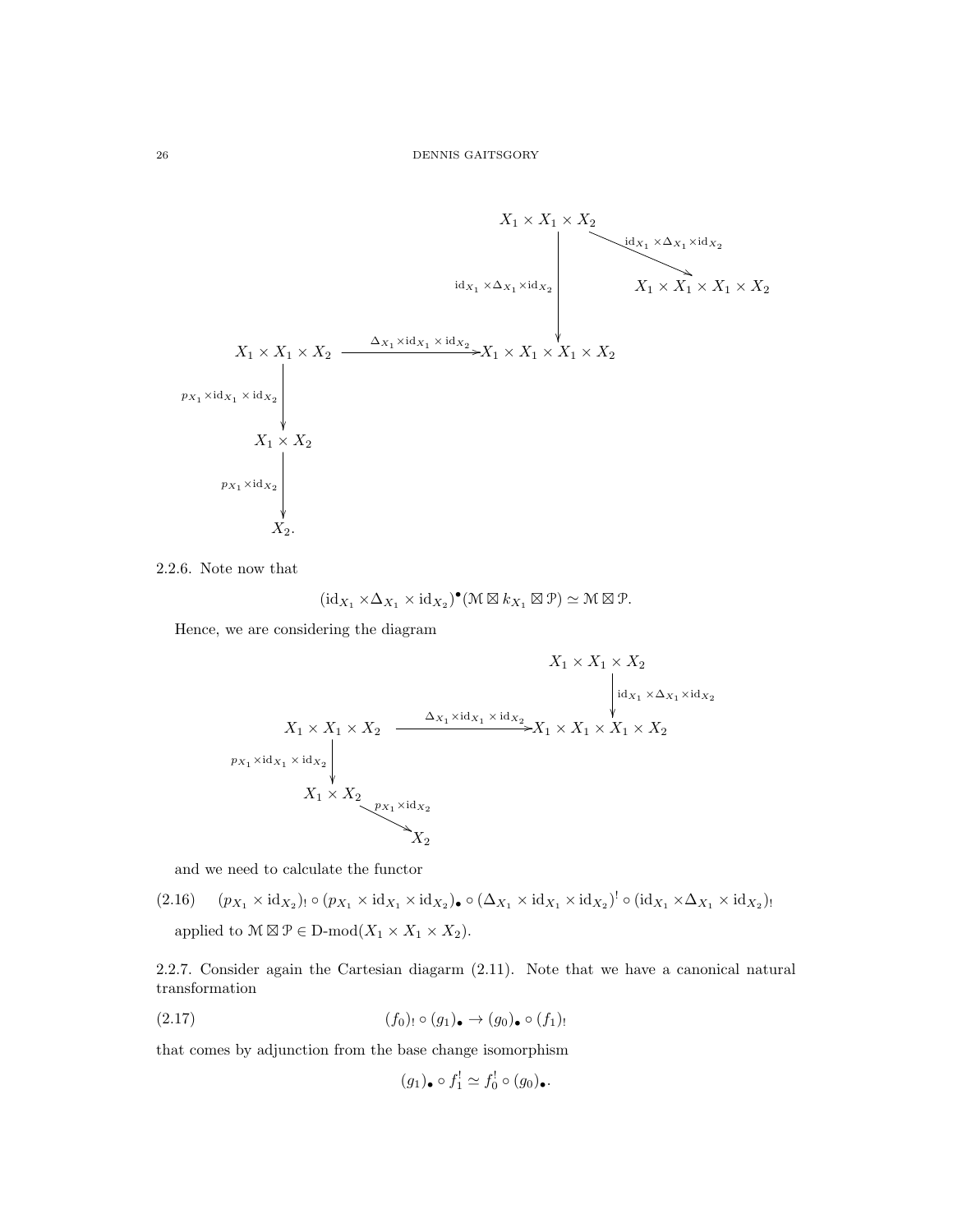Applying this to the square

$$
X_1 \times X_1 \times X_2 \xrightarrow{\text{id}_{X_1} \times p_{X_1} \times \text{id}_{X_2}} X_1 \times X_2
$$
\n
$$
p_{X_1} \times \text{id}_{X_1} \times \text{id}_{X_2} \downarrow \qquad \qquad \downarrow p_{X_1} \times \text{id}_{X_2}
$$
\n
$$
X_1 \times X_2 \xrightarrow{\qquad p_{X_1} \times \text{id}_{X_2}} X_2,
$$
\n
$$
X_2,
$$

we obtain a natural transformation from (2.16) to the functor

 $(2.18)$   $(p_{X_1} \times \mathrm{id}_{X_2})_{\bullet} \circ (\mathrm{id}_{X_1} \times p_{X_1} \times \mathrm{id}_{X_2})_{!} \circ (\Delta_{X_1} \times \mathrm{id}_{X_1} \times \mathrm{id}_{X_2})_{!} \circ (\mathrm{id}_{X_1} \times \Delta_{X_1} \times \mathrm{id}_{X_2})_{!}.$ 

I.e., we are now considering the diagram

$$
X_1 \times X_1 \times X_2
$$
\n
$$
X_1 \times X_1 \times X_2
$$
\n
$$
\downarrow \text{idx}_1 \times \Delta_{X_1} \times \text{id}_{X_2}
$$
\n
$$
\downarrow \text{idx}_1 \times \Delta_{X_1} \times \text{id}_{X_2}
$$
\n
$$
\downarrow \text{idx}_1 \times \Delta_{X_1} \times \text{id}_{X_2}
$$
\n
$$
X_1 \times X_2
$$
\n
$$
\downarrow \text{pix}_1 \times \text{id}_{X_2}
$$
\n
$$
\downarrow \text{pix}_1 \times \text{id}_{X_2}
$$
\n
$$
\downarrow \text{xyz}_1 \times \text{id}_{X_2}
$$

2.2.8. Returing again to (2.11), we have a natural transformation

$$
(g_1)_! \circ f_1^! \to f_0^! \circ (g_0)_!,
$$

obtained by adjunction from the isomorphism

$$
f_1^! \circ g_0^! \simeq g_1^! \circ f_0^!.
$$

Applying this to the square

$$
\begin{array}{ccc}\nX_1 \times X_1 \times X_2 & \xrightarrow{\Delta_{X_1} \times \mathrm{id}_{X_1} \times \mathrm{id}_{X_2}} & X_1 \times X_1 \times X_1 \times X_2 \\
& \downarrow \mathrm{id}_{X_1} \times p_{X_1} \times \mathrm{id}_{X_2} & \downarrow \mathrm{id}_{X_1} \times \mathrm{id}_{X_1} \times p_{X_1} \times \mathrm{id}_{X_2} \\
& X_1 \times X_2 & \xrightarrow{\Delta_{X_1} \times \mathrm{id}_{X_2}} & X_1 \times X_1 \times X_2,\n\end{array}
$$

we obtain a natural transformation from (2.18) to the functor

$$
(2.19) \quad (p_{X_1} \times \mathrm{id}_{X_2})_{\bullet} \circ (\Delta_{X_1} \times \mathrm{id}_{X_2})^! \circ (\mathrm{id}_{X_1} \times \mathrm{id}_{X_1} \times p_{X_1} \times \mathrm{id}_{X_2})_{!} \circ (\mathrm{id}_{X_1} \times \Delta_{X_1} \times \mathrm{id}_{X_2})_{!}.
$$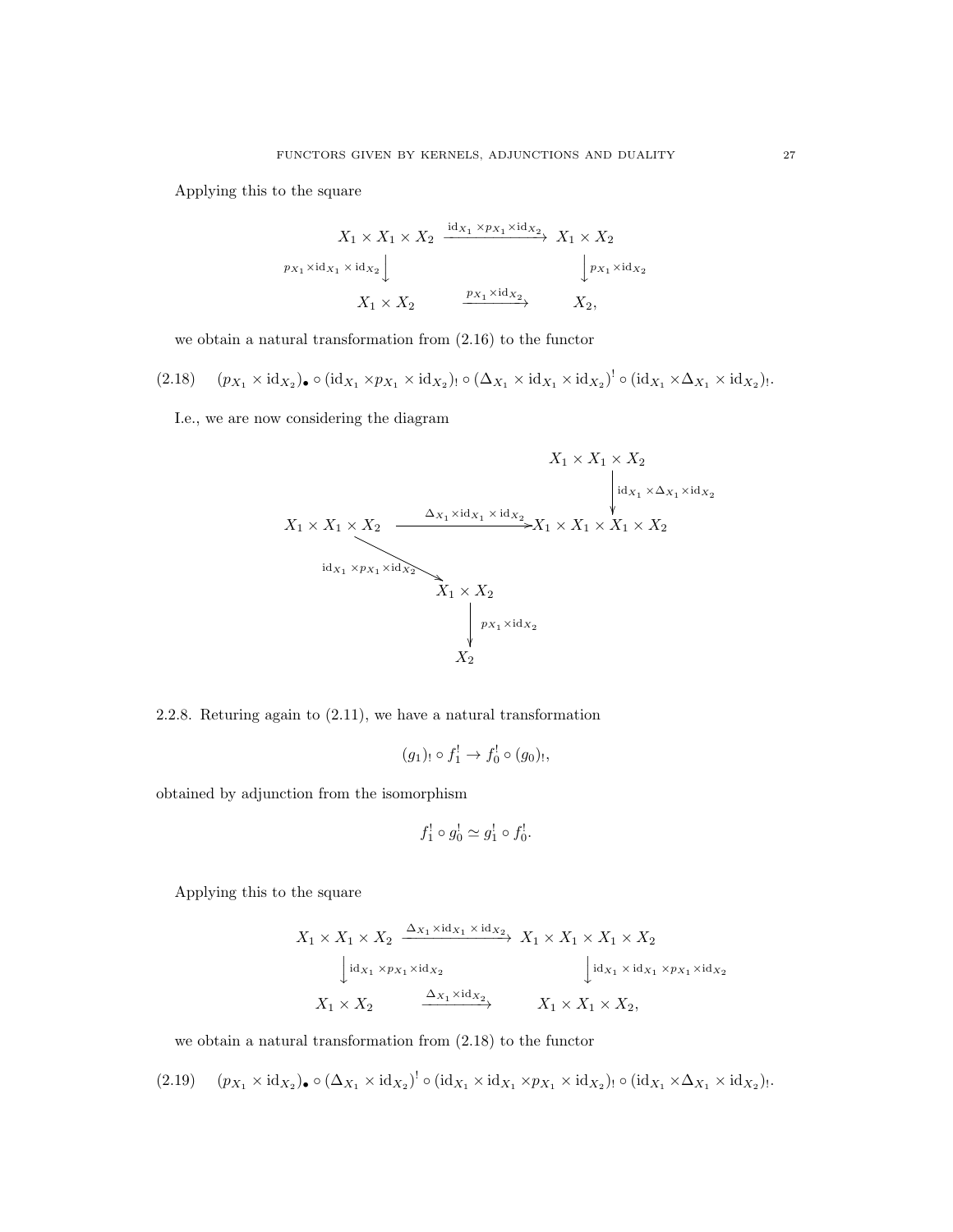I.e., we are now looking at the diagram

$$
X_1 \times X_1 \times X_2
$$
\n
$$
\downarrow id_{X_1} \times \Delta_{X_1} \times id_{X_2}
$$
\n
$$
X_1 \times X_1 \times X_1 \times X_2
$$
\n
$$
\downarrow id_{X_1} \times id_{X_1} \times p_{X_1} \times id_{X_2}
$$
\n
$$
X_1 \times X_2 \xrightarrow{\Delta_{X_1} \times id_{X_2}}
$$
\n
$$
X_1 \times X_1 \times X_2
$$
\n
$$
\downarrow p_{X_1} \times id_{X_2}
$$
\n
$$
X_2.
$$

However, the composed morphism  $(\mathrm{id}_{X_1} \times \mathrm{id}_{X_1} \times p_{X_1} \times \mathrm{id}_{X_2}) \circ (\mathrm{id}_{X_1} \times \Delta_{X_1} \times \mathrm{id}_{X_2})$  equals the identity, and hence, the functor in (2.19) identifies with

$$
(p_{X_1} \times \mathrm{id}_{X_2})_{\bullet} \circ (\Delta_{X_1} \times \mathrm{id}_{X_2})^!
$$

When applied to  $M \boxtimes \mathcal{P}$ , this yields  $F_{X_1 \to X_2, \mathcal{P}}(\mathcal{M})$ , i.e., the right-hand side in (2.8), applied to  $\mathcal{M} \in \mathcal{D}\text{-mod}(X_1)$ .

2.2.9. Summary. Here is the picture of the evolution of diagrams (the highlighted portion is the one to undergo base change).

$$
X_1 \times X_1 \times X_1 \times X_2
$$
\n
$$
X_1 \times X_1 \times X_1 \times X_2
$$
\n
$$
\downarrow \qquad \qquad \downarrow \qquad \downarrow
$$
\n
$$
X_1 \times X_1 \times X_1 \times X_2
$$
\n
$$
\downarrow \qquad \downarrow
$$
\n
$$
X_1 \times X_1 \times X_1 \times X_2
$$
\n
$$
\downarrow
$$
\n
$$
p_{X_1} \times id_{X_1} \times id_{X_1} \times id_{X_2}
$$
\n
$$
X_1 \times X_2
$$
\n
$$
\downarrow
$$
\n
$$
X_1 \times X_2
$$
\n
$$
\downarrow
$$
\n
$$
X_1 \times X_1 \times X_1 \times X_2
$$
\n
$$
X_2
$$
\n
$$
X_1 \times X_1 \times X_2
$$
\n
$$
X_1 \times X_1 \times X_2
$$
\n
$$
X_1 \times X_1 \times X_2
$$
\n
$$
X_1 \times X_1 \times X_2
$$
\n
$$
X_1 \times X_1 \times X_2
$$
\n
$$
X_1 \times X_1 \times X_2
$$
\n
$$
X_1 \times X_1 \times X_2
$$
\n
$$
X_1 \times X_1 \times X_1 \times X_2
$$
\n
$$
X_1 \times X_1 \times X_1 \times X_2
$$
\n
$$
X_1 \times X_1 \times X_1 \times X_2
$$
\n
$$
X_1 \times X_1 \times X_1 \times X_2
$$
\n
$$
X_1 \times X_2
$$
\n
$$
X_1 \times X_2
$$
\n
$$
X_1 \times X_2
$$
\n
$$
X_1 \times X_2
$$
\n
$$
X_1 \times X_2
$$
\n
$$
X_1 \times X_2
$$
\n
$$
X_1 \times X_2
$$
\n
$$
X_1 \times X_2
$$
\n
$$
X_1 \times X_2
$$
\n
$$
X_1 \times X_1 \times X_1 \times
$$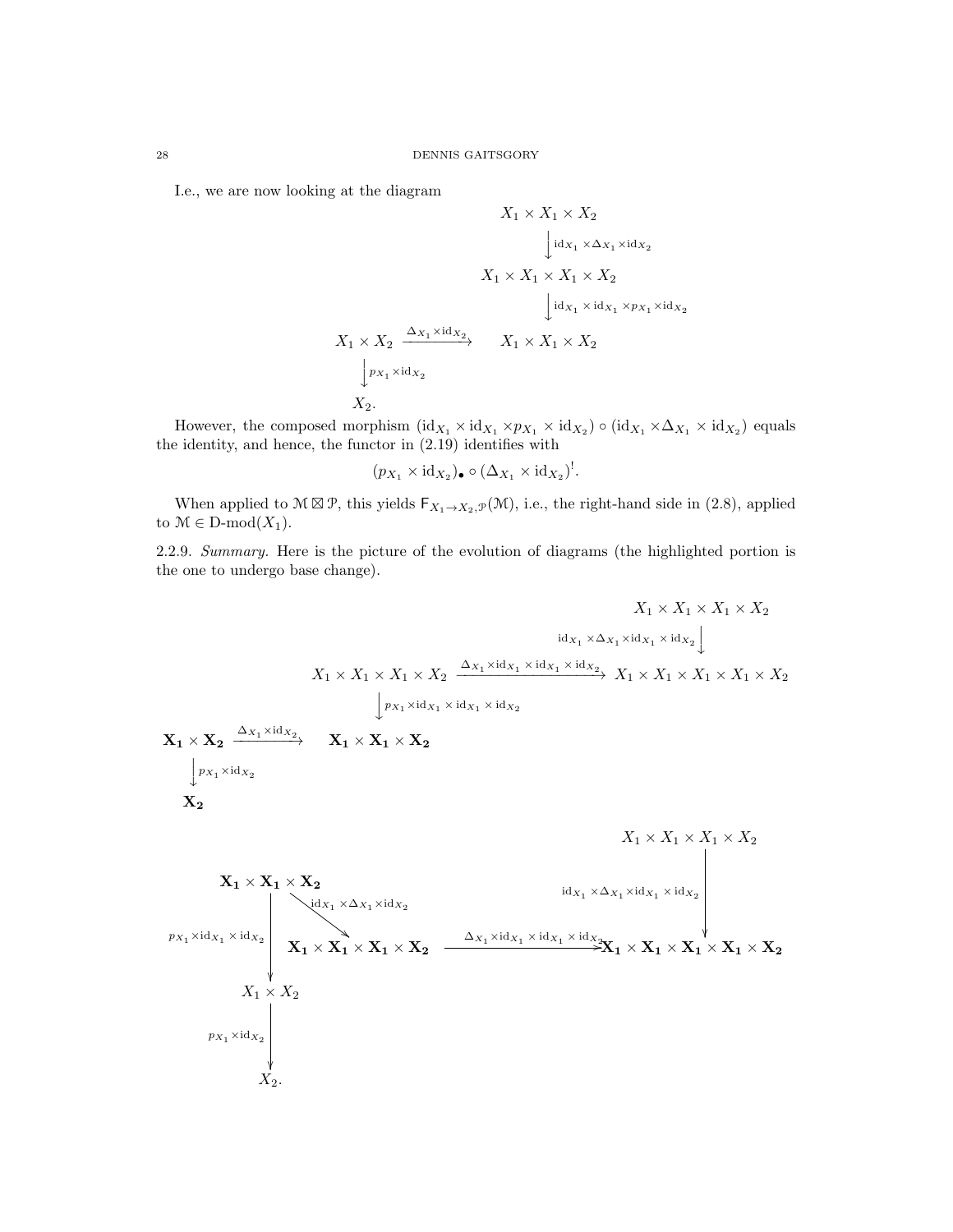

At this stage we note that the object of interest on  $X_1 \times X_1 \times X_1 \times X_2$  comes as a pullback under  $\mathrm{id}_{X_1} \times p_{X_1} \times \mathrm{id}_{X_1} \times \mathrm{id}_{X_2}$  from  $X_1 \times X_1 \times X_2$ .

Hence, we resume with the next diagram:

$$
X_1 \times X_1 \times X_2
$$
\n
$$
\begin{array}{c}\nX_1 \times X_1 \times X_2 \\
\downarrow \text{idx}_1 \times \text{idx}_2 \\
\downarrow \text{idx}_1 \times \text{idx}_2\n\end{array}
$$
\n
$$
X_1 \times X_1 \times X_2
$$
\n
$$
X_1 \times \text{idx}_2
$$
\n
$$
X_1 \times X_2
$$
\n
$$
X_1 \times X_2
$$
\n
$$
X_1 \times X_2
$$
\n
$$
X_1 \times X_2
$$
\n
$$
X_2
$$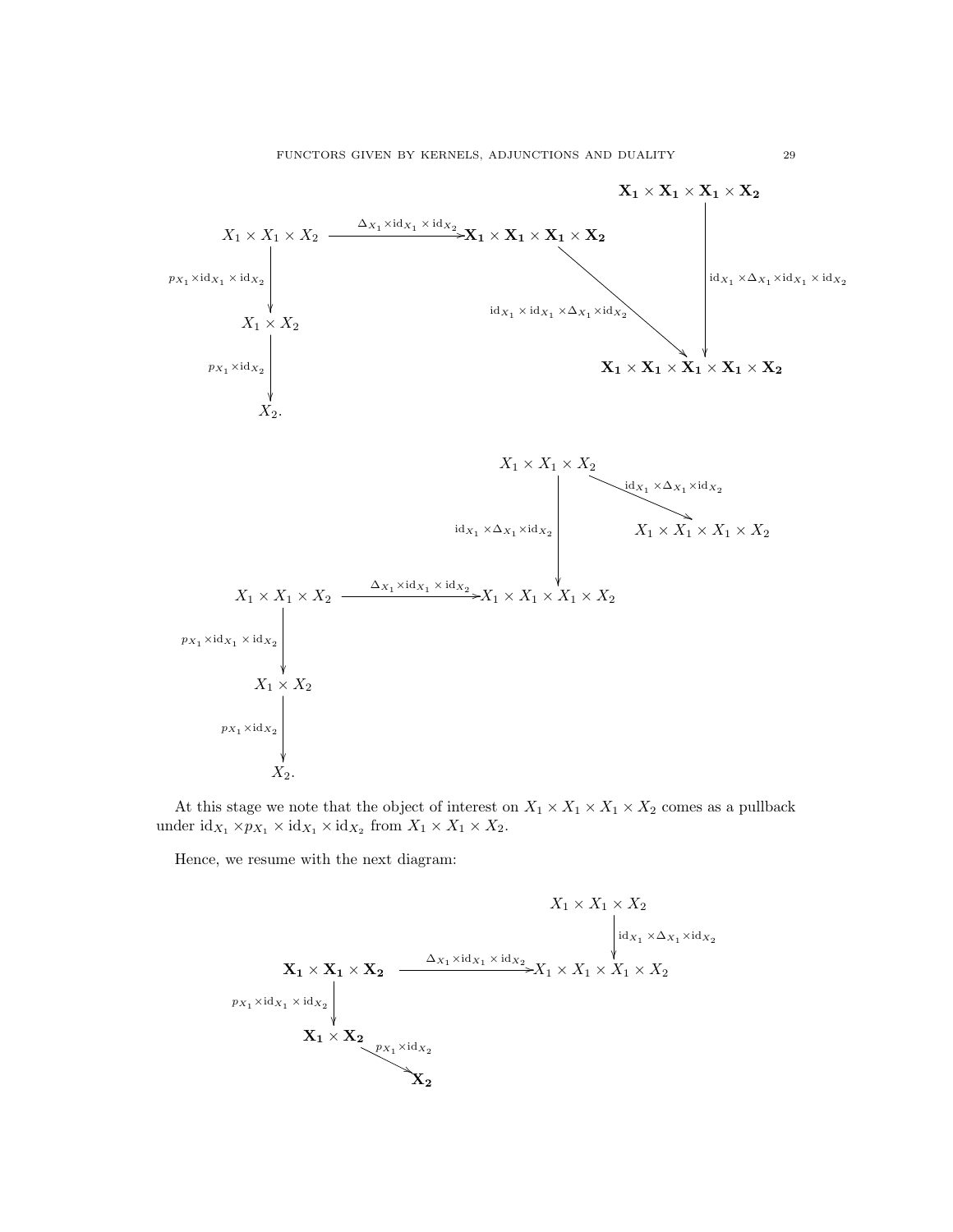$$
X_1 \times X_1 \times X_2
$$
\n
$$
\begin{array}{c|c}\nX_1 \times X_1 \times X_2 & \downarrow & \downarrow & \downarrow & \downarrow & \downarrow & \downarrow & \downarrow & \downarrow & \downarrow & \downarrow & \downarrow & \downarrow & \downarrow & \downarrow & \downarrow & \downarrow & \downarrow & \downarrow & \downarrow & \downarrow & \downarrow & \downarrow & \downarrow & \downarrow & \downarrow & \downarrow & \downarrow & \downarrow & \downarrow & \downarrow & \downarrow & \downarrow & \downarrow & \downarrow & \downarrow & \downarrow & \downarrow & \downarrow & \downarrow & \downarrow & \downarrow & \downarrow & \downarrow & \downarrow & \downarrow & \downarrow & \downarrow & \downarrow & \downarrow & \downarrow & \downarrow & \downarrow & \downarrow & \downarrow & \downarrow & \downarrow & \downarrow & \downarrow & \downarrow & \downarrow & \downarrow & \downarrow & \downarrow & \downarrow & \downarrow & \downarrow & \downarrow & \downarrow & \downarrow & \downarrow & \downarrow & \downarrow & \downarrow & \downarrow & \downarrow & \downarrow & \downarrow & \downarrow & \downarrow & \downarrow & \downarrow & \downarrow & \downarrow & \downarrow & \downarrow & \downarrow & \downarrow & \downarrow & \downarrow & \downarrow & \downarrow & \downarrow & \downarrow & \downarrow & \downarrow & \downarrow & \downarrow & \downarrow & \downarrow & \downarrow & \downarrow & \downarrow & \downarrow & \downarrow & \downarrow & \downarrow & \downarrow & \downarrow & \downarrow & \downarrow & \downarrow & \downarrow & \downarrow & \downarrow & \downarrow & \downarrow & \downarrow & \downarrow & \downarrow
$$

$$
\begin{aligned} X_1 \times X_2 &\xrightarrow{\Delta_{X_1} \times \mathrm{id}_{X_2}} X_1 \times X_1 \times X_2 \\ &\downarrow^{p_{X_1} \times \mathrm{id}_{X_2}} \\ &X_2. \end{aligned}
$$

2.3. Specializing to the separated case. Assume now that the scheme  $X_1$  is separated. In this case the natural transformation (2.8) can be significantly simplified.

2.3.1. First, we note if  $f: Y \to Z$  is a separated morphism, there is a canonically defined natural transformation

$$
f_! \to f_{\bullet},
$$

described as follows.

Consider the Cartesian diagram

$$
\begin{array}{ccc}\nY \times Y & \xrightarrow{\text{pr}_2} & Y \\
\text{pr}_1 \downarrow & & \downarrow f \\
Y & \xrightarrow{f} & Z.\n\end{array}
$$

By (2.17), we have a natural transformation

$$
f_! \circ (\mathrm{pr}_1)_\bullet \rightarrow f_\bullet \circ (\mathrm{pr}_2)_!.
$$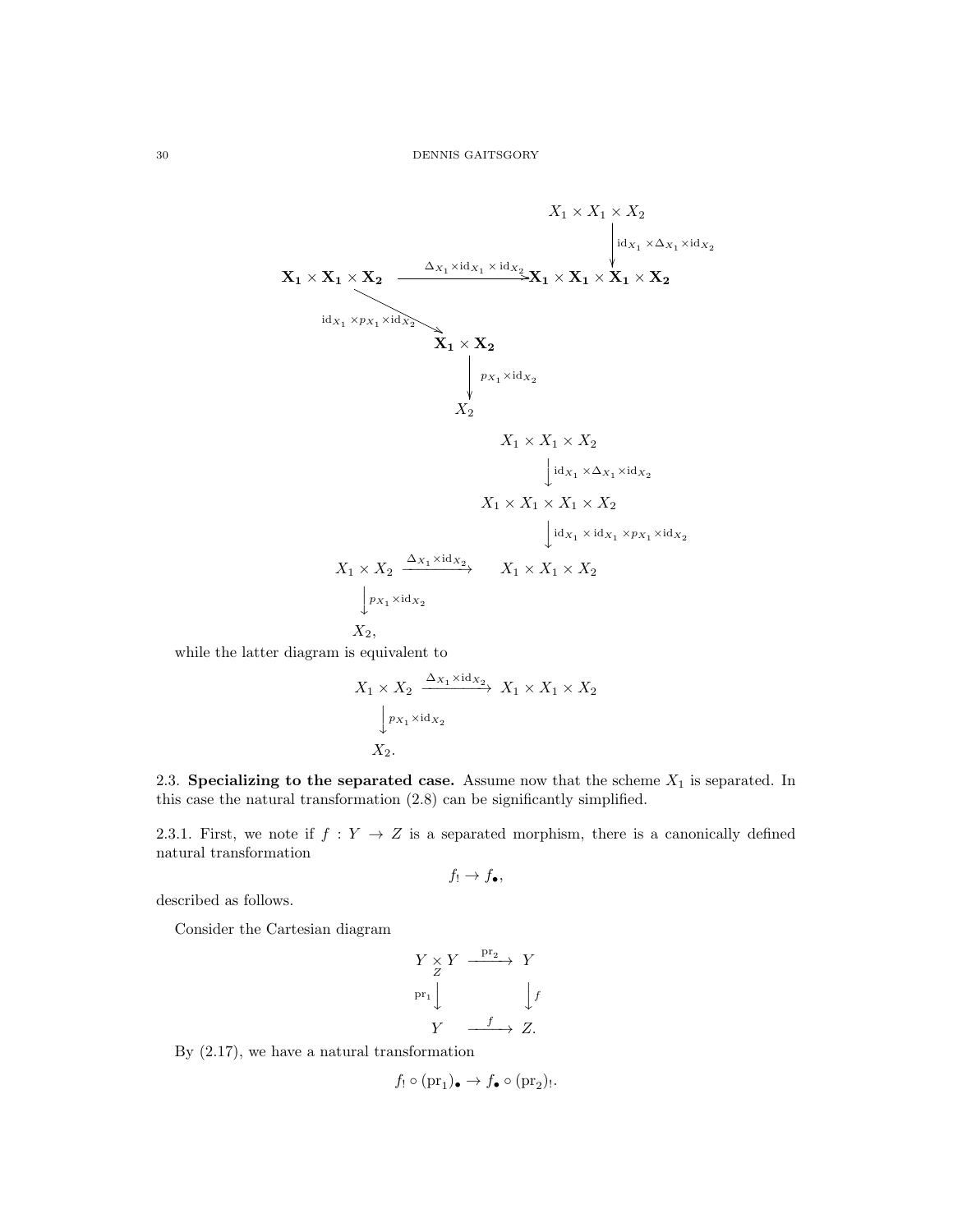Pre-composing with  $(\Delta_{Y/Z})_{\bullet} \simeq (\Delta_{Y/Z})_{!}$ , where

$$
\Delta_{Y/Z}:Y\to Y\times_Y Y
$$

(it is here that we use the assumption that  $\Delta_{Y/Z}$  is a closed embedding), we obtain the desired natural transformation

$$
f_! \simeq f_! \circ (\mathrm{pr}_1 \circ \Delta_{Y/Z})_{\bullet} \simeq f_! \circ (\mathrm{pr}_1)_{\bullet} \circ (\Delta_{Y/Z})_{\bullet} \to f_{\bullet} \circ (\mathrm{pr}_1)_! \circ (\Delta_{Y/Z})_{!} \simeq f_{\bullet} \circ (\mathrm{pr}_1 \circ \Delta_{Y/Z}) \simeq f_{\bullet}.
$$

2.3.2. For  $X_1$  separated, the morphism  $pr_2: X_1 \times X_2 \to X_2$  is separated, and so the functor  $\mathsf{F}_{X_1 \to X_2;\mathcal{P}}^{\mathrm{op}}$  admits a natural transformation to the functor

$$
\mathcal{M} \mapsto (\mathrm{pr}_2)_\bullet(\mathrm{pr}_1^\bullet(\mathcal{M}) \overset{\bullet}{\otimes} \mathcal{P}).
$$

In this case, the natural transformation (2.8) is the composition of the above map

$$
(\mathrm{pr}_2)_! (\mathrm{pr}_1^\bullet(\mathrm{Ps}\text{-}\mathrm{Id}_{X_1}(\mathfrak{M})) \overset{\bullet}{\otimes} \mathcal{P}) \to (\mathrm{pr}_2)_\bullet(\mathrm{pr}_1^\bullet(\mathrm{Ps}\text{-}\mathrm{Id}_{X_1}(\mathfrak{M})) \overset{\bullet}{\otimes} \mathcal{P}),
$$

and a natural transformation induced by a canonically defined map

(2.20) 
$$
\mathrm{pr}_1^{\bullet}(\mathrm{Ps}\text{-}\mathrm{Id}_{X_1}(\mathcal{M})) \overset{\bullet}{\otimes} \mathcal{P} \to \mathrm{pr}_1^!(\mathcal{M}) \overset{!}{\otimes} \mathcal{P},
$$

described below.

2.3.3. Recall that for  $X_1$  separated,

$$
\mathrm{Ps\text{-}Id}_{X_1}(\mathcal{M})\simeq \mathcal{M}\overset{!}{\otimes}k_{X_1}.
$$

The map in (2.20) comes from (2.13) applied to the Cartesian diagram

$$
X_1 \times X_2 \xrightarrow{\Delta_{X_1} \times \text{id}_{X_2}} X_1 \times X_1 \times X_2
$$
  

$$
\Delta_{X_1} \times \text{id}_{X_2} \downarrow \qquad \qquad \downarrow \text{id}_{X_1} \times \Delta_{X_1} \times \text{id}_{X_2}
$$
  

$$
X_1 \times X_1 \times X_2 \xrightarrow{\Delta_{X_1} \times \text{id}_{X_1} \times \text{id}_{X_2}} X_1 \times X_1 \times X_1 \times X_2,
$$

and the object

$$
\mathcal{M} \boxtimes k_{X_1} \boxtimes \mathcal{P} \in \mathcal{D}\text{-mod}(X_1 \times X_1 \times X_1 \times X_2).
$$

#### 3. Relation to O-modules

The goal of this section is to express the condition on an object  $\mathcal{Q} \in \mathcal{D}\text{-mod}(X_1 \times X_2)$  that the corresponding functor  $F_{X_1\to X_2,0}$  preserve compactness, in terms of the underlying O-modules. The material of this section will be used in Sect. 4, but not elsewhere in the paper.

3.1. Recollections. As we will be considering the forgetful functor from D-modules to Omodules, derived algebraic geometry comes into play. Henceforth in this and the next section, by a "scheme" we will understand an eventually coconnective DG scheme almost of finite type, see Sect. 0.4.1.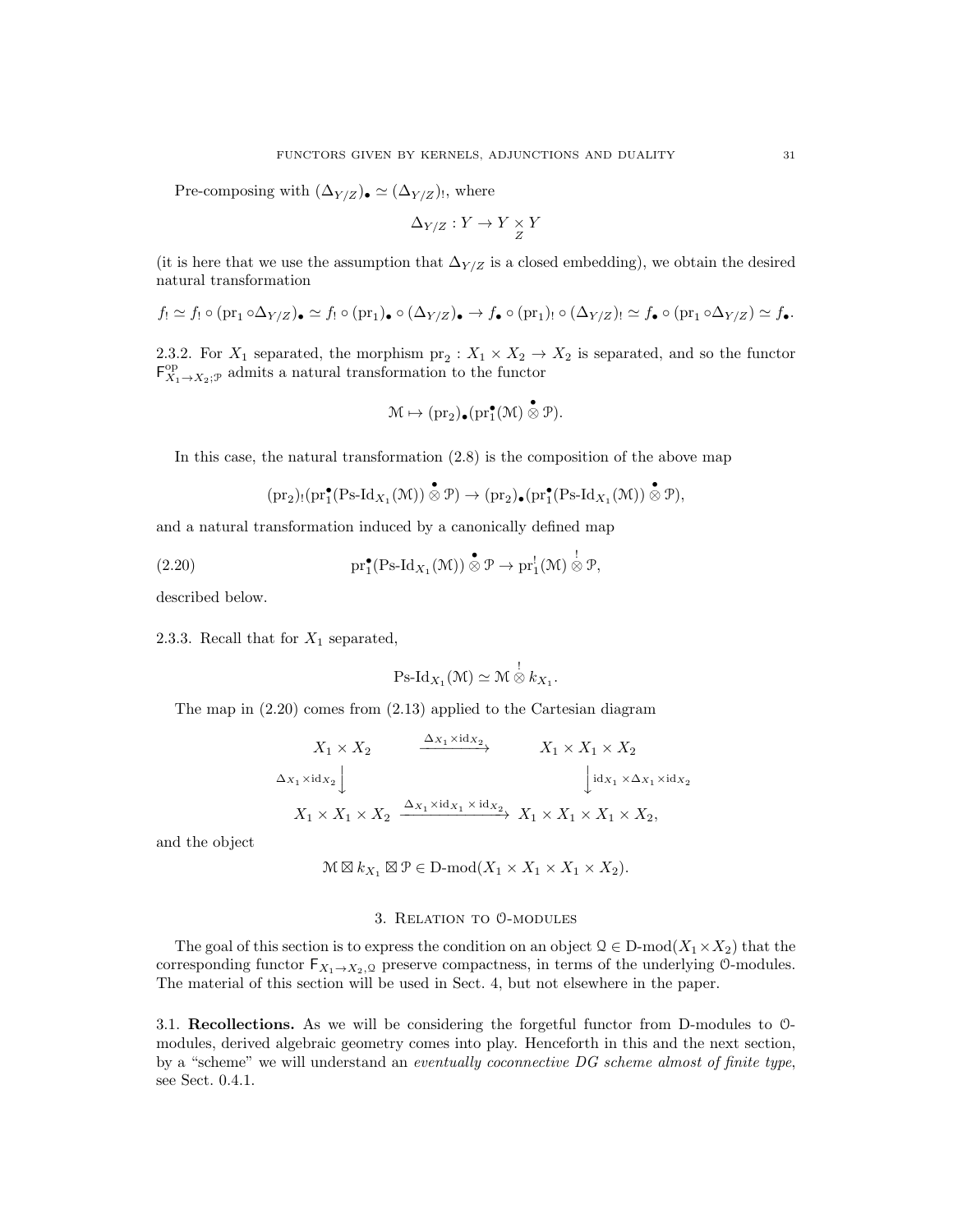3.1.1. For a scheme X understood as above, we will consider the categories  $\text{IndCoh}(X)$  and  $QCoh(X)$  (see [Ga1, Sect. 1] for the definition of the former and [GL:QCoh, Sect. 1] of the latter category).

The category  $\text{IndCoh}(X)$  is compactly generated, and  $\text{IndCoh}(X)^c = \text{Coh}(X)$ , the latter being the full (but not cocomplete) subcategory of  $QCoh(X)$  consisting of bounded complexes with coherent cohomology sheaves.

By a theorem of Thomason-Trobaugh, the category  $\mathrm{QCoh}(X)$  is also compactly generated by the subcategory  $\mathrm{QCoh}(X)^\mathrm{perf}$  of perfect complexes.

The categories  $\text{IndCoh}(X)$  and  $\text{QCoh}(X)$  are connected by a pair of adjoint functors

 $\Psi_X : \text{IndCoh}(X) \to \text{QCoh}(X) : \Xi_X,$ 

where  $\Psi_X$  is obtained by ind-extending the tautological embedding  $\text{Coh}(X) \hookrightarrow \text{QCoh}(X)$ , and  $\Xi_X$  by ind-extending the tautological embedding  $\mathrm{QCoh}(X)^{\mathrm{perf}} \hookrightarrow \mathrm{Coh}(X) \hookrightarrow \mathrm{IndCoh}(X)$ .

The functor  $\Xi_X$  is fully faithfull by construction. The functors  $\Psi_X$  and  $\Xi_X$  are mutually inverse equivalences if and only if  $X$  is a smooth classical scheme.

3.1.2. For a pair of schemes  $X_1$  and  $X_2$ , external tensor product defines a functor

(3.1) 
$$
\operatorname{IndCoh}(X_1) \otimes \operatorname{IndCoh}(X_2) \to \operatorname{IndCoh}(X_1 \times X_2),
$$

which is an equivalence by [Ga1, Proposition 6.4.2].

For a morphism  $f: X_1 \to X_2$ , we shall denote by  $f_*^{\text{IndCoh}}$  and  $f'$  the corresponding functors  $\text{IndCoh}(X_1) \to \text{IndCoh}(X_2)$  and  $\text{IndCoh}(X_2) \to \text{IndCoh}(X_1)$ , respectively, see [Ga1, Sects. 3.1] and 5.2.3].

In particular, for a scheme  $X$  we have the functor

$$
\overset{!}{\otimes} : \mathrm{IndCoh}(X) \otimes \mathrm{IndCoh}(X) \to \mathrm{IndCoh}(X),
$$

that identifies, under the equivalence  $\text{IndCoh}(X) \otimes \text{IndCoh}(X) \simeq \text{IndCoh}(X \times X)$ , with the functor  $\Delta_X^!$ : IndCoh $(X \times X) \to \text{IndCoh}(X)$ .

We note that for  $f = p_X$ , the corresponding functor  $(p_X)_*^{\text{IndCoh}}$  is canonically isomorphic to

$$
IndCoh(X) \xrightarrow{\Psi_X} QCoh(X) \xrightarrow{\Gamma_X} Vect,
$$

where

$$
\Gamma_X : \mathrm{QCoh}(X) \to \mathrm{Vect}
$$

is the usual functor of global sections.

3.1.3. We recall (see [Ga1, Sect. 9.2.1]) that Serre duality defines a canonical equvalence

$$
\mathbf{D}_{X}^{\text{Se}}:\text{IndCoh}(X)^{\vee}\simeq \text{IndCoh}(X).
$$

The corresponding functor

$$
(\mathrm{Ind}\mathrm{Coh}(X)^c)^{\mathrm{op}} = (\mathrm{Ind}\mathrm{Coh}(X)^\vee)^c \overset{\mathbf{D}_X^{\mathrm{Se}}}{\longrightarrow} \mathrm{Ind}\mathrm{Coh}(X)^c
$$

is the usual Serre duality functor

$$
\mathbb{D}_{X}^{\mathrm{Se}}:\mathrm{Coh}(X)^{\mathrm{op}}\to\mathrm{Coh}(X),
$$

see [Ga1, Sect. 9.5].

Under this equivalence, the unit object

 $\mathbf{u}_{\text{IndCoh}(X)} \in \text{IndCoh}(X)^{\vee} \otimes \text{IndCoh}(X) \simeq \text{IndCoh}(X) \otimes \text{IndCoh}(X) \simeq \text{IndCoh}(X \times X)$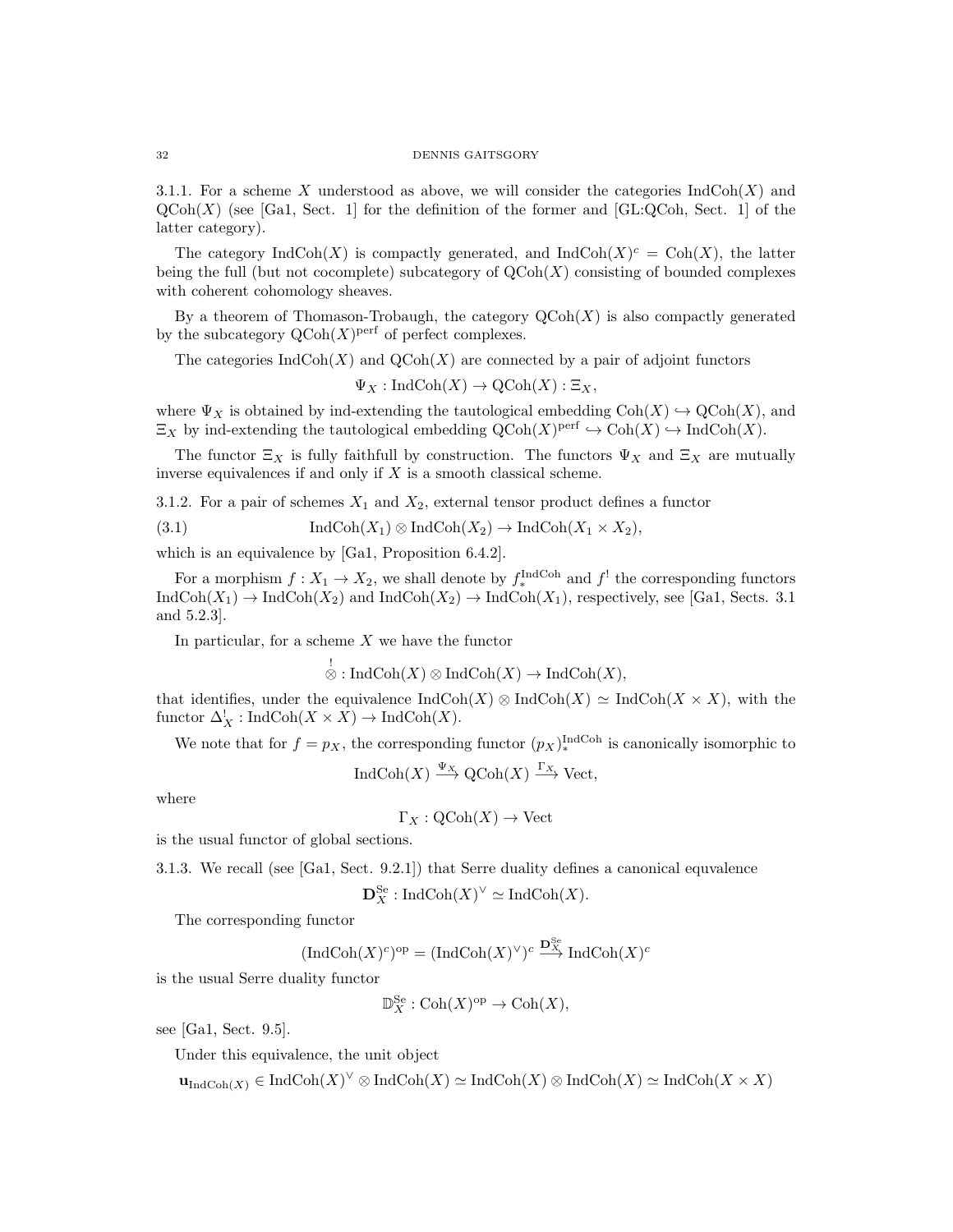identifies with  $(\Delta_X)_{*}^{\text{IndCoh}}(\omega_X)$ , where  $\omega_X = p_X^!(k)$ .

We note (see [Ga1, Proposition 9.6.12]) that due to the assumption that X is *eventually* coconnective, we have  $\omega_X \in \text{Coh}(X)$ . In particular, if X is separated, the object

 $\mathbf{u}_{\text{IndCoh}(X)} \in \text{IndCoh}(X)^{\vee} \otimes \text{IndCoh}(X)$ 

is compact.

3.1.4. The category  $\mathrm{QCoh}(X)$  is also canonically self dual: the equivalence

 $\mathbf{D}_X^{\text{nv}} : \text{QCoh}(X)^\vee \to \text{QCoh}(X)$ 

is uniquely determined by the fact that the corresponding equivalence

$$
(\mathrm{QCoh}(X)^c)^{\mathrm{op}} = (\mathrm{QCoh}(X)^\vee)^c \stackrel{\mathbf{D}_X^{\mathrm{nv}}}{\longrightarrow} \mathrm{QCoh}(X)^c
$$

is the usual duality functor

$$
\mathbb{D}_{X}^{\text{nv}} : (\text{QCoh}(X)^{\text{perf}})^{\text{op}} \to \text{QCoh}(X)^{\text{perf}}, \quad \mathcal{E} \mapsto \underline{\text{Hom}}_{X}(\mathcal{E}, \mathcal{O}_{X}).
$$

The corresponding evaluation functor

$$
\mathrm{ev}_{\mathrm{QCoh}_X}: \mathrm{QCoh}(X) \otimes \mathrm{QCoh}(X) \to \mathrm{Vect}
$$

is

$$
\operatorname{QCoh}(X) \otimes \operatorname{QCoh}(X) \simeq \operatorname{QCoh}(X \times X) \xrightarrow{\Delta_X^*} \operatorname{QCoh}(X) \xrightarrow{\Gamma_X} \operatorname{Vect},
$$

and the object

$$
\mathbf{u}_{\mathrm{QCoh}(X)} \in \mathrm{QCoh}(X) \otimes \mathrm{QCoh}(X)
$$

identifies with

$$
(\Delta_X)_*(\mathcal{O}_X) \in \mathrm{QCoh}(X \times X) \simeq \mathrm{QCoh}(X) \otimes \mathrm{QCoh}(X).
$$

We recall (see [Ga1, Proposition 9.3.3]) that with respect to the self-dualities  $\mathbf{D}_X^{\text{nv}}$  and  $\mathbf{D}_X^{\text{Se}}$ , the dual of the functor

$$
\Psi_X : \text{IndCoh}(X) \to \text{QCoh}(X)
$$

is the functor

$$
\Upsilon_X
$$
:  $QCoh(X) \to \text{IndCoh}(X)$ ,  $\mathcal{E} \mapsto \mathcal{E} \underset{\mathcal{O}_X}{\otimes} \omega_X$ ,

where  $\otimes_{\mathcal{O}_X}$  is the functor

$$
\mathrm{QCoh}(X) \otimes \mathrm{IndCoh}(X) \to \mathrm{IndCoh}(X)
$$

equal to the ind-extension of the action of  $\mathrm{QCoh}(X)$ <sup>perf</sup> on  $\mathrm{Coh}(X)$  by tensor products.

3.1.5. We will consider the adjoint pair of (continuous) functors

 $\text{ind}_X : \text{IndCoh}(X) \rightleftarrows \text{D-mod}(X) : \text{oblv}_X,$ 

see [DrGa1, Sect. 5.1.5].

The functor **obly** is conservative, which implies that the essential image of  $\text{ind}_X$  generates IndCoh(X). The latter, in turn, implies that the essential image of  $IndCoh(X)^c \simeq Coh(X)$ Karoubi-generates  $D\text{-mod}(X)^c$ .

Consider now the functor

$$
\mathbf{ind}_X^{\mathrm{left}} := \mathbf{ind}_X \circ \Upsilon_X : \mathrm{QCoh}(X) \to \mathrm{D-mod}(X).
$$

It is shown in [GR, Lemma 3.4.7] that  $\text{ind}_{X}^{\text{left}}$  also admits a right adjoint, denoted  $\textbf{oblv}_{X}^{\text{left}}$ , and we have

$$
oblvX \simeq \Upsilon_X \circ oblvXleft.
$$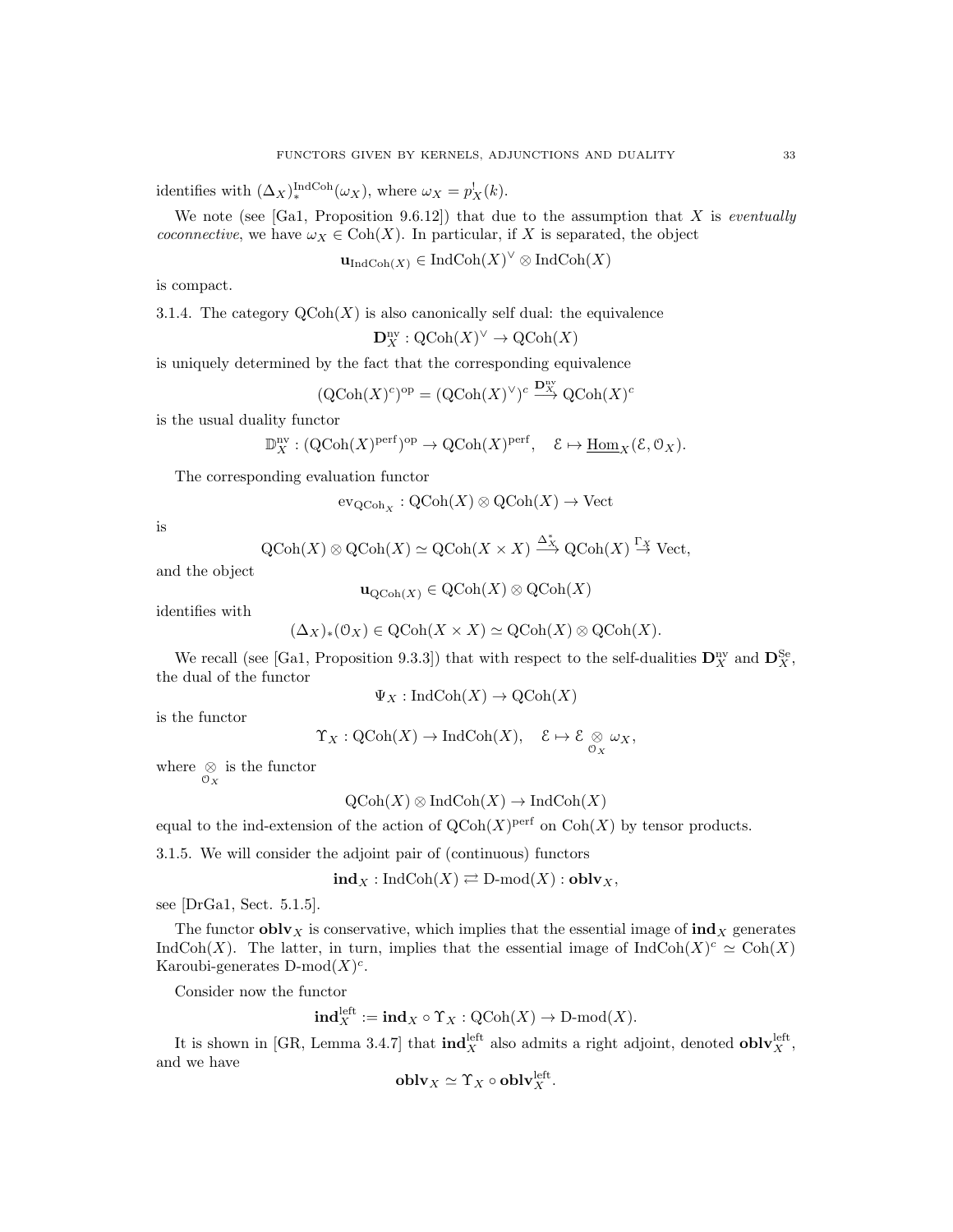In particular,  $\text{oblv}_X^{\text{left}}$  is also conservative. Hence, the essential image of  $\text{QCoh}(X)^{\text{perf}}$  under the functor  $\text{ind}_X^{\text{left}}$  also Karoubi-generates D-mod $(X)^c$ .

3.1.6. For a morphism  $f: X_1 \to X_2$  we have canonical isomorphisms

$$
\mathbf{ind}_{X_2} \circ f_*^{\mathbf{IndCoh}} \simeq f_{\bullet} \circ \mathbf{ind}_{X_1}, \quad \mathbf{IndCoh}(X_1) \to \mathbf{D}\text{-mod}(X_2)
$$

and

$$
\mathbf{oblv}_{X_1} \circ f^! \simeq f^! \circ \mathbf{oblv}_{X_2}, \quad \text{D-mod}(X_2) \to \text{IndCoh}(X_1).
$$

Finally, we recall (see [DrGa1, Sect. 5.3.4]) that with respect to the equivalences  $\mathbf{D}_X^{\text{Se}}$  and  $\mathbf{D}_X^{\text{Ve}}$ , the functors  $\text{ind}_X$  and  $\text{oblv}_X$  satisfy

(3.2) ind<sup>∨</sup> <sup>X</sup> ' oblvX.

3.2. Criteria for preservation of compactness. In this subsection we will give more explicit criteria for an object  $\mathcal{Q} \in \mathcal{D}\text{-mod}(X_1 \times X_2)^c$  to satisfy the assumption of Theorem 1.3.4, i.e., for the functor

$$
\mathsf{F}_{X_1 \to X_2, \mathbb{Q}} : D\text{-mod}(X_1) \to D\text{-mod}(X_2)
$$

to preserve compactness (or, equivalently, to admit a continuous right adjoint).

Remark 3.2.1. By Corollary 1.4.5, the same criterion, with the roles of  $X_1$  and  $X_2$  swapped, will tell us when  $\mathsf{F}_{X_1\to X_2,\mathbb Q}$  admits a  $\mathit{left}$  adjoint.

3.2.2. For  $\mathsf{F} : D\text{-mod}(X_1) \to D\text{-mod}(X_2)$  consider the functors

(3.3)  $\qquad \qquad \mathsf{F} \circ \text{ind}_{X_1} : \text{IndCoh}(X_1) \to \text{D-mod}(X_2).$ 

(3.4) 
$$
\qquad \qquad \mathsf{F}\circ \mathrm{\mathbf{ind}}_{X_1}^{\mathrm{left}}:\mathrm{QCoh}(X_1)\to \mathrm{D\text{-}mod}(X_2).
$$

We claim:

**Lemma 3.2.3.** For a functor  $F : D-mod(X_1) \rightarrow D-mod(X_2)$  the following conditions are equivalent:

- (a) F preserves compactness.
- (b)  $\mathsf{F} \circ \textbf{ind}_{X_1}$  preserves compactness.
- (c)  $F \circ \text{ind}_{X_1}^{\text{left}}$  preserves compactness.

*Proof.* The implication (a)  $\Rightarrow$  (b) (resp., (c)) follows from the fact that the functor  $\text{ind}_{X_1}$ (resp.,  $\textbf{ind}_{X_1}^{\text{left}}$ ) preserves compactness, since its right adjoint, i.e.,  $\textbf{oblv}_{X_1}$  (resp.,  $\textbf{oblv}_{X_1}^{\text{left}}$ ), is continuous.

The implication (b) (resp., (c))  $\Rightarrow$  (a) follows from the fact that the image of Coh(X<sub>1</sub>) under  $\text{ind}_{X_1}$  (resp., QCoh(X<sub>1</sub>)<sup>perf</sup> under  $\text{ind}_{X_1}^{\text{left}}$ ) Karoubi-generates D-mod(X<sub>1</sub>)<sup>c</sup>.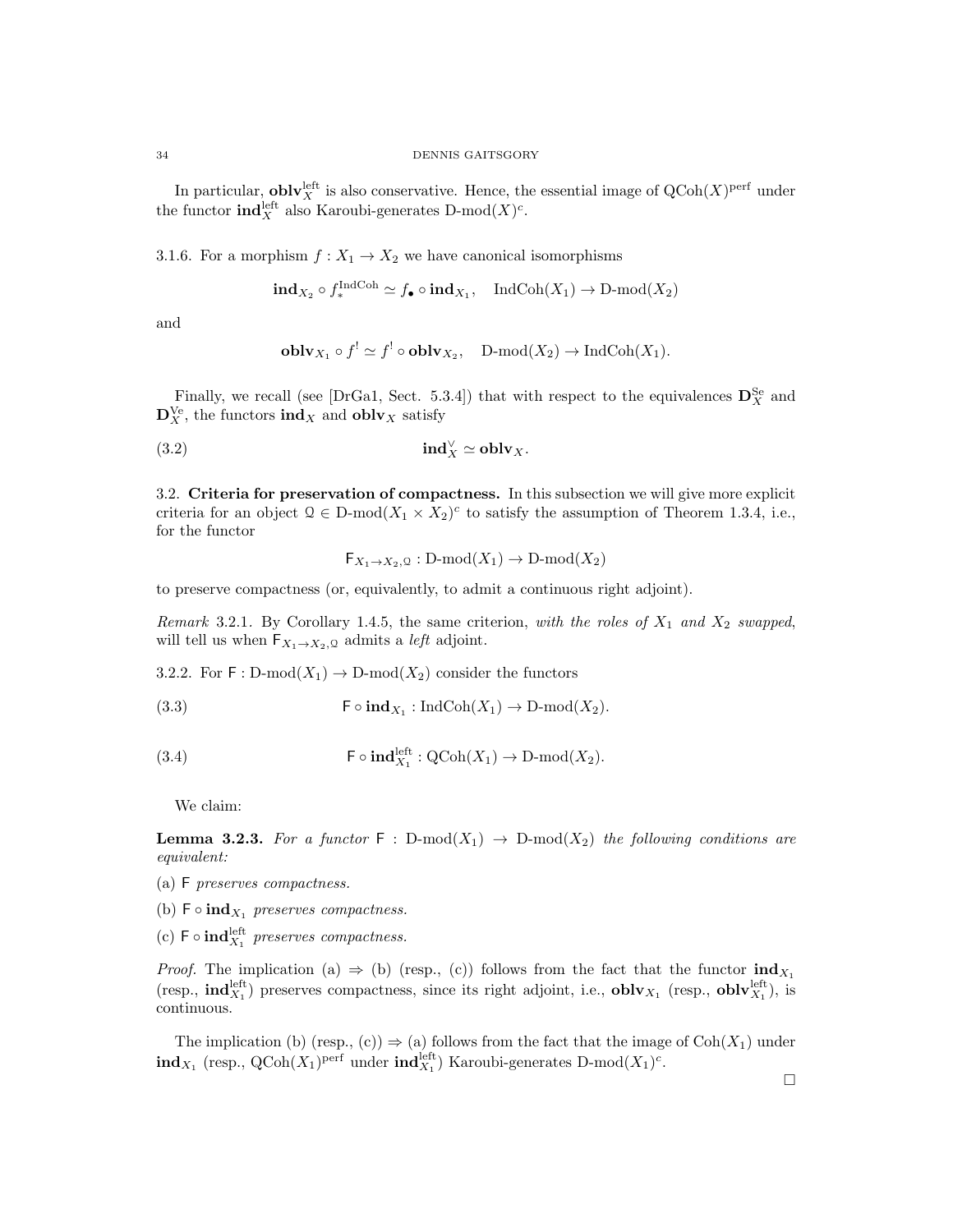3.2.4. The usefulness of Lemma 3.2.3 lies in the fact that for  $\mathcal{Q} \in \mathcal{D}\text{-mod}(X_1 \times X_2)$ , the functors  $\mathsf{F}_{X_1 \to X_2, \mathbb{Q}} \circ \mathbf{ind}_{X_1}$  and  $\mathsf{F}_{X_1 \to X_2, \mathbb{Q}} \circ \mathbf{ind}_{X_1}^{\text{left}}$  are more explicit than the original functor  $\mathsf{F}_{X_1 \to X_2, \mathbb{Q}}$ .

Namely, for  $\mathcal{F} \in \text{IndCoh}(X)$ , the object  $\mathsf{F}_{X_1 \to X_2, \mathbb{Q}} \circ \text{ind}_{X_1}(\mathcal{F}) \in \text{D-mod}(X)$  is calculated as follows:

Consider the functor

(3.5) 
$$
\text{D-mod}(X_1) \stackrel{\text{oblv}_{X_1}}{\longrightarrow} \text{IndCoh}(X_1) \stackrel{\mathcal{F}_{\otimes}^{\perp}}{\longrightarrow} \text{IndCoh}(X_1) \stackrel{(p_{X_1})_*^{\text{IndCoh}}}{\longrightarrow} \text{Vect},
$$

which is the dual of the functor  $Vect \to \text{IndCoh}(X_1)$ , corresponding to the object  $\text{ind}_{X_1}(\mathcal{F})$ .

Then

$$
\mathsf{F}_{X_1 \to X_2, \mathbb{Q}} \circ \mathbf{ind}_{X_1}(\mathcal{F}) \simeq ((3.5) \otimes \mathrm{Id}_{\mathrm{D-mod}(X_2)})(\mathbb{Q}).
$$

Similarly, for  $\mathcal{E} \in \mathrm{QCoh}(X)$ , consider the functor

(3.6) 
$$
\qquad \qquad \text{D-mod}(X_1) \stackrel{\text{oblv}_{X_1}}{\longrightarrow} \text{IndCoh}(X_1) \stackrel{\mathcal{E} \otimes -}{\longrightarrow} \text{IndCoh}(X_1) \stackrel{(px_1)^{\text{IndCoh}}}{\longrightarrow} \text{Vect},
$$

or which is the same

$$
\text{D-mod}(X_1) \stackrel{\textbf{oblv}_{X_1}}{\longrightarrow} \text{IndCoh}(X_1) \stackrel{\Psi_{X_1}}{\longrightarrow} \text{QCoh}(X_1) \stackrel{\mathcal{E} \otimes -}{\longrightarrow} \text{QCoh}(X_1) \stackrel{\Gamma_{X_1}}{\longrightarrow} \text{Vect}.
$$

Then

$$
\mathsf{F}_{X_1 \to X_2, \mathcal{Q}} \circ \mathbf{ind}_{X_1}^{\text{left}}(\mathcal{E}) \simeq ((3.6) \otimes \mathrm{Id}_{\mathrm{D-mod}(X_2)} ) \mathcal{Q}).
$$

In other words, the point is that the functors (3.3) and (3.4) only involve the operation of direct image

$$
(p_{X_1})_{*}^{\text{IndCoh}} : \text{IndCoh}(X_1) \to \text{Vect} \text{ and } \Gamma_{X_1} : \text{QCoh}(X_1) \to \text{Vect},
$$

rather than the more complicated functor of de Rham cohomology

$$
(p_{X_1})_{\bullet} : D\text{-mod}(X_1) \to \text{Vect}.
$$

3.2.5. From Lemma 3.2.3 we obtain:

Corollary 3.2.6. Assume that  $X_1$  is quasi-projective with an ample line bundle  $\mathcal{L}$ . Let  $\mathcal{Q}$  be an object D-mod( $X_1 \times X_2$ ). Then the functor  $\mathsf{F}_{X_1 \to X_2, \mathbb{Q}}$  preserves compactness if and only if the following equivalent conditions hold:

(i) For any  $i \in \mathbb{Z}$ , the object

$$
\mathsf{F}_{X_1 \to X_2, \mathcal{Q}} \circ \mathrm{\mathbf{ind}}^{\mathrm{left}}_{X_1}(\mathcal{L}^{\otimes i}) \in \mathrm{D}\text{-}\mathrm{mod}(X_2)
$$

is compact.

(ii) There exists an integer  $i_0$  such that the objects

$$
\mathsf{F}_{X_1 \to X_2, \mathcal{Q}} \circ \mathrm{\mathbf{ind}}_{X_1}^{\mathrm{left}}(\mathcal{L}^{\otimes i}) \in \mathrm{D}\text{-}\mathrm{mod}(X_2)
$$

are compact for all  $i \geq i_0$ .

(iii) There exists an integer  $i_0$  such that the objects

$$
\mathsf{F}_{X_1 \to X_2, \mathbb{Q}} \circ \mathrm{ind}_{X_1}^{\mathrm{left}}(\mathcal{L}^{\otimes i}) \in \mathrm{D}\text{-}\mathrm{mod}(X_2)
$$

are compact for all  $i \leq i_0$ .

(iv) For some specific interval  $[i_1, i_2]$  that only depends on  $X_1$ , the objects

$$
\mathsf{F}_{X_1 \to X_2, \mathbb{Q}} \circ \mathrm{\mathbf{ind}}^{\mathrm{left}}_{X_1}(\mathcal{L}^{\otimes i}) \in \mathrm{D}\text{-}\mathrm{mod}(X_2)
$$

are compact for all  $i_1 \leq i \leq i_2$ .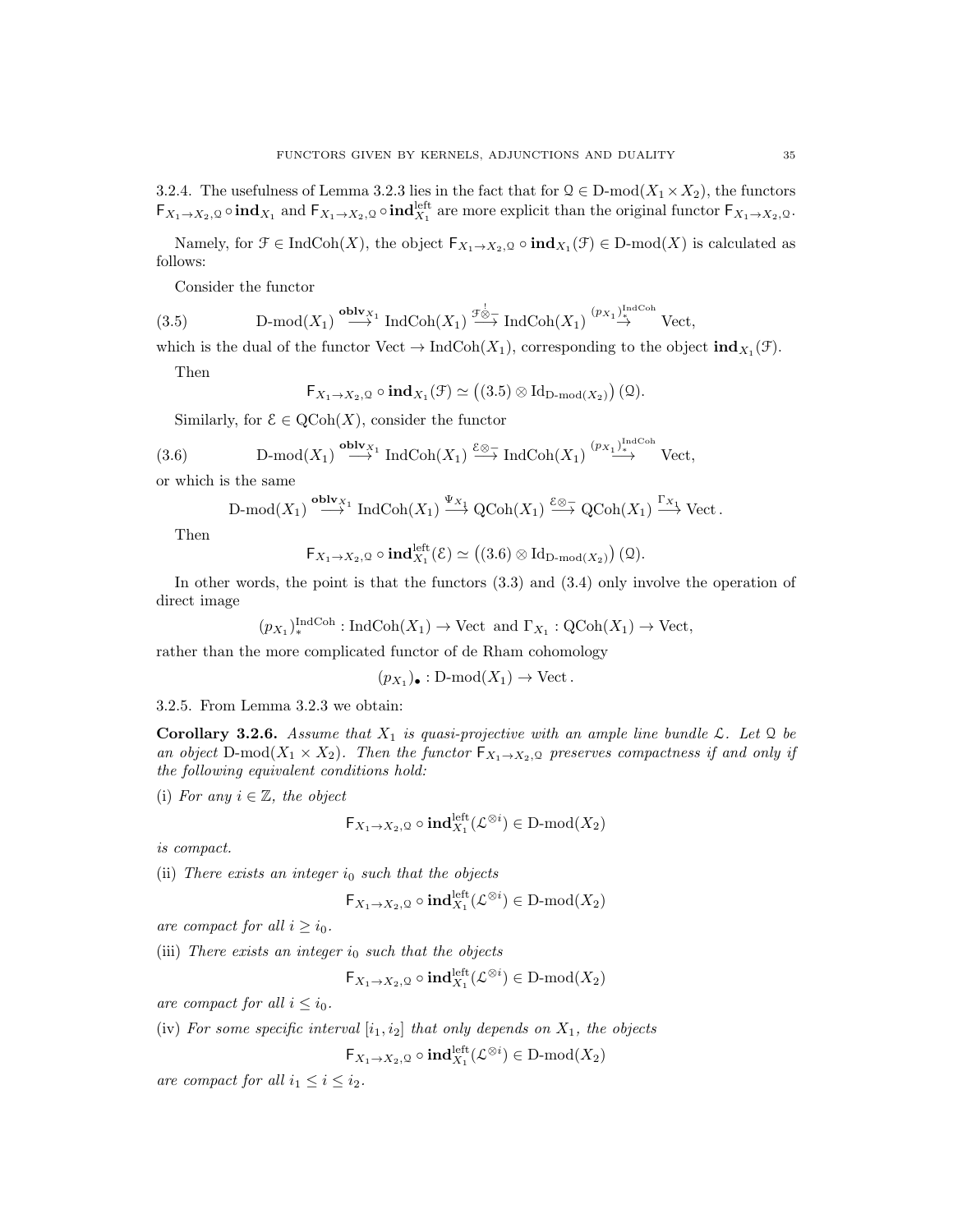*Proof.* By Lemma 3.2.3, we need to check when the functor  $F_{X_1 \to X_2, \mathbb{Q}} \circ \text{ind}_{X_1}^{\text{left}}$  preserves compactness. The statement of the corollary follows from the fact that the objects  $\mathcal{L}^{\otimes i}$  in all of the four cases Karoubi-generate  $\mathrm{QCoh}(X)^\mathrm{perf}$ .

In particular, we obtain:

**Corollary 3.2.7.** Assume that  $X_1$  is affine. Then Let Q be an object D-mod $(X_1 \times X_2)$ . Then the functor  $F_{X_1\to X_2,\mathcal{Q}}$  preserves compactness if and only if

$$
(3.7) \qquad \qquad ((\Gamma_{X_1} \circ \Psi_{X_1} \circ \mathbf{oblv}_{X_1}) \otimes \mathrm{Id}_{\mathrm{D-mod}(X_2)} ) (2) \in \mathrm{D-mod}(X_2)
$$

is compact.

3.2.8. Let us note that Corollary 3.2.7 implies the assertion of Theorem 1.3.13 in the particular case when  $X_1$  is affine:

Let us recall that for a scheme X the category  $\text{IndCoh}(X)$  carries a canonical t-structure, see [Ga1, Sect. 1.2]. Its basic feature is that the functor  $\Psi_X : \text{IndCoh}(X) \to \text{QCoh}(X)$  is t-exact.

Note that since  $X_1$  is smooth, the functor  $\textbf{oblv}_{X_1}$  is t-exact (see [GR, Proposition 4.2.11(a)]). Since  $X_1$  is affine, we obtain that the composed functor

$$
\Gamma_{X_1} \circ \Psi_{X_1} \circ \mathbf{oblv}_{X_1} : D\text{-mod}(X_1) \to \text{Vect}
$$

is t-exact.

Hence, the same is true for the functor  $(3.7)$  (see Sect. 4.1, where the general statement along these lines is explained).

Now, the assertion of the theorem follows from the fact that if an object of  $D\text{-mod}(X_2)$  is compact, then the same is true for any subquotient of any of its cohomologies.

 $\Box$ 

 $\Box$ 

### 3.3. Preservation of compactness and compactness of the kernel.

3.3.1. Consider the category

$$
IndCoh(X_1) \otimes D-mod(X_2),
$$

which is endowed with a forgetful functor

$$
(3.8)\quad \text{D-mod}(X_1 \times X_2) \simeq \text{D-mod}(X_1) \otimes \text{D-mod}(X_2) \overset{\text{oblv}_{X_1} \otimes \text{Id}_{\text{D-mod}(X_2)}}{\longrightarrow}
$$

 $\rightarrow \text{IndCoh}(X_1) \otimes D\text{-mod}(X_2).$ 

We claim:

**Proposition 3.3.2.** Assume that  $X_1$  is separated. Let Q be an object of D-mod $(X_1 \times X_2)$ , such that the functor

 $\mathsf{F}_{X_1\to X_2,\mathcal{Q}}:\mathop{\mathrm{Dmod}}\nolimits(X_1)\to\mathop{\mathrm{D-mod}}\nolimits(X_2)$ 

preserves compactness. Then the image of  $\mathcal Q$  under the functor (3.8) is compact in

IndCoh $(X_1) \otimes D$ -mod $(X_2)$ .

*Proof.* If  $F_{X_1\to X_2,0}$  preserves compactness, then so does the functor  $F_{X_1\to X_2,0} \circ \text{ind}_{X_1}$ . Hence, by Corollary 1.1.5, the same is true for the functor

(3.9) 
$$
\operatorname{Id}_{\mathbf{C}} \otimes (\mathsf{F}_{X_1 \to X_2, \mathbb{Q}} \circ \mathbf{ind}_{X_1}) : \mathbf{C} \otimes \operatorname{IndCoh}(X_1) \to \mathbf{C} \otimes \operatorname{D-mod}(X_2)
$$

for any DG category C.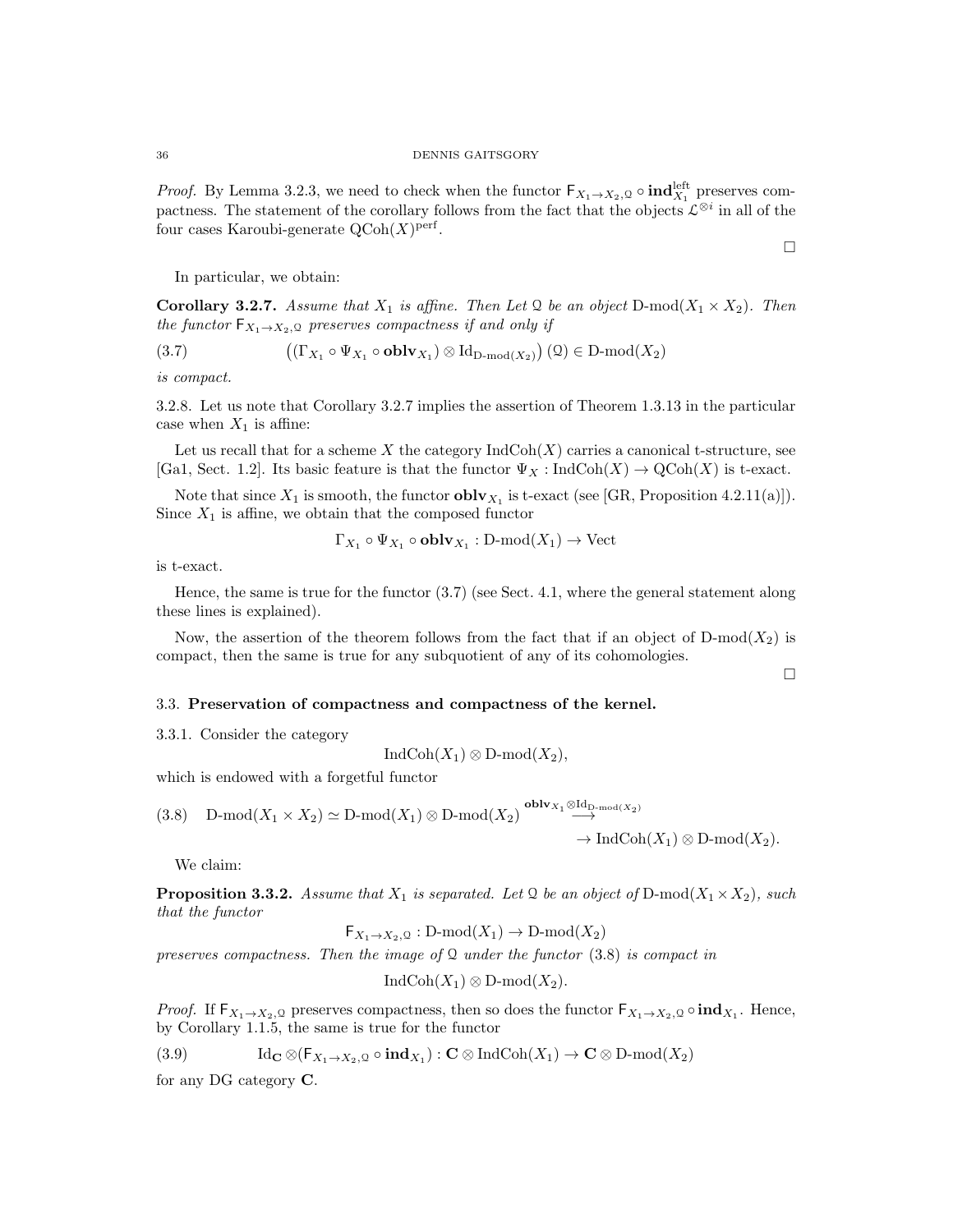Note that the functor  $\mathsf{F}_{\mathcal{Q},X_1\to X_2} \circ \text{ind}_{X_1}$  is defined by the kernel

$$
(3.10) \qquad \left(\mathrm{Id}_{\mathrm{Ind}\mathrm{Coh}(X_1)^\vee} \otimes (\mathsf{F}_{X_1 \to X_2, \mathcal{Q}} \circ \mathrm{ind}_{X_1})\right) (\mathbf{u}_{\mathrm{Ind}\mathrm{Coh}(X_1)}) \in \mathrm{Ind}\mathrm{Coh}(X_1)^\vee \otimes \mathrm{D}\text{-}\mathrm{mod}(X_2).
$$

By Sect. 3.1.3, the assumption that  $X_1$  be separated implies that the object

 $\mathbf{u}_{\text{IndCoh}(X_1)} \in \text{IndCoh}(X_1)^{\vee} \otimes \text{IndCoh}(X_1) \simeq \text{IndCoh}(X_1) \otimes \text{IndCoh}(X_1) \simeq \text{IndCoh}(X_1 \times X_1)$ is compact. Hence, taking in (3.9)  $\mathbf{C} := \text{IndCoh}(X_1)^{\vee}$ , we obtain that the object in (3.10) is compact.

Finally, we observe that in terms of the identification

$$
\operatorname{IndCoh}(X_1)^{\vee} \otimes \operatorname{D-mod}(X_2) \overset{\mathbf{D}_{X_1}^{\operatorname{Se}} \otimes \operatorname{Id}_{\operatorname{D-mod}(X_2)}}{\longrightarrow} \operatorname{IndCoh}(X_1) \otimes \operatorname{D-mod}(X_2),
$$

and using (3.2), the kernel of the functor  $\mathsf{F}_{\mathfrak{Q},X_1\to X_2} \circ \mathbf{ind}_{X_1}$  identifies with

 $(\mathbf{oblv}_{X_1} \otimes \mathrm{Id}_{\mathrm{D-mod}(X_2)})(\mathcal{Q}).$ 

 $\Box$ 

### 3.3.3. We shall now prove:

**Theorem 3.3.4.** Assume that the support of Q is proper over  $X_2$ . Then the assertion of Proposition 3.3.2 is "if and only if."

Proof. Set

$$
\mathcal{K} := \left(\mathbf{oblv}_{X_1} \otimes \mathrm{Id}_{\mathrm{D-mod}(X_2)}\right)(\mathcal{Q}) \in \mathrm{IndCoh}(X_1) \otimes \mathrm{D-mod}(X_2).
$$

Let  $X_1 \stackrel{j}{\hookrightarrow} \overline{X}_1$  be a compactification of  $X_1$ . Consider the object  $\overline{\mathcal{K}} := (j_*^{\text{IndCoh}} \otimes \text{Id}_{\text{D-mod}(X_2)}) (\mathcal{K}) \in \text{IndCoh}(\overline{X}_1) \otimes \text{D-mod}(X_2).$ 

We claim that  $\overline{\mathcal{K}}$  is compact. Let us assume this and finish the proof of the theorem. By Lemma 3.2.3 and Sect. 3.2.4, it suffices to show that for any  $\mathcal{E} \in \mathrm{QCoh}(\overline{X}_1)^{\mathrm{perf}}$ , we have

$$
((p_{X_1})_{*}^{\text{IndCoh}} \otimes \text{Id}_{\text{D-mod}(X_2)})(\mathcal{E}|_{X_1} \underset{\mathcal{O}_{X_1}}{\otimes} \mathcal{K}) \in \text{D-mod}(X_2)^c.
$$

However,

$$
((p_{X_1})_{*}^{\operatorname{IndCoh}} \otimes \operatorname{Id}_{\operatorname{D-mod}(X_2)})(\mathcal{E}|_{X_1} \underset{\mathcal{O}_{X_1}}{\otimes} \mathcal{K}) \simeq ((p_{\overline{X}_1})_{*}^{\operatorname{IndCoh}} \otimes \operatorname{Id}_{\operatorname{D-mod}(X_2)})(\mathcal{E} \underset{\mathcal{O}_{\overline{X}_1}}{\otimes} \overline{\mathcal{K}}).
$$

Note that the functor

$$
\mathcal{E}_{\mathcal{O}_{\overline{X}_1}} \circ \cdots \circ \mathcal{E}_{\mathcal{O}_{\overline{X}_1}} \colon \mathcal{D}^{\mathcal{O}}(\overline{X}_1) \otimes \mathcal{D} \cdot \mathcal{D}^{\mathcal{O}} \to \mathcal{D}^{\mathcal{O}}(\mathcal{A}_2) \to \mathcal{D}^{\mathcal{O}}(\mathcal{D}^{\mathcal{O}}(\overline{X}_1) \otimes \mathcal{D}^{\mathcal{O}} \to \mathcal{D}^{\mathcal{O}}(\mathcal{A}_2)
$$

preserves compactness. Indeed, it admits a continuous right adjoint, given by  $\mathcal{E}^{\vee} \otimes$  $\mathcal{O}_{\overline{X}_1}$ −.

Now, the required assertion follows from the fact that the functor

$$
(p_{\overline{X}_1})_*^{\text{IndCoh}} \otimes \text{Id}_{D\text{-mod}(X_2)} : \text{IndCoh}(\overline{X}_1) \otimes D\text{-mod}(X_2) \to D\text{-mod}(X_2)
$$

preserves compactness, which follows from the corresponding fact (Serre's theorem) for

$$
(p_{\overline{X}_1})_* : \text{IndCoh}(X_1) \to \text{Vect}.
$$

To prove that  $\overline{\mathcal{K}}$  is compact we proceed as follows.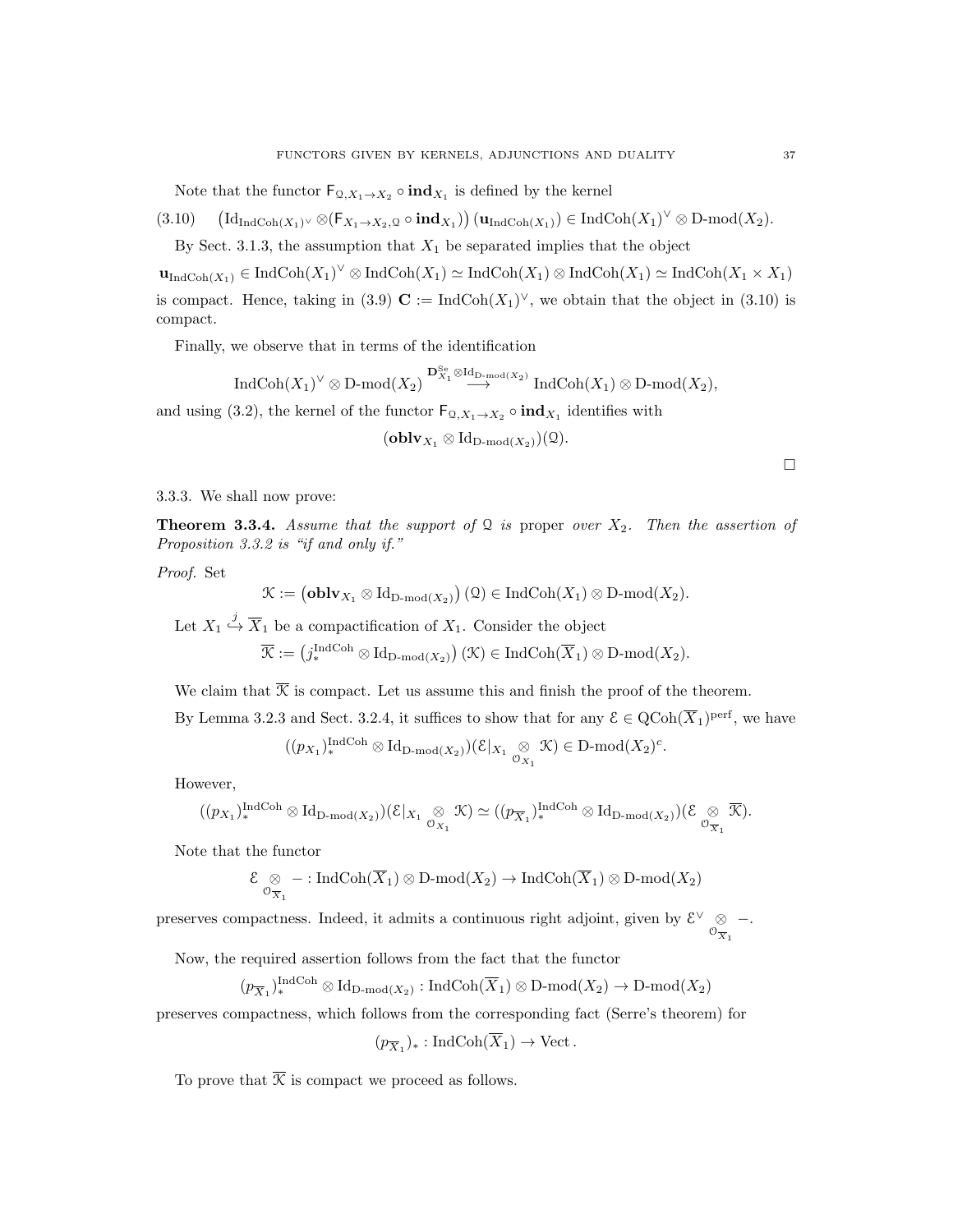By [Ga1, Corollary 10.3.6], we interpret the category  $\text{IndCoh}(\overline{X}_1) \otimes D\text{-mod}(X_2)$  as the category IndCoh of the prestack  $\overline{X}_1 \times (X_2)_{\text{dR}}$  (see [GR, Sect. 1.1.1] for the definition of the de Rham prestack). Recall also that the assignment

$$
\mathfrak{X} \leadsto \mathrm{IndCoh}(\mathfrak{X}), \quad \mathfrak{X} \in \mathrm{PreStk}_{\mathrm{laft}}
$$

satisfies Zariski descent (see [Ga1, Sect. 10.4.2]).

Note that the Zariski site of  $\overline{X}_1 \times (X_2)_{\text{dR}}$  is in bijection with that of  $\overline{X}_1 \times X_2$ . Set

$$
U := X_1 \times X_2 \text{ and } V := \overline{X}_1 \times X_2 - S,
$$

where S is the support of Q, which is closed in  $\overline{X}_1 \times X_2$ , by assumption. By Zariski descent, the category IndCoh( $\overline{X}_1$ ) ⊗ D-mod( $X_2$ ) identifies with

$$
\left(\text{IndCoh}(\overline{X}_1) \otimes D\text{-mod}(X_2)\right)_U \underset{\left(\text{IndCoh}(\overline{X}_1) \otimes D\text{-mod}(X_2)\right)_{U \cap V}}{\times} \left(\text{IndCoh}(\overline{X}_1) \otimes D\text{-mod}(X_2)\right)_V.
$$

Hence, it suffices to show that the restriction of  $\overline{X}$  to both U and V is compact. However, the former yields  $K$ , and the latter zero.

 $\Box$ 

### 3.4. The ULA property.

3.4.1. Let  $X_1$  and  $X_2$  be smooth classical schemes, and let  $f: X_2 \to X_1$  be a smooth morphism.

**Definition 3.4.2.** We say that  $M \in D-mod(X_2)$  is ULA with respect to f if the functor

(3.11) 
$$
\mathcal{N} \mapsto \mathcal{M} \overset{!}{\otimes} f^{!}(\mathcal{N}), \quad D\text{-mod}(X_1) \to D\text{-mod}(X_2)
$$

preserves compactness.

Note that the question of being ULA is Zariski-local on  $X_2$ , and hence also on  $X_1$ . So, with no restriction of generality we can assume that  $X_1$  and  $X_2$  are affine.

3.4.3. For M as above take

$$
\mathfrak{Q} := (f \times id_{X_2})_{\bullet}(\mathfrak{M}) \in \mathbf{D}\text{-mod}(X_1 \times X_2),
$$

where by a slight abuse of notation we denote by  $f \times id_{X_2} : X_2 \to X_1 \times X_2$  the graph of the map  $f$ .

Then the functor (3.11) is the same as the corresponding functor  $F_{X_1\rightarrow X_2,Q}$ , so the above analysis applies.

In particular, we obtain:

**Corollary 3.4.4.** If  $M$  is ULA with respect to f, then the same is true for any subquotient of any of its cohomologies.

This follows immediately from Theorem 1.3.13 in the affine case, established in Sect. 3.2.8. Another proof follows from Proposition 3.4.10 below.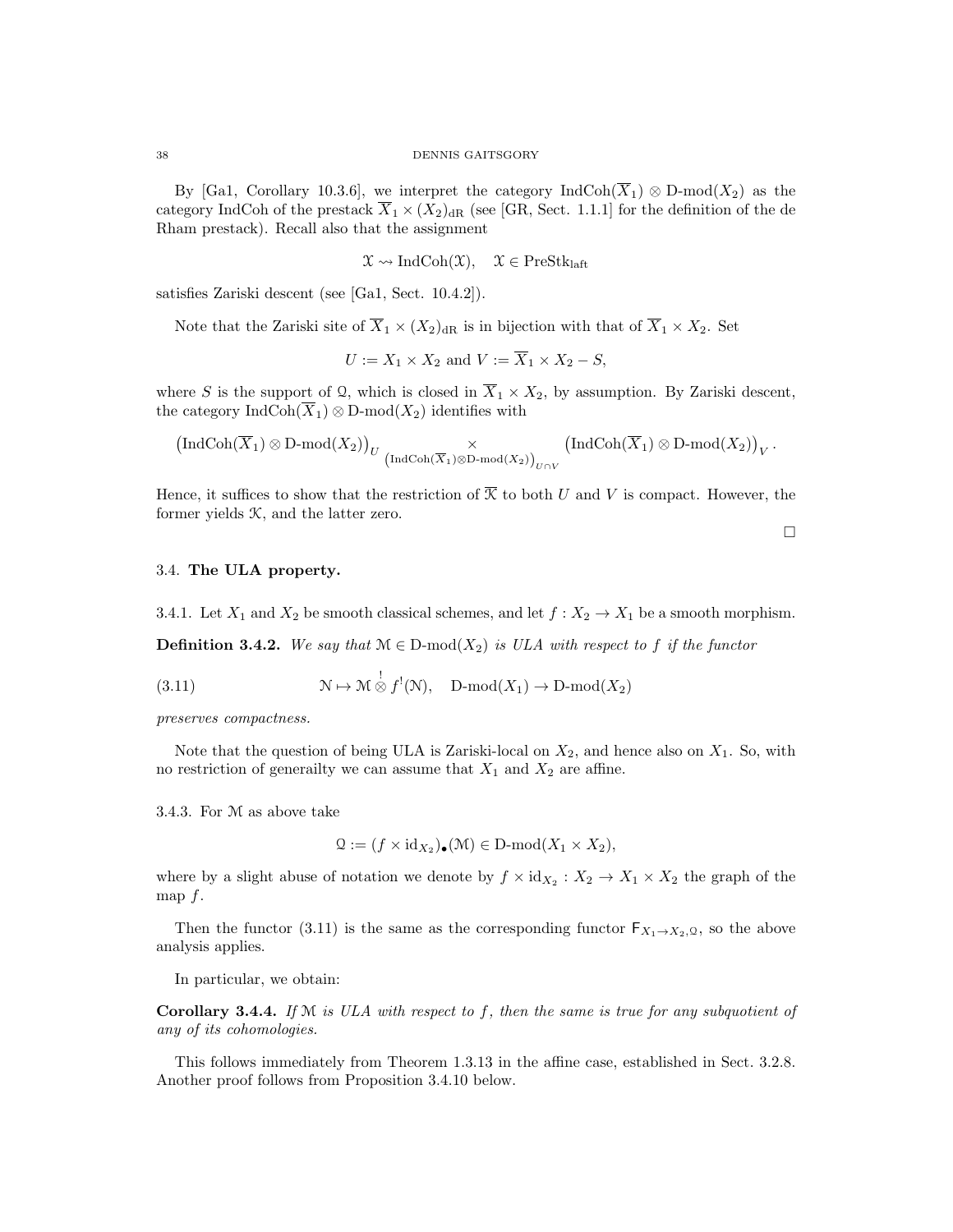3.4.5. Applying Corollary 1.6.6, we obtain:

**Corollary 3.4.6.** If  $M \in D-mod(X_2)$  is ULA with respect to f, then it is compact, and  $\mathbb{D}_{X_2}^{V_e}(\mathcal{M})$ is also ULA.

Finally, from Corollary 1.7.7 and Sect. 2.3 we obtain:

**Corollary 3.4.7.** Let  $\mathcal{M} \in \mathcal{D}$ -mod $(X_2)$  be ULA with respect to f. Then the functor

$$
\mathcal{N} \in \mathcal{D}\text{-mod}(X_1) \rightsquigarrow \mathcal{M} \overset{\bullet}{\otimes} f^{\bullet}(\mathcal{N})
$$

takes values in  $D\text{-mod}(X_2) \subset \text{Pro}(D\text{-mod}(X_2))$ , and the natural map

$$
\mathcal{M}\overset{\bullet}{\otimes} f^\bullet(\mathcal{N})\to \mathcal{M}\overset{!}{\otimes} f^!(\mathcal{N})[2\dim(X_1)]
$$

coming from (2.13) for the commutative diagram

$$
X_2 \xrightarrow{f \times id_{X_2}} X_1 \times X_2
$$
  

$$
f \times id_{X_2} \downarrow \Delta_{X_1} \times id_{X_2} \downarrow
$$
  

$$
X_1 \times X_2 \xrightarrow{id_{X_1} \times (f \times id_{X_2})} X_1 \times X_1 \times X_2
$$

and the object

 $\mathcal{N} \boxtimes k_{X_1} \boxtimes \mathcal{M} \in \mathcal{D}\text{-mod}(X_1 \times X_1 \times X_2),$ 

is an isomorphism.

3.4.8. Let  $D_{X_2/X_1}$  be the sheaf of vertical differential operators on  $X_2$  with respect to f. I.e., this is the subsheaf of rings in  $D_{X_2}$  generated by all functions and  $T_{X_2/X_1} \subset T_{X_2}$ . Still equivalently,  $D_{X_2/X_1}$  is the centralizer of  $f'(\mathcal{O}_{X_1})$  in  $D_{X_2}$ .

We consider the corresponding DG category  $D\text{-mod}_{rel}(X_2)$  (see, e.g., [DrGa1, Sect. 6.3]). By definition, in the affine situation, the category  $D\text{-mod}_{rel}(X_2)$  is compactly generated by the object  $D_{X_2/X_1}$ . The category D-mod<sub>rel</sub>(X<sub>2</sub>) is endowed with continuous conservative functors

$$
\text{D-mod}(X_2) \overset{\textbf{oblv}_{\text{abs}\to \text{rel}, X_2}}{\longrightarrow} \text{D-mod}_{\text{rel}}(X_2) \overset{\textbf{oblv}_{\text{rel}, X_2}}{\longrightarrow} \text{IndCoh}(X_2),
$$

whose composition is the functor  $oblv_{X_2}$ . The functors  $oblv_{\text{abs}\to\text{rel},X_2}$  and  $oblv_{\text{rel},X_2}$  admit left adjoints, denoted  $\text{ind}_{\text{rel}\rightarrow \text{abs}, X_2}$  and  $\text{ind}_{\text{rel}, X_2}$ , respectively.

In addition, the category  $D\text{-mod}_{rel}(X_2)$  carries a t-structure in which the functor

 $\textbf{oblv}_{\text{rel},X_2} : \text{D-mod}_{\text{rel}}(X_2) \to \text{IndCoh}(X_2)$ 

is t-exact. This property determines the above t-structure uniquely.

Finally, it is easy to see that an object of  $D\text{-mod}_{rel}(X_2)$  is compact if and only if it is cohomologically bounded, and its cohomologies are finitely generated as  $D_{X_2/X_1}$ -modules.

3.4.9. We claim:

**Proposition 3.4.10.** An object  $\mathcal{M} \in \mathcal{D}$ -mod $(X_2)$  is ULA with respect to f if and only if its image under the forgetful functor

$$
\mathbf{oblv}_{\mathrm{abs}\to\mathrm{rel},X_2}:\mathrm{D}\text{-mod}(X_2)\to\mathrm{D}\text{-mod}_{\mathrm{rel}}(X_2)
$$

is compact.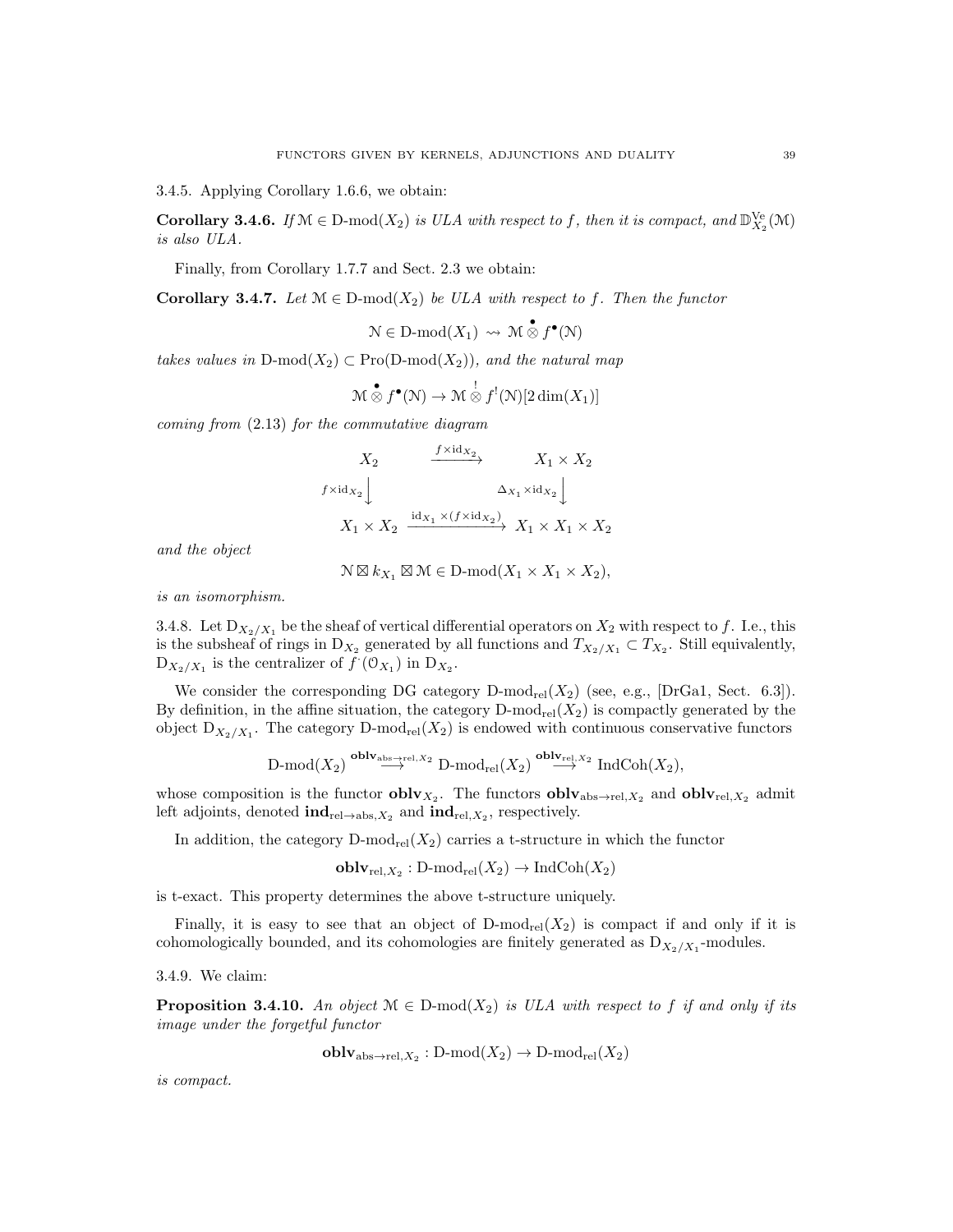*Proof.* With no restriction of generality, we can assume that  $X_1$  and  $X_2$  are affine. Then the functor (3.11) preserves compactness if and only if it sends  $D_{X_1}$  to a compact object of D-mod(X<sub>2</sub>). Since X<sub>1</sub> is smooth, instead of  $D_{X_1}$  we can take  $\text{ind}_{X_1}(\omega_{X_1})$ ; it will still be a generator of D-mod $(X_1)$ .

Thus, we need to show that the object

$$
\mathcal{M}\overset{!}{\otimes} f^{!}(\mathbf{ind}_{X_1}(\omega_{X_1}))\in\mathrm{D}\text{-}\mathrm{mod}(X_2)
$$

is compact if and only if  $\textbf{oblv}_{\text{abs}\to\text{rel},X_2}(\mathcal{M})$  is compact.

Now, recall (see, e.g., [DrGa1, Sect. 6.3.4]) that for  $\mathcal{F} \in \text{IndCoh}(X_1)$ , the object

 $f'(\mathcal{F}) \in \text{IndCoh}(X_2)$ 

has a natural structure of object of D-mod<sub>rel</sub> $(X_2)$ , i.e., is the image under  $\bf{oblv}_{\rm abs\rightarrow rel,}X_2$  of the same-named object of D-mod<sub>rel</sub> $(X_2)$ . Furthermore, by [DrGa1, Lemma 6.3.15]

$$
f^!(\text{ind}_{X_1}(\mathcal{F})) \simeq \text{ind}_{\text{rel}\to\text{abs},X_2}(f^!(\mathcal{F})).
$$

Combining this with the projection formula of [DrGa1, Proposition 6.3.12(b')], for  $\mathcal{M} \in$ D-mod $(X_2)$  we obtain a canonical isomorphism

$$
\mathcal{M} \overset{!}{\otimes} f^{!}(\mathbf{ind}_{X_{1}}(\mathcal{F})) \simeq \mathbf{ind}_{\mathrm{rel}\to\mathrm{abs}, X_{2}}(\mathbf{oblv}_{\mathrm{abs}\to \mathrm{rel}, X_{2}}(\mathcal{M}) \overset{!}{\otimes} f^{!}(\mathcal{F})).
$$

Hence, we obtain that M is ULA if and only if the object

 $\textbf{ind}_{\text{rel}\rightarrow\text{abs},X_2}(\textbf{oblv}_{\text{abs}\rightarrow \text{rel},X_2}(\mathbb{M})\overset{!}{\otimes} f^{!}(\omega_{X_1}))\simeq \textbf{ind}_{\text{rel}\rightarrow\text{abs},X_2}(\textbf{oblv}_{\text{abs}\rightarrow \text{rel},X_2}(\mathbb{M}))\in\text{D-mod}(X_2)$ is compact.

However, it is easy to see that an object  $\mathcal{M}' \in D\text{-mod}_{rel}(X_2)$  is compact if and only if

$$
\mathbf{ind}_{\mathrm{rel}\to\mathrm{abs},X_2}(\mathcal{M}')\in\mathrm{D}\text{-}\mathrm{mod}(X_2)
$$

is compact.

 $\Box$ 

#### 4. Proof of the subquotient theorem

The goal of this section is to prove Theorem 1.3.13. The results of this section will not be used elsewhere in the paper.

4.1. The tensor product t-structure. Let  $C_1$  and  $C_2$  be two DG categories, each endowed with a t-structure. Consider the DG category  $\mathbf{C}_1 \otimes \mathbf{C}_2$ . It inherits a t-structure where we set  $(\mathbf{C}_1 \otimes \mathbf{C}_2)^{>0}$  to be the full subcategory spanned by objects **c** that satisfy

$$
\mathrm{Maps}(\mathbf{c}_1 \otimes \mathbf{c}_2, \mathbf{c}) = 0, \forall \mathbf{c}_1 \in \mathbf{C}_1^{\leq 0}, \mathbf{c}_2 \in \mathbf{C}_2^{\leq 0}.
$$

Equivalently, the subcategory  $(\mathbf{C}_1 \otimes \mathbf{C}_2)^{\leq 0}$  is generated under colimits by objects of the form  $\mathbf{c}_1 \otimes \mathbf{c}_2$  with  $\mathbf{c}_i \in \mathbf{C}_i^{\leq 0}$ .

4.1.1. Let us recall that a t-structure on a DG category  $C$  is said to be *compactly generated* if the category  $\mathbf{C}^{\leq 0}$  is generated under colimits by the subcategory  $\mathbf{C}^{\leq 0} \cap \mathbf{C}^c$ . Equivalently, if

$$
\mathbf{c} \in \mathbf{C}^{>0} \Leftrightarrow \text{Maps}(\mathbf{c}', \mathbf{c}) = 0, \, \forall \, \mathbf{c}' \in \mathbf{C}^{\leq 0} \cap \mathbf{C}^c.
$$

E.g., this is the case for the standard t-structures on  $\mathrm{QCoh}(X)$ , IndCoh $(X)$  and D-mod $(X)$  for a scheme X.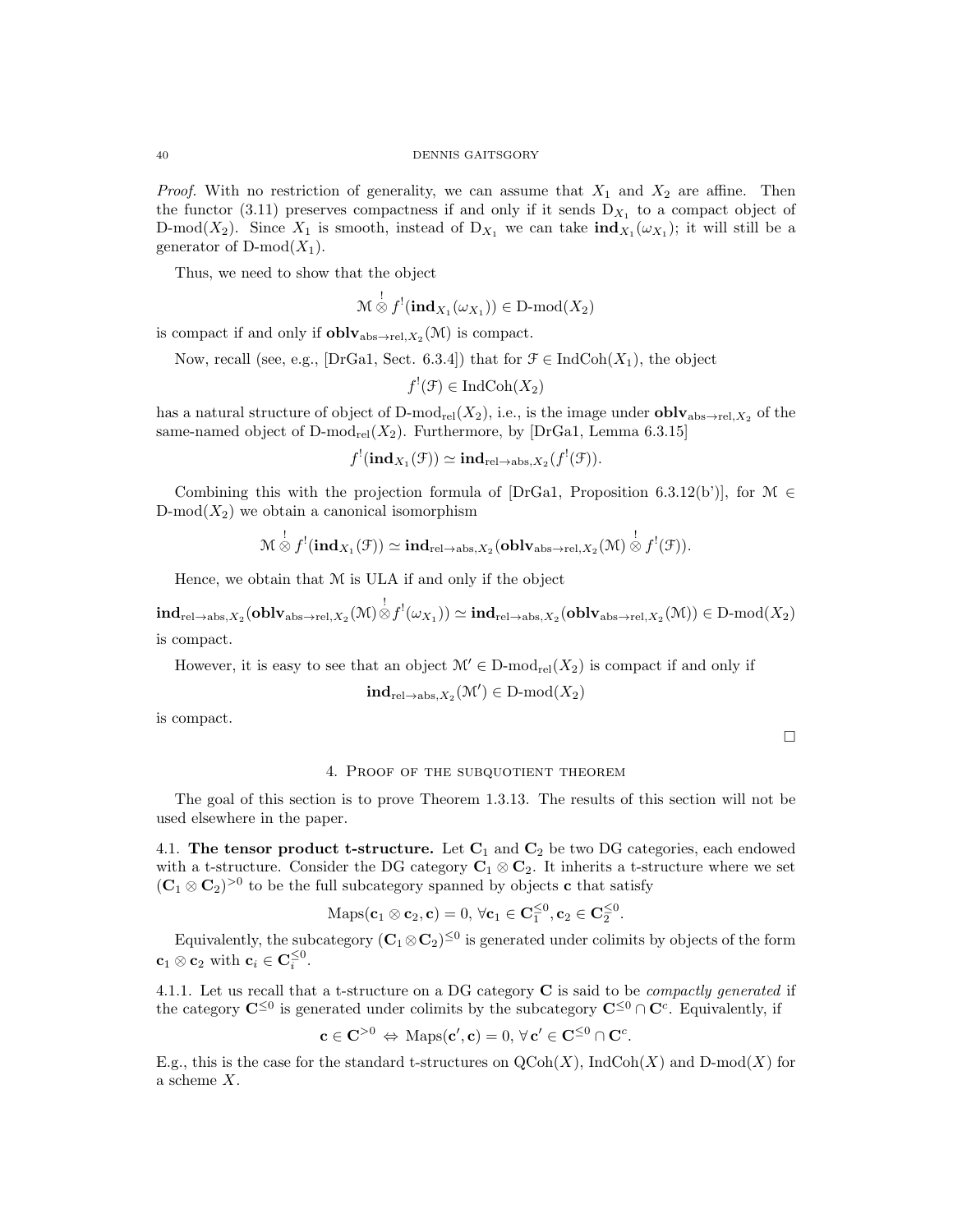4.1.2. Let  $C_1$  and  $C_2$  be DG categories, both equipped with t-structures. Note that, by construction, if the t-structures on  $\mathbf{C}_i$  are compactly generated, the same will be true for one on  $\mathbf{C}_1 \otimes \mathbf{C}_2.$ 

We will use the following assertion:

**Lemma 4.1.3.** Let  $C_1, C_2, C_2$  be DG categories, each endowed with a t-structure, and let  $\mathsf{F}: \mathbf{C}_2 \to \widetilde{\mathbf{C}}_2$  be a continuous functor. Consider the functor

$$
(\mathrm{Id}_{\mathbf{C}_1} \otimes \mathsf{F}) : \mathbf{C}_1 \otimes \mathbf{C}_2 \to \mathbf{C}_1 \otimes \mathbf{C}_2.
$$

(i) If the functor  $\mathsf F$  is right t-exact, then so is  $\mathrm{Id}_{\mathbf{C}_1} \otimes \mathsf F$ .

(ii) If the functor  $F$  is left t-exact, and the t-structure on  $C_1$  is compactly generated, then the functor  $\text{Id}_{\mathbf{C}_1} \otimes \mathsf{F}$  is also left t-exact.

Remark 4.1.4. We do not know whether in point (ii) one can get rid of the assumption that the t-structure on  $C_1$  be compactly generated.

*Proof.* Point (i) is tautological. For point (ii), by the assumption on  $C_1$ , it suffices to show that for  $\mathbf{c} \in (\mathbf{C}_1 \otimes \mathbf{C}_2)^{>0}$  and for  $\mathbf{c}_1 \in \mathbf{C}_1^{\leq 0} \cap \mathbf{C}_1^c$  and  $\widetilde{\mathbf{c}}_2 \in \widetilde{\mathbf{C}}_2^{\leq 0}$ , the object

(4.1) 
$$
\mathcal{M}aps_{\mathbf{C}_1 \otimes \widetilde{\mathbf{C}}_2}(\mathbf{c}_1 \otimes \widetilde{\mathbf{c}}_2, (\mathrm{Id}_{\mathbf{C}_1} \otimes \mathsf{F})(\mathbf{c})) \in \mathrm{Vect}
$$

belongs to  $Vect^{>0}$ .

Note that for a pair of DG categories  $\mathbf{C}_1$  and  $\widetilde{\mathbf{C}}_2$ , and objects  $\mathbf{c}_1 \in \mathbf{C}_1^c$ ,  $\widetilde{\mathbf{c}}_2 \in \widetilde{\mathbf{C}}_2$  and  $\widetilde{\mathbf{c}}_1 \in \widetilde{\mathbf{C}}_1$  $c' \in C_1 \otimes \widetilde{C}_2$ , we have a canonical isomorphism

$$
\mathrm{Maps}_{\mathbf{C}_1\otimes \widetilde{\mathbf{C}}_2}(\mathbf{c}_1\otimes \widetilde{\mathbf{c}}_2, \mathbf{c}') \simeq \mathrm{Maps}_{\widetilde{\mathbf{C}}_2}\left(\widetilde{\mathbf{c}}_2, (\mathrm{ev}_{\mathbf{C}_1}\otimes \mathrm{Id}_{\widetilde{\mathbf{C}}_2})(\mathbf{c}_1^{\vee}\otimes \mathbf{c}')\right),
$$

where  $\mathbf{c}_1^{\vee}$  is the object of  $(\mathbf{C}_1^{\vee})^c \simeq (\mathbf{C}_1^c)^{op}$  corresponding to  $\mathbf{c}_1 \in \mathbf{C}_1^c$  and where

$$
\mathrm{ev}_{\mathbf{C}_1} : \mathbf{C}_1^\vee \otimes \mathbf{C}_1 \to \mathrm{Vect}
$$

is the canonical evaluation functor.

Hence, we can rewrite (4.1) as

(4.2) 
$$
\mathcal{M}aps_{\widetilde{\mathbf{C}}_2}\left(\widetilde{\mathbf{c}}_2, \left(\text{ev}_{\mathbf{C}_1} \otimes \text{Id}_{\widetilde{\mathbf{C}}_2}\right) (\mathbf{c}_1^{\vee} \otimes (\text{Id}_{\mathbf{C}_1} \otimes \mathsf{F})(\mathbf{c}))\right).
$$

We have

$$
(\operatorname{ev}_{\mathbf{C}_1} \otimes \operatorname{Id}_{\widetilde{\mathbf{C}}_2}) \left(\mathbf{c}_1^{\vee} \otimes (\operatorname{Id}_{\mathbf{C}_1} \otimes \mathsf{F})(\mathbf{c})\right) \simeq \mathsf{F} \circ (\operatorname{ev}_{\mathbf{C}_1} \otimes \operatorname{Id}_{\mathbf{C}_2}) (\mathbf{c}_1^{\vee} \otimes \mathbf{c}).
$$

Now, since  $\mathbf{c}_1 \in \mathbf{C}_1^{\leq 0}$  and  $\mathbf{c} \in (\mathbf{C}_1 \otimes \mathbf{C}_2)^{>0}$ , we have

$$
(\mathrm{ev}_{{\mathbf C}_1} \otimes \mathrm{Id}_{{\mathbf C}_2})({\mathbf c}_1^\vee \otimes {\mathbf c}) \in {\mathbf C}_2^{>0}.
$$

Hence,  $\mathsf{F} \circ (\text{ev}_{\mathbf{C}_1} \otimes \text{Id}_{\mathbf{C}_2})(\mathbf{c}_1^{\vee} \otimes \mathbf{c}) \in \widetilde{\mathbf{C}}_2^{>0}$ , since  $\mathsf{F}$  is left t-exact. Hence, the expression in (4.2) belongs to Vect<sup>>0</sup> since  $\widetilde{\mathbf{c}}_2 \in \widetilde{\mathbf{C}}_2^{\leq 0}$ .

## 4.2. The t-structure on (O, D)-bimodules.

 $\Box$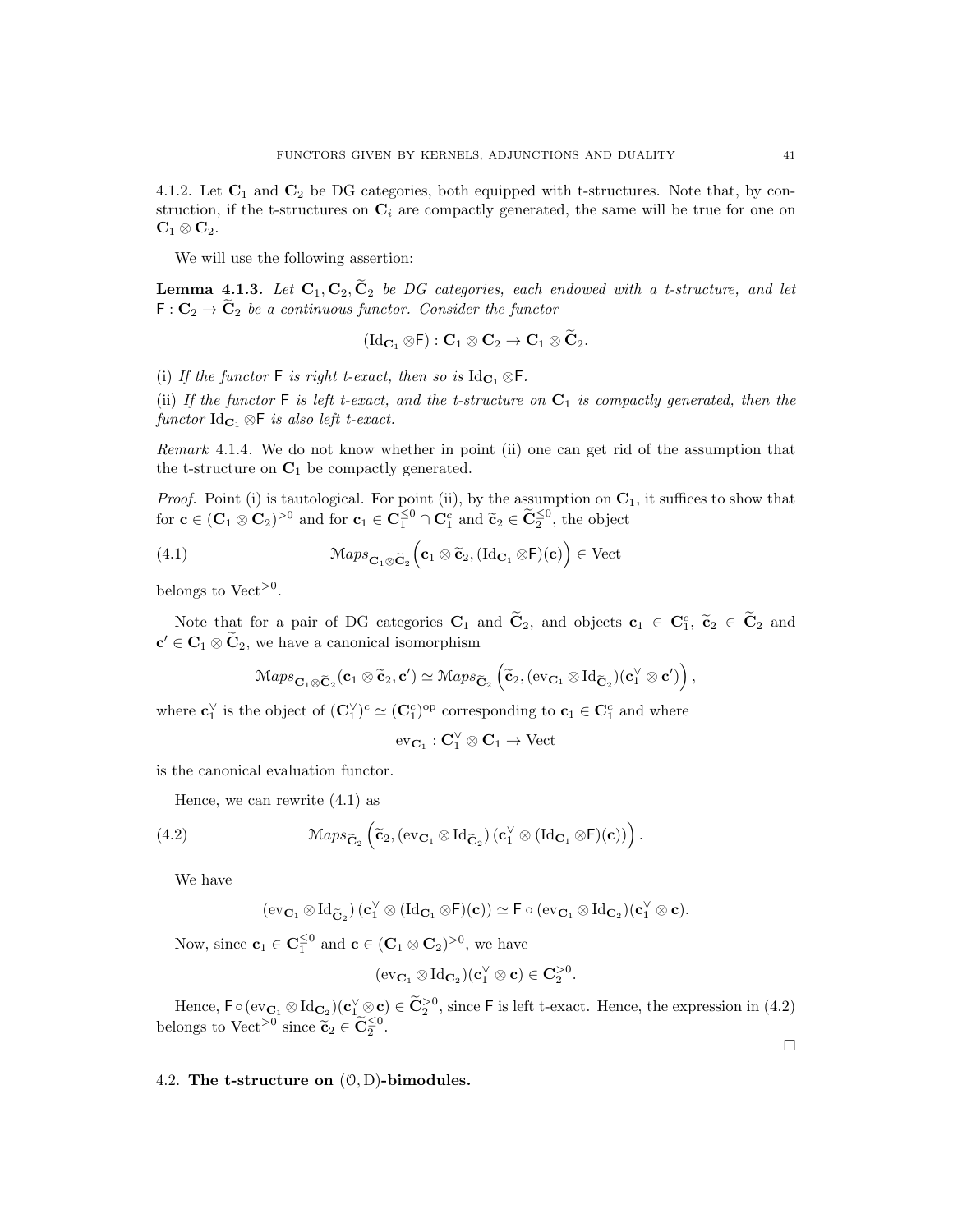## 42 DENNIS GAITSGORY

4.2.1. For a pair of schemes  $X_1$  and  $X_2$  consider the DG category

IndCoh $(X_1) \otimes D$ -mod $(X_2)$ ,

endowed with the t-structure, induced by the t-structures on  $\text{IndCoh}(X_1)$  and  $\text{D-mod}(X_2)$ , respectively.

The goal of this subsection is to prove the following assertion:

**Proposition 4.2.2.** Let K be a compact object in  $\text{IndCoh}(X_1) \otimes D\text{-mod}(X_2)$ . Then any subquotient of any of its cohomologies (with respect to the above t-structure) is compact.

The rest of this subsection is devoted to the proof of this proposition; so, the reader, who is willing to take the assertion of Proposition 4.2.2 on faith, can skip it.

4.2.3. Consider the DG category

$$
\text{QCoh}(X_1) \otimes D\text{-mod}(X_2),
$$

endowed with the t-structure induced by the t-structures on  $\text{QCoh}(X_1)$  and  $\text{D-mod}(X_2)$ , respectively.

By Lemma 4.1.3, the functor

$$
\Psi_{X_1} \otimes \text{Id}_{\text{D-mod}(X_2)} : \text{IndCoh}(X_1) \otimes \text{D-mod}(X_2) \to \text{QCoh}(X_1) \otimes \text{D-mod}(X_2)
$$

is t-exact.

**Lemma 4.2.4.** The functor  $\Psi_{X_1} \otimes \mathrm{Id}_{\mathrm{D-mod}(X_2)}$  induces an equivalence

$$
(\mathrm{Ind}\mathrm{Coh}(X_1) \otimes D\text{-}\mathrm{mod}(X_2))^{\geq 0} \to (\mathrm{QCoh}(X_1) \otimes D\text{-}\mathrm{mod}(X_2))^{\geq 0}
$$

Proof. The functor in question admits a left adjoint, which is also a right inverse, given by

$$
\mathcal{M} \mapsto \tau^{\geq 0}(\Xi_{X_1} \otimes \mathrm{Id}_{\mathrm{D-mod}(X_2)}(\mathcal{M})).
$$

Hence, it remains to check that  $\Psi_{X_1} \otimes \mathrm{Id}_{D\text{-mod}(X_2)}$  is conservative when restricted to the subcategory  $\left(\text{IndCoh}(X_1) \otimes D\text{-mod}(X_2)\right)^{\geq 0}$ . Note that

 $\ker(\Psi_{X_1} \otimes \mathrm{Id}_{\mathrm{D-mod}(X_2)}) = \ker(\Psi_{X_1}) \otimes \mathrm{D-mod}(X_2).$ 

So, we need to show that the essential image of the fully faithful embedding

$$
\ker(\Psi_{X_1}) \otimes D\text{-mod}(X_2) \hookrightarrow \text{IndCoh}(X_1) \otimes D\text{-mod}(X_2)
$$

has a zero intersection with  $\left(\text{IndCoh}(X_1) \otimes \text{D-mod}(X_2)\right)^{\geq 0}$ .

Note (see [Ga1, Sect. 1.2.7]) that the essential image of  $\ker(\Psi_{X_1})$  in  $\text{IndCoh}(X_1)$  belongs to IndCoh $(X_1)^{< 0}$  (in fact, to IndCoh $(X_1)^{< -n}$  for any n). Hence, the desired assertion follows from Lemma  $4.1.3(i)$ .

 $\Box$ 

.

**Corollary 4.2.5.** The functor  $\Psi_{X_1} \otimes \mathrm{Id}_{\mathrm{D-mod}(X_2)}$  has the following properties:

(i) It is fully faithful when restricted to  $(\text{IndCoh}_{X_1} \otimes \text{Id}_{D\text{-mod}(X_2)})^c$ .

(ii) It induces an equivalence

$$
\left(\text{Ind}\text{Coh}(X_1)\otimes \text{D-mod}(X_2)\right)^{\heartsuit}\to \left(\text{QCoh}(X_1)\otimes \text{D-mod}(X_2)\right)^{\heartsuit}.
$$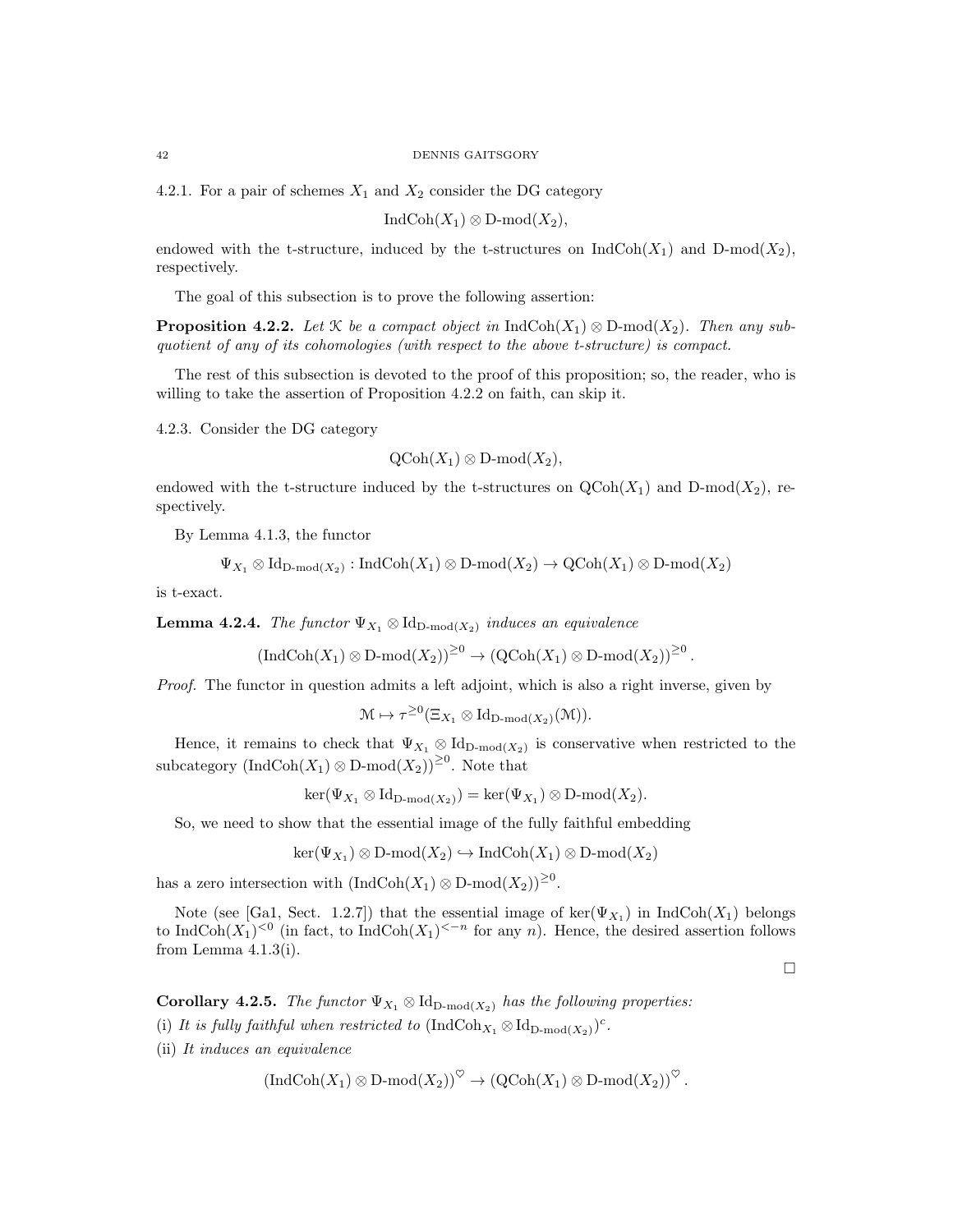4.2.6. We claim that the abelian category

$$
\left(\operatorname{QCoh}(X_1) \otimes \operatorname{D-mod}(X_2)\right)^\heartsuit
$$

is the usual category of quasi-coherent sheaves of  $(\mathcal{O}_{X_1}, \mathcal{D}_{X_2})$ -modules on  $X_1 \times X_2$ .

Indeed, it is easy to see that the assertion is local, so we can assume that  $X_1$  and  $X_2$ are affine. In this case  $\left(\text{IndCoh}(X_1) \otimes D\text{-mod}(X_2)\right)^\heartsuit$  admits a projective generator, namely  $\tau^{\geq 0}(\mathbb{O}_{X_1}) \boxtimes \mathbb{D}_{X_2}$ , where  $\tau^{\geq 0}$  is the truncation functor.

4.2.7. Let

$$
(\mathrm{QCoh}(X_1) \otimes \mathrm{D}\text{-}\mathrm{mod}(X_2))^{f.g.} \subset \mathrm{QCoh}(X_1) \otimes \mathrm{D}\text{-}\mathrm{mod}(X_2)
$$

be the full subcategory spanned by cohomologically bounded objects with finitely generated cohomologies. As in [Ga1, Proposition 1.2.4] one shows that the category

$$
\left(\mathrm{QCoh}(X_1) \otimes \mathrm{D}\text{-}\mathrm{mod}(X_2)\right)^{\mathrm{f.g.}}
$$

has a unique t-structure such that the functor

(4.3) Ind 
$$
\left( (\text{QCoh}(X_1) \otimes D\text{-mod}(X_2))^{f \cdot g} \right) \to \text{QCoh}(X_1) \otimes D\text{-mod}(X_2),
$$

obtained by ind-extending the tautological embedding, is t-exact and induces an equivalence

(4.4) Ind 
$$
\left(\left(\mathrm{QCoh}(X_1) \otimes \mathrm{D}\text{-}\mathrm{mod}(X_2)\right)^{\mathrm{f.g.}}\right)^{\geq 0} \simeq \left(\mathrm{QCoh}(X_1) \otimes \mathrm{D}\text{-}\mathrm{mod}(X_2)\right)^{\geq 0}.
$$

The Noetherianness of the sheaf of rings  $0_{X_1} \otimes 0_{X_2}$  implies that the functor  $\Psi_{X_1} \otimes Id_{D\text{-mod}(X_2)}$ sends the compact generators of  $\text{IndCoh}(X_1) \otimes D\text{-mod}(X_2)$  to  $(\text{QCoh}(X_1) \otimes D\text{-mod}(X_2))^{f.g.}$ . Hence, we obtain that the functor  $\Psi_{X_1} \otimes \mathrm{Id}_{D\text{-mod}(X_2)}$  factors as a composition of a canonically defined functor

(4.5) 
$$
\operatorname{IndCoh}(X_1) \otimes D\text{-mod}(X_2) \to \operatorname{Ind}((\operatorname{QCoh}(X_1) \otimes D\text{-mod}(X_2))^{f.g.}),
$$

followed by (4.3).

**Lemma 4.2.8.** The functor  $(4.5)$  is an equivalence and is t-exact.

*Proof.* The functor  $(4.5)$  is right t-exact by construction. We construct a functor

(4.6) 
$$
\operatorname{Ind}((\operatorname{QCoh}(X_1) \otimes D\text{-}\operatorname{mod}(X_2))^{f \cdot g \cdot}) \to \operatorname{IndCoh}(X_1) \otimes D\text{-}\operatorname{mod}(X_2),
$$

right adjoint to (4.5) by ind-extending

$$
(\mathrm{QCoh}(X_1) \otimes \mathrm{D}\text{-}\mathrm{mod}(X_2))^{\mathrm{f.g.}} \hookrightarrow (\mathrm{QCoh}(X_1) \otimes \mathrm{D}\text{-}\mathrm{mod}(X_2))^+ \simeq
$$
  

$$
\simeq (\mathrm{Ind}\mathrm{Coh}(X_1) \otimes \mathrm{D}\text{-}\mathrm{mod}(X_2))^+,
$$

where the last equivalence is given by Lemma 4.2.4.

Being the right adjoint to a right t-exact functor, the functor (4.6) is left t-exact. Consider the composition

$$
\operatorname{Ind}((\operatorname{QCoh}(X_1) \otimes D\text{-mod}(X_2))^{\text{f.g.}})^+ \stackrel{(4.6)}{\longrightarrow} \to (\operatorname{IndCoh}(X_1) \otimes D\text{-mod}(X_2))^+ \to (\operatorname{QCoh}(X_1) \otimes D\text{-mod}(X_2))^+.
$$

By Lemma 4.2.4 and  $(4.4)$ , we obtain that the functor  $(4.6)$  is t-exact and induces an equivalence

$$
\mathrm{Ind}((\mathrm{QCoh}(X_1) \otimes \mathrm{D}\text{-}\mathrm{mod}(X_2))^{f \cdot g \cdot})^+ \to (\mathrm{Ind}\mathrm{Coh}(X_1) \otimes \mathrm{D}\text{-}\mathrm{mod}(X_2))^+.
$$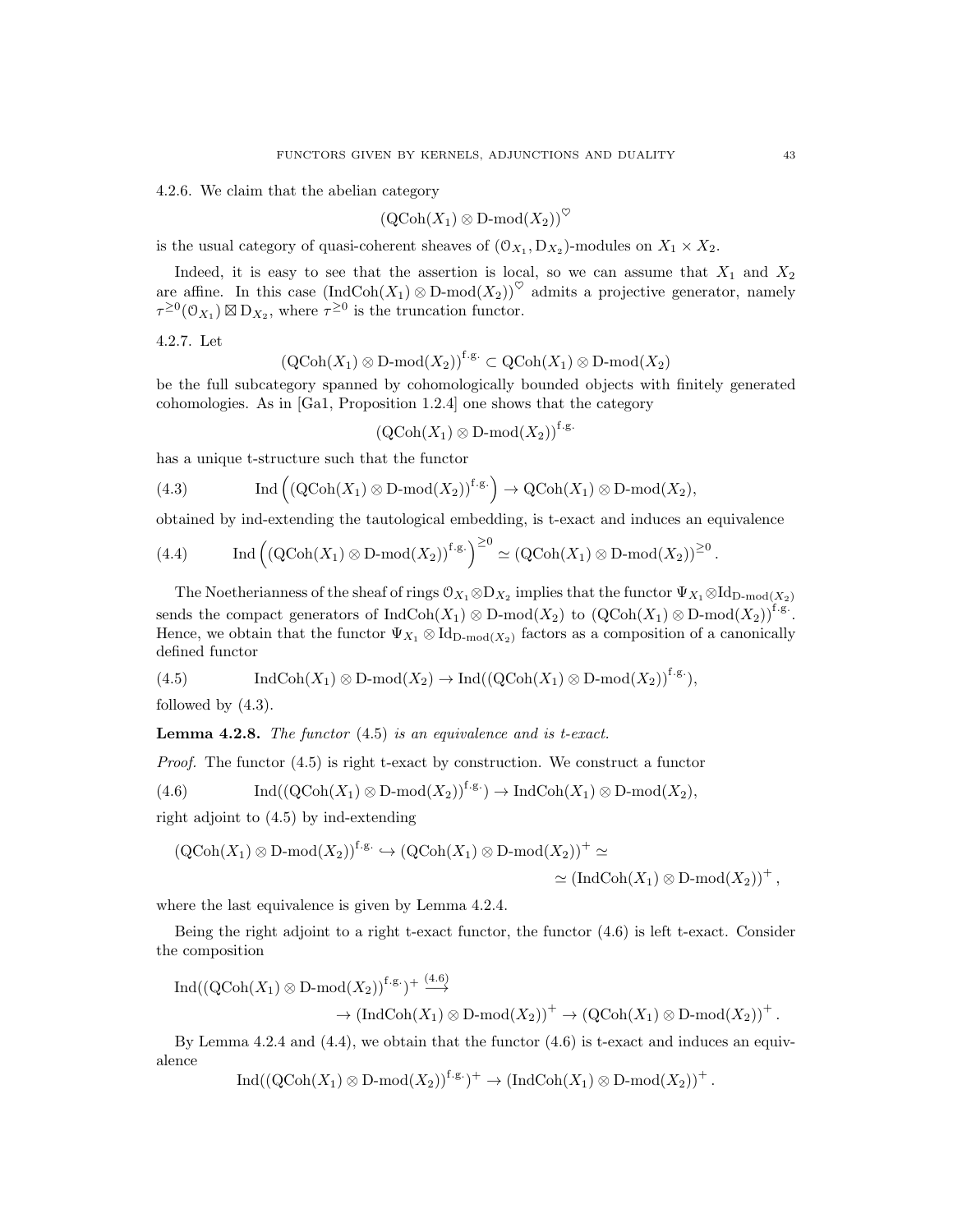#### 44 DENNIS GAITSGORY

Since the compact objects of both

$$
\text{Ind}((\text{QCoh}(X_1) \otimes D\text{-mod}(X_2))^{f.g.})
$$
 and  $\text{Ind}\text{Coh}(X_1) \otimes D\text{-mod}(X_2)$ 

are contained in their eventually coconnective parts, we obtain that (4.6) is an equivalence.

4.2.9. Proof of Proposition 4.2.2. Follows from the fact that the sheaf of rings  $\mathcal{O}_{X_1} \otimes \mathcal{D}_{X_2}$  is Noetherian, combined with Lemma 4.2.8.

 $\Box$ 

 $\Box$ 

# 4.3. Proof of Theorem 1.3.13.

4.3.1. Step 1. Set

$$
\mathcal{K}:=\mathbf{oblv}_{X_1}\otimes\mathrm{Id}_{\mathrm{D-mod}(X_2)}(\mathcal{Q})\in\mathrm{IndCoh}(X_1)\otimes\mathrm{D-mod}(X_2).
$$

The functor  $\textbf{oblv}_{X_1}$  is t-exact because  $X_1$  is smooth. Hence, the functor  $\textbf{oblv}_{X_1} \otimes \text{Id}_{D\text{-mod}(X_2)}$ is also t-exact by Lemma 4.1.3.

Therefore, if  $Q'$  is a subquotient of the *n*-th cohomology of  $Q$ , we obtain that

$$
\mathcal{K}' := \mathbf{oblv}_{X_1} \otimes \mathrm{Id}_{\mathrm{D}\text{-}\mathrm{mod}(X_2)}(\mathcal{Q}') \in (\mathrm{IndCoh}(X_1) \otimes \mathrm{D}\text{-}\mathrm{mod}(X_2))^\heartsuit
$$

is a subquotient of the *n*-th cohomology of  $K$ .

4.3.2. Step 2. Choose an affine open embedding  $X_1 \stackrel{j}{\hookrightarrow} \overline{X}_1$ , where  $\overline{X}_1$  is projective, but not necessarily smooth (for aesthetic reasons we do not want to use desingularization; the latter allows to choose  $\overline{X}_1$  smooth as well).

Set 
$$
\overline{Q} := (j \times id_{X_2})_{\bullet}(\Omega)
$$
, and  
\n
$$
\overline{\mathcal{K}} := \mathbf{oblv}_{\overline{X}_1} \otimes Id_{D\text{-mod}(X_2)}(\overline{Q}) \simeq (j_*^{\text{IndCoh}} \otimes Id_{D\text{-mod}(X_2)})(\mathcal{K}).
$$

Since j is affine, the functor  $j^{\text{IndCoh}}_* : \text{IndCoh}(X_1) \to \text{IndCoh}(\overline{X}_1)$  is t-exact. Hence, by Lemma 4.1.3, so is the functor

 $(j_*^{\text{IndCoh}} \otimes \text{Id}_{\text{D-mod}(X_2)}) : \text{IndCoh}(X_1) \otimes \text{D-mod}(X_2) \to \text{IndCoh}(\overline{X}_1) \otimes \text{D-mod}(X_2).$ 

Hence, if  $K'$  is a subquotient of the *n*-th cohomology of  $K$ , we obtain that

$$
\overline{\mathcal{K}}':=(j_*^{\operatorname{IndCoh}}\otimes \operatorname{Id}_{\operatorname{D-mod}(X_2)})(\mathcal{K}')\in (\operatorname{IndCoh}(\overline{X}_1)\otimes \operatorname{D-mod}(X_2))^\heartsuit
$$

is a subquotient of the *n*-th cohomology of  $\overline{\mathcal{K}}$ .

By Proposition 1.3.6, the object  $\overline{Q}$  is compact. Hence,  $\overline{X}$  is compact by Proposition 3.3.2. By Proposition 4.2.2, we obtain that the object  $\overline{\mathcal{K}}'$  is compact as well.

4.3.3. Step 3. We have have the following assertion, proved in Sect. 4.3.5 below:

**Lemma 4.3.4.** Let  $Y_1$  be projective with ample line bundle  $\mathcal{L}$ . Then for

 $\mathfrak{T} \in (\text{IndCoh}(Y_1) \otimes D\text{-mod}(Y_2))^c \cap (\text{IndCoh}(Y_1) \otimes D\text{-mod}(Y_2))^{\heartsuit}$ 

there exists an integer  $i_0$  such that for all  $i \geq i_0$ , the non-zero cohomologies of

$$
\left((p_{Y_1})_{\ast}^{\operatorname{IndCoh}}\otimes \operatorname{Id}_{\operatorname{D-mod}(Y_2)}\right)(\mathcal{L}^i\underset{\mathfrak{O}_{Y_1}}{\otimes}\mathfrak{T})
$$

vanish.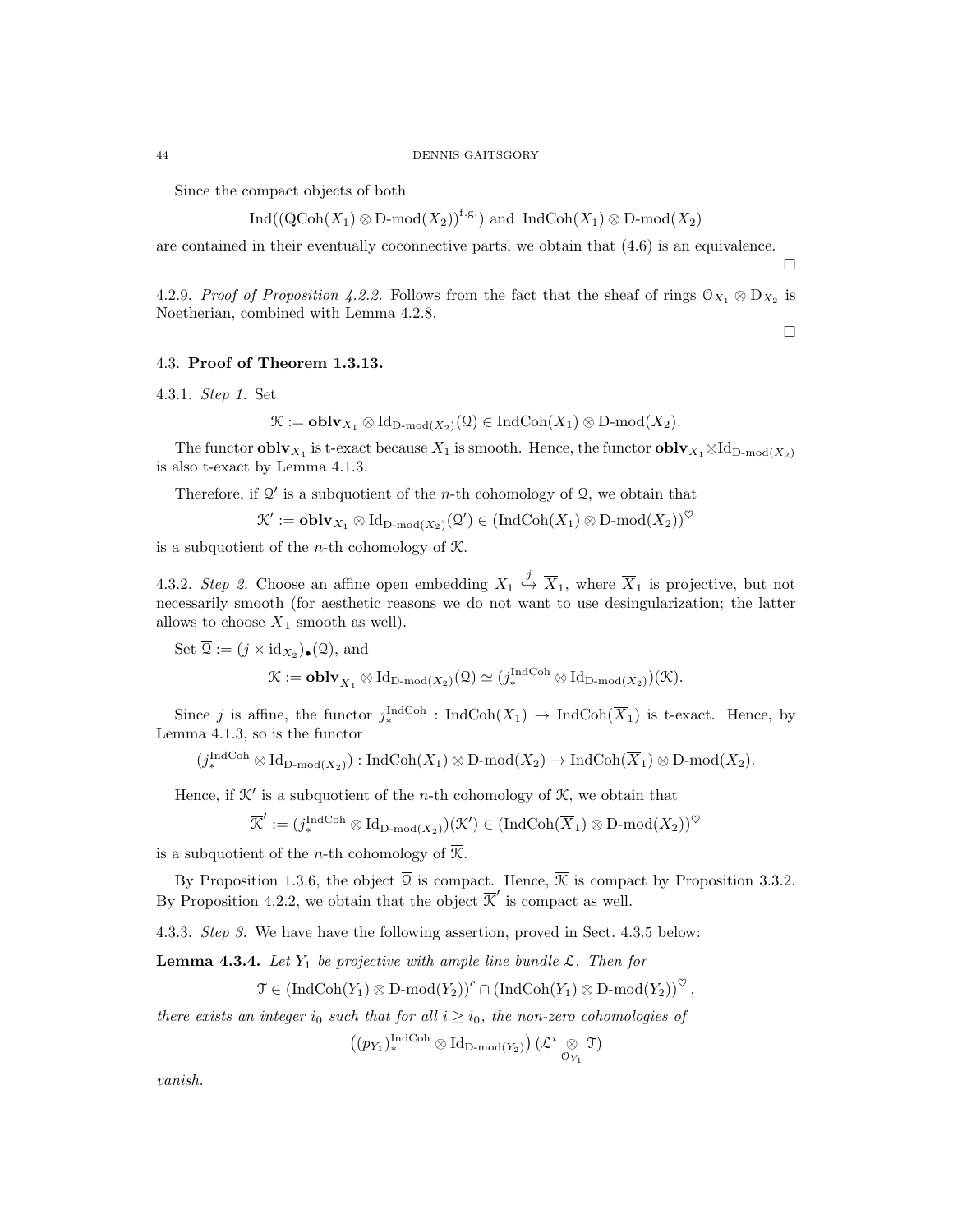Let  $\overline{K}$  and  $\overline{K}'$  be as in Step 2. By Lemma 4.3.4, we obtain that there exists an integer  $i_0$ such that for  $i \geq i_0$ , the object

$$
\left(\Gamma_{\overline{X}_1}\otimes\mathrm{Id}_{\mathrm{D}\text{-}\mathrm{mod}(X_2)}\right)(\mathcal{L}^i\underset{\mathcal{O}_{\overline{X}_1}}{\otimes}\overline{\mathfrak{K}}')
$$

is acyclic off cohomological degree  $n$ , and appears as a subquotient of the *n*-th cohomology of

$$
\left(\Gamma_{\overline{X}_1}\otimes\text{Id}_{\text{D-mod}(X_2)}\right)(\mathcal{L}^i\underset{\mathcal{O}_{\overline{X}_1}}{\otimes}\overline{\mathcal{K}}).
$$

Hence, we obtain that the assertion of the theorem follows from Corollary 3.2.6(ii), combined with the fact for a scheme X, if an object  $\mathcal{M} \in \mathcal{D}$ -mod $(X)$  is compact, then the same is true for any subquotient of any cohomology of M.

4.3.5. Proof of Lemma 4.3.4. The functor

$$
(p_{Y_1})_*^{\operatorname{IndCoh}} \otimes \operatorname{Id}_{\operatorname{D-mod}(Y_2)}: \operatorname{IndCoh}(Y_1) \otimes \operatorname{D-mod}(Y_2) \to \operatorname{D-mod}(Y_2)
$$

is left t-exact by Lemma 4.1.3(ii).

Hence, for any

$$
\mathfrak{T} \in (\mathrm{IndCoh}(Y_1) \otimes D\text{-}\mathrm{mod}(Y_2))^\heartsuit
$$

the object

(4.7) 
$$
((p_{Y_1})_{*}^{\text{IndCoh}} \otimes \text{Id}_{D\text{-mod}(Y_2)}) (\mathcal{K}) \in D\text{-mod}(Y_2)
$$

lives in D-mod $(Y_2)^{\geq 0}$ .

Now, any  $\mathfrak T$  as above admits a *left* resolution  $\mathfrak T_{\bullet}$  whose terms  $\mathfrak T_n$  are of the form

 $\mathfrak{F}_n \boxtimes \mathfrak{M}_n$ ,  $\mathfrak{F}_n \in \mathrm{Coh}(Y_1)^\heartsuit$ ,  $\mathfrak{M}_n \in \mathrm{D-mod}(Y_2)^c \cap \mathrm{D-mod}(Y_2)^\heartsuit$ .

Note that the functor  $(p_{Y_1})_*^{\text{IndCoh}} \otimes \text{Id}_{D\text{-mod}(Y_2)}$  has cohomological amplitude bounded on the right by  $\dim(Y_1)$ , because this is trie for  $(p_{Y_1})_*^{\text{IndCoh}}$ . Hence, it is enough to show that for  $n = 0, \dots, \dim(Y_1)$  and  $i \gg 0$ , the higher cohomologies of

(4.8) 
$$
((p_{Y_1})_{*}^{\text{IndCoh}} \otimes \text{Id}_{\text{D-mod}(Y_2)}) (\mathcal{L}^i \underset{\mathcal{O}_{Y_1}}{\otimes} \mathcal{T}_n)
$$

vanish. However, the expression in (4.8) is isomorphic to

$$
\Gamma(Y_1,\mathcal{L}^{\otimes i}\otimes \mathcal{F}_n)\otimes \mathcal{M}_n,
$$

and the assertion follows from the corresponding fact for  $\mathcal{F}_n$ .

 $\Box$ 

#### 5. Proof of the main theorem for schemes, and generalizations

In this section we will prove Theorem 1.3.4 by establishing a general result along the same lines for arbitrary DG categories.

## 5.1. Duality in a compactly generated category.

 $\Box$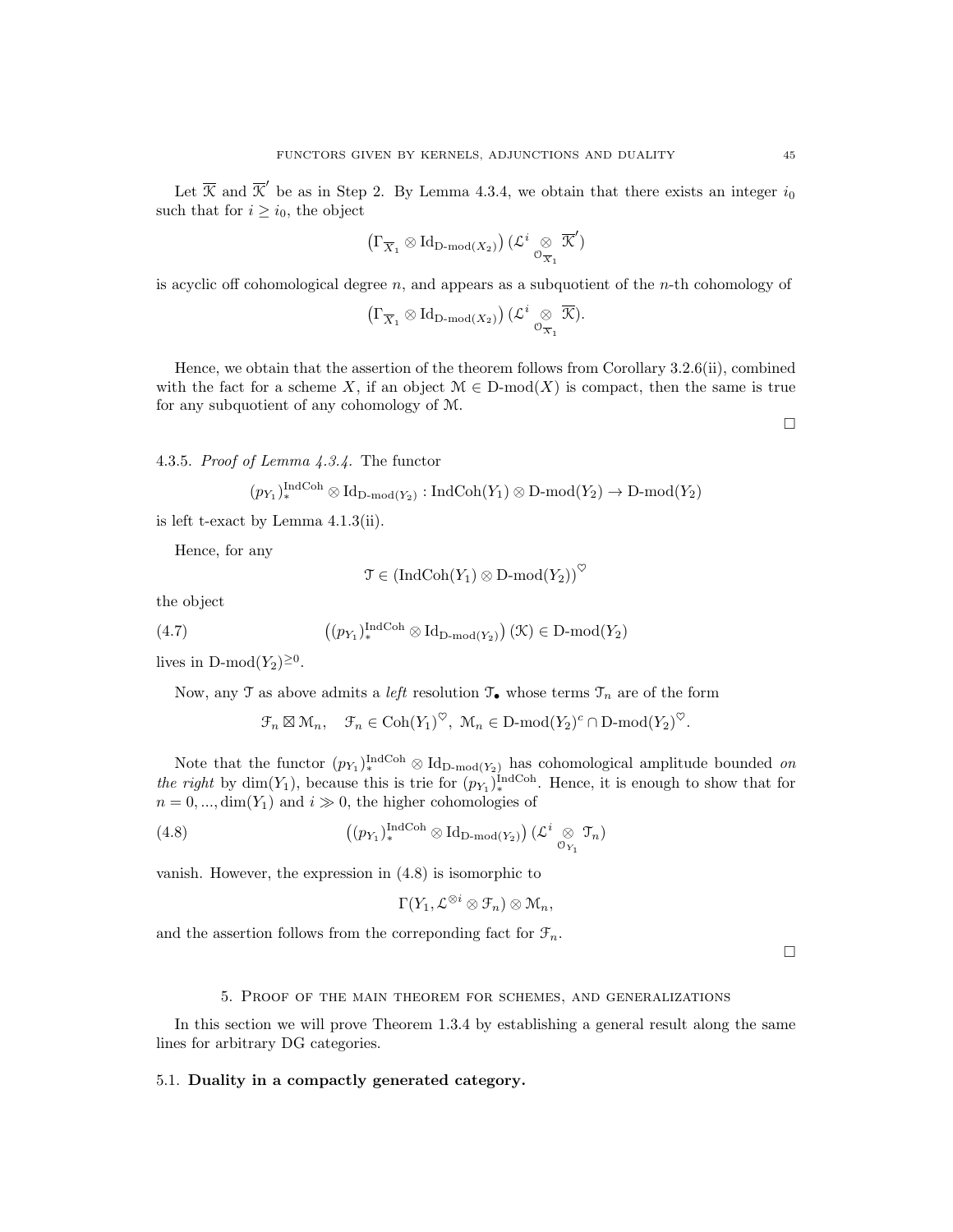5.1.1. Let C be a compactly generated category. Recall that we have a natural equivalence

 $(\mathbf{C}^c)^{\mathrm{op}} \simeq (\mathbf{C}^\vee)^c, \quad \mathbf{c} \mapsto \mathbf{c}^\vee.$ 

We shall now extend the above assignment to a (non-continuous) functor

(5.1)  $\mathbf{C}^{\mathrm{op}} \to \mathbf{C}^{\vee}$ .

Namely, for  $c \in C$  we let  $c^{\vee}$  be the object of  $C^{\vee}$  characterized by the property that

 $\text{Hom}_{\mathbf{C}^{\vee}}(\mathbf{c}_1^{\vee}, \mathbf{c}^{\vee}) := \text{Hom}_{\mathbf{C}}(\mathbf{c}, \mathbf{c}_1) \text{ for } \mathbf{c}_1 \in \mathbf{C}^c.$ 

5.1.2. Explicitly, if  $\mathbf{c} = \operatorname{colim}_{i} \mathbf{c}_{i}$  with  $\mathbf{c}_{i} \in \mathbf{C}^{c}$ , then

(5.2) 
$$
\mathbf{c}^{\vee} = \lim_{i} \mathbf{c}_{i}^{\vee}.
$$

By construction, the assignment  $c \mapsto c^{\vee}$  sends colimits to limits. In general, it is very ill-behaved.

5.1.3. From (5.2) we obtain:

**Lemma 5.1.4.** The functor (5.1) is the right Kan extension of its restriction to  $(\mathbf{C}^c)^{\rm op}$ .

*Proof.* This is the property of any functor from  $\mathbb{C}^{\text{op}}$  that commutes with limits.

5.1.5. Let  $c_1$  and  $c_2$  be two objects of C. We claim that there is a canonical map

(5.3) 
$$
\mathrm{ev}_{\mathbf{C}}(\mathbf{c}_1^{\vee} \otimes \mathbf{c}_2) \to \mathcal{M}aps_{\mathbf{C}}(\mathbf{c}_1, \mathbf{c}_2).
$$

Indeed, for  $c_2$  compact, the map  $(5.3)$  is the isomorphism resulting from the tautological isomorphism

$$
\mathrm{ev}_{\mathbf{C}}(-\otimes \mathbf{c}_2)\simeq \mathcal{M}aps_{\mathbf{C}^{\vee}}(\mathbf{c}_2^{\vee},-).
$$

In general, the map (5.3) results from the fact that the left-hand side is continuous as a functor of  $\mathbf{c}_2$ , and hence is the left Kan extension from its restriction to  $\mathbf{C}^c$ .

5.1.6. Note that for  $c \in C$  we have a canonical map

(5.4) 
$$
\mathbf{c} \to (\mathbf{c}^{\vee})^{\vee}.
$$

We shall say that **c** is *reflexive* if the map  $(5.4)$  is an isomorphism.

It is clear that every compact object is reflexive. But the converse is obviously false.

5.1.7. Interaction with functors. Let  $\mathsf{F} : \mathbf{C}_1 \to \mathbf{C}_2$  be a functor that sends compact objects to compact ones. Consider the conjugate functor  $\mathsf{F}^{\text{op}} : \mathbb{C}_1^{\vee} \to \mathbb{C}_2^{\vee}$ , see Sect. 1.5.1.

We claim that for  $c_1 \in C_1$  we have a canonical map

(5.5) 
$$
\mathsf{F}^{\mathrm{op}}(\mathbf{c}_1^{\vee}) \to (\mathsf{F}(\mathbf{c}_1))^{\vee},
$$

that extends the tautological isomorphism for  $\mathbf{c}_1 \in \mathbf{C}_1^c$ .

The natural transformation (5.5) follows by adjunction from the fact that the functor

$$
\mathbf{c}_1 \mapsto (\mathsf{F}(\mathbf{c}_1))^\vee, \quad (\mathbf{C}_1)^\mathrm{op} \to \mathbf{C}_2
$$

is the right Kan extension of its restriction to  $(\mathbf{C}_1^c)^{op}$  (i.e., takes colimits in  $\mathbf{C}_1$  to limits in  $\mathbf{C}_2^{\vee}$ ).

5.2. A general framework for Theorem 1.3.4.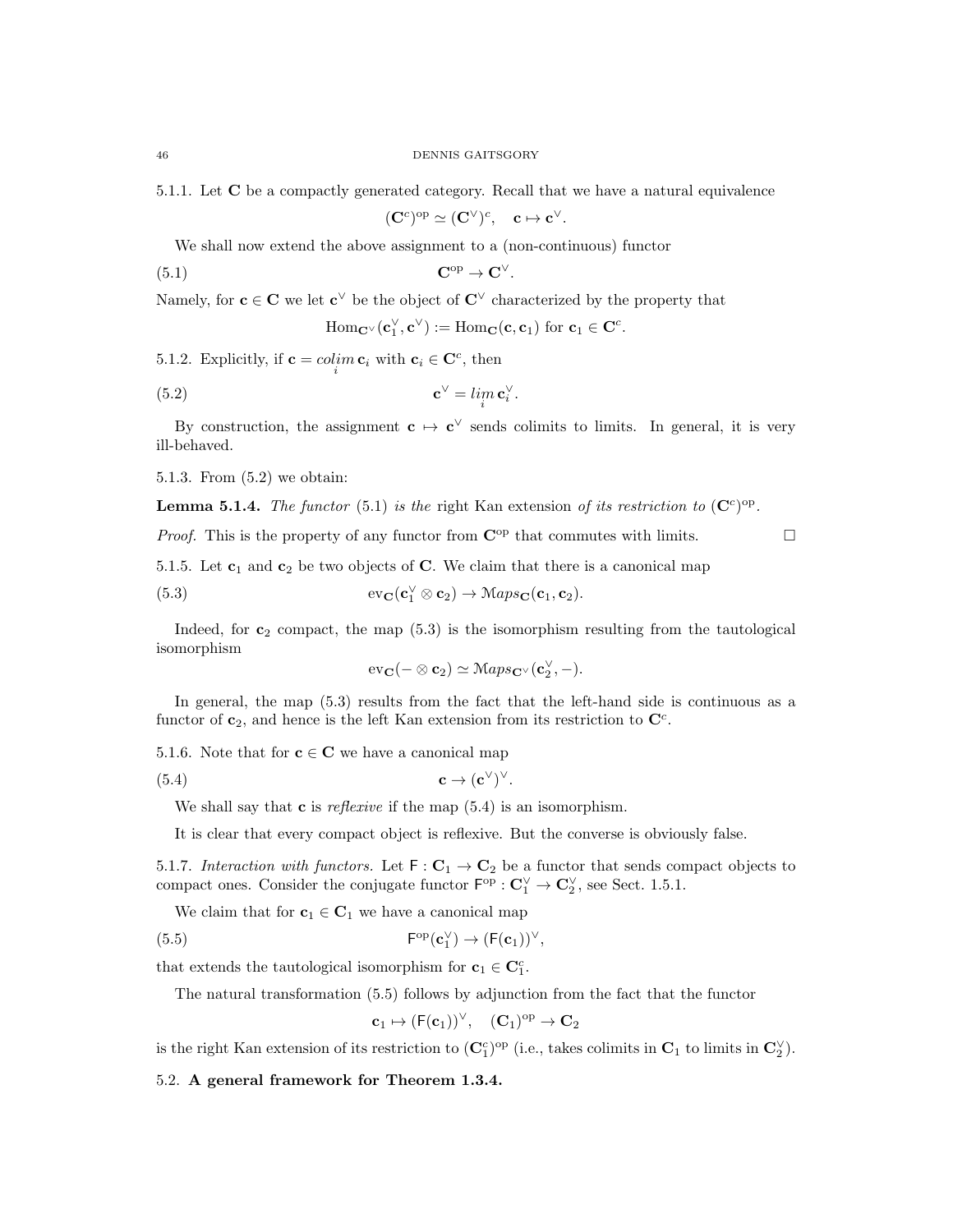5.2.1. Let C be a compactly generated DG category. Recall that  $\mathbf{u}_{\mathbf{C}} \in \mathbf{C} \otimes \mathbf{C}^{\vee}$  denotes the object that defines the identity functor.

We consider the object

$$
(\mathbf{u_C})^{\vee} \in (\mathbf{C} \otimes \mathbf{C}^{\vee})^{\vee} = \mathbf{C}^{\vee} \otimes \mathbf{C}.
$$

We let Ps-Id<sub>C</sub> be the functor  $C \to C$  defined by the kernel  $(u_C)^{\vee}$ . I.e., in the notations of Sect. 1.1.1,

$$
\operatorname{Ps-Id}_{\mathbf{C}} := \mathsf{F}_{\mathbf{C} \to \mathbf{C}, (\mathbf{u}_{\mathbf{C}})^{\vee}}.
$$

Note that by construction

(5.6) 
$$
(Ps\text{-}Id_{\mathbf{C}})^{\vee} \simeq Ps\text{-}Id_{\mathbf{C}^{\vee}}, \quad \mathbf{C}^{\vee} \to \mathbf{C}^{\vee}.
$$

5.2.2. Let  $C_1$  and  $C_2$  be two compactly generated categories, and let  $F: C_1 \rightarrow C_2$  be a functor between them that preserves compactness.

Let  $\mathfrak{Q} \in \mathbf{C}_1^{\vee} \otimes \mathbf{C}_2$  be kernel of  $\mathsf F$  i.e.,

$$
\mathbf{Q} = (\mathrm{Id}_{\mathbf{C}_1^{\vee}} \otimes \mathsf{F})(\mathbf{u}_{\mathbf{C}_1}).
$$

Consider the functor

$$
(\mathrm{Id}_{\mathbf{C}_1^\vee} \otimes \mathsf{F}) : \mathbf{C}_1^\vee \otimes \mathbf{C}_1 \to \mathbf{C}_1^\vee \otimes \mathbf{C}_2.
$$

By Corollary 1.1.5, this functor still preserves compactness. Applying (5.5) to this functor and the object  $\mathbf{u}_{\mathbf{C}_1} \in \mathbf{C}_1^{\vee} \otimes \mathbf{C}_1$ , we obtain a map

$$
(5.7) \qquad \qquad (\mathrm{Id}_{\mathbf{C}_1} \otimes F^{\mathrm{op}})((\mathbf{u}_{\mathbf{C}_1})^{\vee}) \rightarrow ((\mathrm{Id}_{\mathbf{C}_1^{\vee}} \otimes F)(\mathbf{u}_{\mathbf{C}_1}))^{\vee},
$$

where we note that

(5.8) 
$$
((\mathrm{Id}_{\mathbf{C}_1^{\vee}} \otimes \mathsf{F})(\mathbf{u}_{\mathbf{C}_1}))^{\vee} \simeq \mathfrak{Q}^{\vee}.
$$

Theorem 5.2.3. Assume that the map (5.7) is an isomorphism. Then the composed functor

$$
\mathbf{C}_2 \xrightarrow{ \mathsf{F}^{\mathit{R}} } \mathbf{C}_1 \overset{ \mathsf{Ps}\text{-}\mathrm{Id}_{\mathbf{C}_1} }{\longrightarrow} \mathbf{C}_1
$$

is given by the kernel

$$
\mathfrak{Q}^\vee\in\mathbf{C}_1\otimes\mathbf{C}_2^\vee\simeq\mathbf{C}_2^\vee\otimes\mathbf{C}_1.
$$

Proof. This is a tautology:

The kernel of the composition

$$
\mathbf{C}_2 \stackrel{\mathsf{F}^R}{\longrightarrow} \mathbf{C}_1 \stackrel{\operatorname{Ps-Id}_{\mathbf{C}_1}}{\longrightarrow} \mathbf{C}_1,
$$

viewed as an object of  $\mathbb{C}_2^{\vee} \otimes \mathbb{C}_1$ , is obtained from the kernel of Ps-Id $_{\mathbb{C}_1}$ , viewed as an object of  $\mathbf{C}_1^{\vee} \otimes \mathbf{C}_1$ , by applying the functor

$$
(\mathsf{F}^R)^\vee\otimes \mathrm{Id}_{\mathbf{C}_1}:\mathbf{C}_1^\vee\otimes \mathbf{C}_1\to \mathbf{C}_2^\vee\otimes \mathbf{C}_1.
$$

By Lemma 1.5.3, the latter is the same as

$$
(\mathsf F^{op}\otimes \operatorname{Id}_{\mathbf{C}_1})((\mathbf{u}_{\mathbf{C}_1})^\vee),
$$

which identifies with  $\Omega$  by (5.8) and the assumption of the theorem.

5.3. The smooth case.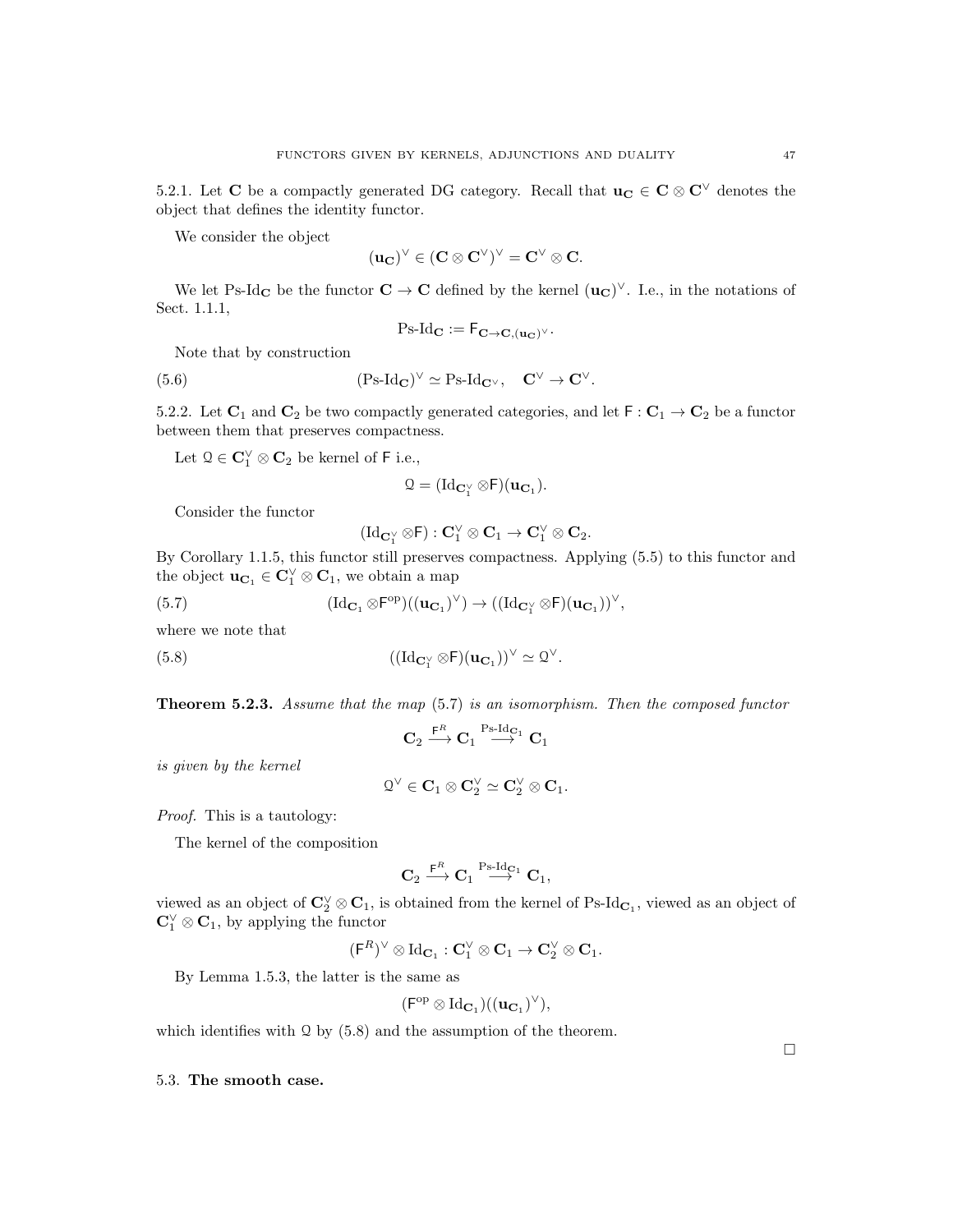5.3.1. Recall that a DG category C is called smooth if the object

$$
\mathbf{u_C} \in \mathbf{C} \otimes \mathbf{C}^\vee
$$

is compact.

Remark 5.3.2. The terminology "smooth" originates in the fact that for a separated scheme X, the DG category  $\mathrm{QCoh}(X)$  is smooth if and only if X is a smooth classical scheme (see Sect. 3.1 for our conventions regarding schemes).

5.3.3. Note that the assumption of Theorem 5.2.3 is trivially satisfied when  $C_1$  is *smooth*. Indeed, the map  $(5.5)$  is by definition an isomorphism for  $c_1$  compact.

5.3.4. Proof of Theorem 1.3.4. This is follows immediately from Theorem 5.2.3 and Sect. 5.3.3, using the fact that

$$
\mathbf{u}_{\mathrm{D-mod}(X)} = (\Delta_X)_{\bullet}(\omega_X) \in \mathrm{D-mod}(X \times X),
$$

 $\Box$ 

being a bounded holonomic complex, is compact.

5.3.5. The natural transformation. Let us continue to assume that  $C_1$  is smooth, and let us be in the situation of Theorem 5.2.3.

The (iso)morphism of functors

$$
\operatorname{Ps-Id}_{\mathbf{C}_1} \circ (\mathsf{F}_{\mathbf{C}_1 \to \mathbf{C}_2, \mathbb{Q}})^R \to \mathsf{F}_{\mathbf{C}_2 \to \mathbf{C}_1, \mathbb{Q}^{\vee}}
$$

gives rise to (and is determined by) the natural transformation

(5.9)  $\text{Ps-Id}_{\mathbf{C}_1} \to \mathsf{F}_{\mathbf{C}_2 \to \mathbf{C}_1, \mathcal{Q}^{\vee}} \circ \mathsf{F}_{\mathbf{C}_1 \to \mathbf{C}_2, \mathcal{Q}}.$ 

Let us write down the natural transformation  $(5.9)$  explicitly:

The datum of a map

$$
\operatorname{Ps-Id}_{\mathbf{C}_1} \to F_{\mathbf{C}_2 \to \mathbf{C}_1, \mathcal{Q}^\vee} \circ F_{\mathbf{C}_1 \to \mathbf{C}_2, \mathcal{Q}}
$$

is equivalent to that of a map between the corresponding kernels, i.e.,

 $(\mathbf{u}_{\mathbf{C}_1})^\vee \to (\mathrm{Id}_{\mathbf{C}_1^\vee} \otimes \mathrm{ev}_{\mathbf{C}_2} \otimes \mathrm{Id}_{\mathbf{C}_1}) ( \mathfrak{Q} \otimes \mathfrak{Q}^\vee ),$ 

and the latter is the same as a datum of a vector in

$$
\mathrm{ev}_{\mathbf{C}_1^\vee}\left((\mathrm{Id}_{\mathbf{C}_1^\vee}\otimes \mathrm{ev}_{\mathbf{C}_2}\otimes \mathrm{Id}_{\mathbf{C}_1})(\mathbf{\mathbf{\mathbf{\mathbb{Q}}}}\otimes \mathbf{\mathbf{\mathbf{\mathbf{\mathbb{Q}}}}}^\vee)\right)\simeq \mathrm{ev}_{\mathbf{C}_1^\vee\otimes \mathbf{C}_2}(\mathbf{\mathbf{\mathbf{\mathbb{Q}}}}\otimes \mathbf{\mathbf{\mathbf{\mathbb{Q}}}}^\vee).
$$

Now vector corresponding to (5.9) is the canonical vector in

$$
\mathrm{ev}_{\mathbf{C}}(\mathbf{c} \otimes \mathbf{c}^{\vee}) \simeq \mathcal{M}aps_{\mathbf{C}}(\mathbf{c}, \mathbf{c}),
$$

defined for any DG category **C** and  $\mathbf{c} \in \mathbf{C}^c$  (where we take  $\mathbf{C} = \mathbf{C}_1^{\vee} \otimes \mathbf{C}_2$  and  $\mathbf{c} = 2$ ).

## 5.4. Gorenstein categories.

5.4.1. Following Drinfeld, we shall say that a compactly generated category  $C$  is *Gorenstein* if the functor

$$
\operatorname{Ps-Id}_{\mathbf{C}}:\mathbf{C}\to\mathbf{C}
$$

is an equivalence.

For example, the category  $D\text{-mod}(X)$  on a smooth separated scheme X is Gorenstein.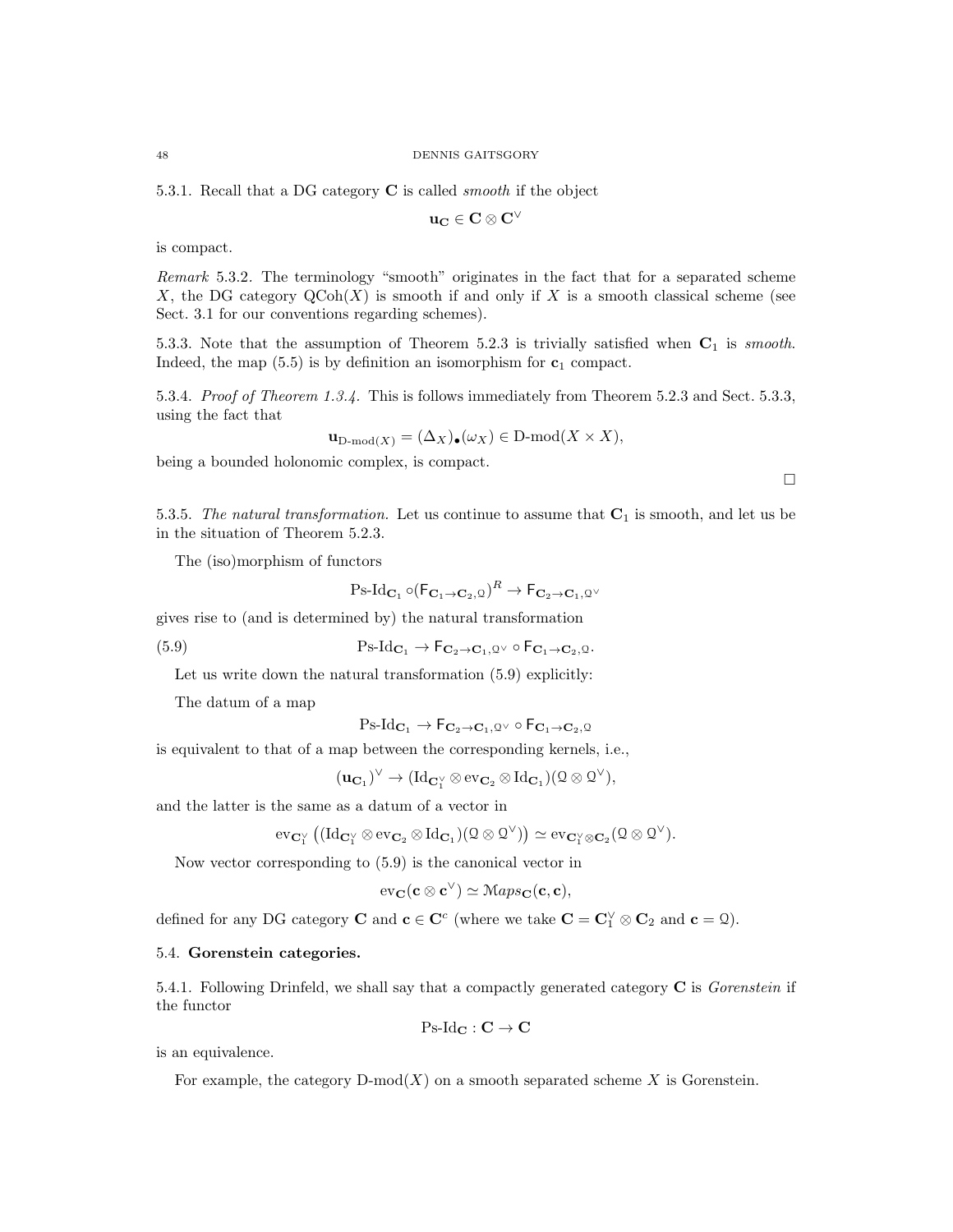5.4.2. The origin of the name is explained by the following assertion. Recall (see [Ga1, Sect. 7.3.3) that a scheme X is said to be Gorenstein if  $\omega_X$ , regarded as an object of Coh(X), is invertible (i.e., a cohomologically shifted line bundle).

**Proposition 5.4.3.** For a separated scheme  $X$  the following assertions are equivalent:

(a) The scheme X is Gorenstein;

- (b) The category  $\mathrm{QCoh}(X)$  is Gorenstein;
- (c) The category  $\text{IndCoh}(X)$  is Gorenstein.

*Proof.* First we note that for a separated scheme  $X$  the object

$$
(\mathbf{u}_{\mathrm{QCoh}(X)})^{\vee} \in \mathrm{QCoh}(X) \otimes \mathrm{QCoh}(X) \simeq \mathrm{QCoh}(X \times X)
$$

identifies with

(5.10) 
$$
\underline{\text{Hom}}_{X \times X}((\Delta_X)_*(0_X), 0_{X \times X}) \simeq (\Delta_X)_*(\Delta_X^!(0_{X \times X})).
$$

and the object

$$
(\mathbf{u}_{\mathrm{IndCoh}(X)})^{\vee} \in \mathrm{IndCoh}(X) \otimes \mathrm{IndCoh}(X) \simeq \mathrm{IndCoh}(X \times X)
$$

identifies with

(5.11) 
$$
\mathbb{D}_{X \times X}^{Se}((\Delta_X)^{\text{IndCoh}}_{*}(\omega_X)) \simeq (\Delta_X)^{\text{IndCoh}}_{*}(\mathcal{O}_X).
$$

Assume first that X is Gorenstein, i.e.,  $\omega_X \simeq \mathcal{L}$ , where  $\mathcal{L}$  is a cohomologically shifted line.

In this case  $\Delta_X^!(\mathcal{O}_{X\times X})$  identifies with  $\omega_X\otimes\mathcal{L}^{\otimes -2}\simeq\mathcal{L}^{\otimes -1}$ . I.e., the functor Ps-Id<sub>QCoh(X)</sub> is given by tensor product by  $\mathcal{L}^{\otimes -1}$ , and thus is an equivalence.

Similarly, Ps-Id<sub>IndCoh(X)</sub> is also given by the action of  $\mathcal{L}^{\otimes -1}$ , in the sense of the monoidal action of  $\mathrm{QCoh}(X)$  on  $\mathrm{IndCoh}(X)$ , and hence is also an equivalence.

Vice versa, assume that  $\text{Ps-Id}_{\text{QCoh}(X)}$  is an equivalence. It suffices to show that for every k-point  $i_x: \text{pt} \to X$ , the object

$$
i_x^*(\omega_X) \in \text{Vect}
$$

is invertible. By duality (in Vect) it suffices to show that  $(i_x^*(\omega_X))^{\vee}$  is invertible. However,

$$
(i_x^*(\omega_X))^{\vee} = \text{Maps}_{\text{Vect}}(i_x^*(\omega_X), k) \simeq \text{Maps}_{\text{Coh}(X)}(\omega_X, (i_x)_*(k)),
$$

which by Serre duality identifies with  $(i_x)^!(\mathcal{O}_X)$ .

By  $(5.10)$ , the assumption that  $Ps\text{-}Id_{Q\text{Coh}(X)}$  is an equivalence means that that the object

$$
\Delta_X^! (\mathcal{O}_{X \times X}) \in \mathrm{QCoh}(X)
$$

has the property that the functor of tensoring by it is an equivalence. Hence,  $\Delta_X^!(\mathcal{O}_{X\times X})$  is a cohomologically shifted line bundle; denote it by  $\mathcal{L}'$ . Hence, for  $i_x$  as above,

 $i_x^!(\mathcal{O}_X) \otimes i_x^!(\mathcal{O}_X) \simeq (i_x \times i_x)^!(\mathcal{O}_{X \times X}) \simeq i_x^! \circ \Delta_X^!(\mathcal{O}_{X \times X}) \simeq i_x^!(\mathcal{L}') \simeq i_x^!(\mathcal{O}_X) \otimes i_x^*(\mathcal{L}'),$ 

from which it follows that  $i_x^{\dagger}(\mathcal{O}_X)$  is invertible, as required.

Assume now that  $\text{Ps-Id}_{\text{IndCoh}(X)}$  is an equivalence. By (5.11), this implies that  $\mathcal{O}_X$ , regarded as object of  $IndCoh(X)$ , is invertible with respect to the  $\stackrel{!}{\otimes}$  symmetric monoidal structure on IndCoh(X). In particular, for every  $i_x : pt \to X$  as above,  $(i_x)^!(\mathcal{O}_X)$  is invertible in Vect. By the above, this implies that  $i_x^*(\omega_X)$  is invertible, as required.

 $\Box$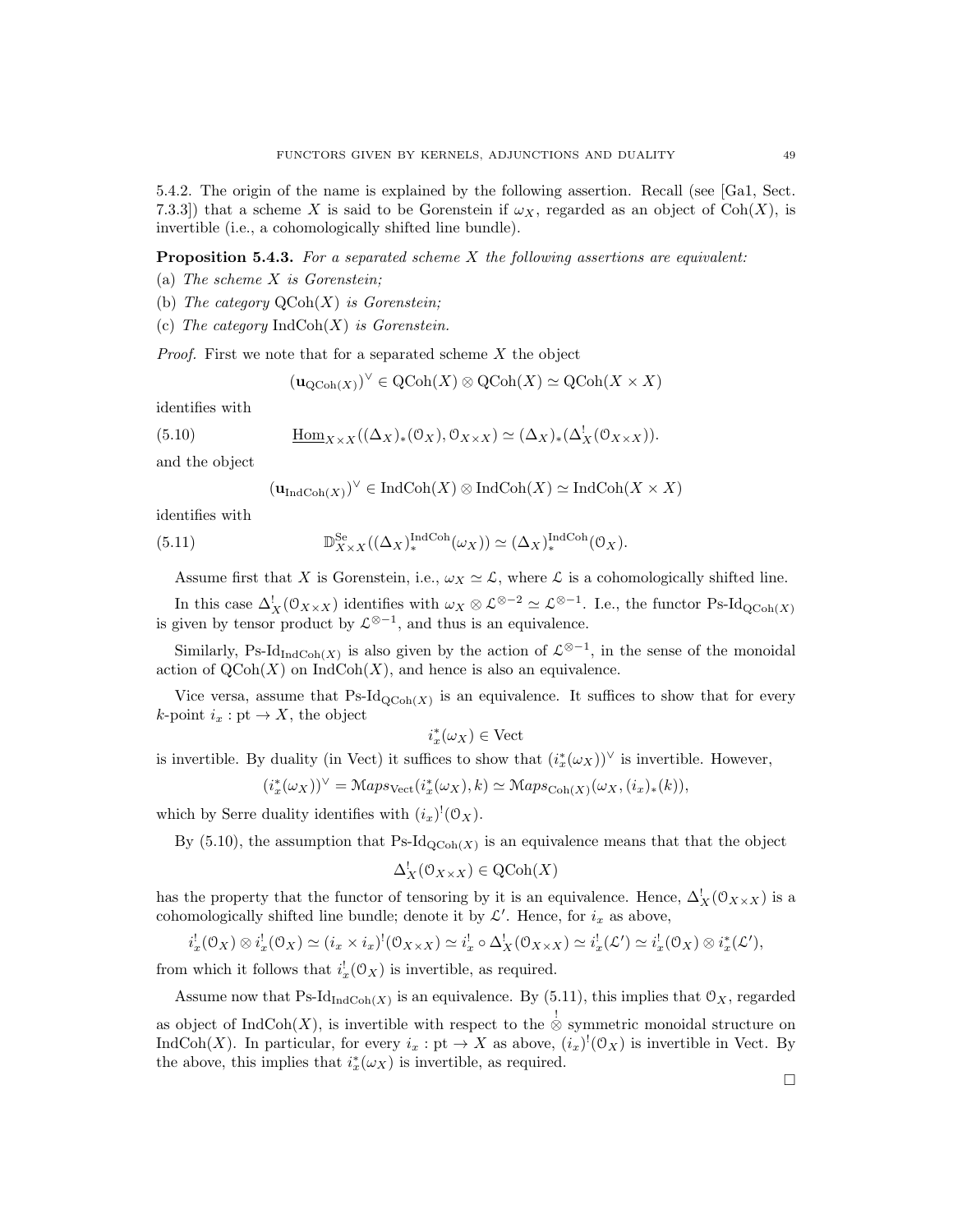Remark 5.4.4. The following observation is due to A. Arinkin: the same proof as above shows that the functor

$$
\mathcal{E}\mapsto \Upsilon(\mathcal{E}):=\mathcal{E}\otimes \omega_X
$$

establishes an equivalence between  $Q\text{Coh}(X)^\text{perf}$  and the category of *dualizable* objects of IndCoh with respect to the  $\stackrel{!}{\otimes}$  symmetric monoidal structure.

5.4.5. We shall now give a criterion for a compactly generated DG category C to be Gorenstein.

**Proposition 5.4.6.** Suppose that the functors Ps-Id<sub>C</sub>:  $C \rightarrow C$  and Ps-Id<sub>C</sub> $\vee$ :  $C^{\vee} \rightarrow C^{\vee}$  both satisfy the assumption of Theorem 5.2.3. Suppose also that  $\mathbf{u} \in \mathbf{C} \otimes \mathbf{C}^{\vee}$  is reflexive. Then  $\mathbf{C}$ is Gorenstein.

Remark 5.4.7. Note that Proposition 5.4.6 has the following flavor: certain finiteness properties of a functor imply that this functor is an equivalence.

*Proof.* We apply Theorem 5.2.3 to  $F = Ps-Id_C$ . Combining with the assumtion that

$$
((\mathbf{u_C})^\vee)^\vee \simeq \mathbf{u_C},
$$

we obtain

(5.12)  $\qquad \qquad \text{Ps-Id}_{\mathbf{C}} \circ \mathsf{F}^R \simeq \text{Id}_{\mathbf{C}}.$ 

I.e., we obtain that  $Ps-Id_{\mathbf{C}}$  admits a right inverse. Passing to the dual functors in (5.12) for  $\mathbb{C}^{\vee}$ , and using the fact that  $(\text{Ps-Id}_{\mathbb{C}})^{\vee} \simeq \text{Ps-Id}_{\mathbb{C}^{\vee}}$ , we obtain that  $\text{Ps-Id}_{\mathbb{C}}$  also has a left inverse. Hence, it is an equivalence.

 $\Box$ 

### 6. Generalization to Artin stacks: quasi-compact case

#### 6.1. QCA stacks: recollections.

6.1.1. In this section all algebraic stacks will be assumed QCA. Recall (see [DrGa1, Definition 1.1.8]) that an algebraic stack  $\mathcal X$  is said to be QCA if it is quasi-compact and the automorphism group of every field-valued point is affine.

We recall (see [DrGa1, Theorem 8.1.1]) that for a QCA stack the category  $D\text{-mod}(X)$  is compactly generated. Furthermore, by  $[DrGa1, Corollary 8.3.4]$ , for any prestack  $\mathcal{X}'$ , the operation of external tensor product defines an equivalence

$$
D\text{-mod}(\mathfrak{X}) \otimes D\text{-mod}(\mathfrak{X}') \to D\text{-mod}(\mathfrak{X} \times \mathfrak{X}').
$$

We let  $D\text{-mod}(\mathfrak{X})_{coh} \subset D\text{-mod}(\mathfrak{X})$  be the full subcategory of *coherent* D-modules. We remind that an object of  $D\text{-mod}(\mathcal{X})$  is called coherent if its pullback to any scheme, mapping smoothly to  $\mathfrak{X}$ , is compact (see [DrGa1, Sect. 7.3.1]).

We always have

 $D\text{-mod}(\mathfrak{X})^c \subset D\text{-mod}(\mathfrak{X})_{\text{coh}},$ 

and the containment is an equality if and only if  $\mathfrak X$  is safe, which means that the automorphism group of every field-valued point is such that its neutral connected component is unipotent ([DrGa1, Corollary 10.2.7]). For example, any Deligne-Mumford stack (and, in particular, any algebraic space) is safe.

The category D-mod $(\mathfrak{X})_{coh}$  carries a canonical Verdier duality anti-involution

 $\mathbb{D}_{\mathfrak{X}}^{\mathrm{Ve}} : (\mathrm{D-mod}(\mathfrak{X})_{\mathrm{coh}})^{\mathrm{op}} \to \mathrm{D-mod}(\mathfrak{X})_{\mathrm{coh}}.$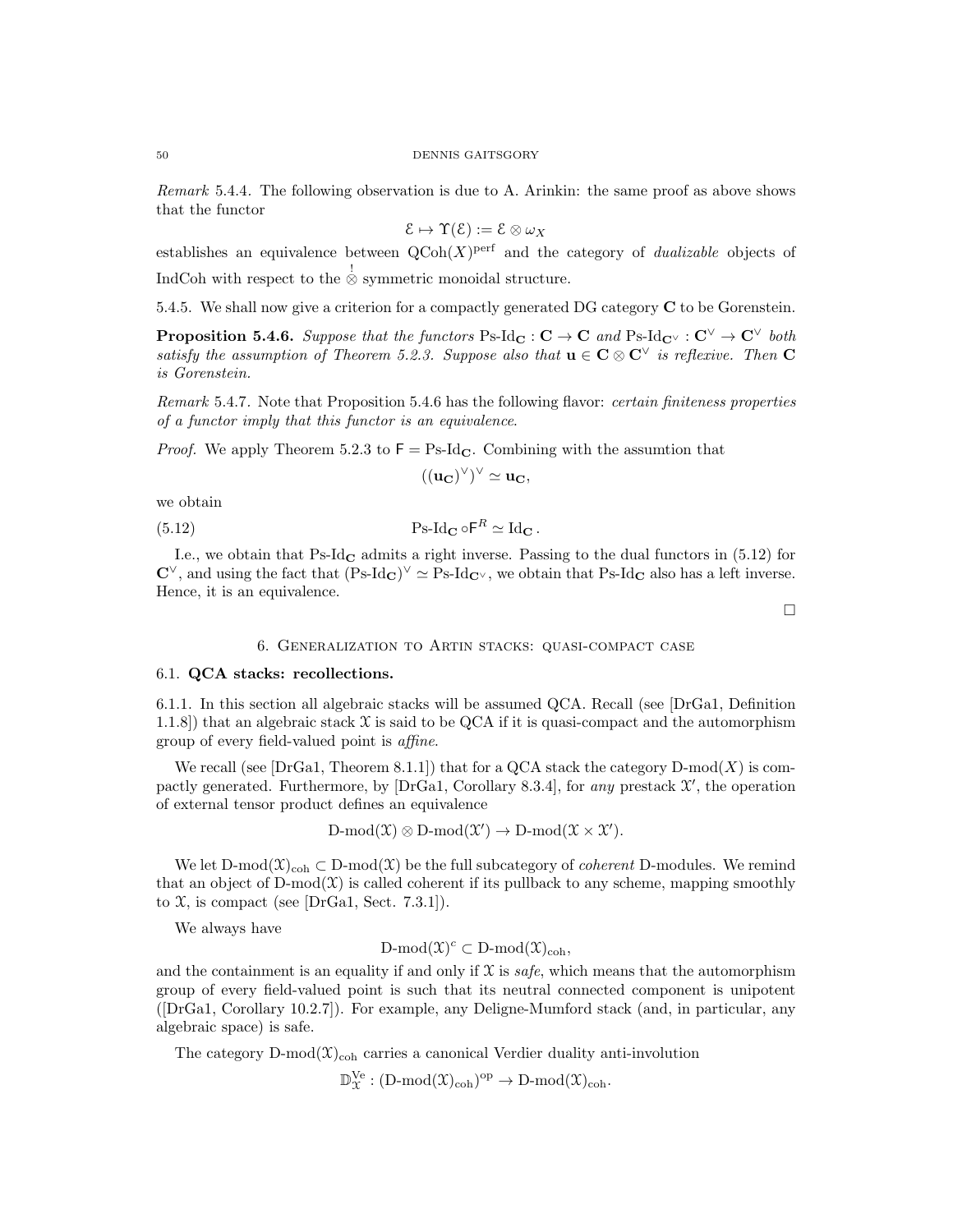6.1.2. The basic property of the functor  $\mathbb{D}_{\mathcal{X}}^{\text{Ve}}$  is that it preserves the subcategory D-mod $(\mathcal{X})^c$ , thereby inducing an equivalence

$$
\mathbb{D}_{\mathfrak{X}}^{\mathrm{Ve}} : (\mathrm{D}\text{-}\mathrm{mod}(\mathfrak{X})^c)^{\mathrm{op}} \to \mathrm{D}\text{-}\mathrm{mod}(\mathfrak{X})^c
$$

(see [DrGa1, Corollary 8.4.2]).

Hence, it induces an equivalence  $D\text{-mod}(\mathfrak{X})^{\vee} \to D\text{-mod}(\mathfrak{X})$  that we denote by  $\mathbf{D}_{\mathfrak{X}}^{V_{e}}$ . The unit and counit corresponding to the identification  $\mathbf{D}_{\mathcal{X}}^{Ve}$  are described below, see Sect. 6.1.4.

6.1.3. For a morphism  $f: \mathfrak{X}_1 \to \mathfrak{X}_2$  we have the functor  $f^!: \mathrm{D-mod}(\mathfrak{X}_2) \to \mathrm{D-mod}(\mathfrak{X}_1)$ . The usual de Rham direct image functor (defined as in [DrGa1, Sect. 7.4.1])

$$
f_{\bullet}: D\text{-mod}(\mathfrak{X}_1) \to D\text{-mod}(\mathfrak{X}_2)
$$

is in general non-continuous.

In fact,  $f_{\bullet}$  is continuous if and only if f is *safe* (i.e., its geometric fibers are safe algebraic stack). E.g., any schematic or representable morphism is safe.

In [DrGa1, Sect. 9.3] another functor

$$
f_{\blacktriangle} : D\text{-mod}(\mathfrak{X}_1) \to D\text{-mod}(\mathfrak{X}_2)
$$

is introduced, which is by definition the ind-extension of the restriction of the functor  $f_{\bullet}$  to D-mod $(\mathfrak{X}_1)^c$ . I.e.,  $f_{\blacktriangle}$  is the unique continuous functor which equals  $f_{\blacklozenge}$  when restricted to  $D\text{-mod}(\mathfrak{X}_1)^c$ .

We have a natural transformation

$$
(6.1) \t\t f_{\blacktriangle} \to f_{\blacktriangleright},
$$

which is an isomorphism if f is safe. For any f,  $(6.1)$  is an isomorphism when evaluated on compact objects.

6.1.4. We can now describe explicitly the unit and the counit of the identification  $\mathbf{D}_{\mathcal{X}}^{V_{e}}$ . Namely, the unit is given by the object

 $(\Delta_{\mathfrak{X}})_{\bullet}(\omega_{\mathfrak{X}}) \in D\text{-mod}(\mathfrak{X} \times \mathfrak{X}) \simeq D\text{-mod}(\mathfrak{X}) \otimes D\text{-mod}(\mathfrak{X}) \simeq D\text{-mod}(\mathfrak{X})^{\vee} \otimes D\text{-mod}(\mathfrak{X}),$ 

where  $(\Delta_{\mathfrak{X}})_{\bullet} \simeq (\Delta_{\mathfrak{X}})_{\bullet}$  since the morphism  $\Delta_{\mathfrak{X}}$  is representable and hence safe. The object  $\omega_{\mathfrak{X}}$ is, as in the case of scheme,  $(p_{\mathfrak{X}})^{!}(k)$ , where  $p_{\mathfrak{X}} : \mathfrak{X} \to \mathrm{pt}$ .

The counit corresponds to the functor

$$
\text{D-mod}(\mathfrak{X}\times\mathfrak{X})\stackrel{\Delta^!_{\mathfrak{X}}}{\longrightarrow} \text{D-mod}(\mathfrak{X})\stackrel{(p_{\mathfrak{X}})_{\blacktriangle}}{\longrightarrow} \text{Vect}.
$$

6.1.5. For a morphism  $f: \mathfrak{X}_1 \to \mathfrak{X}_2$ , with respect to the equivalences

$$
\mathbf{D}_{\mathfrak{X}_i}^{\mathrm{Ve}} : \mathrm{D}\text{-}\mathrm{mod}(\mathfrak{X}_i)^{\vee} \to \mathrm{D}\text{-}\mathrm{mod}(\mathfrak{X}_i),
$$

we have

$$
(f_{\blacktriangle})^{\vee} \simeq f^{!}.
$$

For a pair of QCA algebraic stacks, we have an equivalence of DG categories

 $D\text{-mod}(\mathfrak{X}_1 \times \mathfrak{X}_2) \simeq \text{Funct}_{\text{cont}}(D\text{-mod}(\mathfrak{X}_1), D\text{-mod}(\mathfrak{X}_2)),$ 

 $\mathfrak{Q} \mapsto \mathsf{F}_{\mathfrak{X}_1 \to \mathfrak{X}_2,\mathfrak{Q}}, \quad \mathsf{F}_{\mathfrak{X}_1 \to \mathfrak{X}_2,\mathfrak{Q}}(\mathfrak{M}) = (\text{pr}_2)_{\blacktriangle}(\text{pr}_1^!(\mathfrak{M}) \overset{!}{\otimes} \mathfrak{Q}).$ 

and

$$
\mathsf{F} \mapsto \mathsf{Q}_{\mathsf{F}} := (\mathrm{Id}_{D\text{-}\mathrm{mod}(\mathfrak{X}_1)} \otimes \mathsf{F})((\Delta_{\mathfrak{X}_1})_{\bullet}(\omega_{\mathfrak{X}_1})).
$$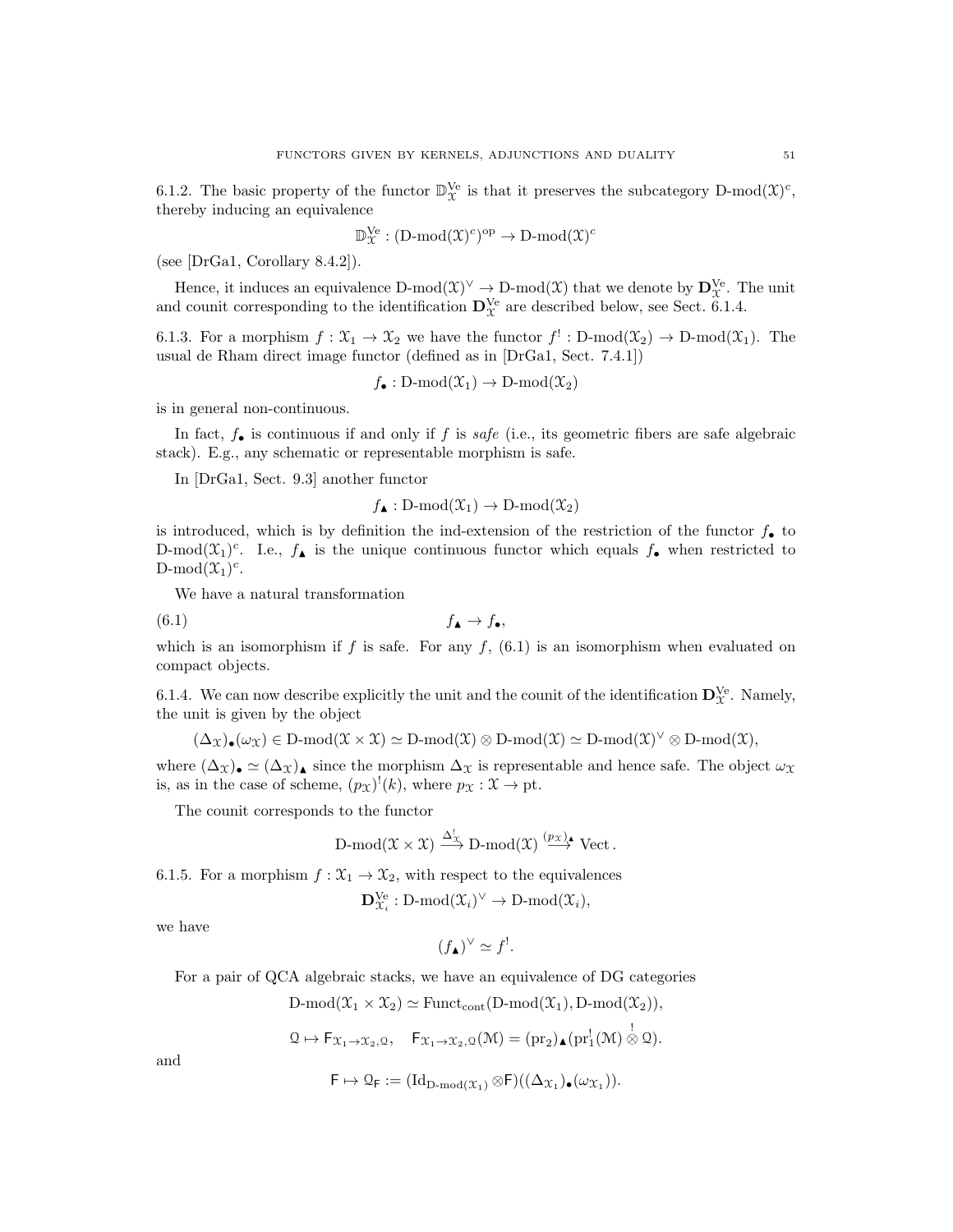#### 52 DENNIS GAITSGORY

6.1.6. We have the following assertion to be used in the sequel:

**Lemma 6.1.7.** The restriction of the functor  $\mathfrak{F} \mapsto \mathfrak{F}^{\vee}$  to D-mod $(\mathfrak{X})_{\text{coh}}$  identifies canonically with  $\mathbb{D}_{\mathfrak{X}}^{\mathrm{Ve}}$ .

*Proof.* We need to show that for  $\mathcal{F} \in D\text{-mod}(\mathcal{X})_{\text{coh}}$  and  $\mathcal{F}_1 \in D\text{-mod}(\mathcal{X})^c$  there exists a canonical isomorphism

$$
Maps(\mathcal{F}_1, \mathbb{D}_{\mathcal{X}}^{Ve}(\mathcal{F})) \simeq Maps(\mathcal{F}, \mathcal{F}_1^{\vee}).
$$

However, this follows from the fact that  $\mathcal{F}_1^{\vee} = \mathbb{D}_{\mathcal{X}}^{\vee}(\mathcal{F}_1)$  and the fact that  $\mathbb{D}_{\mathcal{X}}^{\vee e}$  is an anti-self equivalence on  $D\text{-mod}(\mathfrak{X})_{\text{coh}}$ .

 $\Box$ 

Corollary 6.1.8. Every object of D-mod $(\mathfrak{X})_{coh} \subset D\text{-mod}(\mathfrak{X})$  is reflexive.

We will need the following generalization of Corollary 6.1.8:

**Proposition 6.1.9.** Every object of D-mod $(\mathcal{X})$  with coherent cohomologies is reflexive. The functor  $\mathfrak{F} \mapsto \mathfrak{F}^{\vee}$ , restricted to the full subcategory of D-mod(X) spanned by objects with coherent cohomologies, is an involutive anti-self equivalence and is of bounded cohomological amplitude.

*Proof.* Note that the functor  $\mathbb{D}_{\mathcal{X}}^{\text{Ve}}$  has a bounded cohomological amplitude, say by k. We claim that for  $\mathcal{F} \in \mathcal{D}$ -mod $(\mathcal{X})$  with coherent cohomologies we have

(6.2) 
$$
\tau^{\geq -n,\leq n}(\mathfrak{F}^{\vee}) \simeq \tau^{\geq -n,\leq n} \left( \mathbb{D}_{\mathfrak{X}}^{\mathrm{Ve}}(\tau^{\geq -n-k,\leq n+k}(\mathfrak{F})) \right), \quad \forall n \geq 0.
$$

This would prove the assertion of the proposition.

To prove (6.2), we note that since the t-structure on  $D\text{-mod}(\mathcal{X})$  is left and right complete, for F with coherent cohomologies there is a canonically defined object  $\widetilde{\mathcal{F}} \in \mathbb{D}$ -mod $(\mathcal{X})$  such that

$$
\tau^{\geq -n,\leq n}(\widetilde{\mathcal{F}})=\tau^{\geq -n,\leq n}\left(\mathbb{D}_{\mathcal{X}}^{\text{Ve}}(\tau^{\geq -n-k,\leq n+k}(\mathcal{F}))\right),\quad \forall n\geq 0.
$$

We have to show that for  $\mathcal{F}_1 \in \mathcal{D}\text{-mod}(\mathcal{X})^c$ , there is a canonical isomorphism

 $\operatorname{Maps}(\mathcal{F}_1, \widetilde{\mathcal{F}}) \simeq \operatorname{Maps}(\mathcal{F}, \mathbb{D}_{\mathcal{X}}^{\operatorname{Ve}}(\mathcal{F}_1)).$ 

We shall do it separately in the cases  $\mathcal{F} \in \mathcal{D}\text{-mod}(\mathcal{X})$ <sup>-</sup> and  $\mathcal{F} \in \mathcal{D}\text{-mod}(\mathcal{X})^+$  in such a way that the two isomorphisms coincide for  $\mathcal{F} \in D\text{-mod}(\mathcal{X})^-\cap D\text{-mod}(\mathcal{X})^+$ , i.e., when  $\mathcal F$  belongs  $D\text{-mod}(\mathfrak{X})_{\text{coh}}$ .

For  $\mathcal{F} \in \mathcal{D}$ -mod $(\mathcal{X})$ <sup>-</sup>, we have

$$
\widetilde{\mathcal{F}} \simeq \operatornamewithlimits{colim}_n \mathbb{D}_{\mathcal{X}}^{\text{Ve}}(\tau^{\geq -n}(\mathcal{F})).
$$

Hence, since  $\mathcal{F}_1$  is compact,

$$
Maps(\mathcal{F}_1, \widetilde{\mathcal{F}}) \simeq \underset{n}{\text{colim}} \text{Maps}(\mathcal{F}_1, \mathbb{D}_{\mathcal{X}}^{\text{Ve}}(\tau^{\geq -n}(\mathcal{F}))) \simeq \underset{n}{\text{colim}} \text{Maps}(\tau^{\geq -n}(\mathcal{F}), \mathbb{D}_{\mathcal{X}}^{\text{Ve}}(\mathcal{F}_1)).
$$

However, since  $\mathbb{D}^{\text{Ve}}_{\mathfrak{X}}(\mathcal{F}_1)$  is in D-mod $(\mathfrak{X})^+$ , the last colimit stabilizes to

 $Maps(\mathcal{F}, \mathbb{D}_{\mathcal{X}}^{Ve}(\mathcal{F}_1)),$ 

as required.

For  $\mathcal{F} \in \mathcal{D}$ -mod $(\mathcal{X})^+$ , we have

$$
\widetilde{\mathcal{F}} \simeq \lim_{n} \mathbb{D}_{\mathcal{X}}^{\mathrm{Ve}}(\tau^{\leq n}(\mathcal{F})).
$$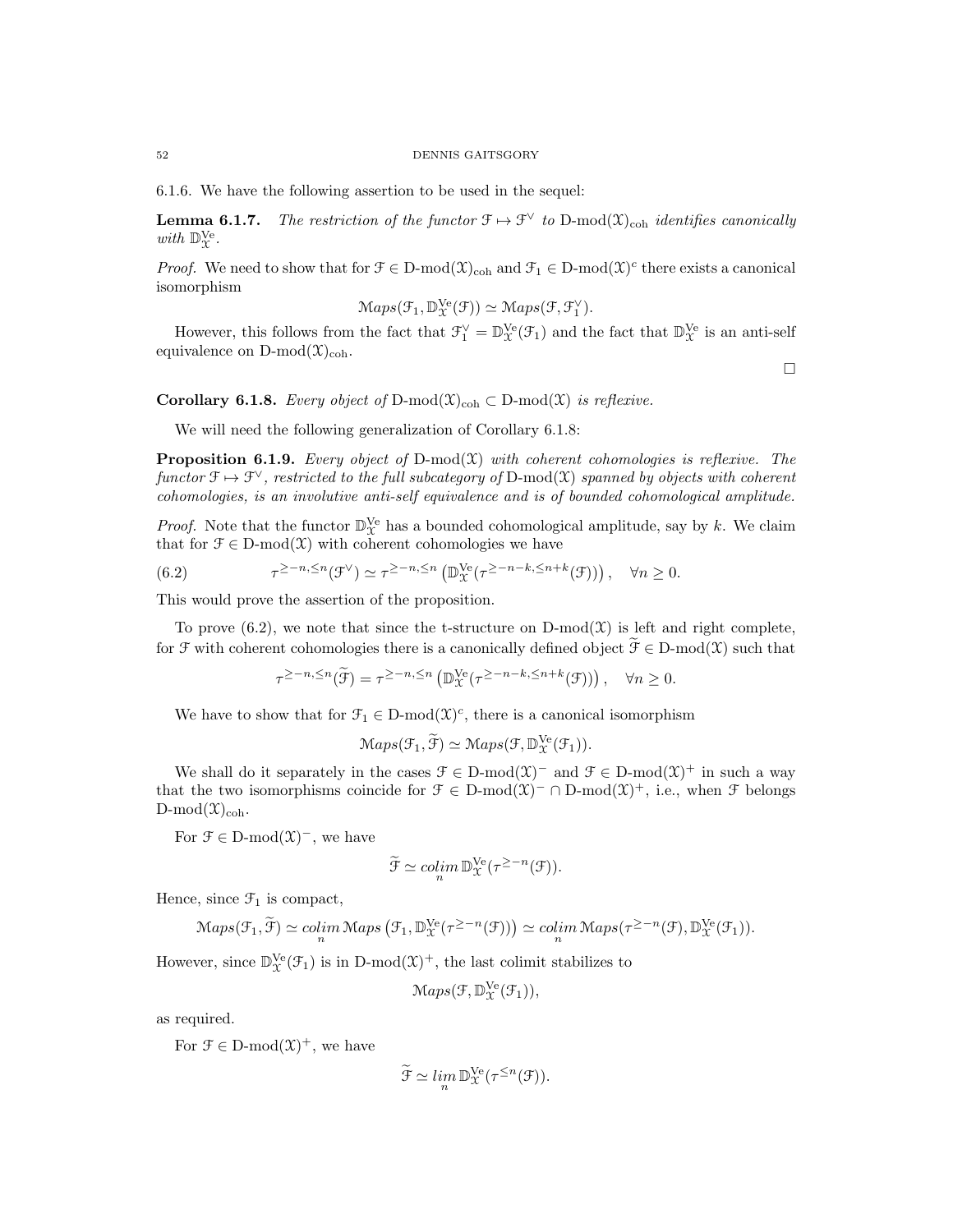Hence,

$$
\begin{aligned}\n\mathcal{M}aps(\mathcal{F}_1, \widetilde{\mathcal{F}}) &\simeq \lim_{n} \mathcal{M}aps\left(\mathcal{F}_1, \mathbb{D}_{\mathcal{X}}^{Ve}(\tau^{\leq n}(\mathcal{F}))\right) \simeq \\
&\simeq \lim_{n} \mathcal{M}aps(\tau^{\leq n}(\mathcal{F}), \mathbb{D}_{\mathcal{X}}^{Ve}(\mathcal{F}_1)) \simeq \mathcal{M}aps(\mathcal{F}, \mathbb{D}_{\mathcal{X}}^{Ve}(\mathcal{F}_1)).\n\end{aligned}
$$

In what follows, for  $\mathcal{F} \in \mathcal{D}$ -mod $(\mathcal{X})$  with coherent cohomologies we shall denote

 $\mathbb{D}_{\mathfrak{X}}^{\mathrm{Ve}}(\mathfrak{F}):=\mathfrak{F}^{\vee}.$ 

# 6.2. Direct image with compact supports.

6.2.1. Let  $f: \mathfrak{X}_1 \to \mathfrak{X}_2$  be a morphism between QCA stacks. Let  $f_!$  denote the partially defined left adjoint to the functor  $f' : D\text{-mod}(\mathfrak{X}_2) \to D\text{-mod}(\mathfrak{X}_1)$ .

The following is a particular case of Lemma 1.5.6:

**Lemma 6.2.2.** Let  $\mathfrak{F}_1$  be an object of D-mod $(\mathfrak{X}_1)^c$  for which the object

$$
f_{\blacktriangle}(\mathbb{D}_{\mathfrak{X}_1}^{\mathrm{Ve}}(\mathcal{F}_1)) \in \mathrm{D}\text{-}\mathrm{mod}(\mathfrak{X}_2)
$$

belongs to D-mod $(\mathfrak{X}_2)^c$ . Then the functor  $f_1$  is defined on  $\mathfrak{F}_1$  and we have a canonical isomorphism

$$
f_!(\mathcal{F}_1) \simeq \mathbb{D}_{\mathcal{X}_2}^{Ve} \left(f_{\blacktriangle}(\mathbb{D}_{\mathcal{X}_1}^{Ve}(\mathcal{F}_1))\right).
$$

We shall now prove its generalization where instead of compact objects we consider coherent ones:

**Proposition 6.2.3.** Let  $\mathcal{F}_1$  be an object of D-mod $(\mathcal{X}_1)_{\text{coh}}$  for which the object

$$
f_{\bullet}(\mathbb{D}_{\mathfrak{X}_{1}}^{\mathrm{Ve}}(\mathcal{F}_{1})) \in \mathrm{D}\text{-}\mathrm{mod}(\mathfrak{X}_{2})
$$

belongs to D-mod $(\mathfrak{X}_2)_{\text{coh}}$ . Then  $f_!(\mathfrak{F}_1)$  is well-defined and we have a canonical isomorphism

$$
f_!(\mathcal{F}_1) \simeq \mathbb{D}_{\mathcal{X}_2}^{\text{Ve}}\left(f_{\bullet}(\mathbb{D}_{\mathcal{X}_1}^{\text{Ve}}(\mathcal{F}_1))\right).
$$

Remark 6.2.4. Note that in Proposition 6.2.3 we use the functor  $f_{\bullet}$  rather than  $f_{\bullet}$ . This does not contradict Lemma 6.2.2 since the two functors coincide on compact objects. We also remind that the two functors coincide when f is safe (e.g., schematic or representable).

Proof. We need to establish a functorial isomorphism

$$
\mathrm{Maps}_{\mathrm{D-mod}(\mathcal{X}_2)} \left( \mathbb{D}_{\mathcal{X}_2}^{\mathrm{Ve}} \left( f_{\bullet}(\mathbb{D}_{\mathcal{X}_1}^{\mathrm{Ve}}(\mathcal{F}_1)) \right), \mathcal{F}_2 \right) \simeq \mathrm{Maps}_{\mathrm{D-mod}(\mathcal{X}_1)}(\mathcal{F}_1, f^{!}(\mathcal{F}_2)), \quad \mathcal{F}_2 \in \mathrm{D-mod}(\mathcal{X}_2).
$$

Since both  $\mathbb{D}_{X_2}^{\text{Ve}}(f_\bullet(\mathbb{D}_{X_1}^{\text{Ve}}(\mathcal{F}_1)))$  and  $\mathcal{F}_1$  are coherent, and the functor  $f^!$  has a bounded cohomological amplitude, we can assume that  $\mathcal{F}_2 \in D\text{-mod}(\mathcal{X}_2)^-$ . Furthermore, since both D-mod( $\mathfrak{X}_1$ ) and D-mod( $\mathfrak{X}_2$ ) are left complete in their respective t-structures, and we can moreover assume that  $\mathfrak{F}_2 \in \mathbb{D}\text{-mod}(\mathfrak{X}_2)^b$ .

Note that for a QCA stack X and  $\mathcal{F} \in \mathcal{D}\text{-mod}(\mathcal{X})_{\text{coh}}$ , the functor  $\mathcal{M}ap_{\mathcal{B}\mathcal{D}\text{-mod}(\mathcal{X})}(\mathcal{F},-)$  commutes with colimits taken in D-mod $(\mathfrak{X})^{\geq -n}$ , for any fixed n.

This allows to assume that  $\mathcal{F}_2 \in D\text{-mod}(\mathcal{X}_2)_{\text{coh}}$ . Hence, we need to establish an isomorphism  $(6.3) \ \ Maps_{\text{D-mod}(\mathfrak{X}_2)} \left( \mathbb{D}_{\mathfrak{X}_2}^{\text{Ve}}(\mathcal{F}_2), f_{\bullet}(\mathbb{D}_{\mathfrak{X}_1}^{\text{Ve}}(\mathcal{F}_1)) \right) \simeq \operatorname{Maps}_{\text{D-mod}(\mathfrak{X}_1)}(\mathcal{F}_1, f^{!}(\mathcal{F}_2)), \quad \text{D-mod}(\mathfrak{X}_2)_{\text{coh}}.$ We claim that the latter isomorphism holds for any  $\mathcal{F}_i \in \text{D-mod}(\mathcal{X}_i)_{\text{coh}}, i = 1, 2$ .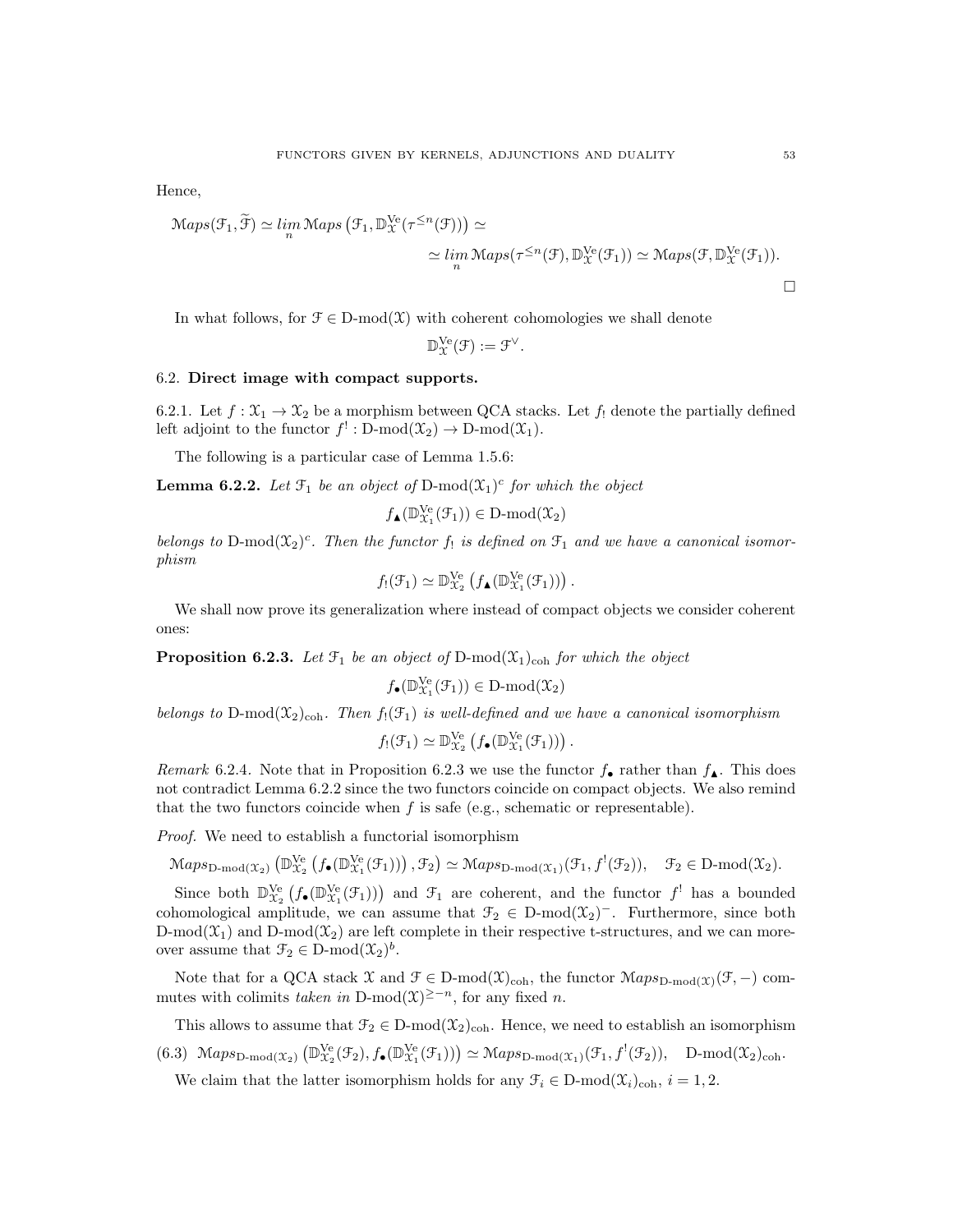Indeed, the definition of  $f_{\bullet}$  (see [DrGa1, Sect. 7.4.1]) allows to reduce the proof of (6.3) to the case when  $\mathfrak{X}_1$  is a scheme. Thus, we can assume that  $\mathfrak{F}_1 \in \mathbb{D}\text{-mod}(\mathfrak{X}_1)^c$  and that f is safe, so  $f_{\bullet} = f_{\bullet}$ . In this case, the right-hand side of (6.3) identifies with

$$
\mathrm{ev}_{\mathrm{D-mod}(\mathfrak{X}_1)}\left(\mathbb{D}_{\mathfrak{X}_1}^{\mathrm{Ve}}(\mathcal{F}_1)\otimes f^!(\mathcal{F}_2)\right)\simeq \mathrm{ev}_{\mathrm{D-mod}(\mathfrak{X}_2)}\left(\mathcal{F}_2\otimes f_\blacktriangle(\mathbb{D}_{\mathfrak{X}_1}^{\mathrm{Ve}}(\mathcal{F}_1))\right).
$$

Moreover, by [DrGa1, Lemma 10.4.2(a)], the object  $f_{\blacktriangle}(\mathbb{D}_{X_1}^{Ve}(\mathcal{F}_1)) \in D\text{-mod}(\mathcal{X}_2)$  is safe.

Let X be any QCA stack, and  $\mathcal{F} \in \mathcal{D}$ -mod $(\mathcal{X})_{coh}$ ,  $\mathcal{F}' \in \mathcal{D}$ -mod $(\mathcal{X})$ . The morphism  $(5.3)$  gives rise to a map

(6.4) 
$$
\text{ev}_{\text{D-mod}(\mathfrak{X})}(\mathfrak{F}\otimes\mathfrak{F}')\to\text{Maps}_{\text{D-mod}(\mathfrak{X})}(\mathbb{D}_{\mathfrak{X}}^{\text{Ve}}(\mathfrak{F}),\mathfrak{F}').
$$

The map  $\leftarrow$  in (6.3) will be the map (6.4) for  $\mathfrak{X} := \mathfrak{X}_2$ ,  $\mathfrak{F} := \mathfrak{F}_2$ ,  $\mathfrak{F}' = f_{\blacktriangle}(\mathbb{D}_{\mathfrak{X}_1}^{V\mathbf{e}}(\mathfrak{F}_1))$ . Hence, it remains to show that the map  $(6.4)$  is an isomorphism whenever  $\mathcal{F}'$  is safe.

We have:

$$
\mathrm{ev}_{\mathrm{D-mod}(\mathfrak{X})}\,(\mathfrak{F}\otimes\mathfrak{F}')\simeq (p_{\mathfrak{X}})_{\blacktriangle}(\mathfrak{F}\overset{!}{\otimes}\mathfrak{F}'),
$$

and by [DrGa1, Lemma 7.3.5],

$$
\operatorname{Maps}_{D\text{-}\mathrm{mod}(\mathfrak{X})} \left( \mathbb{D}_{\mathfrak{X}}^{\mathrm{Ve}}(\mathcal{F}), \mathcal{F}' \right) = (p_{\mathfrak{X}}) \bullet (\mathcal{F} \overset{!}{\otimes} \mathcal{F}'),
$$

and the map (6.4) comes from the natural transformation  $(px) \rightarrow (px) \rightarrow (px)$ .

Finally, if  $\mathcal{F}'$  is safe, then so is  $\mathcal{F} \overset{!}{\otimes} \mathcal{F}'$ , and hence the map

$$
(p_{\mathfrak{X}})_{\blacktriangle}(\mathfrak{F} \overset{!}{\otimes} \mathfrak{F}') \to (p_{\mathfrak{X}})_{\bullet}(\mathfrak{F} \overset{!}{\otimes} \mathfrak{F}')
$$

is an isomorphism by [DrGa1, Proposition 9.2.9].

6.2.5. For a QCA algebraic stack, we consider the object

$$
k_{\mathfrak{X}} := \mathbb{D}_{\mathfrak{X}}^{\mathrm{Ve}}(\omega_{\mathfrak{X}}) \in \mathrm{D}\text{-}\mathrm{mod}(\mathfrak{X})_{\mathrm{coh}}.
$$

By Proposition 6.2.3, the object

$$
(\Delta_{\mathcal{X}})_{!}(k_{\mathcal{X}}) \in D\text{-mod}(\mathcal{X} \times \mathcal{X})_{\text{coh}}
$$

is well-defined and is isomorphic to

$$
\mathbb{D}^{\mathrm{Ve}}_{\mathfrak{X}\times\mathfrak{X}}\left((\Delta_{\mathfrak{X}})_{\blacktriangle}(\omega_{\mathfrak{X}})\right),
$$

where we recall that  $(\Delta_{\mathfrak{X}})_{\blacktriangle} \simeq (\Delta_{\mathfrak{X}})_{\blacktriangleright}$ , since  $\Delta_{\mathfrak{X}}$  is representable and hence safe.

Note, however, that neither  $(\Delta_{\mathfrak{X}})_{\blacktriangle}(\omega_{\mathfrak{X}})$  nor  $(\Delta_{\mathfrak{X}})_{!}(k_{\mathfrak{X}})$  are in general compact.

We define the functor

 $\text{Ps-Id}_{\mathfrak{X}} : \text{D-mod}(\mathfrak{X}) \to \text{D-mod}(\mathfrak{X})$ 

to be given by the kernel  $(\Delta_{\mathfrak{X}})$ !( $k_{\mathfrak{X}}$ ) in the sense of Sect. 6.1.4

6.3. The theorem for stacks.

 $\Box$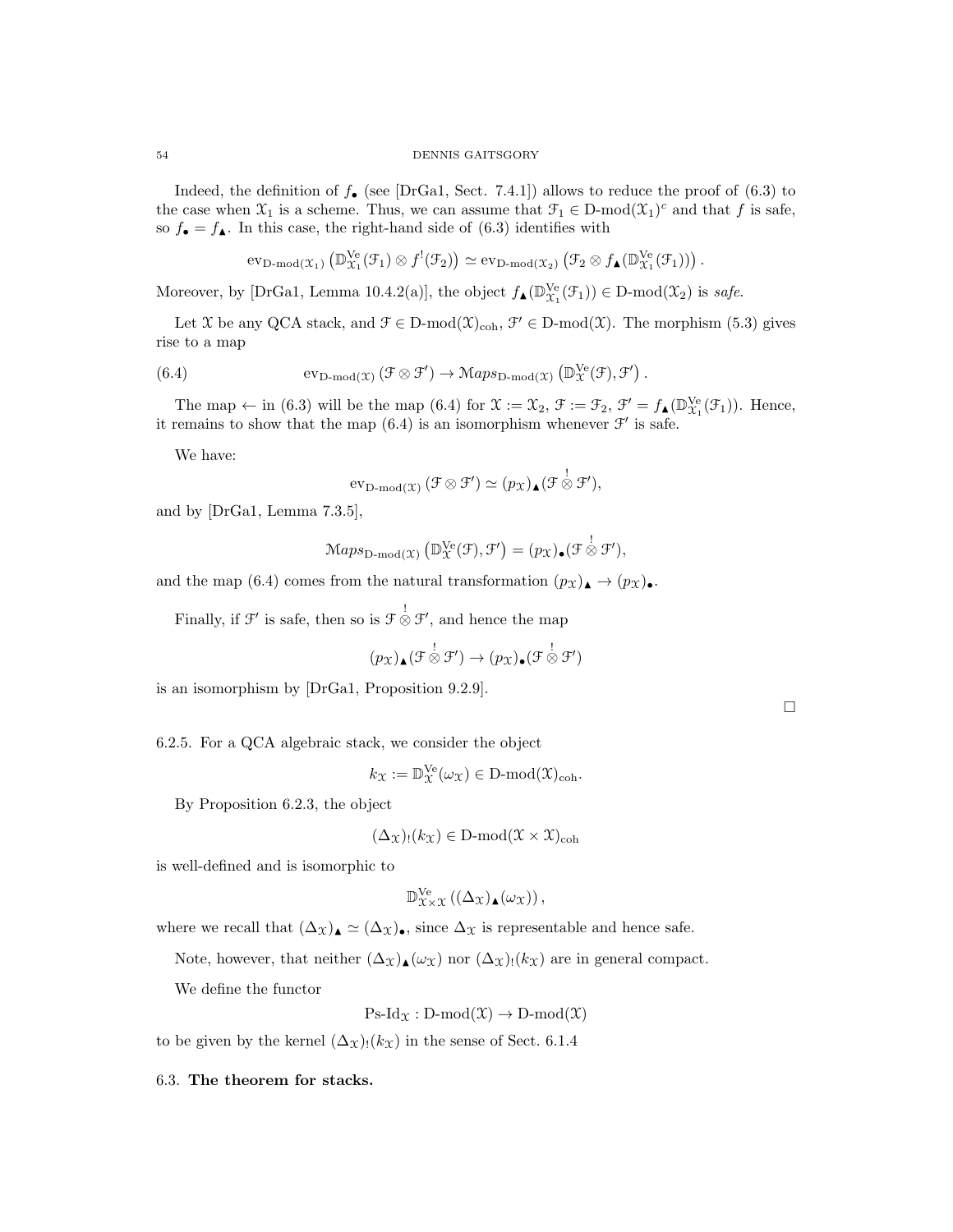6.3.1. We have the following analog of Theorem 1.3.4 for QCA stacks.

**Theorem 6.3.2.** Let Q be an object of D-mod $(\mathfrak{X}_1 \times \mathfrak{X}_2)_{\text{coh}}$ . Assume that the corresponding functor

$$
\mathsf{F}_{\mathfrak{X}_1 \to \mathfrak{X}_2, \mathfrak{Q}} : D\text{-mod}(X_1) \to D\text{-mod}(X_2)
$$

admits a continuous right adjoint. Then the functor

$$
\mathsf{F}_{\mathfrak{X}_2 \rightarrow \mathfrak{X}_1, \mathbb{D}_{\mathfrak{X}_1 \times \mathfrak{X}_2}^{\mathsf{Ve}}(\mathfrak{Q})} : \mathsf{D}\text{-}\mathrm{mod}(X_2) \rightarrow \mathsf{D}\text{-}\mathrm{mod}(X_1)
$$

identifies canonically with

$$
\operatorname{D-mod}(\mathfrak{X}_2) \stackrel{(\mathsf{F}_{\mathfrak{X}_1 \to \mathfrak{X}_2, \mathfrak{Q}})^R}{\longrightarrow} \operatorname{D-mod}(\mathfrak{X}_1) \stackrel{\operatorname{Ps-Id}_{\mathfrak{X}_1}}{\longrightarrow} \operatorname{D-mod}(\mathfrak{X}_1).
$$

6.3.3. Using Lemma 1.5.3, from Theorem 6.3.2 we obtain:

**Corollary 6.3.4.** Let Q be an object of D-mod $(\mathfrak{X}_1 \times \mathfrak{X}_2)_{\text{coh}}$ . Assume that the corresponding functor

 $\mathsf{F}_{\mathfrak{X}_1 \to \mathfrak{X}_2,\mathfrak{Q}} : D\text{-mod}(X_1) \to D\text{-mod}(X_2)$ 

admits a continuous right adjoint. Then the functor

$$
\textnormal{F}_{\mathfrak{X}_1 \to \mathfrak{X}_2,\mathbb{D}_{\mathfrak{X}_1 \times \mathfrak{X}_2}^{\textnormal{Ve}}(\mathfrak{Q})} : \textnormal{D-mod}(X_1) \to \textnormal{D-mod}(X_2)
$$

identifies canonically with

$$
\text{D-mod}(\mathfrak{X}_1) \overset{\text{Ps-Id}_{\mathfrak{X}_1}}{\longrightarrow} \text{D-mod}(\mathfrak{X}_1) \overset{(\text{F}_{\mathfrak{X}_1 \rightarrow \mathfrak{X}_2, 0})^{\text{op}}}{\longrightarrow} \text{D-mod}(\mathfrak{X}_2).
$$

## 6.4. Proof of Theorem 6.3.2.

6.4.1. Let  $\mathcal{Y}_1$  and  $\mathcal{Y}_2$  be QCA stacks, let M be an object of D-mod( $\mathcal{Y}_1$ )<sub>coh</sub>, and let

 $G: D\text{-mod}(\mathcal{Y}_1) \to D\text{-mod}(\mathcal{Y}_2),$ 

given by a kernel  $\mathcal{P} \in D\text{-mod}(\mathcal{Y}_1 \times \mathcal{Y}_2)_{\text{coh}}$ . Assume that G preserves compactness.

We wish to know when the map

(6.5) 
$$
G^{\rm op}(\mathbb{D}_{\mathcal{Y}_1}^{\rm Ve}(\mathcal{M})) = G^{\rm op}(\mathcal{M}^{\vee}) \to G(\mathcal{M})^{\vee}
$$

of (5.5) is an isomorphism.

Consider the map

(6.6) 
$$
\mathsf{G}(\mathcal{M}) = (\mathrm{pr}_2)_\blacktriangle(\mathrm{pr}_1^!(\mathcal{M}) \overset{!}{\otimes} \mathcal{P}) \to (\mathrm{pr}_2)_\bullet(\mathrm{pr}_1^!(\mathcal{M}) \overset{!}{\otimes} \mathcal{P})
$$

of (6.1).

**Lemma 6.4.2.** If  $(6.6)$  is an isomorphism, then so is  $(6.5)$ .

Remark 6.4.3. The proof of Lemma 6.4.2 will show that if  $(6.6)$  is an isomorphism, then  $G(\mathcal{M})$ has coherent cohomologies and hence  $G(\mathcal{M})^{\vee}$  is the same as  $\mathbb{D}_{\mathcal{Y}_2}^{\mathcal{V}_e}(G(\mathcal{M}))$ .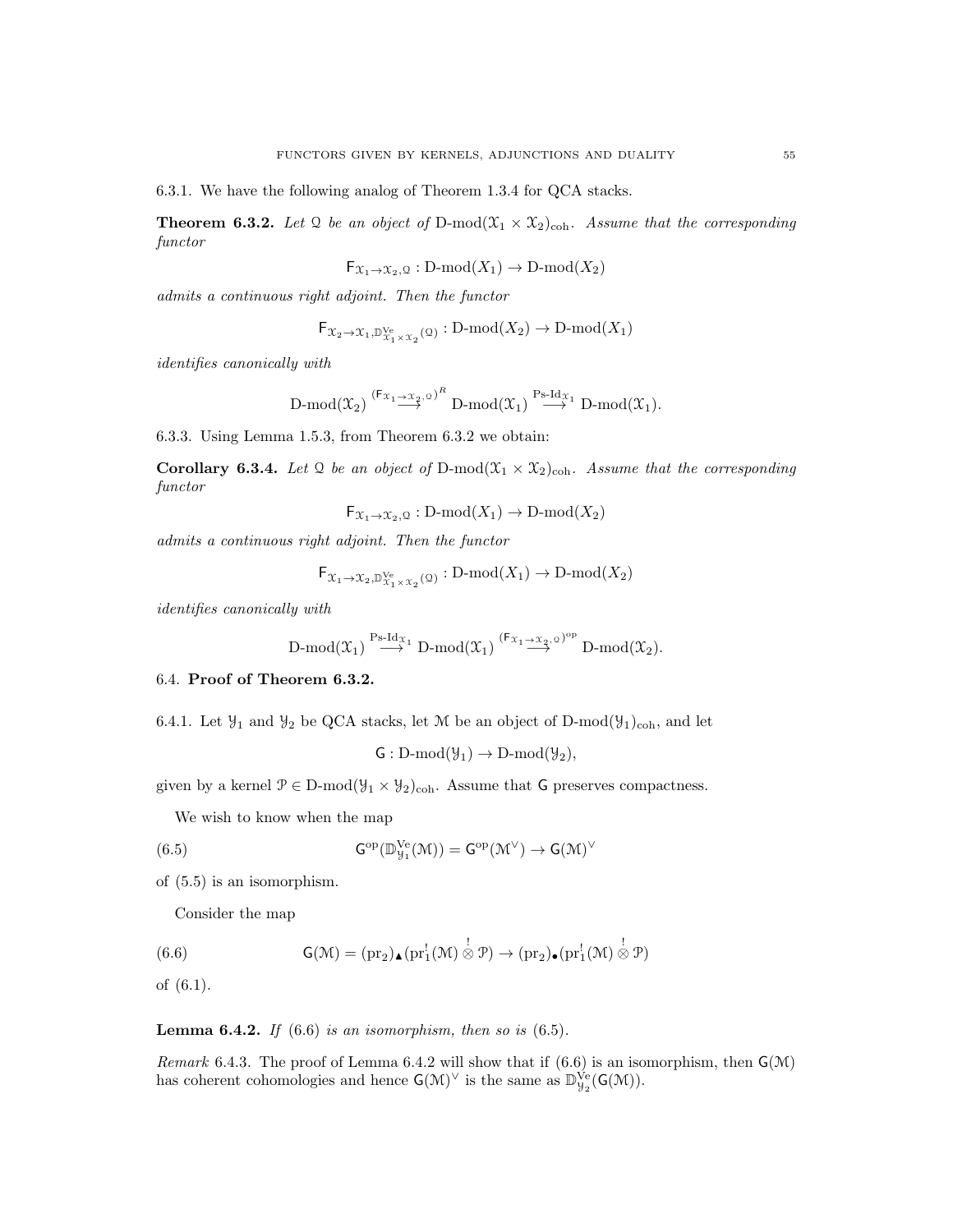6.4.4. Let us assume Lemma 6.4.2 and finish the proof of the theorem. We need to show that the functor  $\mathsf{F}_{\mathfrak{X}_1\to\mathfrak{X}_2,\mathfrak{Q}}$  satisfies the condition of Theorem 5.2.3.

We will apply Lemma 6.4.2 in the following situation. We take

$$
\mathcal{Y}_1 = \mathcal{X}_1 \times \mathcal{X}_1, \ \mathcal{Y}_2 = \mathcal{X}_1 \times \mathcal{X}_2, \ \mathcal{M} = (\Delta_{\mathcal{X}_1})_{\blacktriangle}(\omega_{\mathcal{X}_1}), \ \mathsf{G} = \mathrm{Id}_{D\text{-mod}(\mathcal{X}_1)} \otimes \mathsf{F}_{\mathcal{X}_1 \to \mathcal{X}_2, \mathsf{Q}},
$$
that

 $SO$ 

 $\mathcal{P} \in \mathcal{D}$ -mod $(\mathcal{X}_1 \times \mathcal{X}_1 \times \mathcal{X}_1 \times \mathcal{X}_2)$ 

is

 $\sigma_{2,3}\left((\Delta_{\mathfrak{X}_1})_{\blacktriangle}(\omega_{\mathfrak{X}_1})\boxtimes\mathfrak{Q}\right),$ 

where  $\sigma_{2,3}$  is the transposition of the corresponding factors.

Base change for the  $\blacktriangle$ -pushforward and !-pullback for the Cartesian diagram

$$
\begin{array}{ccc}\n\mathfrak{X}_{1} \times \mathfrak{X}_{1} \times \mathfrak{X}_{1} \times \mathfrak{X}_{2} & \xrightarrow{\sigma_{4,5}(\Delta_{\mathfrak{X}_{1} \times \mathfrak{X}_{1}} \times \text{id}_{\mathfrak{X}_{1} \times \mathfrak{X}_{2}})} & \mathfrak{X}_{1} \times \mathfrak{X}_{1} \times \mathfrak{X}_{1} \times \mathfrak{X}_{1} \times \mathfrak{X}_{1} \times \mathfrak{X}_{2} \\
\downarrow & & \downarrow^2 \\
\mathfrak{X}_{1} \times \mathfrak{X}_{2} & \xrightarrow{\Delta_{\mathfrak{X}_{1}}^{2} \times \text{Id}_{\mathfrak{X}_{2}}} & \mathfrak{X}_{1} \times \mathfrak{X}_{1} \times \mathfrak{X}_{1} \times \mathfrak{X}_{2} \\
\end{array}
$$

(here  $\Delta_{\chi_2}^2$  denotes the diagonal morphism  $\chi_1 \to \chi_1 \times \chi_1 \times \chi_1$ ) implies that in our case the left-hand side in (6.6) is canonically isomorphic to

 $\mathcal{Q} \in \mathbf{D}\text{-mod}(\mathcal{X}_1 \times \mathcal{X}_2).$ 

Now, the base change morphism for the  $\bullet$ -pushforward and !-pullback is not always an isomorphism, but by [DrGa1, Proposition 7.6.8] it is an isomorphism for eventually coconnective objects. Hence, the right-hand side in (6.6) identifies with

(6.7) 
$$
(p_{\mathfrak{X}_1 \times \mathfrak{X}_1} \times \mathrm{id}_{\mathfrak{X}_1 \times \mathfrak{X}_2}) \bullet \circ (\Delta^2_{\mathfrak{X}_1} \times \mathrm{Id}_{\mathfrak{X}_2}) \bullet (\mathfrak{Q}).
$$

Again, the •-pushforward is not always functorial with respect to compositions of morphisms (see [DrGa1, Sect. 7.8.7]), but it is functorial when evaluated on eventually coconnective objects by  $[DrGa1, Sect. 7.8.6(iii)].$  Hence,  $(6.7)$  is isomorphic to  $\Omega$ , as required.

 $\Box$ Theorem 6.3.2]

6.4.5. Proof of Lemma 6.4.2. By [DrGa1, Lemma 9.4.7(b)], we can find an inverse system of objects  $\mathcal{M}_n \in \mathcal{D}\text{-mod}(\mathcal{Y}_1)^c$ , equipped with a compatible system of maps

$$
\mathfrak{M}\to \mathfrak{M}_n,
$$

such that  $Cone(M \to M_n) \in D-mod(\mathcal{Y}_1)^{\geq n}$ . Then

$$
\mathbb{D}_{\mathcal{Y}_1}^{\mathrm{Ve}}(\mathcal{M}) \simeq \operatorname{colim}_{n} \mathbb{D}_{\mathcal{Y}_1}^{\mathrm{Ve}}(\mathcal{M}_n),
$$

since the functor  $\mathbb{D}_{\mathcal{Y}_1}^{Ve}$  has a bounded cohomological amplitude.

Hence, the left-hand side in (6.5) is given by

$$
\underset{n}{\text{colim}}\, \mathsf{G}^{\text{op}}(\mathbb{D}_{\mathcal{Y}_1}^{\text{Ve}}(\mathcal{M}_n)) \simeq \underset{n}{\text{colim}}\, \mathbb{D}_{\mathcal{Y}_2}^{\text{Ve}}\left(\mathsf{G}(\mathcal{M}_n)\right).
$$

By Proposition 6.1.9, in order to prove that (6.5) is an isomorphism, it suffices to show that for every integer k there exists  $n_0$  such that the map

$$
\mathsf{G}(\mathfrak{M}) \to \mathsf{G}(\mathfrak{M}_n)
$$

induces an isomorphism in cohomological degrees  $\leq k$  for  $n \geq n_0$ .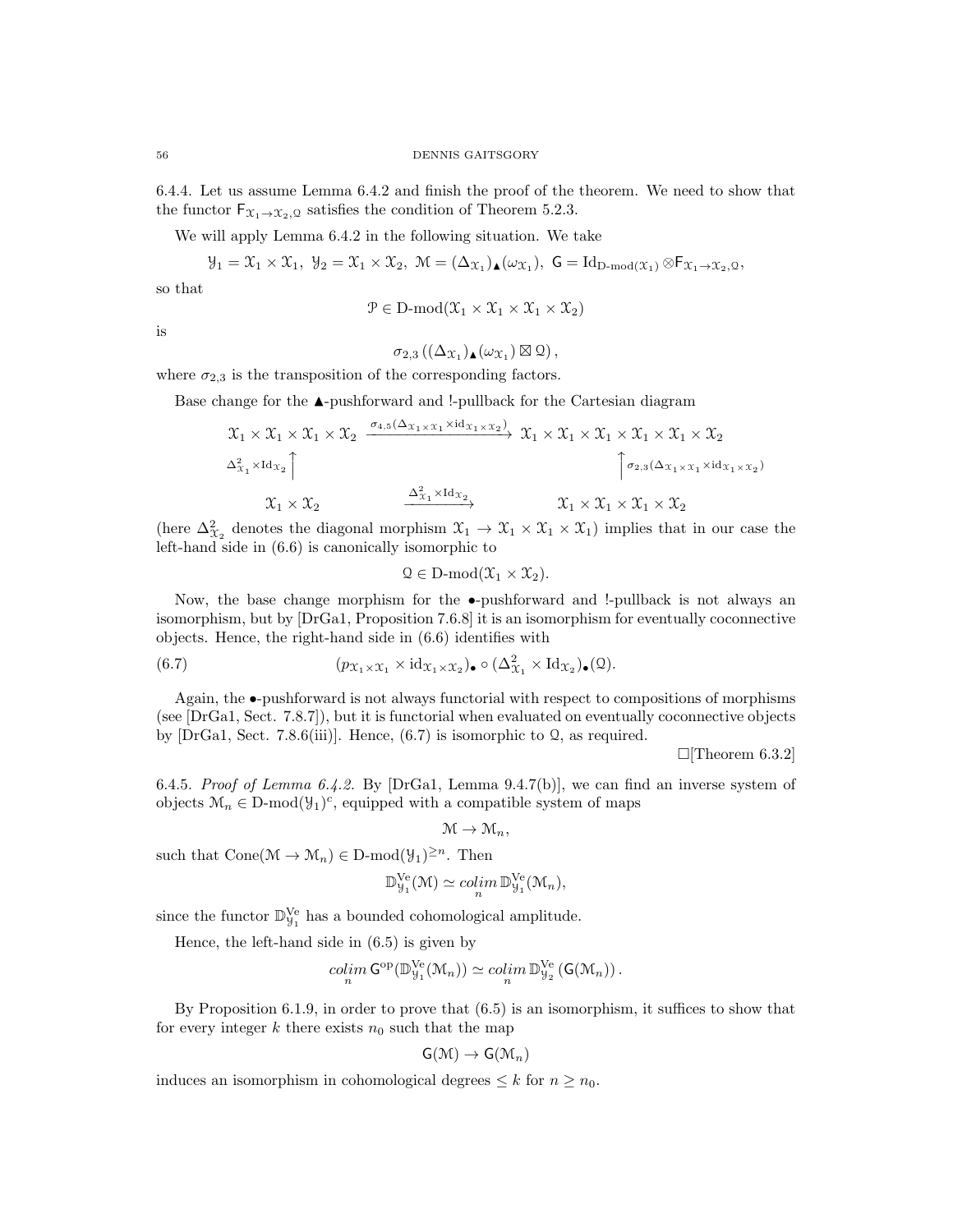Consider the commutative diagram

$$
\begin{array}{ccc}\n\mathsf{G}(\mathcal{M}_{n}) & \xrightarrow{\hspace{0.5cm} \mathsf{=}} & (\mathrm{pr}_{2})_{\blacktriangle}(\mathrm{pr}_{1}^{!}(\mathcal{M}_{n}) \overset{\dagger}{\otimes} \mathcal{P}) & \xrightarrow{\hspace{0.5cm} \mathsf{=}} & (\mathrm{pr}_{2})_{\blacktriangleright}(\mathrm{pr}_{1}^{!}(\mathcal{M}_{n}) \overset{\dagger}{\otimes} \mathcal{P}) \\
\uparrow & & \uparrow & \uparrow & \uparrow \\
\mathsf{G}(\mathcal{M}) & \xrightarrow{\hspace{0.5cm} \mathsf{=}} & (\mathrm{pr}_{2})_{\blacktriangle}(\mathrm{pr}_{1}^{!}(\mathcal{M}) \overset{\dagger}{\otimes} \mathcal{P}) & \xrightarrow{\hspace{0.5cm} \mathsf{=}} & (\mathrm{pr}_{2})_{\blacktriangleright}(\mathrm{pr}_{1}^{!}(\mathcal{M}) \overset{\dagger}{\otimes} \mathcal{P}).\n\end{array}
$$

By assumption, the bottom horizontal arrows in (6.8) are isomorphisms. We have the following assertion, proved below:

**Lemma 6.4.6.** For any  $N \in D\text{-mod}(\mathcal{Y}_1)^c$  and  $\mathcal{P} \in D\text{-mod}(\mathcal{Y}_1 \times \mathcal{Y}_2)$ , the map

$$
(\mathrm{pr}_2)_\blacktriangle(\mathrm{pr}_1^!(\mathcal{N})\overset{!}{\otimes}\mathcal{P})\to(\mathrm{pr}_2)_\bullet(\mathrm{pr}_1^!(\mathcal{N})\overset{!}{\otimes}\mathcal{P})
$$

is an isomorphism.

Assuming Lemma 6.4.6, we obtain that the top horizontal arrows in (6.8) are also isomorphisms. Hence, it is sufficient to show that for every integer k there exists  $n_0$  such that the map

$$
(\mathrm{pr}_2)_\bullet(\mathrm{pr}_1^!(\mathcal{M}) \overset{!}{\otimes} \mathcal{P}) \to (\mathrm{pr}_2)_\bullet(\mathrm{pr}_1^!(\mathcal{M}_n) \overset{!}{\otimes} \mathcal{P})
$$

induces an isomorphism in cohomological degrees  $\leq k$  for  $n \geq n_0$ .

However, this follows from the fact that the functor  $\stackrel{!}{\otimes}$  has a bounded cohomological amplitude, and the functor of •-direct image is left t-exact up to a cohomological shift.

 $\Box$ [Lemma 6.4.2]

6.4.7. Proof of Lemma 6.4.6. First, by  $[DrGa1,$  Proposition 9.3.7 the map

$$
(\mathrm{pr}_2)_\blacktriangle(\mathrm{pr}_1^!(\mathcal{N}')\overset{!}{\otimes}\mathcal{P}')\to(\mathrm{pr}_2)_\bullet(\mathrm{pr}_1^!(\mathcal{N}')\overset{!}{\otimes}\mathcal{P}')
$$

is an isomorphism for any  $\mathcal{N}' \in D\text{-mod}(\mathcal{Y}_1)$  and  $\mathcal{P}' \in D\text{-mod}(\mathcal{Y}_1 \times \mathcal{Y}_2)^c$ . Hence, it suffices to show that for  $N \in D\text{-mod}(\mathcal{Y}_1)^c$ , the functor

$$
\mathcal{P}\mapsto (\mathrm{pr}_2)_\bullet(\mathrm{pr}_1^!(\mathcal{N})\overset{!}{\otimes}\mathcal{P})
$$

is continuous.

This is equivalent to showing that for any fixed  $\mathcal{M} \in \mathcal{D}\text{-mod}(\mathcal{Y}_2)^c$ , the functor

$$
\mathcal{P} \mapsto \mathcal{M}aps_{\mathrm{D-mod}(\mathcal{Y}_2)}\left(\mathcal{M}, (\mathrm{pr}_2)_\bullet(\mathrm{pr}_1^!(\mathcal{N}) \overset{!}{\otimes} \mathcal{P})\right)
$$

is continuous. We have:

$$
\mathrm{Maps}_{\mathrm{D-mod}(\mathcal{Y}_2)}\left(\mathcal{M}, (\mathrm{pr}_2)_\bullet(\mathrm{pr}_1^!(\mathcal{N}) \overset{!}{\otimes} \mathcal{P})\right) \simeq \mathrm{Maps}_{\mathrm{D-mod}(\mathcal{Y}_1 \times \mathcal{Y}_2)}(k_{\mathcal{Y}_1} \boxtimes \mathcal{M}, \mathrm{pr}_1^!(\mathcal{N}) \overset{!}{\otimes} \mathcal{P}),
$$

which by [DrGa1, Lemma 7.3.5] can be rewritten as

$$
(p_{\mathcal{Y}_1 \times \mathcal{Y}_2}) \bullet \left( \mathbb{D}_{\mathcal{Y}_1 \times \mathcal{Y}_2}^{V\mathbf{e}}(k_{\mathcal{Y}_1} \boxtimes \mathcal{M}) \overset{!}{\otimes} \mathrm{pr}_1^1(\mathcal{N}) \overset{!}{\otimes} \mathcal{P} \right) \simeq (p_{\mathcal{Y}_1 \times \mathcal{Y}_2}) \bullet \left( (\mathcal{N} \boxtimes \mathbb{D}_{\mathcal{Y}_2}^{V\mathbf{e}}(\mathcal{M})) \overset{!}{\otimes} \mathcal{P} \right).
$$

Now, the object

$$
\mathcal{N}\boxtimes \mathbb{D}_{\mathcal{Y}_2}^{Ve}(\mathcal{M})\in D\text{-mod}(\mathcal{Y}_1\times \mathcal{Y}_2)
$$

is compact, and hence, by [DrGa1, Proposition 9.2.3], safe. This implies the assertion of the lemma, by the definition of safety.

 $\Box$ [Lemma 6.4.6]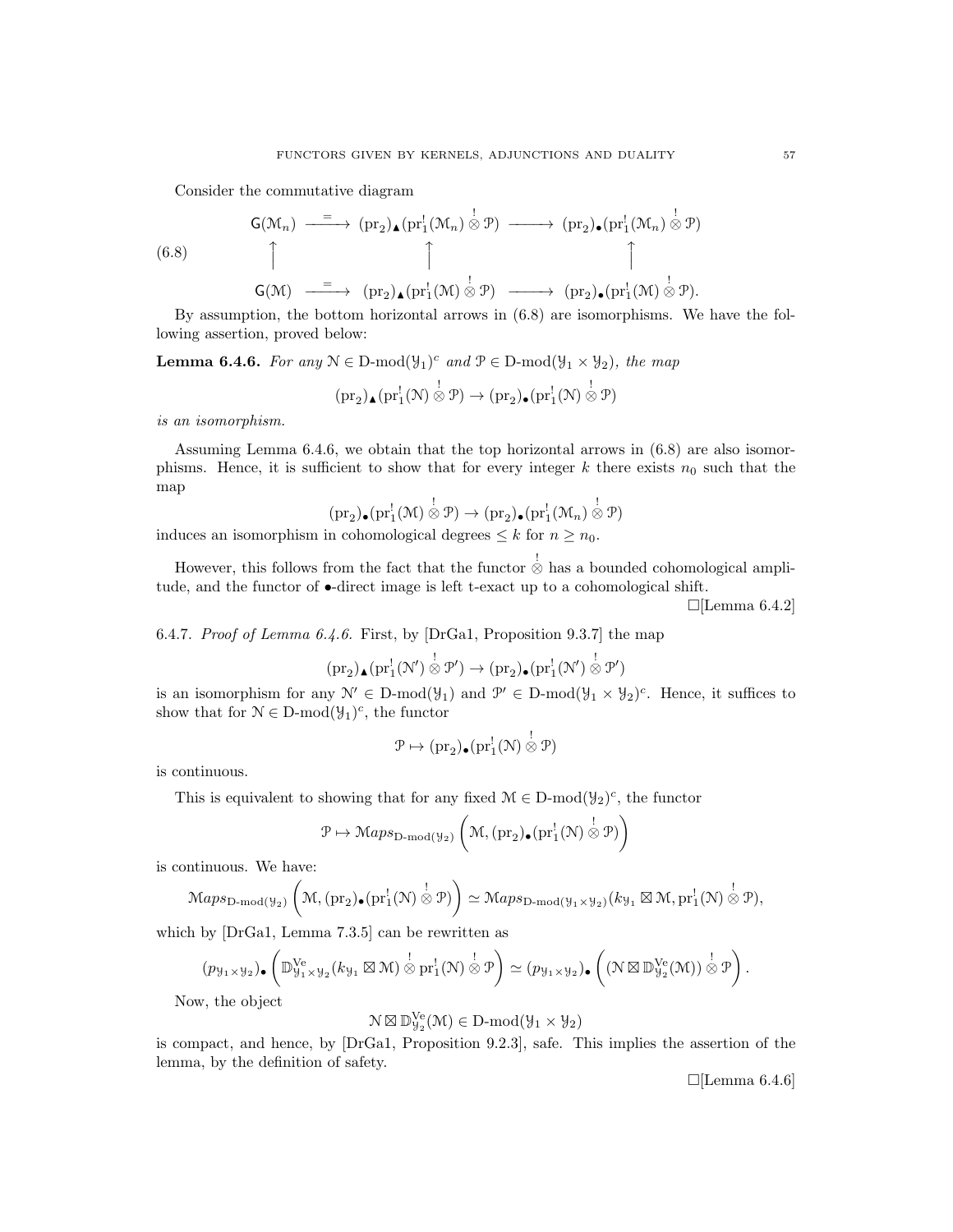#### 58 DENNIS GAITSGORY

6.5. Mock-proper stacks. We shall now discuss some applications of Theorem 6.3.2.

6.5.1. Let us call a QCA stack  $\mathfrak X$  mock-proper if the functor  $(p_{\mathfrak X})$  preserves compactness. (Recall that  $(p_\mathfrak{X})_\blacktriangle|_{\mathrm{D-mod}(\mathfrak{X})^c} = (p_\mathfrak{X})_\blacktriangle|_{\mathrm{D-mod}(\mathfrak{X})^c}$ , so the above condition is equivalent to  $(p_\mathfrak{X})_\blacktriangle$ preserving compactness.)

An example of a mock-proper stack will be given in Sect. 6.8. Another set of examples is supplied by Corollary 7.6.10.

Note that from Corollary 1.4.3, we obtain that  $\mathfrak X$  is mock-proper if and only if the functor  $(p_{\mathfrak{X}})$ , left adjoint to  $p_{\mathfrak{X}}'$ , is defined.

**Proposition 6.5.2.** Let  $X$  be mock-proper and smooth of dimension n. Then we have a canonical isomorphism of functors

$$
(p_{\mathfrak{X}})_{\blacktriangle} \simeq (p_{\mathfrak{X}})_{!} \circ \operatorname{Ps-Id}_{\mathfrak{X}}[2n].
$$

*Proof.* We apply Corollary 6.3.4 to the functor  $(p_X)$ . The functor in question is given by the kernel  $\omega_{\mathfrak{X}} \in D\text{-mod}(\mathfrak{X})$ . Since  $(p_{\mathfrak{X}})$ !  $\simeq ((p_{\mathfrak{X}})_{\bullet})^{\text{op}}$ , we obtain that the functor  $(p_{\mathfrak{X}})$ !  $\circ$  Ps-Id<sub>X</sub> is given by the kernel  $k_{\mathfrak{X}}$ . Since X is smooth of dimension n, we obtain that  $(p_{\mathfrak{X}})$   $\circ$  Ps-Id<sub>X</sub>[2n] is given by the kernel  $\omega_{\mathfrak{X}}$ , i.e., the same as  $(p_{\mathfrak{X}})_{\blacktriangle}$ .

 $\Box$ 

Remark 6.5.3. Retracing the proof of Theorem 6.3.2 one can prove the following generalization of Proposition 6.5.2. Let  $\mathcal X$  be mock-proper, but not necessarily smooth. Then there is a canonical isomorphism

$$
(p_{\mathfrak{X}})_{\blacktriangle} \simeq (p_{\mathfrak{X}})_{!} \circ \mathsf{F}_{\mathfrak{X} \to \mathfrak{X}, (\Delta_{\mathfrak{X}})_{!}(\omega_{\mathfrak{X}})}.
$$

6.5.4. Passing to dual functors in Proposition 6.5.2, and using Lemma 1.5.3, we obtain:

**Corollary 6.5.5.** Let  $\mathfrak X$  be mock-proper and smooth of dimension n. Then we have a canonical isomorphism of functors

$$
p_{\mathcal{X}}^! \simeq \text{Ps-Id}_{\mathcal{X}} \circ ((p_{\mathcal{X}})_{\blacktriangle})^R [2n].
$$

For a mock-proper stack, we shall denote by  $\omega_{\mathfrak{X},\text{mock}}$  the object

 $((p_{\mathfrak{X}})_{\blacktriangle})^R(k) \in \mathbb{D}\text{-mod}(\mathfrak{X}).$ 

We note that when X is a proper scheme,  $\omega_{\mathfrak{X},\text{mock}} = \omega_{\mathfrak{X}}$ .

Note that Corollary 6.5.5 can be reformulated as saying that for  $\mathfrak X$  smooth of dimension n we have:

 $\text{Ps-Id}_{\mathcal{X}}(\omega_{\mathcal{X},\text{mock}})[2n] \simeq \omega_{\mathcal{X}}.$ 

Remark 6.5.6. Again, if  $\mathfrak X$  is mock-proper, but not necessarily smooth, we have

$$
F_{\mathcal{X}\to\mathcal{X},(\Delta_{\mathcal{X}})_{!}(\omega_{\mathcal{X}})}(\omega_{\mathcal{X},\mathrm{mock}})\simeq\omega_{\mathcal{X}}.
$$

#### 6.6. Truncative and co-truncative substacks.

6.6.1. Co-truncative substacks. Let  $j : \mathfrak{X}_1 \hookrightarrow \mathfrak{X}_2$  be an open embedding of QCA stacks. Recall that according to  $[\text{DrGa2}, \text{Definition 3.1.5}],$  *j* is said to be *co-truncative* if the partially defined left adjoint to  $j^!,$  i.e., the functor  $j_!,$  is defined on all D-mod $(\mathfrak{X}_1)$ .

According to Corollary 1.4.3, this condition is equivalent to the functor  $j_{\bullet}$  (which is the same as  $j_{\blacktriangle}$ ) preserving compactness.

A typical example of a co-truncative open embedding will be considered in Sect. 6.8. Another series of examples is supplied in  $[DrGa2]$ , where it is shown that the moduli stack Bun<sub>G</sub> of Gbundles on X (here G is a reductive group and X a smooth complete curve) can be written as a union of quasi-compact substacks under co-truncative open embeddings.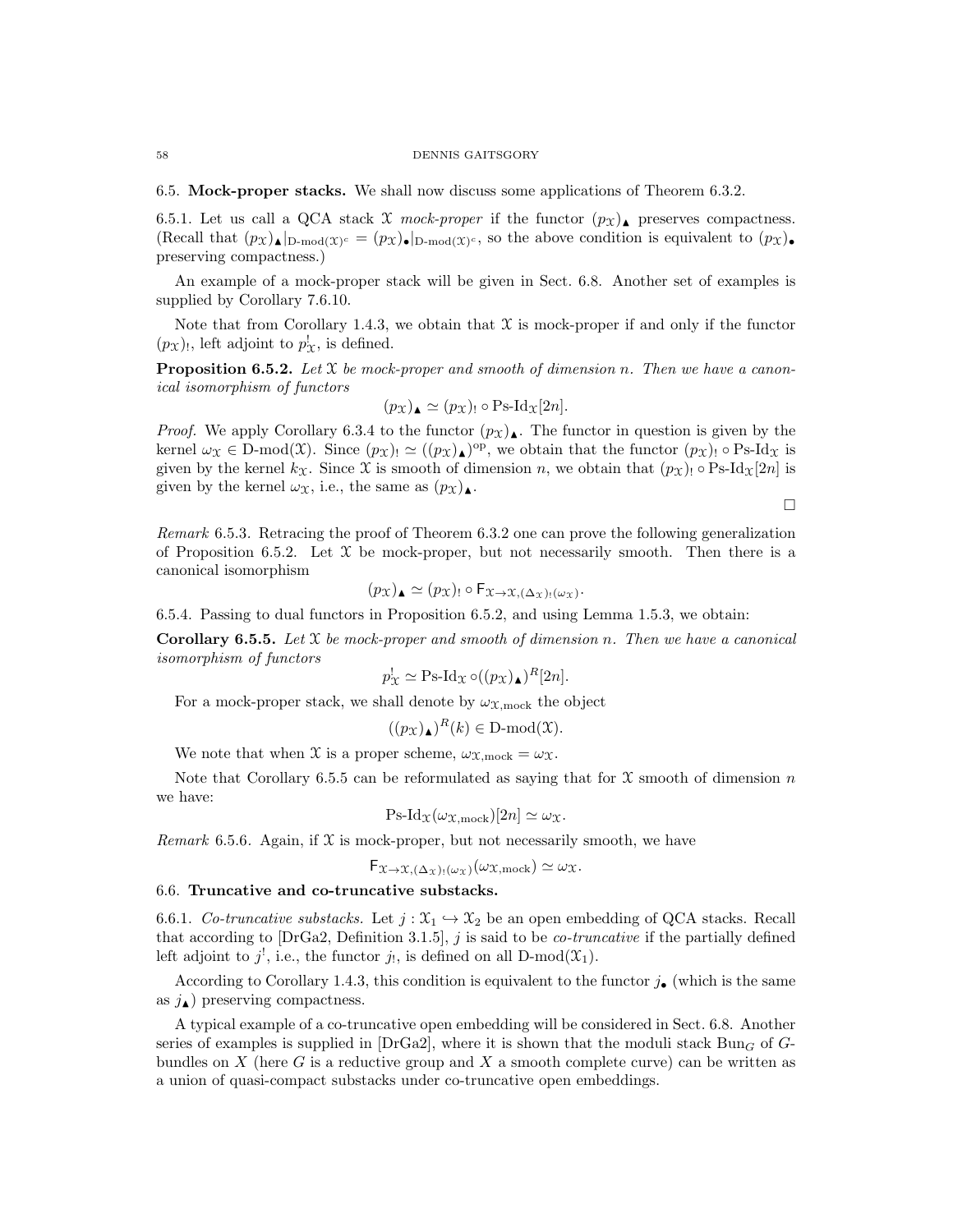**Proposition 6.6.2** (Drinfeld). Let j be co-truncative. Then there is a canonical isomorphism of functors

$$
\text{Ps-Id}_{\mathcal{X}_2} \circ j_{\bullet} \simeq j_! \circ \text{Ps-Id}_{\mathcal{X}_1}.
$$

Just as an illustration, we will give a proof of Proposition 6.6.2 using Theorem 6.3.2. However, one can give a more direct proof, see Lemma 7.5.3.

*Proof.* Consider the functor  $j_{\bullet}$ . It is given by the kernel

(6.9) 
$$
\mathcal{Q} := (\mathrm{id}_{\mathcal{X}_1} \times j) \bullet (\omega_{\mathcal{X}_1}) \in \mathrm{D}\text{-mod}(\mathcal{X}_1 \times \mathcal{X}_2),
$$

where by a slight abuse of notation we denote by  $id_{\mathfrak{X}_1} \times j$  the graph of the map j.

Note that  $j_! \simeq (j_\bullet)^{\rm op}$  by Lemma 1.5.3. Hence, by Corollary 6.3.4 applied to  $j_\bullet$ , the functor  $j_! \circ P$ s-Id $\chi_1$  is given by the kernel

 $\mathbb{D}_{\mathfrak{X}_1\times\mathfrak{X}_1}^{\mathrm{Ve}}(\mathfrak{Q}).$ 

Consider now the functor  $j^!$ . It is also given by the kernel (6.9). Since j is an open embedding, we have  $j' \simeq j^{\bullet}$ , and hence  $(j^{!})^R \simeq j_{\bullet}$ . Hence, by Theorem 6.3.2 applied to  $j^{!}$ , we obtain that Ps-Id $\chi_2 \circ j_{\bullet}$  is also given by

 $\mathbb{D}_{\mathfrak{X}_1\times\mathfrak{X}_1}^{\mathrm{Ve}}(\mathfrak{Q}),$ 

as required. <sup>4</sup>

Passing to the dual functors, we obtain:

Corollary 6.6.3. There is a canonical isomorphism of functors

 $\text{Ps-Id}_{\mathfrak{X}_1} \circ j^? \simeq j^{\bullet} \circ \text{Ps-Id}_{\mathfrak{X}_2},$ 

where  $j^?$  denotes the (continuous!) right adjoint of  $j_{\bullet}$ .

6.6.4. Truncative substacks. Let  $i : \mathfrak{X}_1 \to \mathfrak{X}_2$  be a closed embedding. Recall (see [DrGa2, Definition 3.1.5]) that i is said to be *truncative* if the partially defined left adjoint to  $i_{\bullet}$ , i.e., the functor  $i^{\bullet}$ , is defined on all of D-mod $(\mathfrak{X}_2)$ .

According to Corollary 1.4.3, this is equivalent to the functor  $i^!$  preserving compactness. Still, equivalently,  $i$  is truncative if and only if the complementary open embedding is co-truncative; see [DrGa2, Sects. 3.1-3.3] for a detailed discussion of the properties of truncativeness and co-truncativeness.

As in Proposition 6.6.2 we show:

**Proposition 6.6.5.** Let  $i : \mathfrak{X}_1 \to \mathfrak{X}_2$  be truncative. Then we have a canonical isomorphism of functors

$$
i^{\bullet} \circ \text{Ps-Id}_{\mathfrak{X}_2} \simeq \text{Ps-Id}_{\mathfrak{X}_1} \circ i^!
$$

Passing to dual functors, one obtains:

Corollary 6.6.6. There is a canonical isomorphism of functors

 $\text{Ps-Id}_{\mathcal{X}_2} \circ i_? \simeq i_{\bullet} \circ \text{Ps-Id}_{\mathcal{X}_1},$ 

where  $i_?$  is the (continuous!) right adjoint to  $i^!$ .

#### 6.7. Miraculous stacks.

 $\Box$ 

<sup>&</sup>lt;sup>4</sup>Note that the above kernel is isomorphic to  $(\mathrm{id}_{\mathfrak{X}_1} \times j)_! (k_{\mathfrak{X}_1})$ .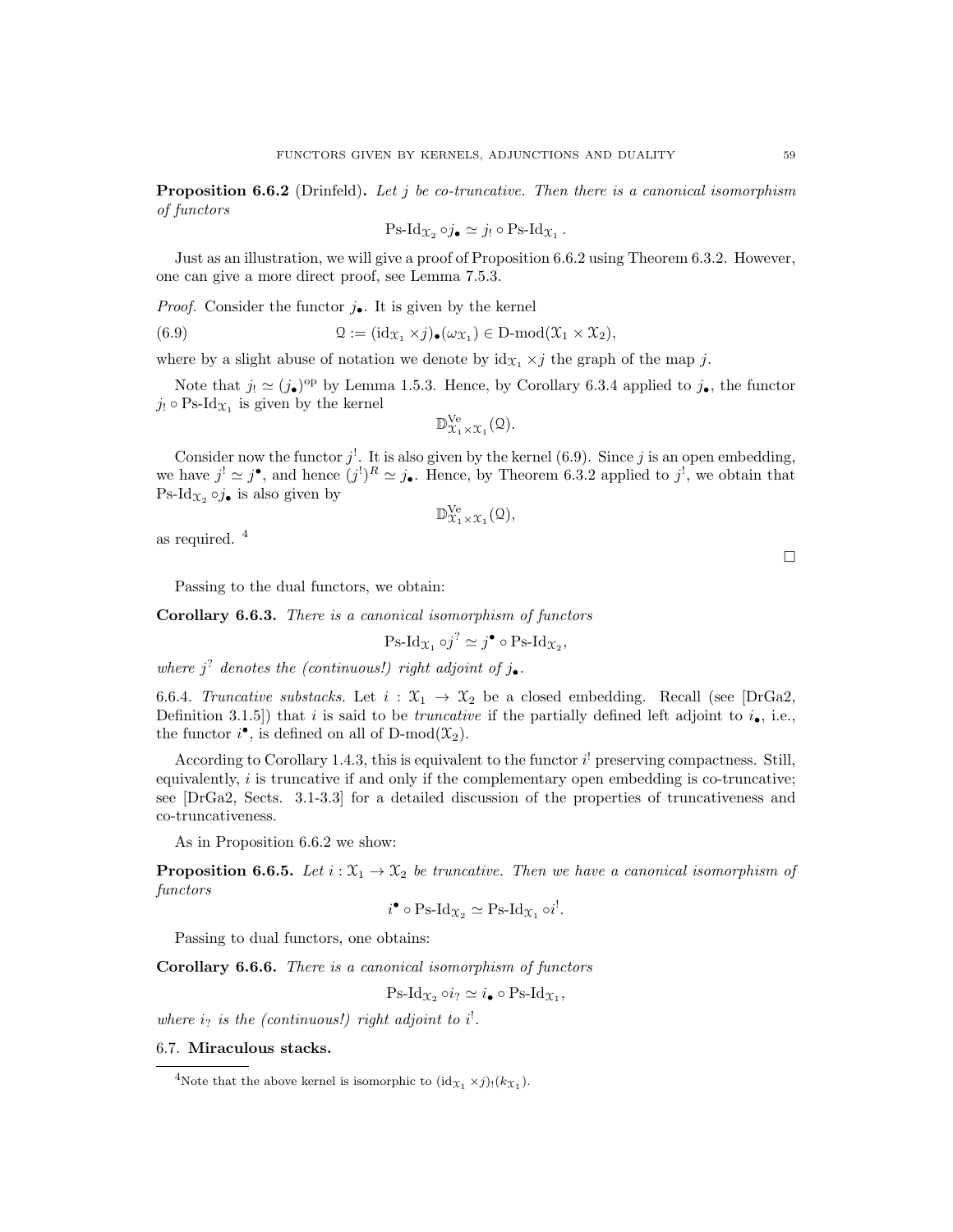#### 60 DENNIS GAITSGORY

6.7.1. Following [DrGa2, Definition 4.5.2], we shall say that a QCA stack  $\mathfrak X$  is miraculous if the category D-mod( $\mathfrak{X}$ ) is Gorenstein (see Sect. 5.4), i.e., if the functor Ps-Id<sub> $\mathfrak{X}$ </sub> is an equivalence.

From Proposition 5.4.6 and Theorem 6.3.2, we obtain:

**Corollary 6.7.2.** Let X be a QCA stack for which the functor  $\text{Ps-Id}_X$  preserves compactness. Then  $\mathfrak X$  is miraculous.

6.7.3. Classifying space of a group. Let G be an affine algebraic group, and consider the stack  $\mathfrak{X} := \text{pt } /G$ . We claim that it is both mock-proper and miraculous.

Indeed, the category D-mod(pt /G) is compactly generated by one object, namely,  $\pi_{\bullet}(k)$ , where  $\pi : \text{pt} \to \text{pt } /G$ . Now,

$$
(p_{\mathrm{pt}/G})_{\bullet}(\pi_{\bullet}(k)) \simeq k \in \mathrm{Vect}^c.
$$

Hence pt  $/G$  is mock-proper.

Similarly, it is easy to see that

$$
(\Delta_{\mathrm{pt}/G})_!(k_{\mathrm{pt}/G}) \simeq (\Delta_{\mathrm{pt}/G})_{\bullet}(k_{\mathrm{pt}/G})[-d_G] \simeq (\Delta_{\mathrm{pt}/G})_{\bullet}(\omega_{\mathrm{pt}/G})[-d_G + 2\dim(G)],
$$

where

$$
d_G = \begin{cases} 2 \dim(G) \text{ if } G \text{ is unipotent;} \\ \dim(G) \text{ if } G \text{ is reductive.} \end{cases}
$$

Hence,

$$
Ps\text{-}Id_{\text{pt}/G} \simeq Id_{\text{D-mod}(\text{pt}/G)}[-d_G + 2\dim(G)]].
$$

6.8. An example of a miraculous stack. The results of this and the next subsection were obtained jointly with A. Beilinson and V. Drinfeld.

6.8.1. Let V be a vector space, considered as a scheme, and consider the stack  $V/\mathbb{G}_m$ . We will prove:

**Proposition 6.8.2.** The stack  $V/\mathbb{G}_m$  is miraculous and mock-proper.

6.8.3. Let *i* denote the closed embedding pt  $/\mathbb{G}_m \to V/\mathbb{G}_m$ , and let *j* denote the complementary open embedding

$$
\mathbb{P}(V) \simeq (V - 0)/\mathbb{G}_m \hookrightarrow V/\mathbb{G}_m.
$$

Let, in addition,  $\pi$  denote the projection map  $V/\mathbb{G}_m \to \text{pt}/\mathbb{G}_m$ .

According to [DrGa2, Sect. 3.2.2], the closed embedding i (resp., open embedding j) is truncative (resp., co-truncative). Moreover, by [DrGa2, Sect. 5.3], we have canonical isomorphisms of functors

$$
i^{\bullet} \simeq \pi_{\bullet}, \quad i^! \simeq \pi_!,
$$

and hence

$$
(6.10) \t\t i_? \simeq \pi^!.
$$

6.8.4. The fact that  $V/\mathbb{G}_m$  is mock-proper follows from the fact that the functor  $\pi_{\bullet}$  preserves compactness (being the left adjoint of  $i_{\bullet}$ ), combined with the fact that pt  $/\mathbb{G}_m$  is mock-proper.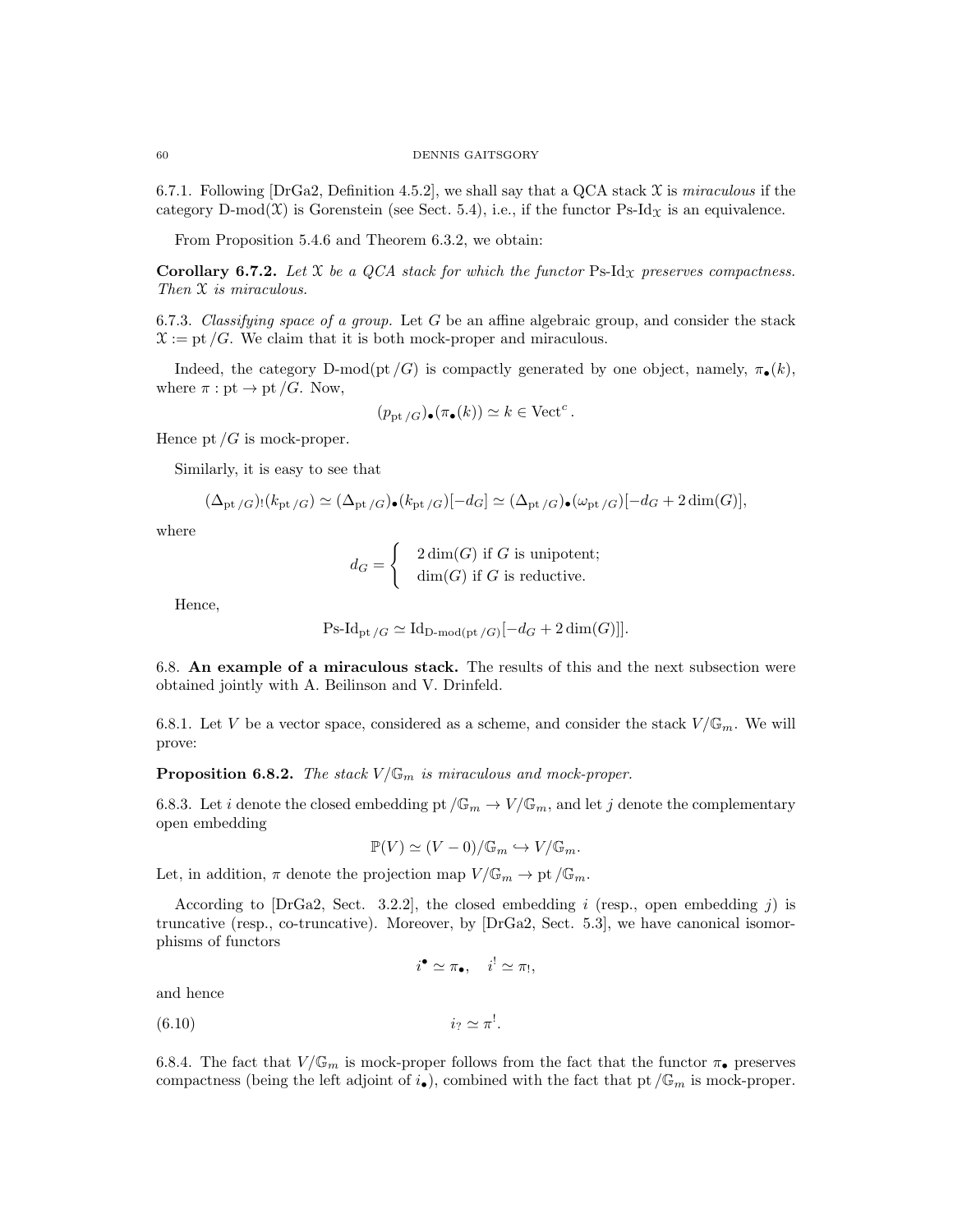6.8.5. Let us write down the isomorphisms of Propositions 6.6.2 and 6.6.5 and Corollaries 6.6.3 and 6.6.6 in our case.

For that we note that the functor  $\text{Ps-Id}_{\mathbb{P}(V)}$  identifies with  $\text{Id}_{\text{D-mod}(\mathbb{P}(V))}[-2(\dim(V)-1)],$ since  $\mathbb{P}(V)$  is a smooth separated scheme of dimension dim(V) – 1. By Sect. 6.7.3, the functor Ps-Id<sub>pt/ $\mathbb{G}_m$ </sub> identifies with Id<sub>D-mod(pt/ $\mathbb{G}_m$ )[1].</sub>

From Proposition 6.6.2, we obtain:

(6.11) 
$$
\text{Ps-Id}_{V/\mathbb{G}_m} \circ j_{\bullet} \simeq j_![-2(\dim(V)-1)].
$$

From Corollary 6.6.6 and  $(6.10)$ , we obtain:

(6.12) 
$$
\mathrm{Ps\text{-}Id}_{V/\mathbb{G}_m} \circ \pi^! \simeq i_{\bullet}[1].
$$

From Proposition 6.6.5 we obtain

$$
i^{\bullet} \circ \operatorname{Ps-Id}_{V/\mathbb{G}_m} \simeq i^![1]
$$

and from Corollary 6.6.3:

$$
j^{\bullet} \circ \mathrm{Ps}\text{-}\mathrm{Id}_{V/\mathbb{G}_m} \simeq j^?[-2(\dim(V)-1)].
$$

6.8.6. In order to show that  $V/\mathbb{G}_m$  is miraculous, by Corollary 6.7.2, it is sufficient to show that the functor  $\text{Ps-Id}_{V/\mathbb{G}_m}$  preserves compactness.

The category D-mod $(V/\mathbb{G}_m)^c$  is generated by the essential images of D-mod $((V-0)/\mathbb{G}_m)^c$ and D-mod(pt  $/\mathbb{G}_m$ )<sup>c</sup> under the functors  $j_{\bullet}$  and  $\pi^!$ , respectively. Hence, it is sufficient to show that the functors

Ps-Id<sub>V/G<sub>m</sub></sub> oj<sub>•</sub> and Ps-Id<sub>V/G<sub>m</sub></sub> o
$$
\pi
$$
<sup>!</sup>

preserve compactness.

However, this follows from (6.11) and (6.12), respectively.

Remark 6.8.7. To complete the picture, one can show that there is a canonical isomorphism of functors

$$
\mathrm{Ps\text{-}Id}_{V/\mathbb{G}_m} \circ i_{\bullet} \simeq \pi^![-2(\dim(V))+1].
$$

In particular, if dim(V) > 1, it is *not* true that Ps-Id<sub>V/G<sub>m</sub> is an involution.</sub>

However, one can show that Ps-Id<sub>V/ $\mathbb{G}_m$ </sub> is an involution if  $\dim(V) = 1$ . Indeed, for  $V = k$ , one can show that Ps-Id<sub>V/Gm</sub> is isomorphic to the functor of Fourier-Deligne transform.

#### 6.9. A non-example.

6.9.1. Consider now the following stack  $X := (\mathbb{A}^2 - 0)/\mathbb{G}_m$ , where we consider the *hyperbolic* action of  $\mathbb{G}_m$  on  $\mathbb{A}^2$ ,

$$
\lambda(x_1, x_2) = (\lambda \cdot x_1, \lambda^{-1} \cdot x_2).
$$

In fact X is a non-separated scheme, namely,  $\widetilde{A}^1$ , i.e.,  $A^1$  with a double point. Let  $i_1$  and  $i_2$ denote the corresponding two closed embeddings pt  $\rightarrow X$ .

We claim that X is not miraculous. We will show that the functor  $\text{Ps-Id}_X$  fails to preserve compactness.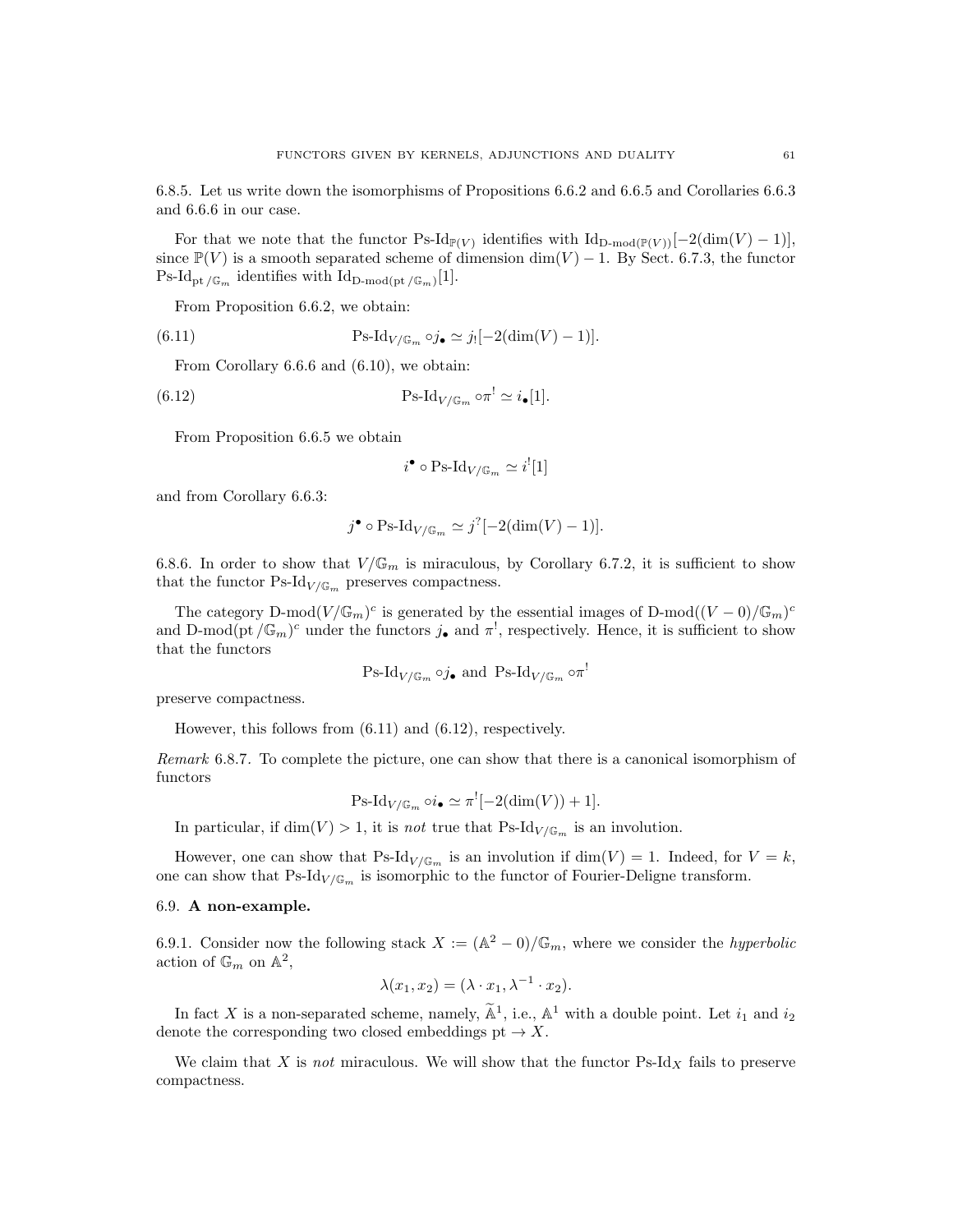6.9.2. Consider the canonical map

(6.13) 
$$
(\Delta_X)_!(k_X) \to (\Delta_X)_\bullet (k_X) \simeq (\Delta_X)_\bullet (\omega_X)[-2].
$$

**Lemma 6.9.3.** The cone of the map  $(6.13)$  is isomorphic to the direct sum

 $(i_1 \times i_2) \bullet (k \oplus k[-1]) \oplus (i_2 \times i_1) \bullet (k \oplus k[-1]).$ 

*Proof.* Let  $U_1$  and  $U_2$  be the two open charts of X, each isomorphic to  $\mathbb{A}^1$ , so that

$$
U_1 \cap U_2 \to U_1 \times U_2
$$

is the map

$$
\mathbb{A}^1 - 0 \hookrightarrow \mathbb{A}^1 \xrightarrow{\Delta} \mathbb{A}^1 \times \mathbb{A}^1.
$$

The assertion of the lemma follows by calculating the map (6.13) on the charts  $U_1 \times U_1$  and  $U_2 \times U_2$  (where it also an isomorphism), and  $U_1 \times U_2$  and  $U_2 \times U_1$ , each of which contributes the corresponding direct summand.

 $\Box$ 

6.9.4. By Lemma 6.9.3, it is sufficient to show that the functor  $D\text{-mod}(X) \to D\text{-mod}(X)$ , given by the kernel  $(i_1 \times i_2)_\bullet(k)$  does not preserve compactness.

However, the letter functor identifies with  $(i_2)_\bullet \circ (i_1)^!$ , which sends  $D_X$  to a non-compact object.

#### 7. Artin stacks: the non-quasi compact case

# 7.1. Truncatable stacks.

7.1.1. Let  $X$  be an algebraic stack, which is locally QCA, i.e., one that can be covered by quasi-compact algebraic stacks that are QCA.

Recall (see [DrGa2, Lemma 2.3.2]) that the category  $D\text{-mod}(\mathfrak{X})$  is equivalent to

$$
\lim_{U \in \text{Open-qc}(\mathfrak{X})^{\text{op}}} \mathsf{D}\text{-}\mathrm{mod}(U),
$$

where Open-qc( $\mathfrak{X}$ ) is the poset of quasi-compact open substacks of  $\mathfrak{X}$ .

7.1.2. We shall say that an open substack  $U \subset \mathfrak{X}$  is co-truncative if for any quasi-compact open substack  $U' \subset \mathfrak{X}$ , the inclusion

$$
U\cap U'\hookrightarrow U'
$$

is co-truncative.

Recall (see [DrGa2, Definition 4.1.1]) that  $\mathfrak X$  is said to be *truncatable* if  $\mathfrak X$  can be covered by its quasi-compact open co-truncative substacks.

Our main example of a truncatable stack is  $Bun<sub>G</sub>$ , the moduli stack of G-bundles on a smooth complete curve X, where G is a reductie group. This fact is proved in  $[\text{DrGa2}, \text{Theorem 4.1.8}].$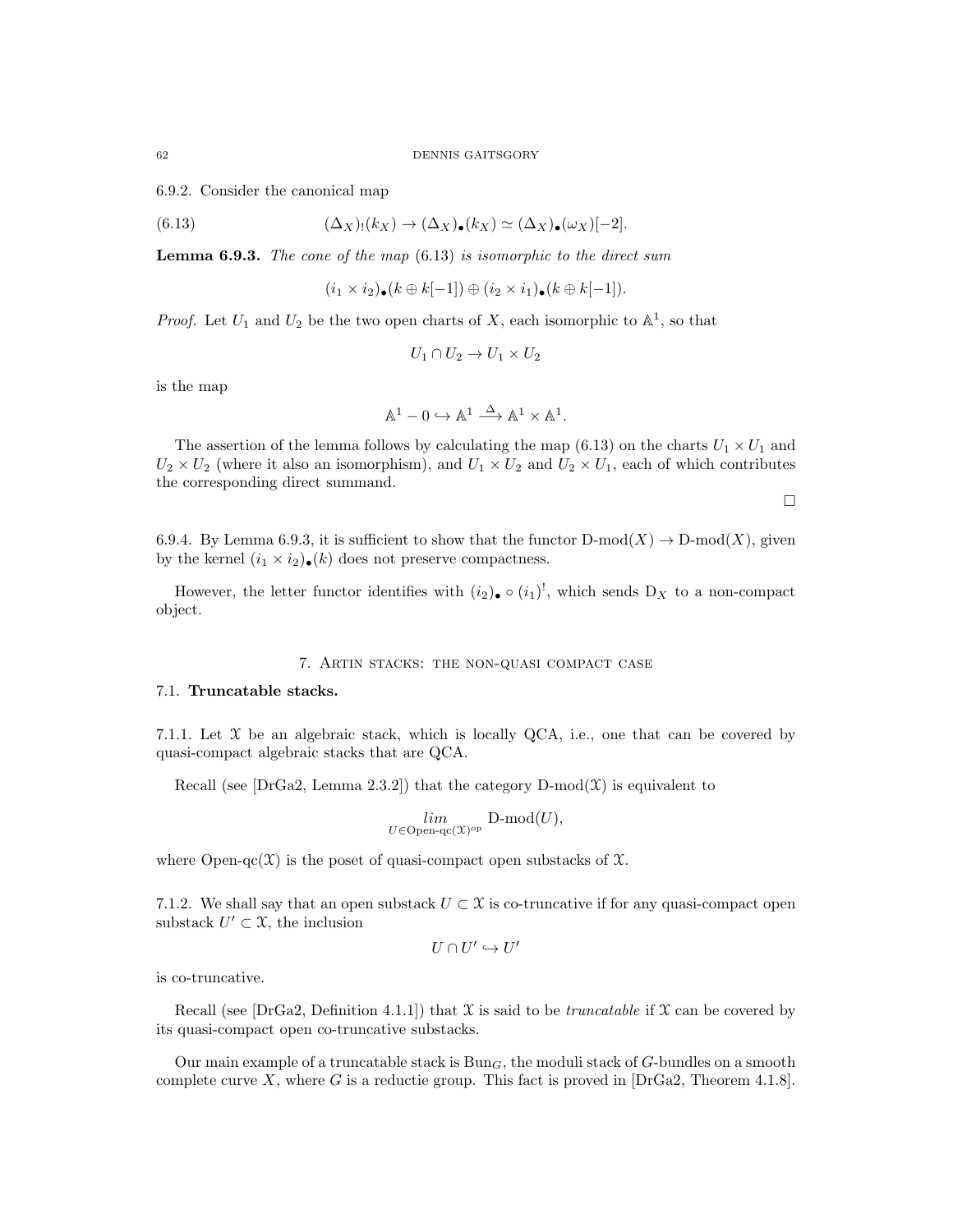7.1.3. We let Ctrnk( $\mathfrak{X}$ ) denote the poset of quasi-compact open co-truncative subsets of  $\mathfrak{X}$ . Note that according to [DrGa2, Lemma 3.8.4], the union of co-truncative subsets is co-truncative. Hence,  $Ctrnk(\mathcal{X})$  is filtered.

Furthermore, the condition of being truncatable is equivalent to the map of posets

$$
Ctrnk(\mathfrak{X}) \to \mathrm{Open}\text{-}\mathrm{qc}(\mathfrak{X})
$$

being co-final. I.e.,  $\mathfrak X$  is truncatable if and only if every quasi-compact open substack of  $\mathfrak X$  is contained in one which is co-truncative.

Hence, for  $X$  truncatable, we have

$$
\text{D-mod}(\mathfrak{X}) \simeq \lim_{U \in \text{Ctrnk}(\mathfrak{X})^{\text{op}}} \text{D-mod}(U).
$$

7.1.4. From now on we will assume that all our algebraic stacks are locally QCA and truncatable.

According to [DrGa2, Proposition 4.1.6], the category D-mod $(\mathcal{X})$  is compactly generated. The set of compact generators is provided by the objects

$$
j_!(\mathfrak{F}), \quad j: U \hookrightarrow \mathfrak{X}, \quad U \in \text{Ctrnk}(\mathfrak{X}), \quad \mathfrak{F} \in \text{D-mod}(U)^c.
$$

We introduce the DG category D-mod $(\mathfrak{X})_{\text{co}}$  as

$$
\lim_{\text{Ctrnk}(\mathfrak{X})^{\text{op}}} \text{D-mod}^?,
$$

where the functor  $D\text{-mod}^? : \text{Ctrnk}(\mathfrak{X})^{\text{op}} \to \text{DGCat}_{\text{cont}}$  sends

$$
U \rightsquigarrow
$$
 D-mod $(U)$  and  $(U_1 \stackrel{j_{1,2}}{\hookrightarrow} U_2) \rightsquigarrow j_{1,2}^?$ 

(the functor  $j_{1,2}^2$  is the *right* adjoint of  $(j_{1,2})_{\bullet}$ , see Sect. 6.6, and also Sect. 7.1.6 below).

For  $(U \stackrel{j}{\hookrightarrow} \mathfrak{X}) \in \text{Ctrnk}(\mathfrak{X})$ , the tautological evaluation functor

$$
j^? : D\text{-mod}(\mathfrak{X})_{\text{co}} \to D\text{-mod}(U)
$$

admits a left adjoint, denoted  $j_{\text{co}}$ . The category D-mod $(\mathfrak{X})_{\text{co}}$  is compactly generated by objects

$$
j_{\text{co},\bullet}(\mathcal{F}), \quad (j:U\hookrightarrow \mathfrak{X})\in \text{Ctrnk}(\mathfrak{X}), \quad \mathcal{F}\in \text{D-mod}(U)^c.
$$

For  $U \xrightarrow{j} \mathcal{X}$  as above, the functor  $j_{\text{co},\bullet}$  also admits a left adjoint, denoted  $j_{\text{co}}^{\bullet}$ .

7.1.5. By [DrGa2, Corollaries 4.3.2 and 4.3.5], there is a canonically defined equivaence

$$
\mathbf{D}_{\mathfrak{X}}^{Ve}: D\text{-mod}(\mathfrak{X})^{\vee} \to D\text{-mod}(\mathfrak{X})_{co}.
$$

It is characterized by the property that the corresponding functor

$$
\mathbb{D}_{\mathfrak{X}}^{Ve}:(D\text{-mod}(\mathfrak{X})^c)^{op}\to (D\text{-mod}(\mathfrak{X})_{co})^c
$$

acts as follows

$$
\mathbb{D}_{\mathcal{X}}^{\mathbf{V}\mathbf{e}}\left(j_{!}(\mathcal{F})\right)=j_{\mathbf{co},\bullet}(\mathbb{D}_{U}^{\mathbf{V}\mathbf{e}}(\mathcal{F})),\quad \mathcal{F}\in\mathbf{D}\text{-}\mathrm{mod}(U)^{c},\quad (U\xrightarrow{j}\mathcal{X})\in\mathrm{Ctrnk}(\mathcal{X}).
$$

7.1.6. For a co-truncative quasi-compact  $U \stackrel{j}{\hookrightarrow} \mathfrak{X}$  we have the following isomorphisms:

$$
(j_!)^{\text{op}} \simeq j_{\text{co},\bullet}, \quad (j_!)^{\vee} \simeq j^?, \quad (j^{\bullet})^{\vee} \simeq j_{\text{co},\bullet},
$$

from which, using Lemma 1.5.3, we obtain

$$
(j_{\bullet})^{\vee} \simeq j_{\text{co}}^{\bullet}, \quad (j^{\bullet})^{\text{op}} \simeq j_{\text{co}}^{\bullet}.
$$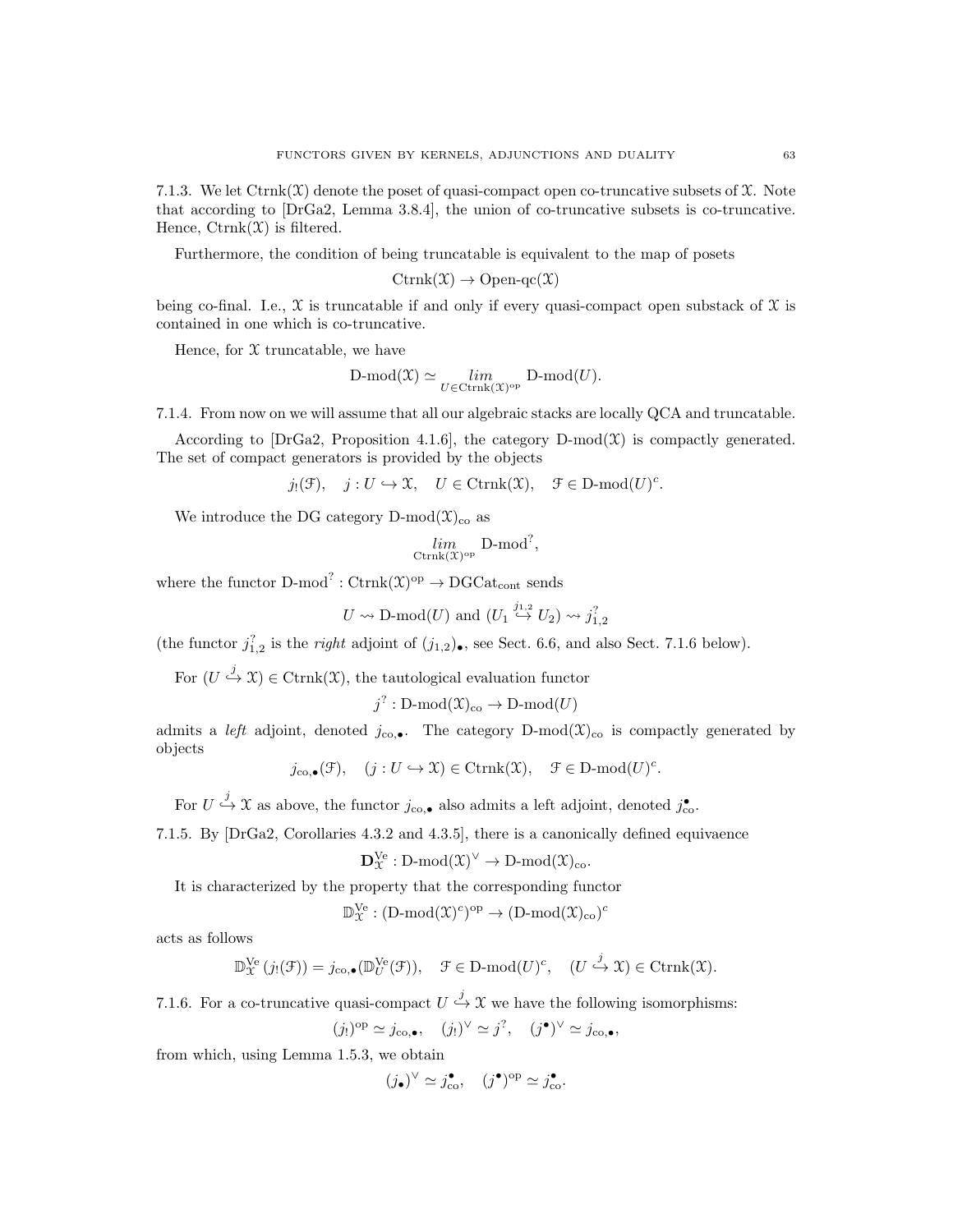7.2. **Additional properties of** D-mod $(\mathfrak{X})_{\text{co}}$ . The following several additional pieces of information regarding the categories D-mod( $\mathfrak{X}$ ) and D-mod( $\mathfrak{X})_{\text{co}}$  will be used in the sequel.

7.2.1. According to [DrGa2, Corollaries 4.3.2 and 4.3.5], the functors

 $j_{\text{co},\bullet}: \text{D-mod}(U) \to \text{D-mod}(\mathfrak{X})_{\text{co}}, \quad (j:U \hookrightarrow \mathfrak{X}) \in \text{Ctrnk}(\mathfrak{X})$ 

have the property that the induced functor

(7.1) 
$$
\underset{\text{Ctrnk}(\mathfrak{X})}{colim} D\text{-mod}_{\bullet} \to D\text{-mod}(\mathfrak{X})_{\text{co}}
$$

is an equivalence, where the functor

$$
\text{D-mod}_{\bullet} : \text{Ctrnk}(\mathfrak{X}) \to \text{DGCat}_{\text{cont}}
$$

sends

$$
U \rightsquigarrow
$$
 D-mod $(U)$  and  $(U_1 \stackrel{j_{12}}{\hookrightarrow} U_2) \rightsquigarrow (j_{12})_{\bullet}$ .

 $\ddot{a}$ 

7.2.2. For a truncatable stack  $\mathfrak X$  we define a continuous functor

 $(p_{\mathfrak{X}})_{\blacktriangle} : D\text{-mod}(\mathfrak{X})_{\text{co}} \to \text{Vect}$ 

to be the dual of the functor

 $(p_{\mathfrak{X}})^!: \text{Vect} \to \text{D-mod}(\mathfrak{X}).$ 

In terms of the equivalence

$$
\underset{U \in \text{Ctrnk}(\mathfrak{X})}{colim} \text{D-mod}(U) \to \text{D-mod}(\mathfrak{X})
$$

of (7.1), the funtcor  $(p_{\mathfrak{X}})_{\blacktriangle}$  corresponds to the family of functors D-mod $(U) \rightarrow$  Vect, given by  $(p_U)_{\blacktriangle}$ , which are naturally compatible under

$$
(p_{U_1})_{\blacktriangle} \circ (j_{1,2})_{\blacktriangleright} \simeq (p_{U_2})_{\blacktriangle}, \quad U_1 \stackrel{j_{1,2}}{\hookrightarrow} U_2 \stackrel{j_2}{\hookrightarrow} \mathfrak{X}.
$$

7.2.3. Next, we claim that the  $\stackrel{!}{\otimes}$  operation defines a canonical action of the monoidal category D-mod(X) on D-mod( $\mathfrak{X})_{\text{co}}$ . In terms of the equivalence (7.1), for  $\mathcal{F} \in \text{D-mod}(\mathcal{X})$  and

$$
\mathcal{F}_U \in \mathcal{D}\text{-mod}(U), \quad (U \stackrel{j}{\hookrightarrow} \mathfrak{X}) \in \mathcal{C}\text{trnk}(\mathfrak{X}),
$$

we have

$$
\mathcal{F} \overset{!}{\otimes} j_{\text{co},\bullet}(\mathcal{F}_U) := j_{\text{co},\bullet}(j^{\bullet}(\mathcal{F}) \overset{!}{\otimes} \mathcal{F}_U).
$$

The following assertion will be used in the sequel:

**Lemma 7.2.4.** For  $\mathcal{F} \in (\text{D-mod}(\mathfrak{X})_{\text{co}})^c$  and  $\mathcal{F}_1 \in \text{D-mod}(\mathfrak{X})_{\text{co}}$ , there is a canonical isomorphism

 $\mathrm{Maps}_{\mathrm{D-mod}(\mathfrak{X})_{\mathrm{co}}}(\mathcal{F}, \mathcal{F}') \simeq (p_{\mathfrak{X}})_{\blacktriangle}(\mathbb{D}_{\mathrm{Bun}(G)}^{\mathrm{Ve}}(\mathcal{F}) \overset{!}{\otimes} \mathcal{F}'),$ 

where  $\mathfrak{F} \mapsto \mathbb{D}_{\text{Bun}(G)}^{\text{Ve}}(\mathfrak{F})$  is the equivalence

$$
((D\text{-mod}(\mathfrak{X})_{\text{co}})^c)^{\text{op}} \to D\text{-mod}(\mathfrak{X})^c,
$$

induced by  $\mathbf{D}_{\mathfrak{X}}^{\text{Ve}}$ .

7.3. Kernels in the non-quasi compact situation.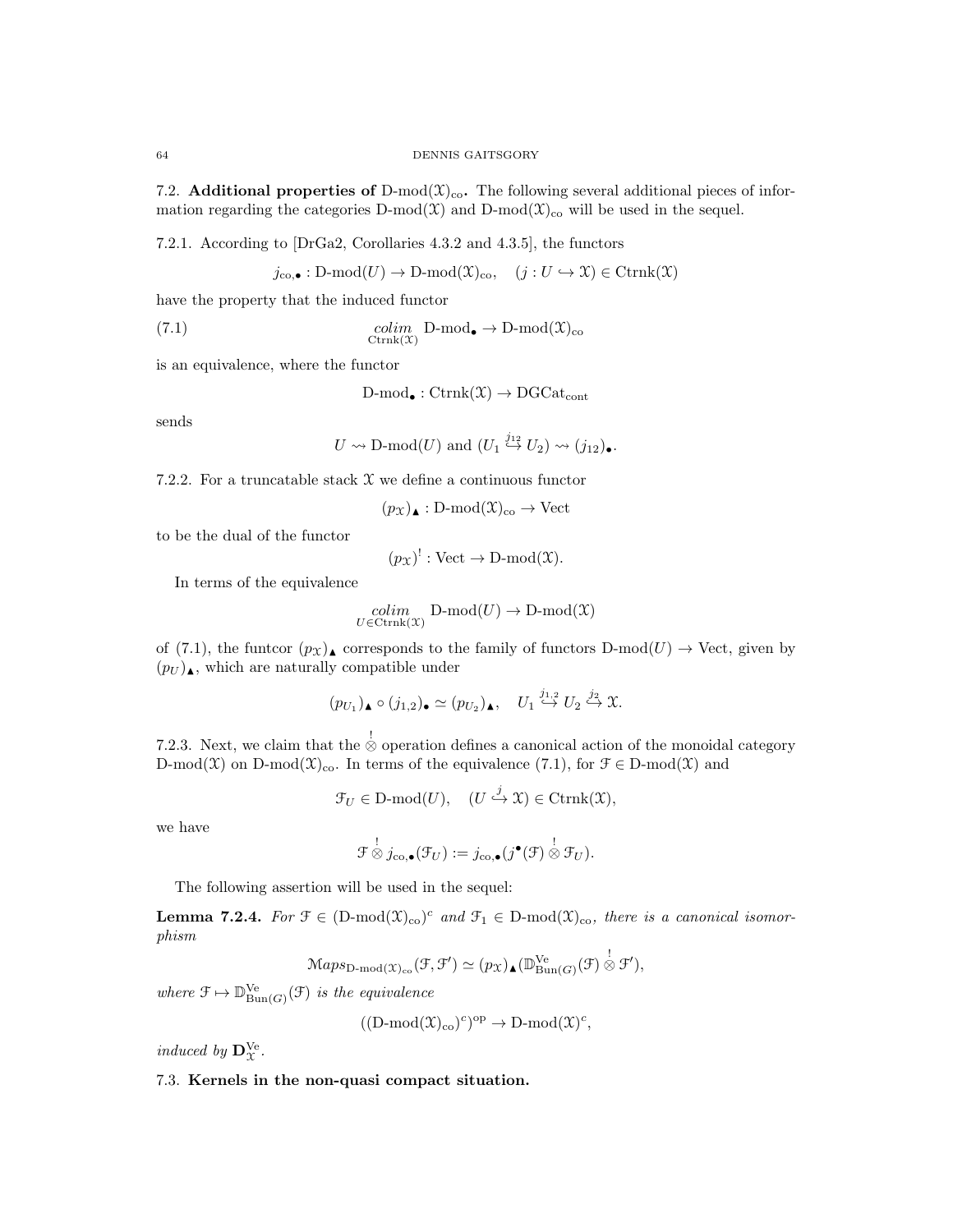7.3.1. For a pair of truncatable stacks  $\mathfrak{X}_1$  and  $\mathfrak{X}_2$ , let Q be an object of the category

D-mod $(\mathfrak{X}_1) \otimes$ D-mod $(\mathfrak{X}_2)_{\text{co}}$ .

We shall say that  $\Omega$  is *coherent* if for any pair of quasi-compact open co-truncative substacks  $U_1 \stackrel{j_1}{\hookrightarrow} \mathfrak{X}_1$  and  $U_2 \stackrel{j_2}{\hookrightarrow} \mathfrak{X}_2$  we have

$$
((j_1)^{\bullet} \otimes (j_2)^{\bullet}_{\text{co}})(\mathbb{Q}) \in \text{D-mod}(U_1) \otimes \text{D-mod}(U_2) \simeq \text{D-mod}(U_1 \times U_2)
$$

is coherent.

We claim that for any Q which is coherent, there is a well-defined object, denoted

 $\mathbb{D}_{\mathfrak{X}_1 \times \mathfrak{X}_2}^{\mathrm{Ve}}(\mathfrak{Q}) \in \mathrm{D}\text{-}\mathrm{mod}(\mathfrak{X}_1 \times \mathfrak{X}_2)_{\mathrm{coh}}$ 

(Note that the notion of coherence for an object of  $D\text{-mod}(\mathcal{X})$  makes sense for not necessarily quasi-compact algebraic stacks.)

Namely, we define  $\mathbb{D}_{\mathfrak{X}_1 \times \mathfrak{X}_2}^{\mathrm{Ve}}(0)$  be requiring that for any quasi-compact open co-truncative  $U_1 \stackrel{j_1}{\hookrightarrow} \mathfrak{X}_1$  and  $U_2 \stackrel{j_2}{\hookrightarrow} \mathfrak{X}_2$ , we have:

$$
(j_1 \times j_2)^{\bullet} (\mathbb{D}_{X_1 \times X_2}^{Ve}(\Omega)) \simeq \mathbb{D}_{U_1 \times U_2}^{Ve} (((j_1)^{\bullet} \otimes (j_2)^{\bullet}_{co})(\Omega)).
$$

7.3.2. Let us note that by Sect. 1.1.1, the category

D-mod $(\mathfrak{X}_1) \otimes$ D-mod $(\mathfrak{X}_2)_{\text{co}}$ .

is equivalent to that of continuous functors

$$
D\text{-mod}(\mathfrak{X}_1)_{\text{co}} \to D\text{-mod}(\mathfrak{X}_2)_{\text{co}}.
$$

The category

$$
D\text{-mod}(\mathfrak{X}_1) \otimes D\text{-mod}(\mathfrak{X}_2) \simeq D\text{-mod}(\mathfrak{X}_1 \times \mathfrak{X}_2)
$$

is equivalent to that of continuous functors

$$
D\text{-mod}(\mathfrak{X}_1)_{\text{co}} \to D\text{-mod}(\mathfrak{X}_2).
$$

In both cases, we will denote this assignment by

 $Q \rightsquigarrow F_{\mathcal{X}_1 \rightarrow \mathcal{X}_2, Q}$ .

7.3.3. Note now that for a stack  $\mathfrak{X}$ , the object

$$
(\Delta_{\mathcal{X}})_{!}(k_{\mathcal{X}}) \in D\text{-mod}(\mathcal{X} \times \mathcal{X})
$$

is well-defined.

It has the property that for every quasi-compact open  $j: U \hookrightarrow \mathfrak{X}$ , we have

$$
(j \times j)^{\bullet} ((\Delta_{\mathfrak{X}})_{!}(k_{\mathfrak{X}})) \simeq (\Delta_{U})_{!}(k_{U}).
$$

Indeed, the functor  $(j \times j)$ <sup>•</sup> ∘  $(\Delta_{\mathfrak{X}})$  is the partially defined left adjoint to

$$
\Delta_X^! \circ (j \times j)_\bullet \simeq j_\bullet \circ \Delta_U^! ,
$$

as is  $(\Delta_U)$ !  $\circ j^{\bullet}$ .

7.3.4. We define the functor

 $\text{Ps-Id}_{\mathfrak{X}} : D\text{-mod}(\mathfrak{X})_{\text{op}} \to D\text{-mod}(\mathfrak{X})$ 

to be given by the kernel

 $(\Delta_{\mathfrak{X}})_{!}(k_{\mathfrak{X}}) \in D\text{-mod}(\mathfrak{X} \times \mathfrak{X}) \simeq D\text{-mod}(\mathfrak{X}) \otimes D\text{-mod}(\mathfrak{X}) \simeq (D\text{-mod}(\mathfrak{X})_{op})^{\vee} \otimes D\text{-mod}(\mathfrak{X}).$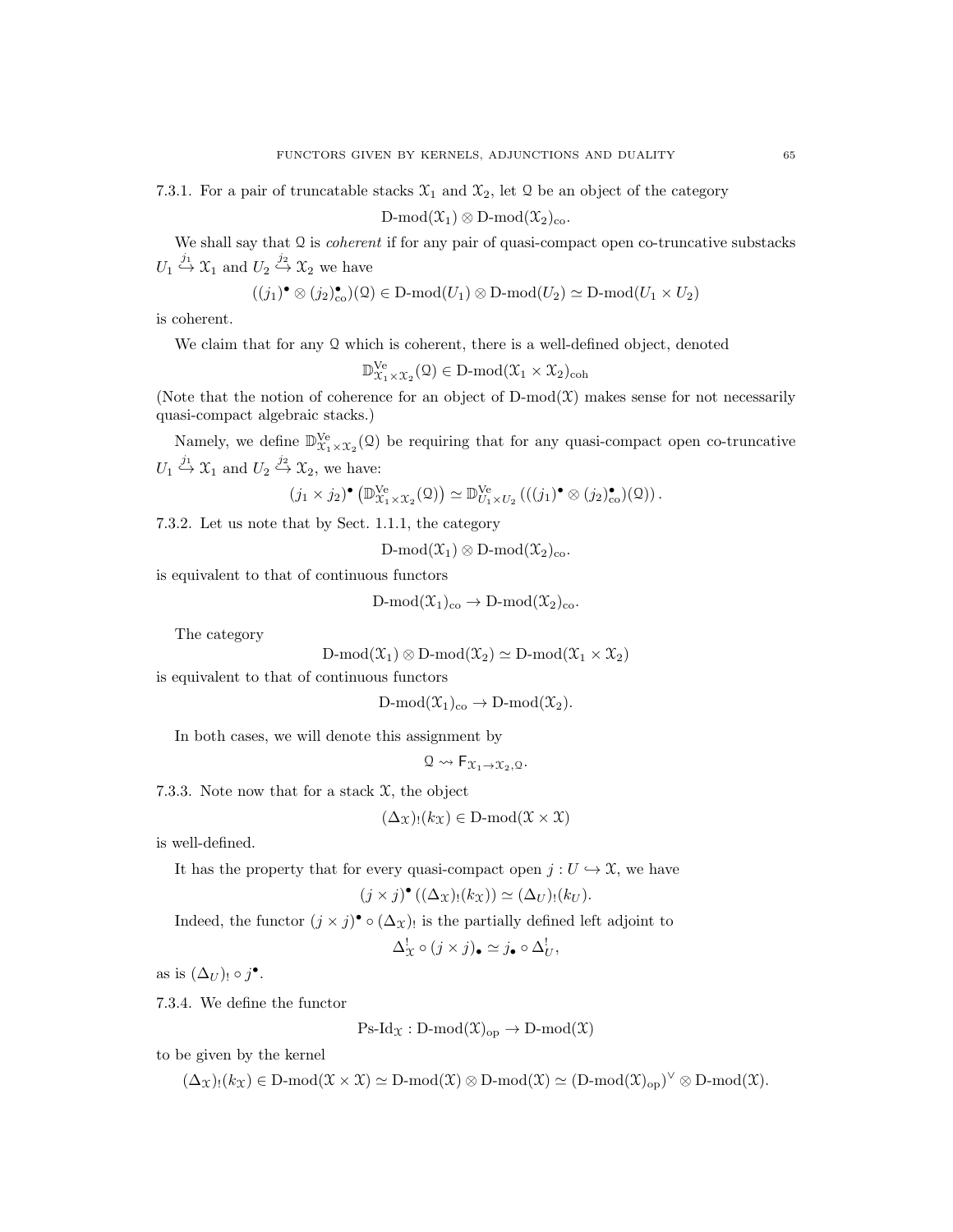7.3.5. Finally, in addition to the functor  $Ps\text{-}Id_{\mathcal{X}} : D\text{-mod}(\mathcal{X})_{co} \to D\text{-mod}(\mathcal{X})$ , introduced above, there is another functor, denoted

$$
\operatorname{Ps-Id}^{\operatorname{naive}}_{\mathfrak{X}}: D\text{-mod}(\mathfrak{X})_{\operatorname{co}} \rightarrow D\text{-mod}(\mathfrak{X}).
$$

It is given by the kernel

$$
(\Delta_{\mathfrak{X}})_{\bullet}(\omega_{\mathfrak{X}}) \in D\text{-mod}(\mathfrak{X} \times \mathfrak{X}).
$$

In terms of the equivalence (7.1), the functor Ps-Id $_{\chi}^{\text{naive}}$  corresponds to the family of functors

$$
\mathrm{D\text{-}mod}(U) \to \mathrm{D\text{-}mod}(\mathfrak{X}), \quad (U \stackrel{j}{\hookrightarrow} \mathfrak{X}) \in \mathrm{Ctrnk}(\mathfrak{X}),
$$

given by  $j_{\bullet}$ , that are compatible under the isomorphisms

$$
(j_1)_\bullet \simeq (j_{12})_\bullet \circ (j_2)_\bullet, \quad U_1 \stackrel{j_{12}}{\hookrightarrow} U_2 \stackrel{j_2}{\hookrightarrow} \mathfrak{X}.
$$

This functor is not an equivalence, unless the closure of any quasi-compact open substack of  $\mathfrak X$  is quasi-compact, see [DrGa2, Proposition 4.4.5].

In Sect. 7.7 we will describe a particular object in the kernel of this functor for  $\mathfrak{X} = \text{Bun}_G$ .

# 7.4. The theorem for truncatable stacks.

7.4.1. The following is an extension of Theorem 6.3.2 to the case of truncatable (but not necessarily quasi-compact) stacks:

**Theorem 7.4.2.** Let  $\mathfrak{X}_1$  and  $\mathfrak{X}_2$  be truncatable stacks, and let

$$
\mathfrak{Q} \in D\text{-mod}(\mathfrak{X}_1) \otimes D\text{-mod}(\mathfrak{X}_2)_{co}
$$

be coherent. Assume that the corresponding functor

 $\mathsf{F}_{\mathfrak{X}_1\to\mathfrak{X}_2,\mathfrak{Q}}:\mathrm{D}\text{-}\mathrm{mod}(\mathfrak{X}_1)_{\mathrm{co}}\to\mathrm{D}\text{-}\mathrm{mod}(\mathfrak{X}_2)_{\mathrm{co}}$ 

preserves compactness. Then we have a canonical isomorphism

$$
\text{Ps-Id}_{\mathcal{X}_1} \circ (\mathsf{F}_{\mathcal{X}_1 \to \mathcal{X}_2, \mathcal{Q}})^R \simeq \mathsf{F}_{\mathcal{X}_2 \to \mathcal{X}_1, \mathbb{D}_{\mathcal{X}_1 \times \mathcal{X}_2}^{\mathsf{Ve}}(\mathcal{Q})}
$$

as functors

 $D\text{-mod}(\mathfrak{X}_2)_{\text{co}} \to D\text{-mod}(\mathfrak{X}_1).$ 

7.4.3. By passing to the dual functors, we obtain:

Corollary 7.4.4. Let  $\mathfrak{X}_1$  and  $\mathfrak{X}_2$  be truncatable stacks, and let

 $Q \in D\text{-mod}(\mathfrak{X}_1) \otimes D\text{-mod}(\mathfrak{X}_2)_{\text{co}}$ 

be coherent. Assume that the corresponding functor

 $\mathsf{F}_{\mathfrak{X}_1 \to \mathfrak{X}_2,\mathfrak{Q}} : D\text{-mod}(\mathfrak{X}_1)_{\operatorname{co}} \to D\text{-mod}(\mathfrak{X}_2)_{\operatorname{co}}$ 

preserves compactness. Then we have a canonical isomorphism

 $(\mathsf{F}_{\mathfrak{X}_1 \rightarrow \mathfrak{X}_2, \mathbb{Q}})^{\mathrm{op}} \circ \mathrm{Ps}\text{-}\mathrm{Id}_{\mathfrak{X}_1} \simeq \mathsf{F}_{\mathfrak{X}_1 \rightarrow \mathfrak{X}_2, \mathbb{D}_{\mathfrak{X}_1 \times \mathfrak{X}_2}^{\mathrm{Ve}}(\mathbb{Q})}$ 

as functors

$$
D\text{-mod}(\mathfrak{X}_1)_{\text{co}} \to D\text{-mod}(\mathfrak{X}_2).
$$

Remark 7.4.5. Note that Theorem 7.4.2 does not fit into the paradigm of Theorem 5.2.3. Indeed, we start with  $C_i = D-mod(\mathfrak{X}_i)_{\text{co}}, i = 1, 2$  and a functor  $F : C_1 \to C_2$ , and while Theorem 5.2.3 talks about an isomorphism between two functors  $C_2 \rightarrow C_1$ , in Theorem 7.4.2, the target category is no longer  $\mathbf{C}_2 = \text{D-mod}(\mathfrak{X}_2)_{\text{co}}$ , but rather  $\text{D-mod}(\mathfrak{X}_2)$ .

7.5. Proof of Theorem 7.4.2.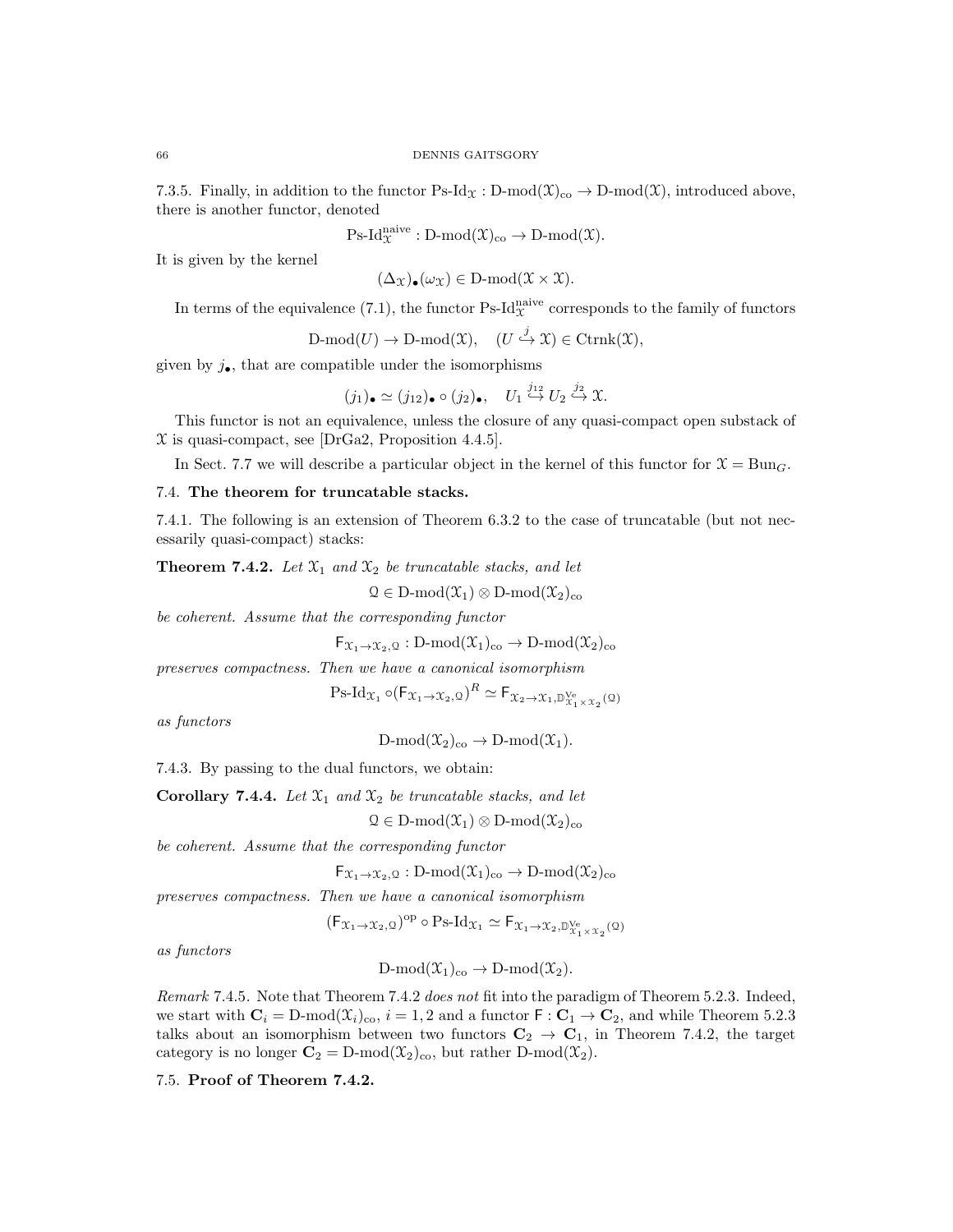7.5.1. We shall first consider the case when  $\mathfrak{X}_1$  is quasi-compact. In this case we will not distinguish between D-mod $(\mathfrak{X}_1)$  and D-mod $(\mathfrak{X}_1)_{\text{co}}$ .

Using the equivalence (7.1), in order to prove the theorem, it suffices to construct a compatible family of isomorphisms of functors

$$
(7.2) \quad \text{Ps-Id}_{\mathcal{X}_1} \circ (\mathsf{F}_{\mathcal{X}_1 \to \mathcal{X}_2, \mathcal{Q}})^R \circ (j_2)_{\text{co}, \bullet} \simeq \\ \simeq \mathsf{F}_{\mathcal{X}_2 \to \mathcal{X}_1, \mathbb{D}_{\mathcal{X}_1 \times \mathcal{X}_2}^{\text{Ve}}(\mathcal{Q})} \circ (j_2)_{\text{co}, \bullet}, \quad (j_2 : U_2 \hookrightarrow \mathcal{X}_2) \in \text{Ctrnk}(\mathcal{X}_2).
$$

We have:

$$
(\mathsf{F}_{\mathfrak{X}_1 \to \mathfrak{X}_2, \mathfrak{Q}})^R \circ (j_2)_{\mathsf{co}, \bullet} \simeq ((j_2)_{\mathsf{co}}^{\bullet} \circ \mathsf{F}_{\mathfrak{X}_1 \to \mathfrak{X}_2, \mathfrak{Q}})^R \simeq (\mathsf{F}_{\mathfrak{X}_1 \to U_2, \mathfrak{Q}_U})^R,
$$

where

$$
\mathfrak{Q}_U := \left( \mathrm{Id}_{\mathrm{D}\text{-}\mathrm{mod}(\mathfrak{X}_1)} \otimes (j_2)_{\mathrm{co}}^{\bullet} \right)(\mathfrak{Q}).
$$

The functor

$$
\mathsf{F}_{\mathfrak{X}_2\to \mathfrak{X}_1,\mathbb{D}_{\mathfrak{X}_1\times \mathfrak{X}_2}^{\mathrm{Ve}}(\mathfrak{Q})}\circ (j_2)_{\mathrm{co},\bullet}
$$

is given by the kernel

$$
(\mathrm{Id}_{D\text{-mod}(\mathfrak{X}_1)} \otimes ((j_2)_{\mathrm{co},\bullet})^{\vee})(\mathbb{D}_{\mathfrak{X}_1 \times \mathfrak{X}_2}^{\mathrm{Ve}}(\mathfrak{Q})) \simeq (\mathrm{Id}_{D\text{-mod}(\mathfrak{X}_1)} \otimes j_2^{\bullet})(\mathbb{D}_{\mathfrak{X}_1 \times \mathfrak{X}_2}^{\mathrm{Ve}}(\mathfrak{Q})),
$$
  
the definition of  $\mathbb{D}^{\mathrm{Ve}}$  identities with

which by the definition of 
$$
\mathbb{D}_{X_1 \times X_2}^{\vee}
$$
 identifies with

$$
{\mathbb D}^{\mathrm{Ve}}_{{\mathfrak X}_1\times U_2}({\mathfrak Q}_U).
$$

Hence, both sides of (7.2) identify with the corresponding functors when we replace  $\mathfrak{X}_2$  by  $U_2$  and Q by  $\mathcal{Q}_U$ . In this case, the required isomorhism for (7.2) follows from Theorem 6.3.2. Furthermore, this system of isomorphisms is compatible under the restrictions for  $U_2' \hookrightarrow U_2$ .

This establishes the isomorphism of the theorem in the case when  $\mathfrak{X}_1$  is quasi-compact.

7.5.2. Let now  $\mathfrak{X}_1$  be general truncatable. By the definition of the category D-mod $(\mathfrak{X}_1)$ , it is enough to show that for every quasi-compact open co-truncative  $U_1 \stackrel{j_1}{\hookrightarrow} \mathfrak{X}_1$ , there exists a canonical isomorphism of functors

(7.3) 
$$
j_1^{\bullet} \circ \text{Ps-Id}_{\mathcal{X}_1} \circ (\mathsf{F}_{\mathcal{X}_1 \to \mathcal{X}_2, \mathcal{Q}})^R \simeq j_1^{\bullet} \circ \mathsf{F}_{\mathcal{X}_2 \to \mathcal{X}_1, \mathbb{D}_{\mathcal{X}_1 \times \mathcal{X}_2}^{\mathsf{V}^e}(\mathcal{Q})},
$$

compatible with the restriction maps under  $U'_1 \hookrightarrow U''_1$ .

**Lemma 7.5.3.** For a truncatable stack X and  $(U \stackrel{j}{\hookrightarrow} X) \in$  Ctrnk there is a canonical isomorphism of functors

$$
j^{\bullet} \circ \text{Ps-Id}_{\mathcal{X}} \simeq \text{Ps-Id}_{U} \circ j^{?}, \quad \text{D-mod}(\mathcal{X})_{\text{co}} \to \text{D-mod}(U).
$$

(Note that if  $\mathfrak X$  were quasi-compact, the assertion of the lemma is a particular case of Corollary 6.6.3.)

*Proof.* The functor  $j^{\bullet} \circ \text{Ps-Id}_{\mathcal{X}}$  is given by the kernel

$$
(j \times id_{\mathfrak{X}})^\bullet ((\Delta_{\mathfrak{X}})_!(k_{\mathfrak{X}})),
$$

which by base change identifies with

 $((id_U \times j) \circ \Delta_U)_! (k_U),$ 

i.e.,  $(id_U \times j)$ !  $\circ (\Delta_U)$ ! $(k_U)$ .

The functor  $\text{Ps-Id}_U \circ j^?$  is given by the kernel

 $(\mathrm{Id}_{\mathrm{D-mod}(U)} \otimes (j^?)^{\vee}) ((\Delta_U)_! (k_U)) \simeq (\mathrm{Id}_{\mathrm{D-mod}(U)} \otimes j_!)((\Delta_U)_! (k_U)).$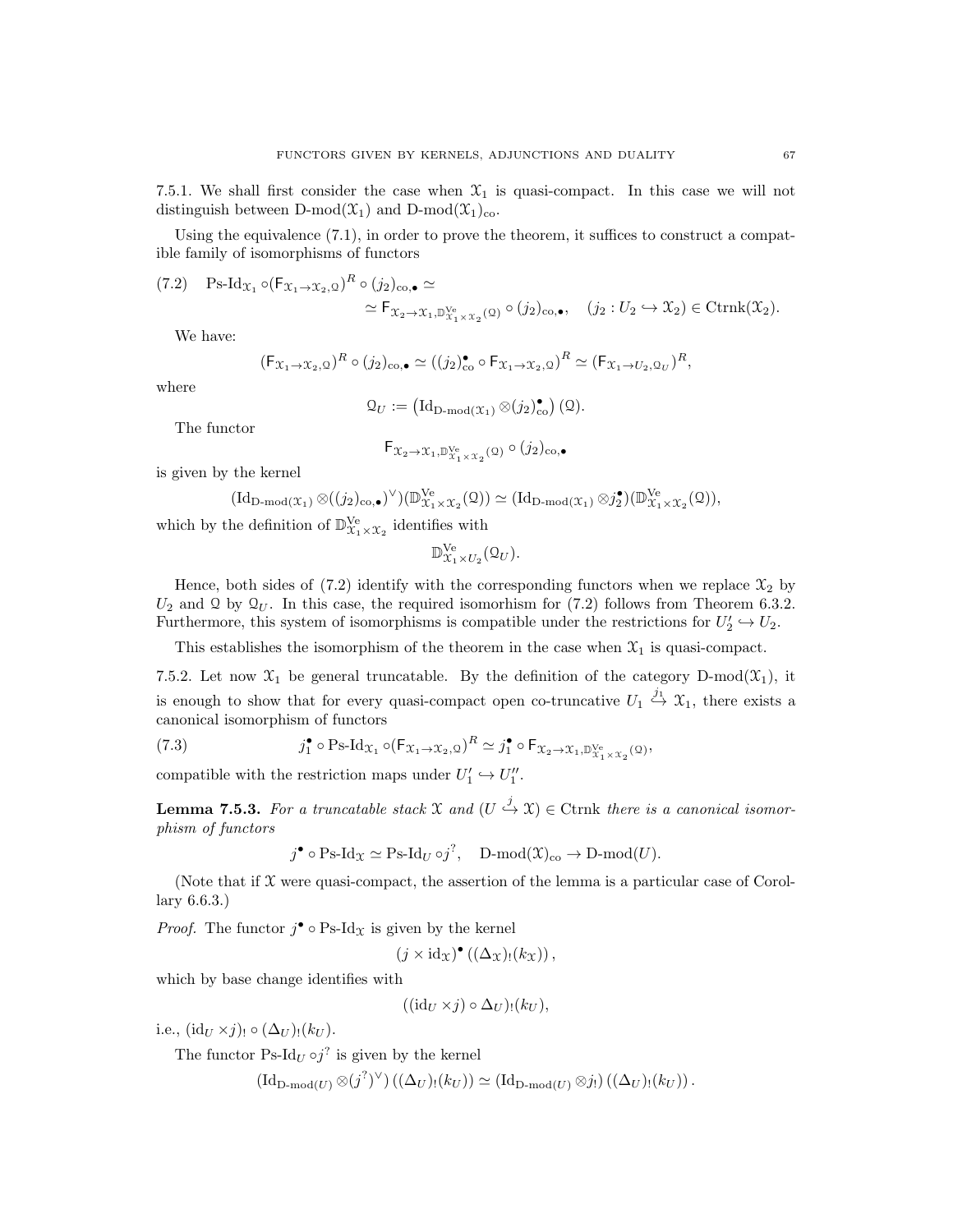We note that the functor  $\mathrm{Id}_{\mathrm{D-mod}(U)} \otimes j_!$  is the left adjoint of  $\mathrm{Id}_{\mathrm{D-mod}(U)} \otimes j^{\bullet}$ , and hence identifies with  $(\mathrm{id}_U \times j)$ .

7.5.4. Hence, we obtain that the left-hand side in (7.3) identifies canonically with

Ps-Id<sub>U<sub>1</sub></sub>  $\circ j_1^? \circ (\mathsf{F}_{\mathfrak{X}_1 \to \mathfrak{X}_2, \mathfrak{Q}})^R$ ,

which we further rewrite as

$$
\mathrm{Ps}\text{-}\mathrm{Id}_{U_1}\circ(\mathsf{F}_{\mathfrak{X}_1\to\mathfrak{X}_2,\mathfrak{Q}}\circ(j_1)_{\mathrm{co},\bullet})^R.
$$

Note that the functor

$$
\mathsf{F}_{\mathfrak{X}_1 \to \mathfrak{X}_2,\mathfrak{Q}} \circ (j_1)_{\mathrm{co},\bullet}: \mathrm{D-mod}(U_1) \to \mathrm{D-mod}(\mathfrak{X}_2)_{\mathrm{co}}
$$

preserves compactness since  $(j_1)_{\text{co},\bullet}$  does. The above functor is given by the kernel

 $\mathfrak{Q}_U := (((j_1)_{\text{co},\bullet})^{\vee} \otimes \text{Id}_{\text{D-mod}(\mathfrak{X}_2)_{\text{co}}})(\mathfrak{Q}) \simeq (j_1^{\bullet} \otimes \text{Id}_{\text{D-mod}(\mathfrak{X}_2)_{\text{co}}})(\mathfrak{Q}) \in \text{D-mod}(U_1) \otimes \text{D-mod}(\mathfrak{X}_2)_{\text{co}}.$ 

Now, the functor

$$
j_1^{\bullet} \circ \mathsf{F}_{\mathfrak{X}_2 \to \mathfrak{X}_1, \mathbb{D}_{\mathfrak{X}_1 \times \mathfrak{X}_2}^{\mathrm{Ve}}(\mathfrak{Q})},
$$

appearing in the right-hand side of (7.3), is given by the kernel

$$
(j_1^{\bullet} \otimes \mathrm{Id}_{\mathrm{D}\text{-}\mathrm{mod}(\mathfrak{X}_2)}) \left( \mathbb{D}_{\mathfrak{X}_1 \times \mathfrak{X}_2}^{\mathrm{Ve}}(\mathfrak{Q}) \right) \simeq \mathbb{D}_{U_1 \times \mathfrak{X}_2}^{\mathrm{Ve}}(\mathfrak{Q}_U).
$$

Hence, both sides in (7.3) identify with the corresponding functors when we replace  $\mathfrak{X}_1$  by  $U_1$  and Q by  $\mathcal{Q}_U$ . We define the isomorphism in (7.3) to be the isomorphism of Sect. 7.5.1 for the stack  $U_1 \times \mathfrak{X}_2$ . These identifications are compatible under further restrictions for  $U'_1 \hookrightarrow U''_1$ .

This establishes the required isomorphism

Ps-Id<sub>x<sub>1</sub></sub> o(F<sub>x<sub>1</sub>→x<sub>2</sub>,<sub>2</sub>)<sup>R</sup> 
$$
\simeq
$$
 F<sub>x<sub>2</sub>→x<sub>1</sub>, $\mathbb{D}_{x_1 \times x_2}^{V_e}(\Omega)$ .</sub></sub>

# 7.6. Applications.

7.6.1. First, passing to dual functors in Lemma 7.5.3, we obtain:

**Corollary 7.6.2.** For  $(U \stackrel{j}{\hookrightarrow} X) \in \text{Ctrnk}(\mathcal{X})$  there is a canonical isomorphism of functors

 $\text{Ps-Id}_{\mathcal{X}} \circ j_{\text{co}} \bullet \simeq j_{!} \circ \text{Ps-Id}_{U}, \quad \text{D-mod}(U) \to \text{D-mod}(\mathcal{X}).$ 

7.6.3. Let X be a truncatable stack. We shall say that X is miraculous if the functor  $\text{Ps-Id}_{\mathcal{X}}$  is an equivalence.

**Proposition 7.6.4.** For a stack  $X$  the following conditions are equivalent:

- (a) The  $\mathfrak X$  is miraculous.
- (b) Every co-truncatable quasi-compact open substack of  $X$  is miraculous.
- (c) There is a cofinal family in  $\text{Ctrnk}(\mathfrak{X})$  consisting of miraculous stacks.

*Proof.* We reproduce the proof from [DrGa2, Lemma 4.5.7]. Assume that  $\chi$  is miraculous, and let  $(j: U \to \mathfrak{X}) \in \text{Ctrnk}(\mathfrak{X}).$ 

Let us first show that the functor  $\text{Ps-Id}_U$  has a left inverse. For this it is enough to show that the composition  $j_! \circ Ps\text{-Id}_U$  has a left inverse. Taking into account the isomorphism of Corollary 7.6.2, it suffices to show that each of the functors Ps-Id<sub>X</sub> and  $j_{\text{co},\bullet}$  admits a left inverse. For Ps-Id<sub>X</sub> this follows from the assumption that X is miraculous. For  $j_{\text{co},\bullet}$ , the left inverse is  $j_{\rm co}^{\bullet}$ .

 $\Box$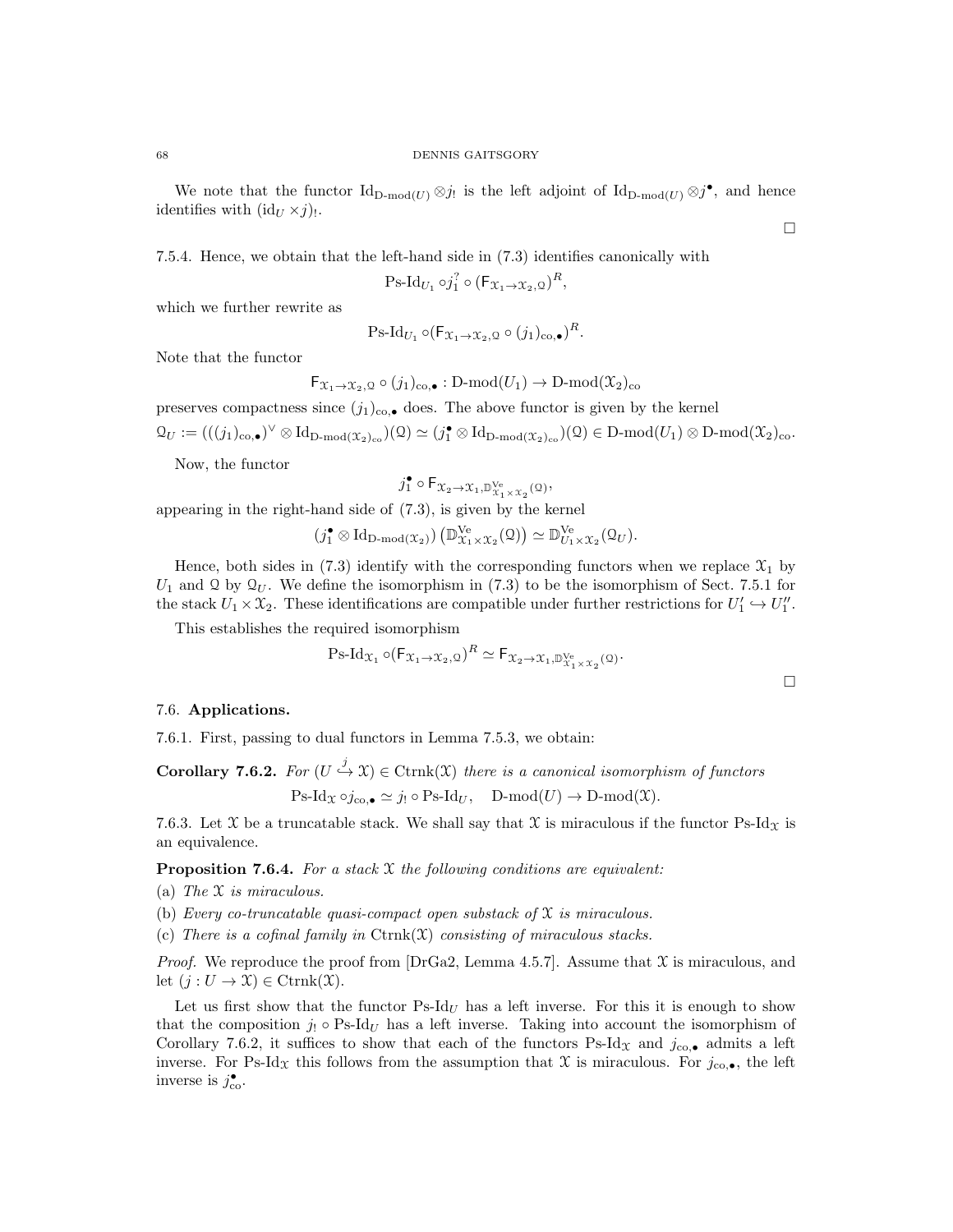Now, if  $(Ps\text{-}Id_U)^{-1,L}$  is the left inverse of  $Ps\text{-}Id_U$ , passing to dual functors in

$$
(\text{Ps-Id}_U)^{-1,L} \circ \text{Ps-Id}_U \simeq \text{Id}_{\text{D-mod}(U)},
$$

we obtain that  $((Ps-H_U)^{-1,L})^{\vee}$  is the right inverse of Ps-Id<sub>U</sub>. Hence, Ps-Id<sub>U</sub> is an equivalence. The implication (b)  $\Rightarrow$  (c) is tautological.

The implication (c)  $\Rightarrow$  (a) follows from Lemma 7.5.3, since the functors Ps-Id<sub>U</sub> define an equivalence between the limits

$$
\lim_{\text{Ctrn } k^{\text{op}}} \text{D-mod}^? \to \lim_{\text{Ctrn } k^{\text{op}}} \text{D-mod}^{\bullet}.
$$

The proof of the following result is given in [Ga3]:

**Theorem 7.6.5.** The stack Bun<sub>G</sub> of principal G-bundles on a complete smooth curve X, where G is a reductive group, is miraculous.

7.6.6. We shall say that a truncatable stack X is mock-proper if the functor  $(p_\mathfrak{X})_\blacktriangle$  (defined in Sect. 7.2.2) preserves compactness.

By Lemma 1.5.3,  $X$  mock-proper if and only if the functor

 $(p_{\mathfrak{X}})$ : D-mod $(\mathfrak{X}) \to \text{pt},$ 

right adjoint to  $p_{\mathcal{X}}^!$ , is defined.

The following assertion is proved in [Ga2, Corollary 4.3.2]:

**Proposition 7.6.7.** The stack  $Bun_G$  is mock-proper.

7.6.8. The following is immediate from the definitions:

**Lemma 7.6.9.** For a stack  $X$  the following conditions are equivalent:

(a) The  $\mathfrak X$  is mock-proper.

- (b) Every quasi-compact open co-truncative substack of  $\mathfrak X$  is mock-proper.
- (c) There is a cofinal family in  $\text{Ctrnk}(\mathfrak{X})$  consisting of mock-proper stacks.

Hence, we obtain:

Corollary 7.6.10. Every quasi-compact open co-truncative substack of  $Bun<sub>G</sub>$  is mock-proper.

7.6.11. The next assertion is proved in the same way as Proposition 6.5.2:

**Proposition 7.6.12.** Let  $X$  be mock-proper and smooth of dimension n. Then there exists a canonical isomorphism of functors

$$
(p_{\mathfrak{X}})_{\blacktriangle} \simeq (p_{\mathfrak{X}})_{!} \circ \operatorname{Ps-Id}_{\mathfrak{X}}[2n].
$$

Passing to dual functors, and using Lemma 1.5.3, we obtain:

**Corollary 7.6.13.** Let  $X$  be mock-proper and smooth of dimension n. Then we have a canonical isomorphism of functors

$$
p_{\mathcal{X}}^! \simeq \text{Ps-Id}_{\mathcal{X}} \circ ((p_{\mathcal{X}})_{\blacktriangle})^R [2n].
$$

For a mock-proper stack, we shall denote by  $\omega_{\mathfrak{X},\text{mock}}$  the object

$$
((p_{\mathfrak{X}})_{\blacktriangle})^R(k) \in \mathcal{D}\text{-mod}(X)_{\text{co}}.
$$

Hence, Corollary 7.6.13 can be reformulated as saying that for  $\mathfrak X$  smooth of dimension n we have:

$$
Ps\text{-}Id_{\mathfrak{X}}(\omega_{\mathfrak{X},\text{mock}})[2n] \simeq \omega_{\mathfrak{X}}.
$$

 $\Box$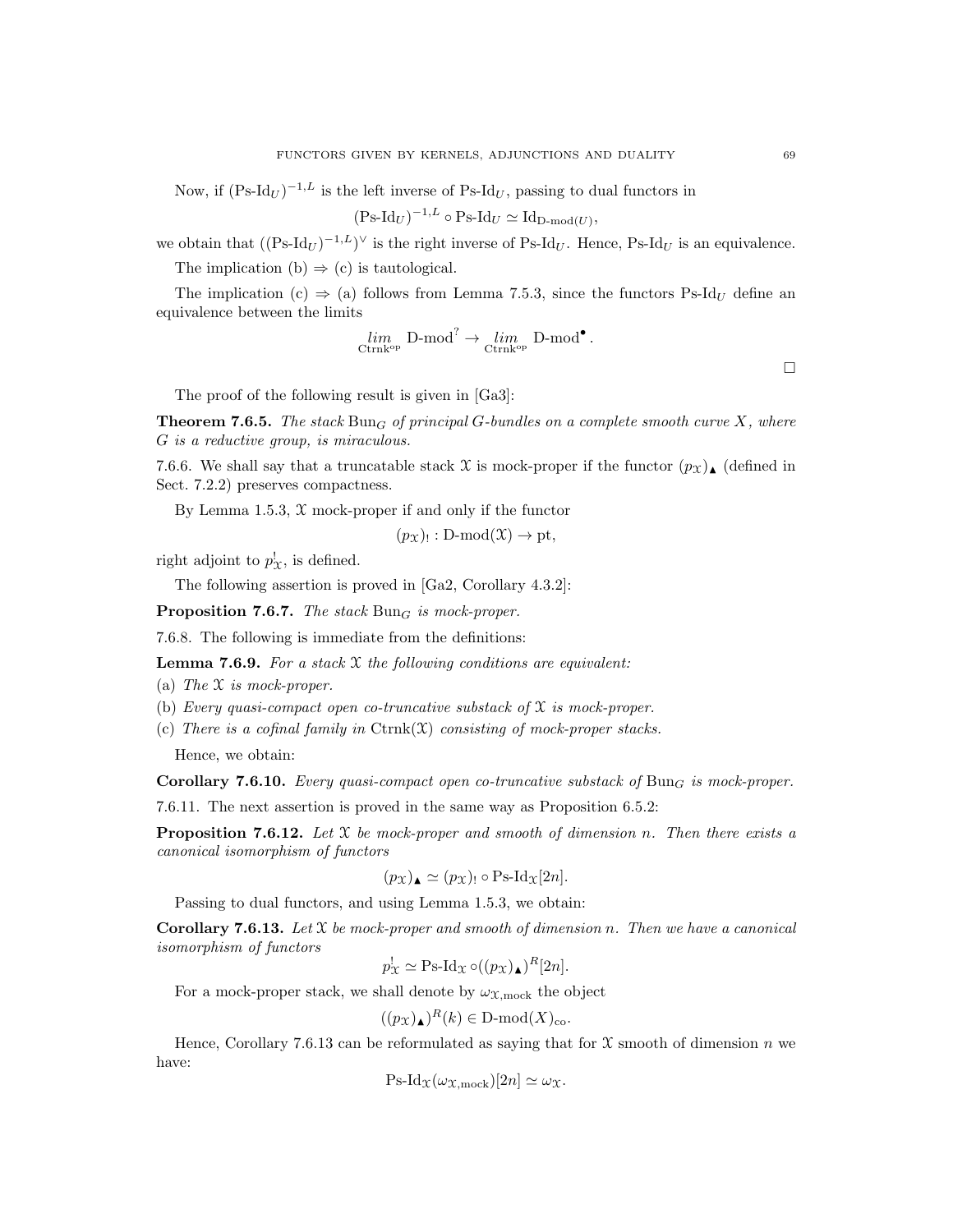7.7. A bizarre object in D-mod $(\text{Bun}_G)_{co}$ .

7.7.1. We consider the object

 $\omega_{\text{Bun}_G,\text{mock}} \in D\text{-mod}(\text{Bun}_G)_{\text{co}}.$ 

The goal of this subsection and the next is to prove the following assertion:

**Theorem 7.7.2.** Let G be a reductive group with a non-trivial semi-simple part (i.e., G is not a torus). Then the object  $\omega_{\text{Bun}_G,\text{mock}}$  belongs to the kernel of the functor

 $\text{Ps-Id}_{\text{Bun}_G}^{\text{naive}} : \text{D-mod}(\text{Bun}_G)_{\text{co}} \to \text{D-mod}(\text{Bun}_G).$ 

(See Sect. 7.3.5 where the functor Ps-Id $^{\rm naive}_{\mathcal X}$  is introduced.)

In order to prove this theorem we will use a description of the object  $\omega_{Bun_G, mock}$ , which is valid for any reductive group.

7.7.3. Let us recall the setting of [Ga2, Sect. 4.1.1]. We let  $\text{Gr}_{G,\text{Ran}(X)}$  denote the prestack, which is the Ran version of affine Grassmannian for G. Let  $\pi$  denote the canonical map

$$
\mathrm{Gr}_{G,\mathrm{Ran}(X)} \to \mathrm{Bun}_G.
$$

The following is [Ga2, Theorem 4.1.6]:

**Theorem 7.7.4.** The functor  $\pi^!: \text{D-mod}(\text{Bun}_G) \to \text{D-mod}(\text{Gr}_{G,\text{Ran}(X)})$  is fully faithful.

7.7.5. We recall that the pre-stack  $\mathrm{Gr}_{G,\mathrm{Ran}(X)}$  is by definition the colimit

$$
(7.4) \t\t\t\t\t\operatorname{colim}_{i\in I} Z_i,
$$

where  $Z_i$  are proper schemes, and I is some index category. In particular, for  $\alpha : i \to j$ , the corresponding map  $f_{\alpha}: Z_i \to Z_j$  is proper. We let  $f_i$  denote the corresponding map  $Z_i \to \mathrm{Gr}_{G,\mathrm{Ran}(X)}$ .

The category  $D\text{-mod}(Gr_{G, Ran(X)})$  is the limit

(7.5) 
$$
\lim_{i \in I^{\text{op}}} \text{D-mod}(Z_i),
$$

where for  $(\alpha : i \to j) \in I$ , the functor  $D\text{-mod}(Z_j) \to D\text{-mod}(Z_i)$  is  $f_\alpha^!$ . The corresponding evaluation functor  $D\text{-mod}(Gr_{G, Ran(X)}) \to D\text{-mod}(Z_i)$  is  $f_i^!$ .

Hence, by [DrGa2, Proposition 1.7.5], we have a canonical equivalence

(7.6) 
$$
D\text{-mod}(Gr_{G, Ran(X)}) \simeq \underset{i \in I}{\text{colim}} D\text{-mod}(Z_i),
$$

where for  $(\alpha : i \to j) \in I$ , the functor D-mod $(Z_i) \to D\text{-mod}(Z_j)$  is  $(f_\alpha)_\bullet$ . For  $i \in I$ , the corresponding functor  $D\text{-mod}(Z_i) \to D\text{-mod}(Gr_{G, Ran(X)})$  will be denoted  $(f_i)_{\bullet}$ , and it is the left adjoint of  $f_i^!$ .

In particular, by [DrGa2, Proposition 1.8.3], the Verdier duality equivalences

 $\mathbf{D}_{Z_i}^{\mathrm{Ve}} : \mathrm{D}\text{-}\mathrm{mod}(Z_i)^\vee \to \mathrm{D}\text{-}\mathrm{mod}(Z_i)$ 

give rise to an equivalence

$$
\mathbf{D}_{\mathrm{Gr}_{G,\mathrm{Ran}(X)}}^{\mathrm{Ve}}:\mathrm{D}\text{-}\mathrm{mod}(\mathrm{Gr}_{G,\mathrm{Ran}(X)})^{\vee}\simeq\mathrm{D}\text{-}\mathrm{mod}(\mathrm{Gr}_{G,\mathrm{Ran}(X)});
$$

under which we have:

$$
(f_i^!)^\vee \simeq (f_i)_\bullet.
$$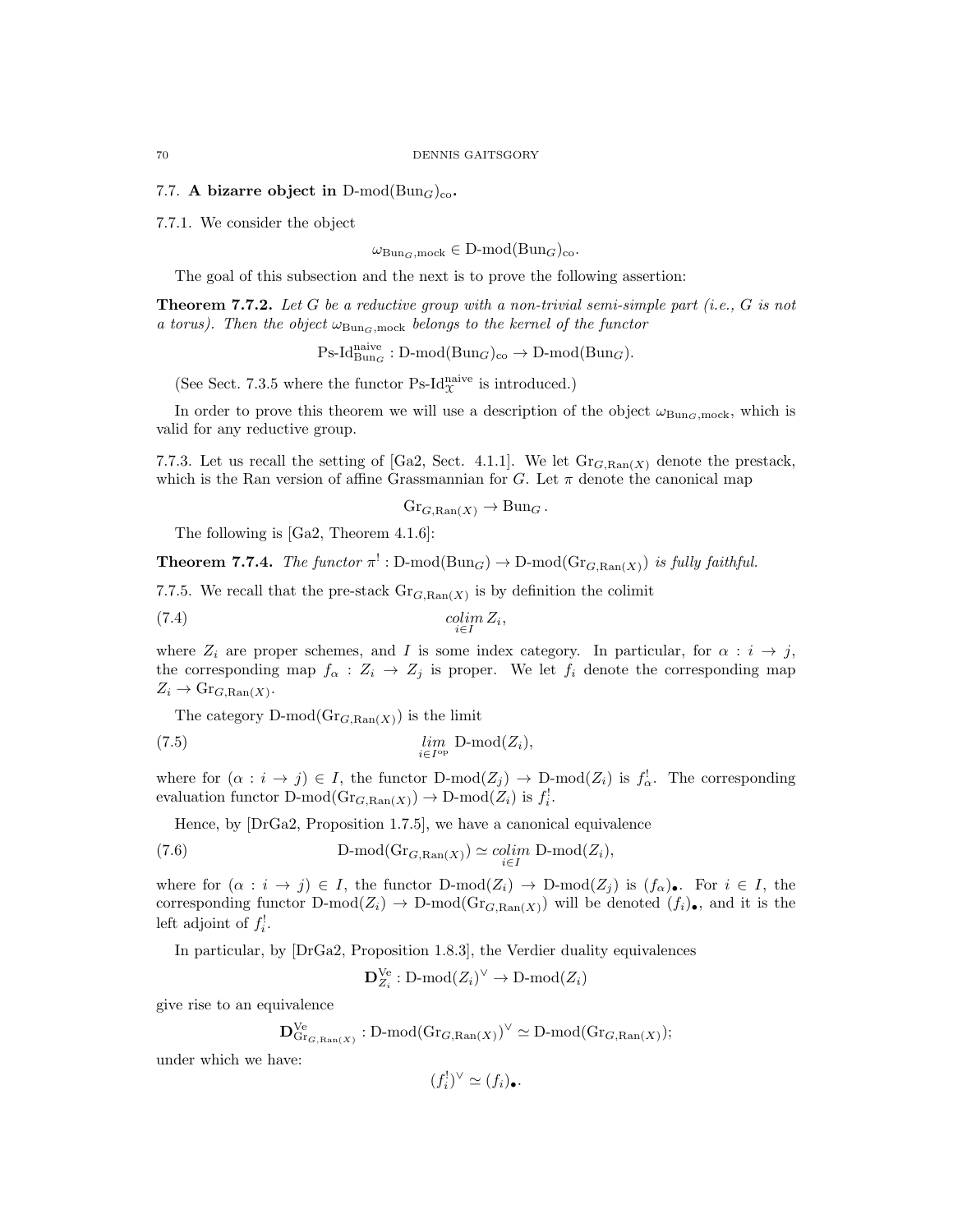7.7.6. Let

 $\pi_{\bullet}: \mathsf{D}\text{-}\mathrm{mod}(\mathrm{Gr}_{G,\mathrm{Ran}(X)}) \to \mathsf{D}\text{-}\mathrm{mod}(\mathrm{Bun}_G)_{\mathrm{co}}$ 

denote the functor dual to  $\pi^!$  under the identifications  $\mathbf{D}^{\text{Ve}}_{\text{Gr}_{G,\text{Ran}(X)}}$  and  $\mathbf{D}^{\text{Ve}}_{\text{Bun}_G}$ .

The functor  $\pi_{\bullet}$  can be described more explicity as follows. By (7.6), the datum of  $\pi_{\bullet}$  is equivalent to a compatible collection of functors

 $(\pi \circ f_i)_\bullet : D\text{-mod}(Z_i) \to D\text{-mod}(Bun_G)_{co}.$ 

For each i, the category of factorizations of the map  $\pi \circ f_i$  as

(7.7) 
$$
Z_i \stackrel{f_{i,U}}{\longrightarrow} U \stackrel{j}{\hookrightarrow} \text{Bun}_G, \quad U \in \text{Ctrnk}(\text{Bun}_G).
$$

is cofinal in  $\text{Ctrnk}(\text{Bun}_G)$ , and hence, is contractible.

The sought-for functor  $(\pi \circ f_i)_{\bullet}$  is

$$
j_{\text{co},\bullet}\circ (f_{i,U})_\bullet
$$

for some/any factorization (7.7).

In the sequel, we will use the following version of the projection formula, which follows immediately from the defintions:

**Lemma 7.7.7.** For  $\mathcal{F} \in \mathcal{D}$ -mod $(\text{Bun}_G)$  and  $\mathcal{F}' \in \mathcal{D}$ -mod $(\text{Gr}_{G,\text{Ran}(X)})$  there is a canonical isomorphism

$$
\mathcal{F} \overset{!}{\otimes} \pi_{\bullet}(\mathcal{F}') \simeq \pi_{\bullet}(\pi^{!}(\mathcal{F}) \overset{!}{\otimes} \mathcal{F}'),
$$

where  $\stackrel{!}{\otimes}$  in the left-hand side is understood in the sense of Sect. 7.2.3.

7.7.8. We claim:

Theorem 7.7.9. There exists a canonical isomorphism

$$
\omega_{\mathrm{Bun}_G, \mathrm{mock}} \simeq \pi_{\bullet}(\omega_{\mathrm{Gr}_{G, \mathrm{Ran}(X)}}).
$$

Proof. We need to establish a functorial isomorphism

(7.8)  $\mathcal{M}aps_{\text{D-mod}(\text{Bun}_G)_{co}}(\mathcal{F}, \omega_{\text{Bun}_G, \text{mock}}) \simeq \mathcal{M}aps_{\text{D-mod}(\text{Bun}_G)_{co}}(\mathcal{F}, \pi_{\bullet}(\omega_{\text{Gr}_{G, \text{Ran}}(X)}))$ .

for  $\mathfrak{F} \in (\text{D-mod}(\text{Bun}_G)_{co})^c$ .

By definition, the left-hand side in (7.8) can be rewritten as

 $Maps_{Vect}((p_{Bung})_{\blacktriangle}(\mathcal{F}), k),$ 

and further, by Lemma 1.5.3, as

(7.9) 
$$
(p_{\text{Bun}_G})_! (\mathbb{D}_{\text{Bun}_G}^{\text{Ve}}(\mathcal{F})),
$$

where

 $\mathbb{D}_{\text{Bun}_G}^{\text{Ve}} : (\text{D-mod}(\text{Bun}_G)_{\text{co}}^c)^{\text{op}} \simeq \text{D-mod}(\text{Bun}_G)^c$ 

is the equivalence indiced by

 $\mathbf{D}_{\text{Bun}_G}^{\text{Ve}} : (\text{D-mod}(\text{Bun}_G)_{\text{co}})^{\vee} \simeq \text{D-mod}(\text{Bun}_G).$ 

We rewrite the right-hand side of (7.8) using Lemma 7.2.4 as

$$
(p_{\text{Bun}_G})_{\blacktriangle} \left( \mathbb{D}_{\text{Bun}_G}^{\text{Ve}}(\mathcal{F}) \overset{!}{\otimes} \pi_{\bullet}(\omega_{\text{Gr}_{G,\text{Ran}(X)}}) \right).
$$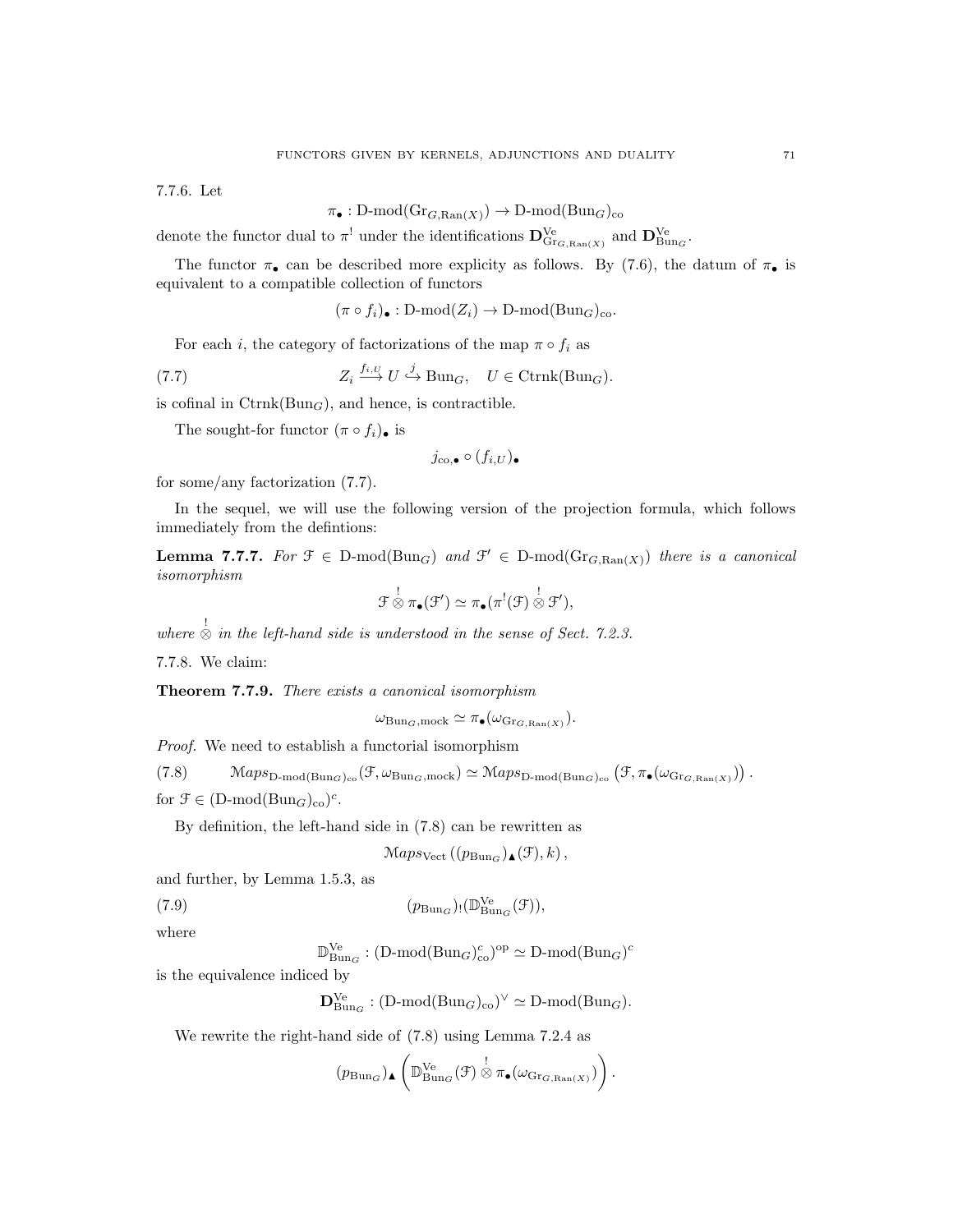Using Lemma 7.2.3, we further rewrite it as

 $(p_{\text{Bun}_G})_\blacktriangle \circ \pi_\bullet(\pi^!(\mathbb{D}^{\text{Ve}}_{\text{Bun}_G}(\mathcal{F})) \overset{!}{\otimes} \omega_{\text{Gr}_{G,\text{Ran}(X)}}) \simeq (p_{\text{Bun}_G})_\blacktriangle \circ \pi_\bullet(\pi^!(\mathbb{D}^{\text{Ve}}_{\text{Bun}_G}(\mathcal{F}))),$ 

and hence as

(7.10)  $(p_{\text{Gr}_{G,\text{Ran}(X)}}) \bullet (\pi^! (\mathbb{D}_{\text{Bun}_G}^{\text{Ve}}(\mathcal{F}))).$ 

Comparing (7.9) and (7.10), the assertion of the theorem follows from the next lemma:

**Lemma 7.7.10.** For  $\mathcal{F}' \in \mathcal{D}\text{-mod}(\text{Bun}_G)$  there is a canonical isomorphism

 $(p_{\text{Bun}_G})_! (\mathcal{F}') \simeq (p_{\text{Gr}_{G,\text{Ran}(X)}}) \cdot (\pi^! (\mathcal{F}')).$ 

 $\Box$ 

 $\Box$ 

Proof of Lemma 7.7.10. It is enough to establish the isomorphism in question in the case when  $\mathcal{F}' \in \mathcal{D}\text{-mod}(\mathcal{B}\text{un}_G)^c$ . We will show that

$$
\mathcal{M}aps_{\text{Vect}}((p_{\text{Bun}_G})_!(\mathcal{F}'), V) \simeq \mathcal{M}aps_{\text{Vect}}((p_{\text{Gr}_{G,\text{Ran}(X)}})_\bullet(\pi^!(\mathcal{F}')), V), \quad V \in \text{Vect}.
$$

We rewrite the left-hand side and the right-hand side as

$$
\mathcal{M}aps_{\text{D-mod}(\text{Bun}_G)}(\mathcal{F}', p^!_{\text{Bun}_G}(V))
$$
 and  $\mathcal{M}aps_{\text{D-mod}(\text{Gr}_{G,\text{Ran}(X)})}(\pi^!(\mathcal{F}'), p^!_{\text{Gr}_{G,\text{Ran}(X)}}(V)),$ 

respectively, and the required assertion follows from Theorem 7.7.4.

## 7.8. Proof of Theorem 7.7.2.

7.8.1. Taking into account Theorem 7.7.9, we need to show that the object

$$
\operatorname{Ps-Id}_{\operatorname{Bun}_G}^{\operatorname{naive}} \circ \pi_{\bullet}(\omega_{\operatorname{Gr}_{G,\operatorname{Ran}(X)}}) \in \operatorname{D-mod}(\operatorname{Bun}_G)
$$

is zero.

First, we recall that the prestack  $\text{Gr}_{G, \text{Ran}(X)}$  is the colimit of ind-schemes, denoted  $\text{Gr}_{G, X^n}$ , see [Ga2, Sect. 4.1.1]. We will show that for every  $n$ 

(7.11)  $\qquad \qquad \text{Ps-Id}_{\text{Bun}_G}^{\text{naive}} \circ (\pi_n)_\bullet (\omega_{\text{Gr}_{G, X^n}}) = 0,$ 

where  $\pi_n$  denotes the map  $\mathrm{Gr}_{G,X^n} \to \mathrm{Bun}_G$ .

7.8.2. Recall that for an ind-scheme (of ind-finite type)  $\mathfrak X$  the category D-mod $(\mathfrak X)$  carries a canonical t-structure, see [GR, Sect. 4.3]. It is characterized by the property that if

$$
\mathfrak{X}\simeq \operatornamewithlimits{colim}_{i\in I}X_i,
$$

where  $f_i: X_i \to \mathfrak{X}$  are closed subschemes of  $\mathfrak{X}$ , the category D-mod $(\mathfrak{X})^{\leq 0}$  is generated under colimits by the essential images of the categories D-mod $(X_i)$  under the functors  $(f_i)_{\bullet}$ .

The assertion of (7.11) follows from the combination of the following two statements:

Proposition 7.8.3. For a reductive group G, the functor

$$
\operatorname{Ps-Id}_{\operatorname{Bun}_G}^{\text{naive}} \circ (\pi_n)_{\bullet} : \operatorname{D-mod}(\operatorname{Gr}_{G,X^n}) \to \operatorname{D-mod}(\operatorname{Bun}_G)
$$

has cohomological amplitude bounded on the right by n.

**Proposition 7.8.4.** If the semi-simple compnent of  $G$  is non-trivial, the object

 $\omega_{\text{Gr}_{G,X^n}} \in \text{D-mod}(\text{Gr}_{G,X^n})$ 

is infinitely connective, i.e., belongs to D-mod $(\text{Gr}_{G,X^n})^{\leq -n}$  for any n.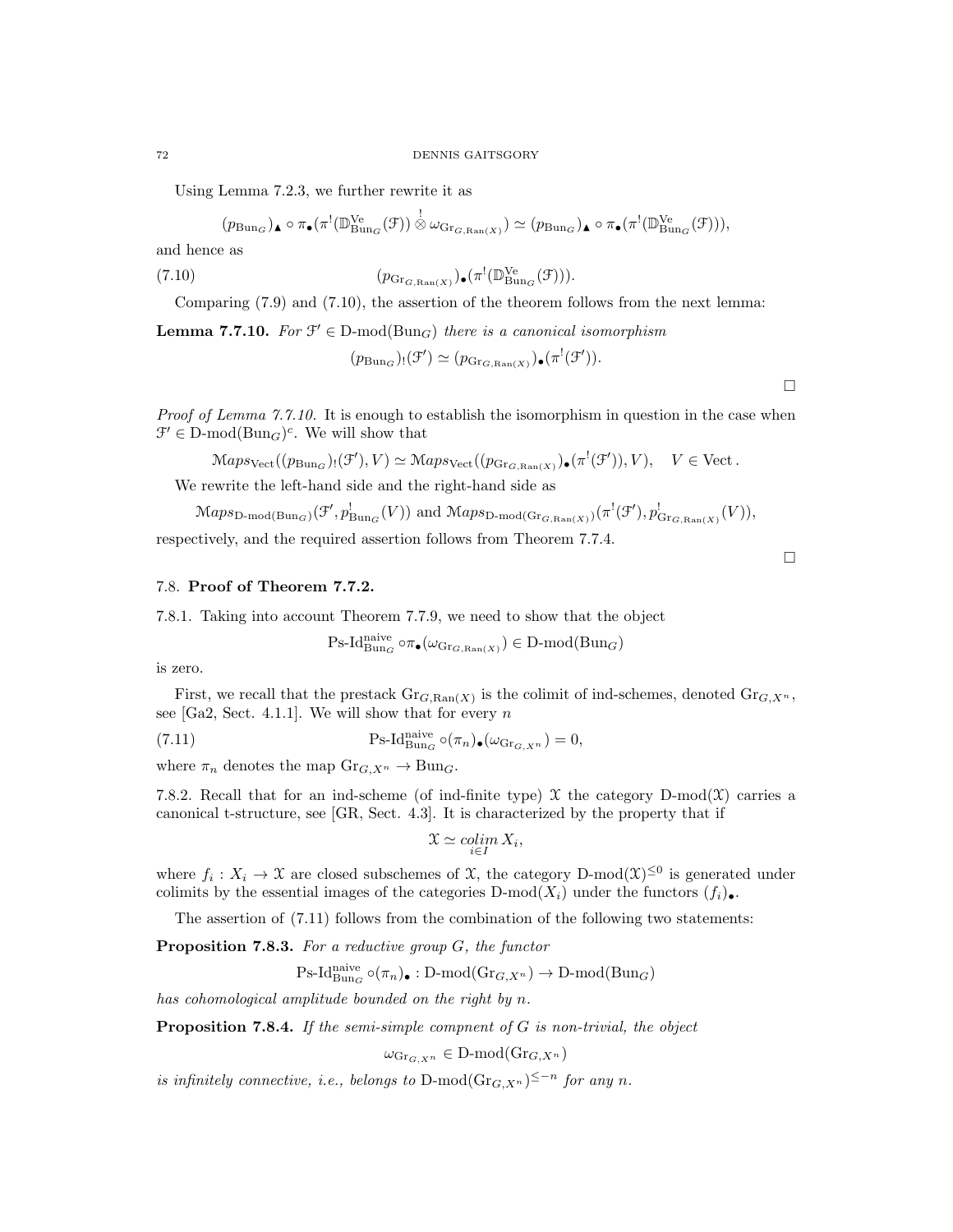7.8.5. Proof of Proposition 7.8.3. Let us write  $\text{Gr}_{G,X^n}$  as

$$
\operatornamewithlimits{colim}_{i\in I} Z_i,
$$

where  $Z_i$ 's are closed subschemes of  $\mathrm{Gr}_{G, X^n}$ .

By the definition of the t-structure on  $D\text{-mod}(Gr_{G,X^n})$ , it is enough to show that each of functors

$$
\operatorname{Ps-Id}_{\operatorname{Bun}_G}^{\operatorname{naive}} \circ (\pi_n)_\bullet \circ (f_i)_\bullet : \operatorname{D-mod}(Z_i) \to \operatorname{D-mod}(\operatorname{Bun}_G)
$$

has cohomological amplitude bounded on the right by  $n$ .

However, it follows from the definitions, that the above composed functor is the usual direct image functor for the map

$$
(\pi_n \circ f_i) : Z_i \to \text{Bun}_G.
$$

We factor the above map as a composition

$$
Z_i \stackrel{(s_n \times f_i) \times (\pi_n \circ f_i)}{\longrightarrow} X^n \times \text{Bun}_G \to \text{Bun}_G,
$$

where  $s_n$  is the natural projection  $\mathrm{Gr}_{G,X^n} \to X^n$ .

The required assertion follows from the fact that the map

$$
(s_n \times f_i) \times (\pi_n \circ f_i) : Z_i \to X^n \times \text{Bun}_G
$$

is schematic and affine. The latter follows from the fact that the map

$$
s_n \times \pi : \text{Gr}_{G,X^n} \to X^n \times \text{Bun}_G
$$

is ind-affine.

7.8.6. Proof of Proposition 7.8.4. Consider the diagonal stratification of  $X^n$ . It is easy to see that it is sufficient to show that the !-restriction of  $\omega_{\text{Gr}_{G,X^n}}$  to the preimage of each stratum is infinitely connective.

Using the factorization property of  $\mathrm{Gr}_{G,X^n}$  over  $X^n$ , the assertion is further reduced to the case when instead of Gr<sub>G,X<sup>n</sup></sub> we consider Gr<sub>G,x</sub>, i.e., its local version at some point  $x \in X$ .

In the latter case we can assume that  $X = \mathbb{P}^1$  and  $x = \infty \in \mathbb{P}^1$ . Denote the corresponding ind-scheme simply by Gr<sub>G</sub>. We need to show that  $\omega_{\text{Gr}_G}$  is infinitely connective.

We have the following lemma, proved below:

**Lemma 7.8.7.** For an ind-scheme  $X$ , the t-structure on  $D-mod(X)$  is local in the Zariski topology, i.e., if  $\mathfrak{X} = \bigcup_i U_i$ , where  $U_i \subset \mathfrak{X}$  are Zariski open subschemes, then an object  $\mathfrak{F} \in$ D-mod( $X$ ) is connective/coconnective if and only if its restrictions to  $U_i$  have this property.

Let

$$
\mathrm{Gr}_G^0 \subset \mathrm{Gr}_G
$$

be the open Bruhat cell, i.e., the preimage of pt  $/G \subset \text{Bun}_G$  under the map  $\pi$ . The entire ind-scheme  $\text{Gr}_G$  can be covered by translates of  $\text{Gr}_G^0$  by means of the loop group. Hence, by Lemma 7.8.7, it is sufficient to show that  $\omega_{\text{Gr}_G^0}$  is infinitely connective.

However, it is known that for a reductive group with a nontrivial semi-simple part, the ind-scheme  $\text{Gr}_G^0$  is isomorphic to

$$
\mathbb{A}^{\infty} \simeq \operatornamewithlimits{colim}_{k \geq 0} \mathbb{A}^{k}.
$$

 $\Box$